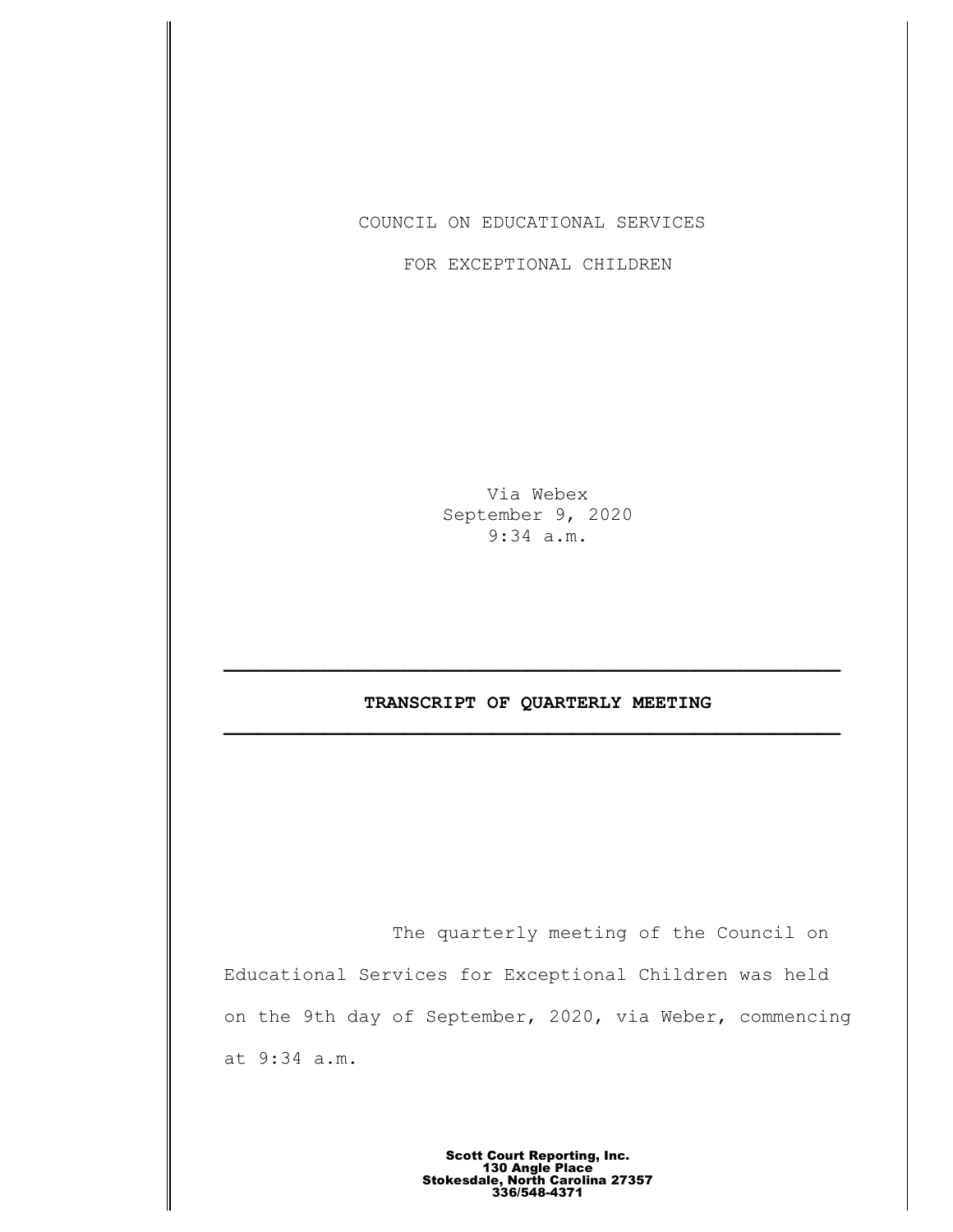## Quarterly Meeting September 9, 2020 Page 2

## APPEARANCES

COUNCIL ON EDUCATIONAL SERVICES FOR EXCEPTIONAL CHILDREN BOARD MEMBERS PRESENT:

Cynthia Daniels-Hall, Chairperson Christy Hutchinson, Vice Chairperson

Anthony Baker Diane Coffey Jennifer Degen Leanna George Christy Grant Jennifer Grady Kristen Hodges Virginia Moorefield Lisa Phillips Kenya Pope Shanna Steinert Marge Terhaar

## STAFF:

Molly Britt Carol Ann Hudgens Shannon Jordan Danyelle Sanders Sherry Thomas Alexis Utz

COURT REPORTER:

Rebecca P. Scott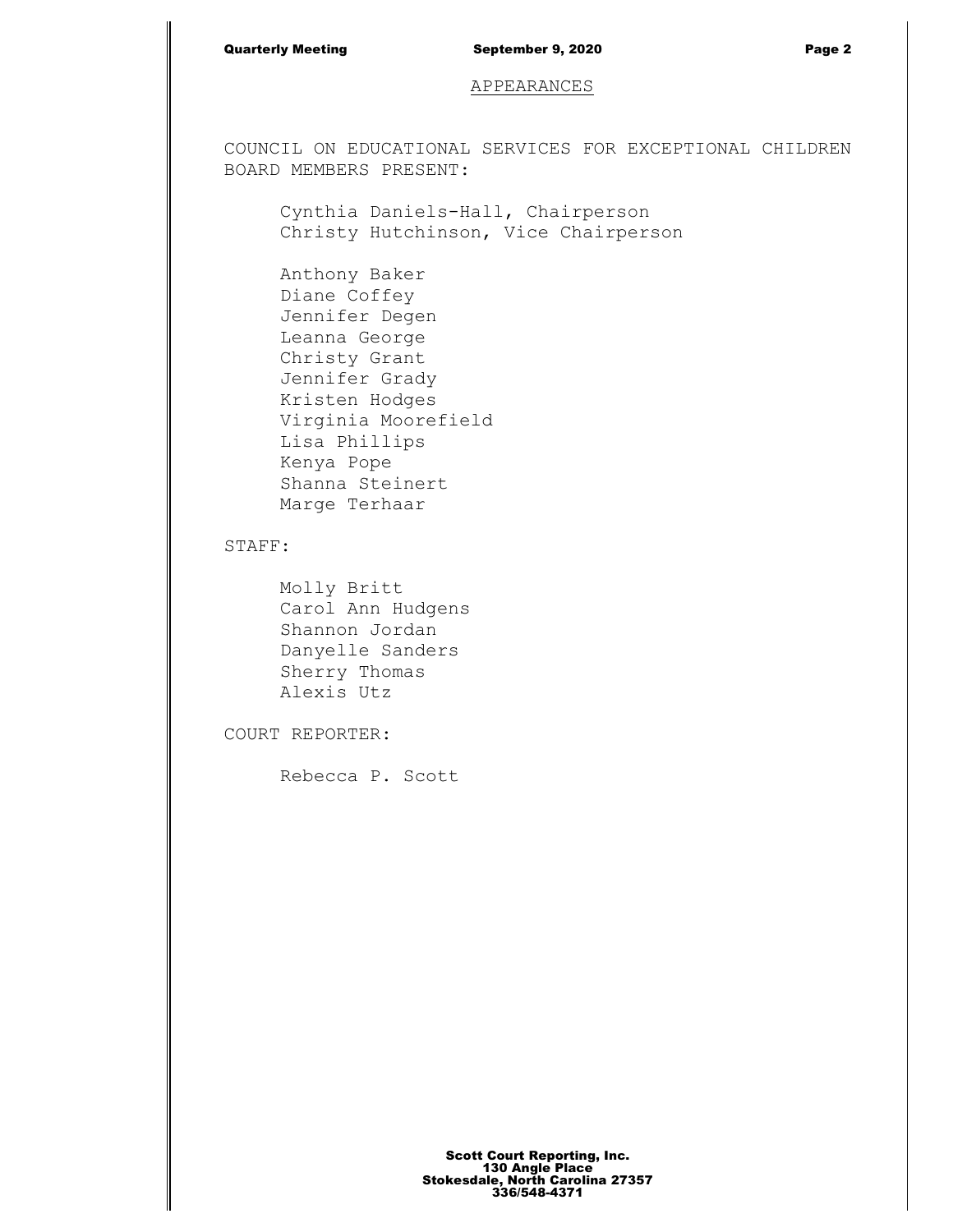|                | <b>Quarterly Meeting</b><br>September 9, 2020    | Page 3   |
|----------------|--------------------------------------------------|----------|
| 1              | TABLE OF CONTENTS                                |          |
| $\mathbf 2$    |                                                  | PAGE NO. |
| 3              | Call to Order and Introductions                  | 4        |
| 4              | Review of Agenda                                 | 9        |
| 5              |                                                  | 10       |
| 6              | Review of June 2020 Summary of Actions           | 37       |
| $\overline{7}$ | Review of 2018-2019 Annual Report                | 38       |
| 8              | Further Review and Approval of June 2020 Summary |          |
| 9              | of Actions                                       | 42       |
| 10             | Approval of 2018-2019 Annual Report              | 45       |
| 11             | Discussion of Subcommittees                      | 47       |
| 12             | EC Director Agency Updates Presentation          |          |
| 13             | by Sherry H. Thomas                              | 61       |
| 14             | Contingency Plans Presentation by Carol Ann      |          |
| 15             |                                                  | 71       |
| 16             | Initial/Reevaluation Assessments Presentation    |          |
| 17             | by Carol Ann Hudgens                             | 84       |
| 18             | Beginning of the Year Assessments Presentation   |          |
| 19             | by Molly Britt                                   | 92       |
| 20             |                                                  | 111      |
| 21             | Meeting Adjournment                              | 116      |
| 22             | Certificate of Reporter                          | 117      |
| 23             |                                                  |          |
| 24             |                                                  |          |
| 25             |                                                  |          |
|                |                                                  |          |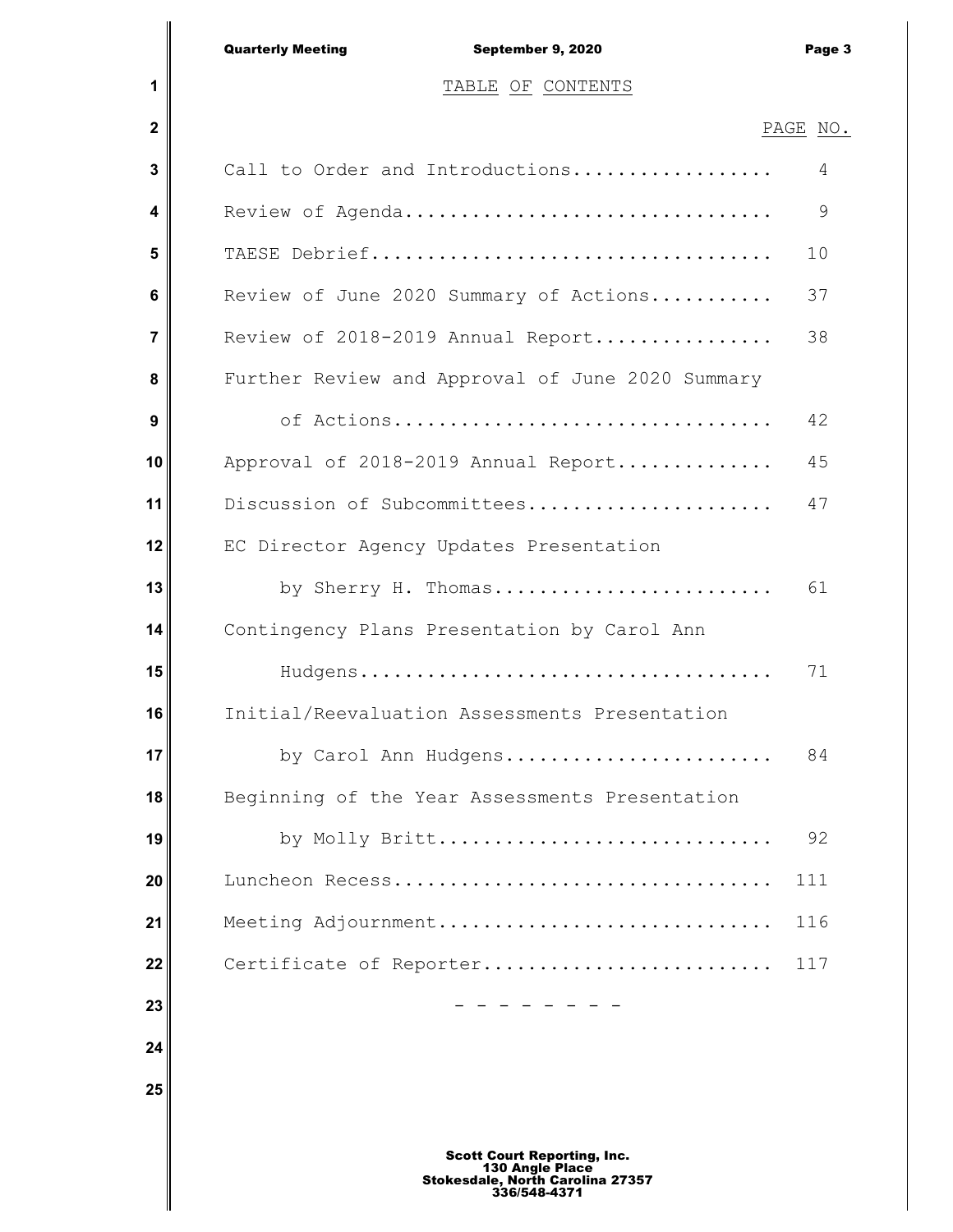**1 2 3 4 5 6 7 8 9 10 11 12 13 14 15 16 17 18 19 20 21 22 23 24 25** Quarterly Meeting **September 9, 2020 Page 4** Thereupon, the following proceeding was held: THE CHAIRPERSON: Hi. Good morning--- MS. GRANT: Good morning. THE CHAIRPERSON: ---Christy Grant. Anthony--- MR. BAKER: Good morning. Present. THE CHAIRPERSON: Good morning, Anthony. Marge Terhaar? MS. TERHAAR: Terhaar. Good morning, Cynthia and everyone else. THE CHAIRPERSON: Good morning. Christy Hutchinson? I think I saw you. MS. HUTCHINSON: Hello. How are you-all? THE CHAIRPERSON: Hi. Cache Owens? MS. UTZ: She is no longer with ECAC. They're supposed to be sending a temporary rep until they rehire her, but I don't know if they did. THE CHAIRPERSON: Okay. Jennifer Grady? MS. GRADY: I'm here. THE CHAIRPERSON: Good morning. MS. GRADY: Good morning.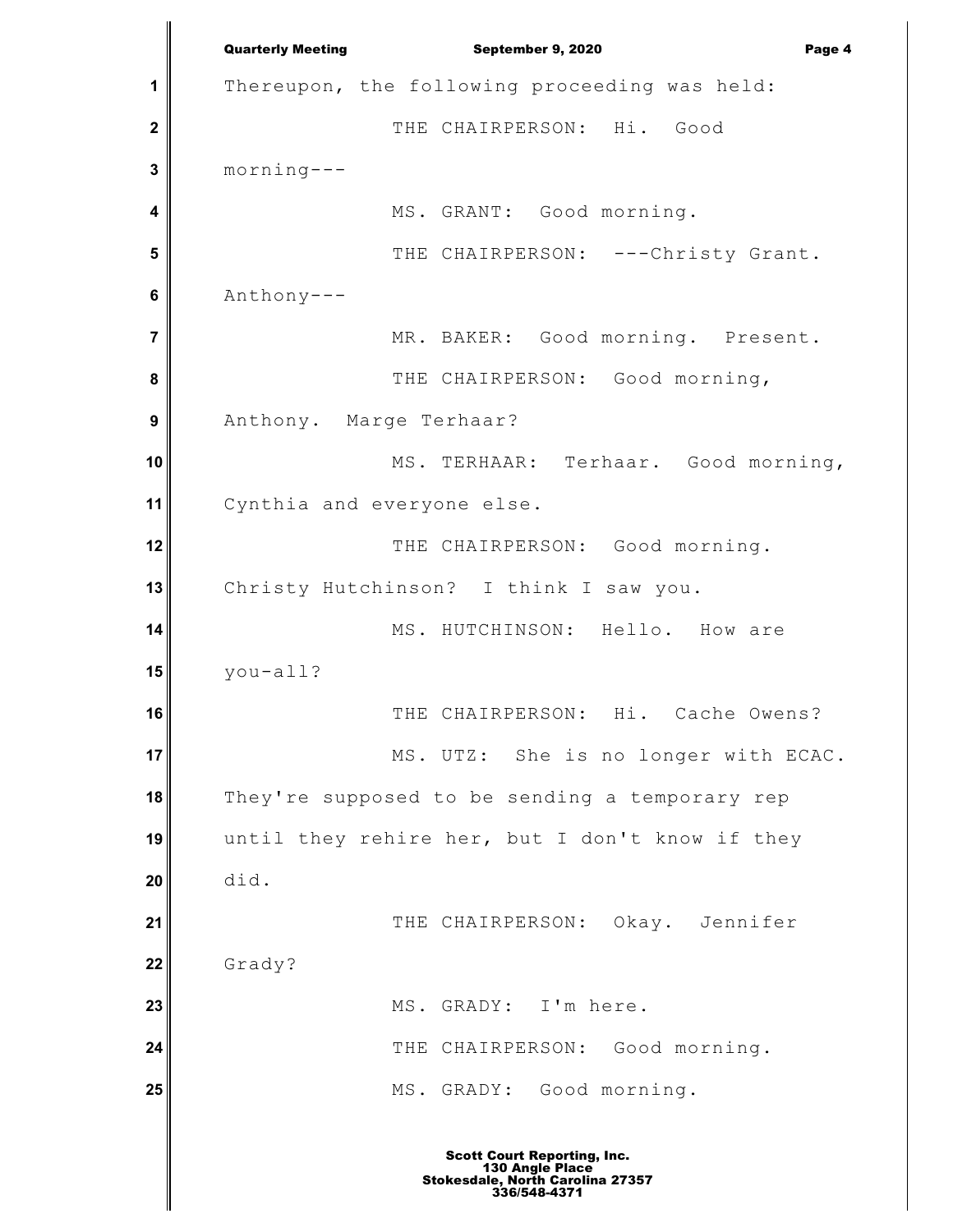**1 2 3 4 5 6 7 8 9 10 11 12 13 14 15 16 17 18 19 20 21 22 23 24 25** Quarterly Meeting **September 9, 2020 Page 5** THE CHAIRPERSON: Matthew Potter? MS. UTZ: He is a new appointment that was just notified on Friday, so I don't know if he'll be able to attend. THE CHAIRPERSON: Okay. Selene Johnson? MS. UTZ: I don't see her name. THE CHAIRPERSON: Okay. So do we want to call the state agency folks? MS. UTZ: We can. THE CHAIRPERSON: Sherry Thompson --Sherry Thomas? Sorry. MS. UTZ: Her and Carol Ann will not be joining us until 11:00. They have office hours -- the EC office hours right now. THE CHAIRPERSON: Carla McNeill? **(No audible response.)** THE CHAIRPERSON: Kimaree Sanders? **(No audible response.)** THE CHAIRPERSON: Cindy Trickel or Kenya Pope? MS. POPE: Good morning. This Kenya Pope. THE CHAIRPERSON: Good morning, Kenya. Sara Bigley? And Lisa Phillips?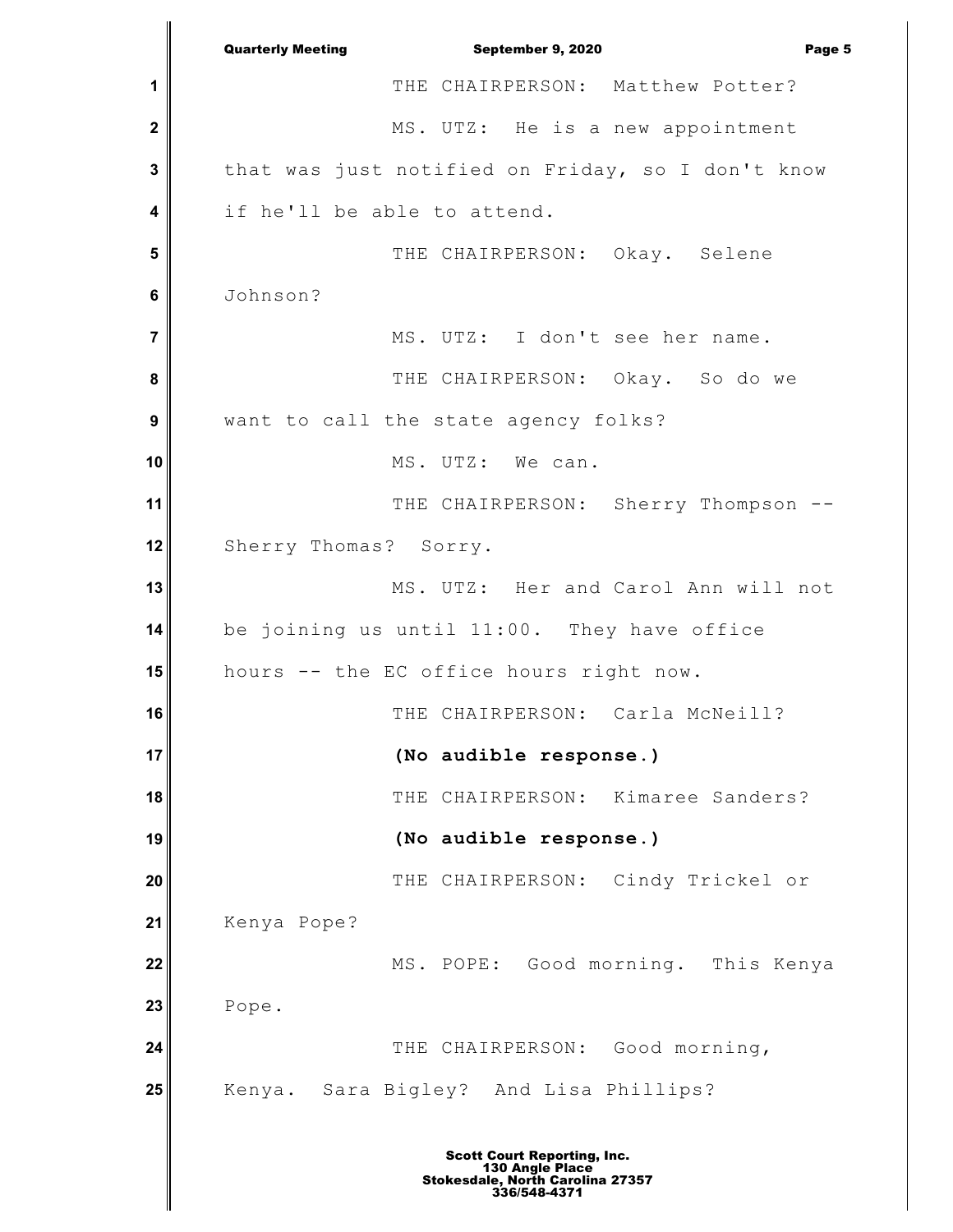**1 2 3 4 5 6 7 8 9 10 11 12 13 14 15 16 17 18 19 20 21 22 23 24 25** Quarterly Meeting September 9, 2020 Page 6 MS. PHILLIPS: Good morning. I'm here. I have to sign off and then sign back on, but I'll be right back. THE CHAIRPERSON: Okay. Good morning, Lisa. MS. UTZ: And, Cynthia, your list probably does not have Shanna Steinert in it, as she was just appointed last week, but I see her name on the call. THE CHAIRPERSON: Good morning, Shanna Steinert. MS. MOOREFIELD: Oh, and I'm here. I didn't get called. This is Ginny Moorefield. THE CHAIRPERSON: And Ginny Moorefield. Is she a new appointee as well? MS. UTZ: Nope, she's not. THE CHAIRPERSON: Sorry, Ginny. I missed your name. MS. MOOREFIELD: [Inaudible]. THE CHAIRPERSON: Okay. Virginia Moorefield, Ginny. Okay. MS. MOOREFIELD: Yep, that's me. THE CHAIRPERSON: Okay. Thank you. So do we have a quorum? MS. UTZ: There are nine parents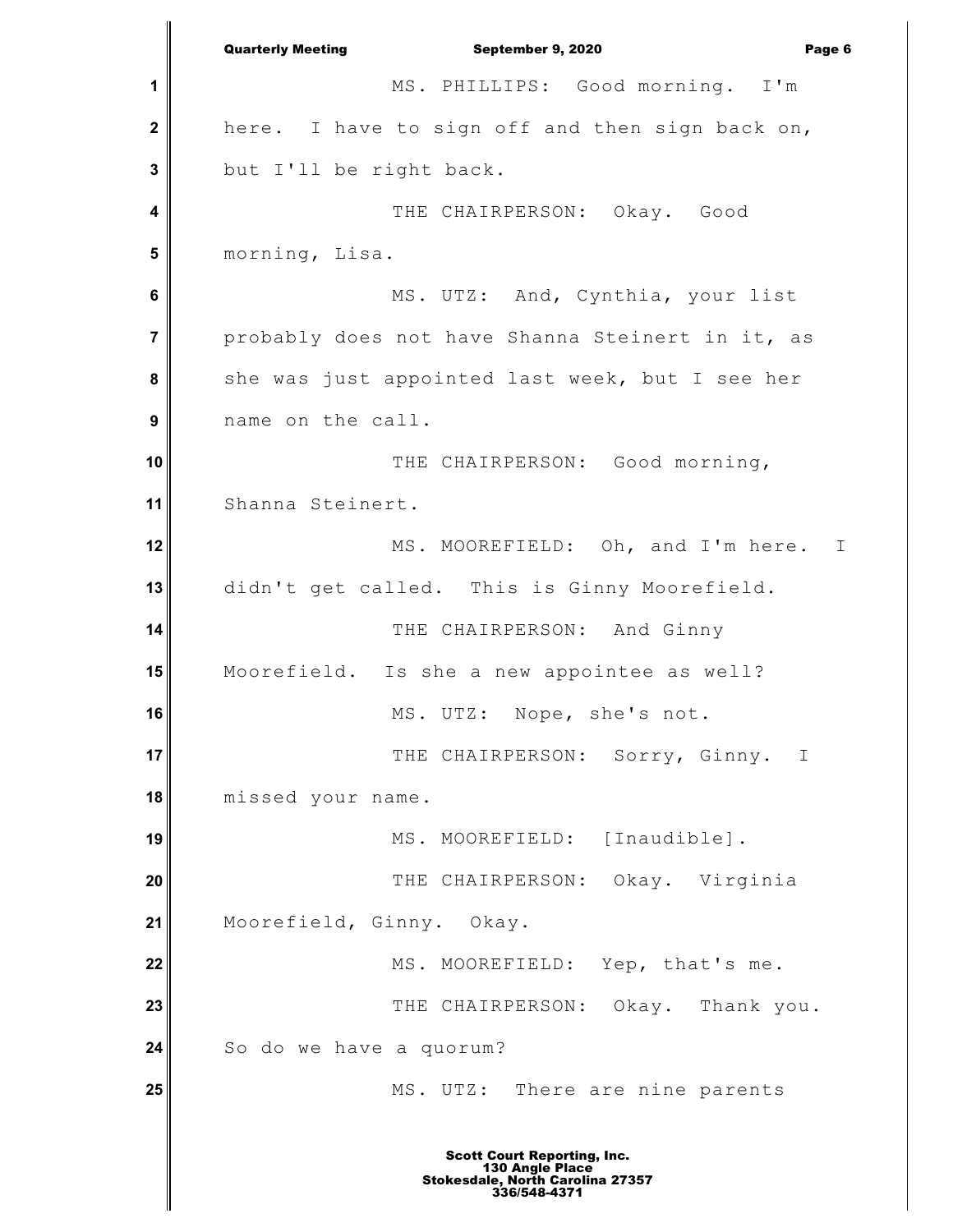|                         | <b>Quarterly Meeting</b><br>September 9, 2020<br>Page 7 |
|-------------------------|---------------------------------------------------------|
| 1                       | with -- the appointments from State Board. I'm          |
| $\mathbf 2$             | not sure who counts as the quorum and who doesn't.      |
| 3                       | THE CHAIRPERSON: So I thought all                       |
| $\overline{\mathbf{4}}$ | appointees except the state agency folks were           |
| 5                       | voters.                                                 |
| 6                       | MS. UTZ: Okay. Then, we have one,                       |
| $\overline{7}$          | two, three, four, five, six -- we have ten.             |
| 8                       | THE CHAIRPERSON: Okay. We need 13.                      |
| $\boldsymbol{9}$        | Okay. So we don't have a quorum yet. So we will         |
| 10                      | look at the minutes or the action report.               |
| 11                      | MS. UTZ: Just to double -- oh,                          |
| 12                      | Christy is -- Christy Grant is here, so that makes      |
| 13                      | another one. There is a phone number. Kenya, I          |
| 14                      | know your phone number is there, but there's            |
| 15                      | another number, 880. Did we get you? Because            |
| 16                      | there's not a name attached to it, so I want to         |
| 17                      | make sure that you were represented.                    |
| 18                      | MS. POPE: Yes. This is Kenya Pope.                      |
| 19                      | I was on my cell phone, but I called back on my         |
| 20                      | office phone so I wouldn't use up all my data.          |
| 21                      | MS. UTZ: Okay.                                          |
| 22                      | THE CHAIRPERSON: Okay.                                  |
| 23                      | MS. UTZ: That's fine. I just wanted                     |
| 24                      | to make sure that we have everyone.                     |
| 25                      | MS. POPE: Okay. Thank you.                              |
|                         |                                                         |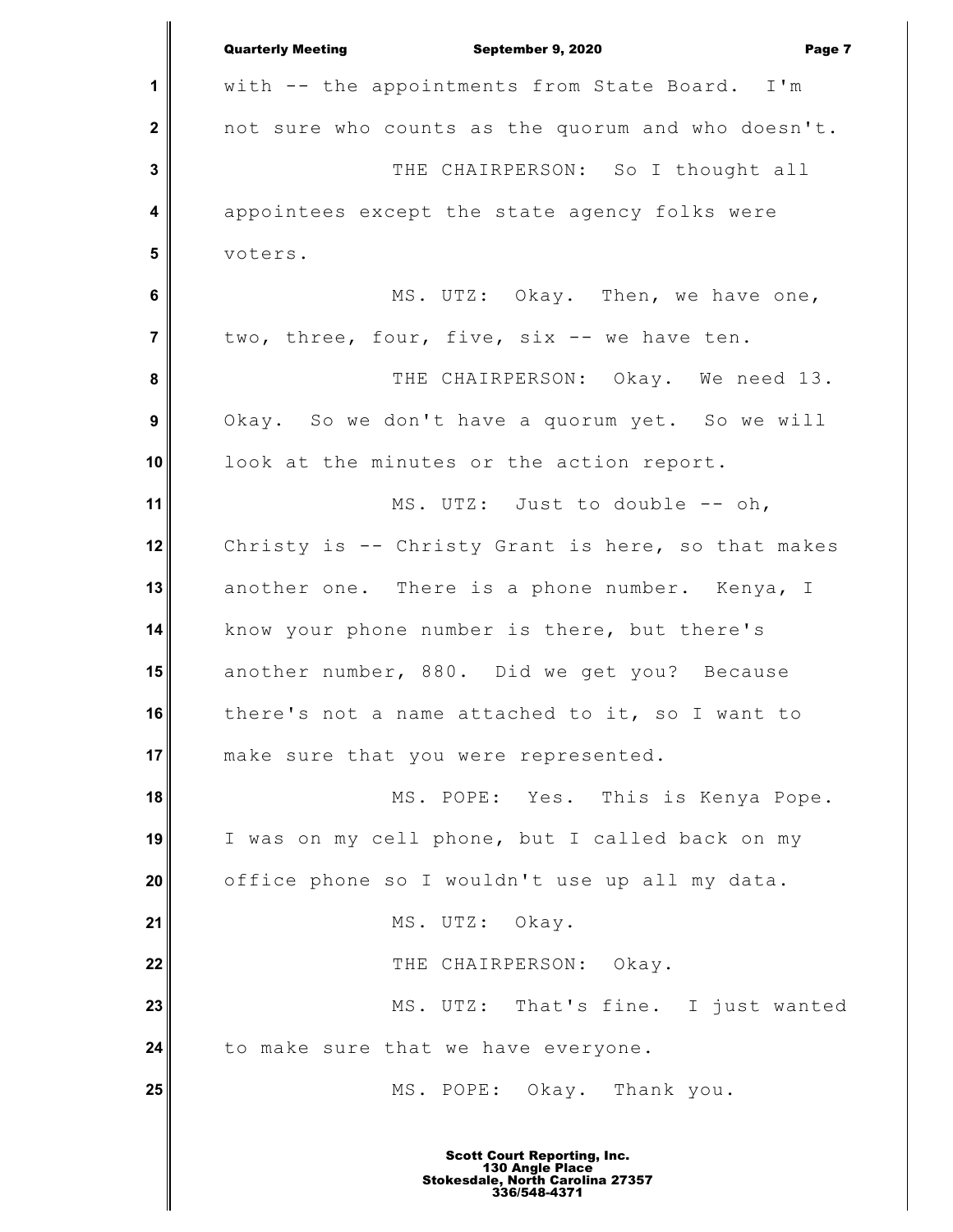**1 2 3 4 5 6 7 8 9 10 11 12 13 14 15 16 17 18 19 20 21 22 23 24 25** Quarterly Meeting September 9, 2020 Page 8 THE CHAIRPERSON: So we still have one or two less than a quorum? MS. UTZ: We are up to 11. THE CHAIRPERSON: Okay. So we have two less than a quorum. So we are not going to look at our minutes or take those into consideration for a vote yet. So we're going to move on. We would like to welcome, of course, Matthew Potter and--- Give me the names again of the new members. MS. UTZ: Shanna Steinert. THE CHAIRPERSON: ---Shanna Steinert, who are here on the call with us. They are new members just appointed to the board. So we'd like to welcome you and tell you that you are very welcome here, and thank you for supporting the stakeholders that you are here on this board -- on this council to represent. And if you'd like to give a little quick introduction of yourself, that would be fine. Matthew Potter? MS. UTZ: Only Shanna is here. THE CHAIRPERSON: Oh, Shanna. Okay. Shanna Steinert, then? Shanna?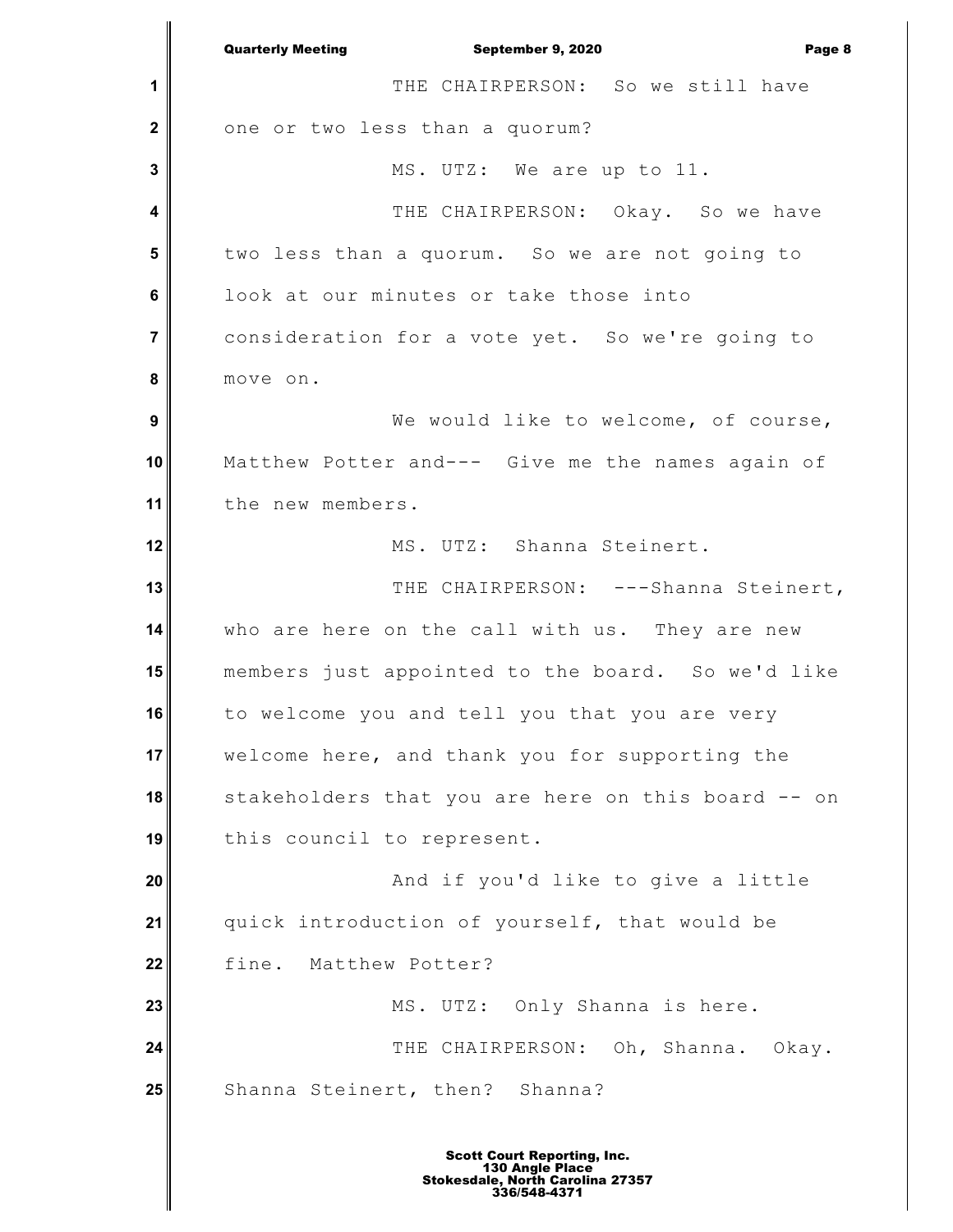**1 2 3 4 5 6 7 8 9 10 11 12 13 14 15 16 17 18 19 20 21 22 23 24 25** Quarterly Meeting September 9, 2020 Page 9 MS. STEINERT: I am Shanna Steinert. I am the EC Director at Hobgood Charter School--- THE CHAIRPERSON: Excellent. MS. STEINERT: ---and I am also a parent of a child with a disability. THE CHAIRPERSON: Welcome, Shanna. Thank you very much. So we're going to move on with our agenda. If you could put that back up again, Alexis. MS. UTZ: Do you not see it? THE CHAIRPERSON: No. Don't worry. I do have a paper copy. MS. UTZ: Hang on. Let me retry again. How about now? THE CHAIRPERSON: So we can review the agenda and not back up. MS. UTZ: Okay. Jennifer said she sees it. THE CHAIRPERSON: Okay. I don't know why I don't. Okay. I do have a paper copy, so we'll go with that. So we can't do the approval of the minutes. We can review today's agenda. We really can't vote on those things yet because we don't have a quorum. And we can look at the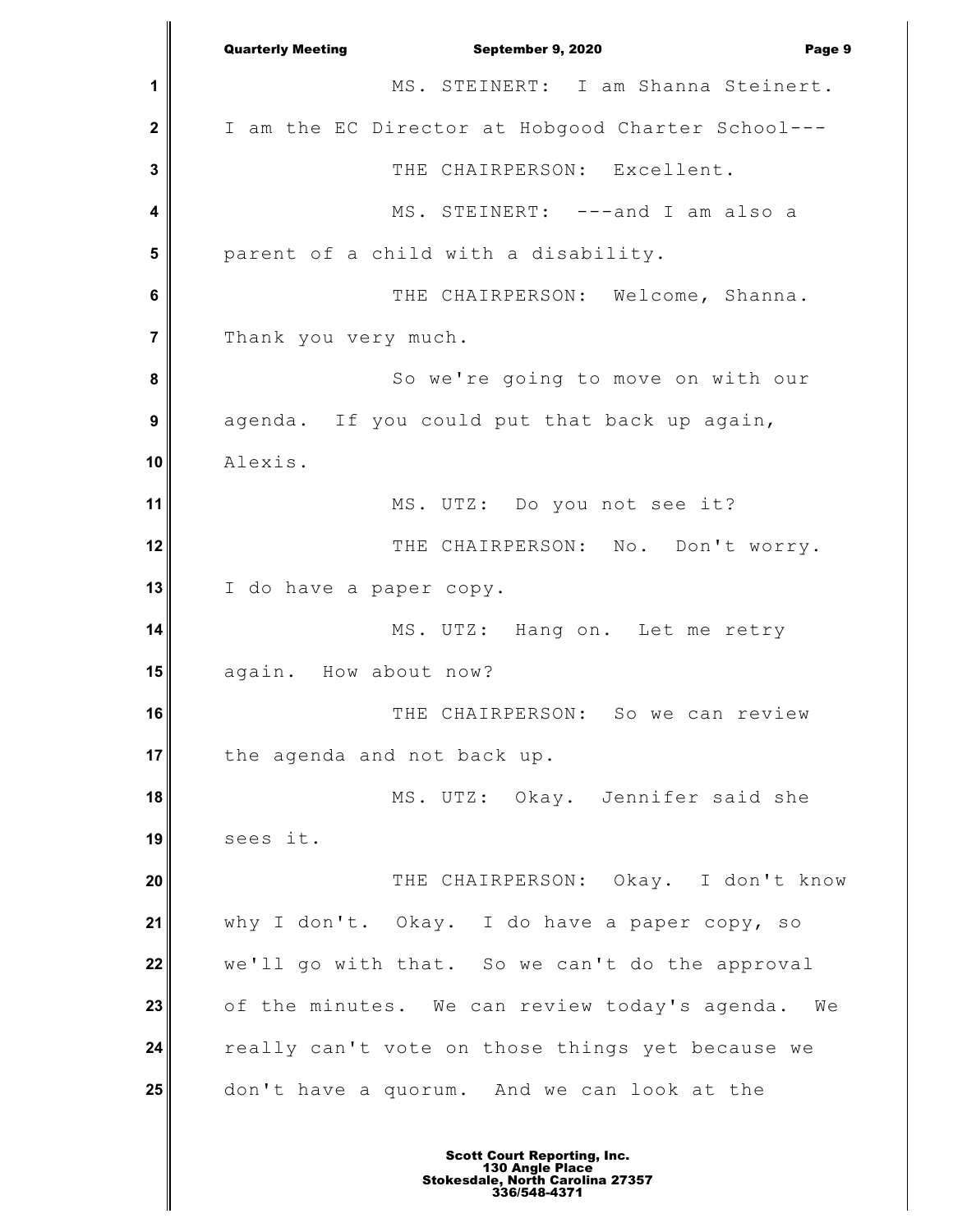|                | <b>Quarterly Meeting</b><br>September 9, 2020<br>Page 10 |
|----------------|----------------------------------------------------------|
| 1              | 2018-2019 report.                                        |
| $\mathbf{2}$   | And that also takes a vote, Alexis,                      |
| 3              | so I think we want to move all of that, and just         |
| 4              | take a look maybe at the TAESE Debrief training we       |
| 5              | had yesterday ---                                        |
| 6              | MS. UTZ: Okay.                                           |
| $\overline{7}$ | THE CHAIRPERSON: ---and debrief on                       |
| 8              | that. So John Copenhaver came and did a training         |
| 9              | for the Council, and that training was our               |
| 10             | orientation as well as a training on what we do as       |
| 11             | a council. I think the training was very                 |
| 12             | effective and informative. I think that John gave        |
| 13             | all of us an idea of what we do.                         |
| 14             | And even those who were not at the                       |
| 15             | training, I think Alexis has made all of the             |
| 16             | documents and examples that he gave and resources        |
| 17             | that he shared with us yesterday available to all        |
| 18             | of the council members, and I suggest that you all       |
| 19             | go over that. I think that will serve as our             |
| 20             | orientation.                                             |
| 21             | So Matthew Potter, Shanna Steinert---                    |
| 22             | And who was the other person? I think most---            |
| 23             | MS. UTZ: Joanne.                                         |
| 24             | THE CHAIRPERSON: ---Joanne, I think                      |
| 25             | you -- they will mostly benefit from looking over        |
|                |                                                          |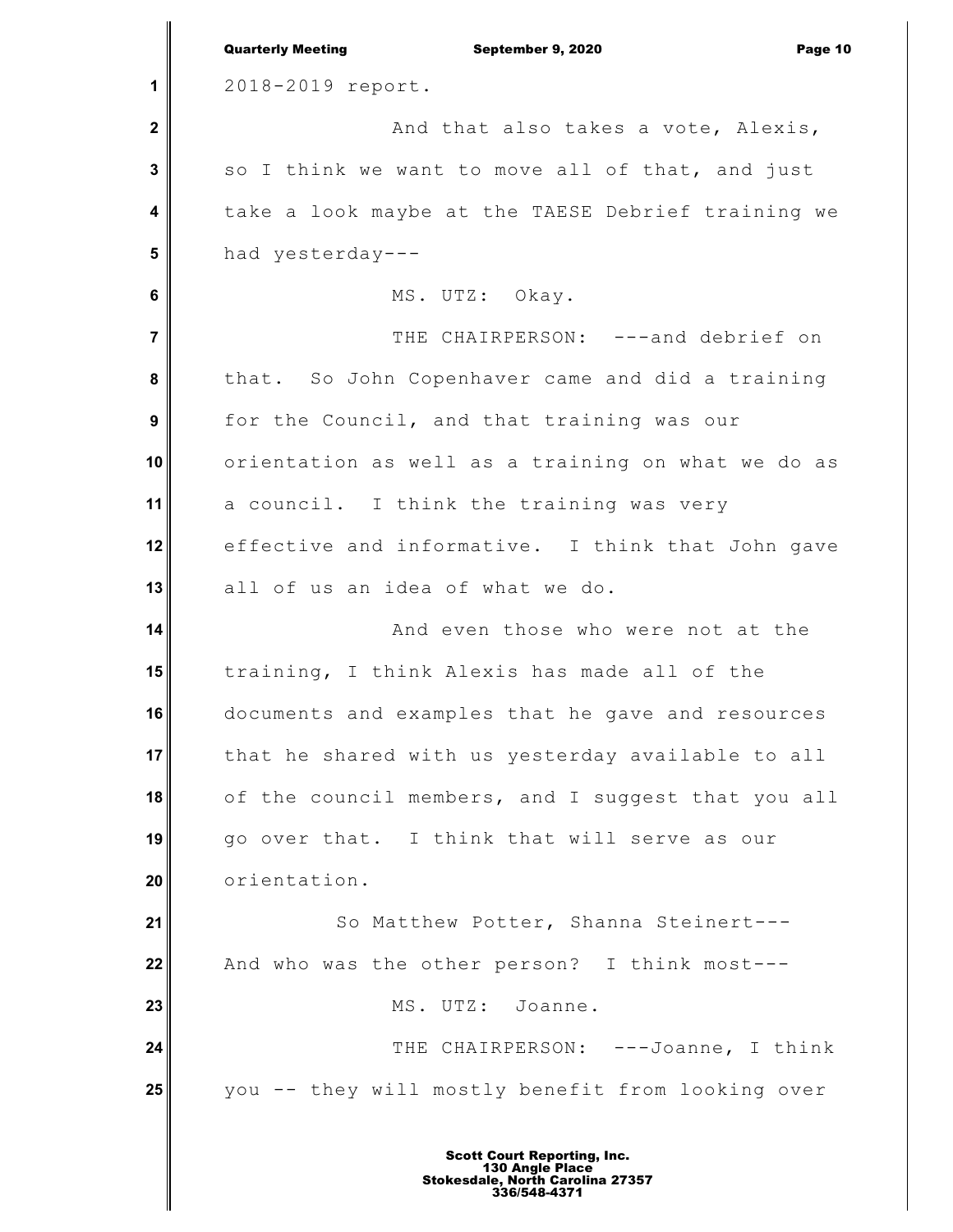|                | <b>Quarterly Meeting</b><br>September 9, 2020<br>Page 11 |
|----------------|----------------------------------------------------------|
| 1              | and reviewing all the training documents and, of         |
| $\mathbf 2$    | course, asking any of us council members for             |
| 3              | support or information as they go along.                 |
| 4              | Christy, would you like to say                           |
| 5              | anything about the training?                             |
| 6              | MS. HUTCHINSON: Sorry. It takes                          |
| $\overline{7}$ | just a second to unmute. I think a couple of the         |
| 8              | highlights were knowing our bylaws. He provided          |
| 9              | us some good fundamental information, and I think        |
| 10             | we have a lot of folks on the Council that are           |
| 11             | sort of advocates in various capacities.                 |
| 12             | And I appreciated the acronyms                           |
| 13             | document. I think that putting what we do in             |
| 14             | parent language can take down the barriers of            |
| 15             | frustration sometimes. So I thought that was a           |
| 16             | helpful document.                                        |
| 17             | And I also took away a document -- I                     |
| 18             | think it was called a primer -- on the annual            |
| 19             | performance report, which Nancy Johnson usually          |
| 20             | reports to us annually, I want to say, in the            |
| 21             | February time frame, and we did a lot of work on         |
| 22             | the risk ratio last year. So I thought that was a        |
| 23             | helpful document to build our knowledge base on.         |
| 24             | I think that's it.                                       |
| 25             | THE CHAIRPERSON: Okay. And we can't                      |
|                |                                                          |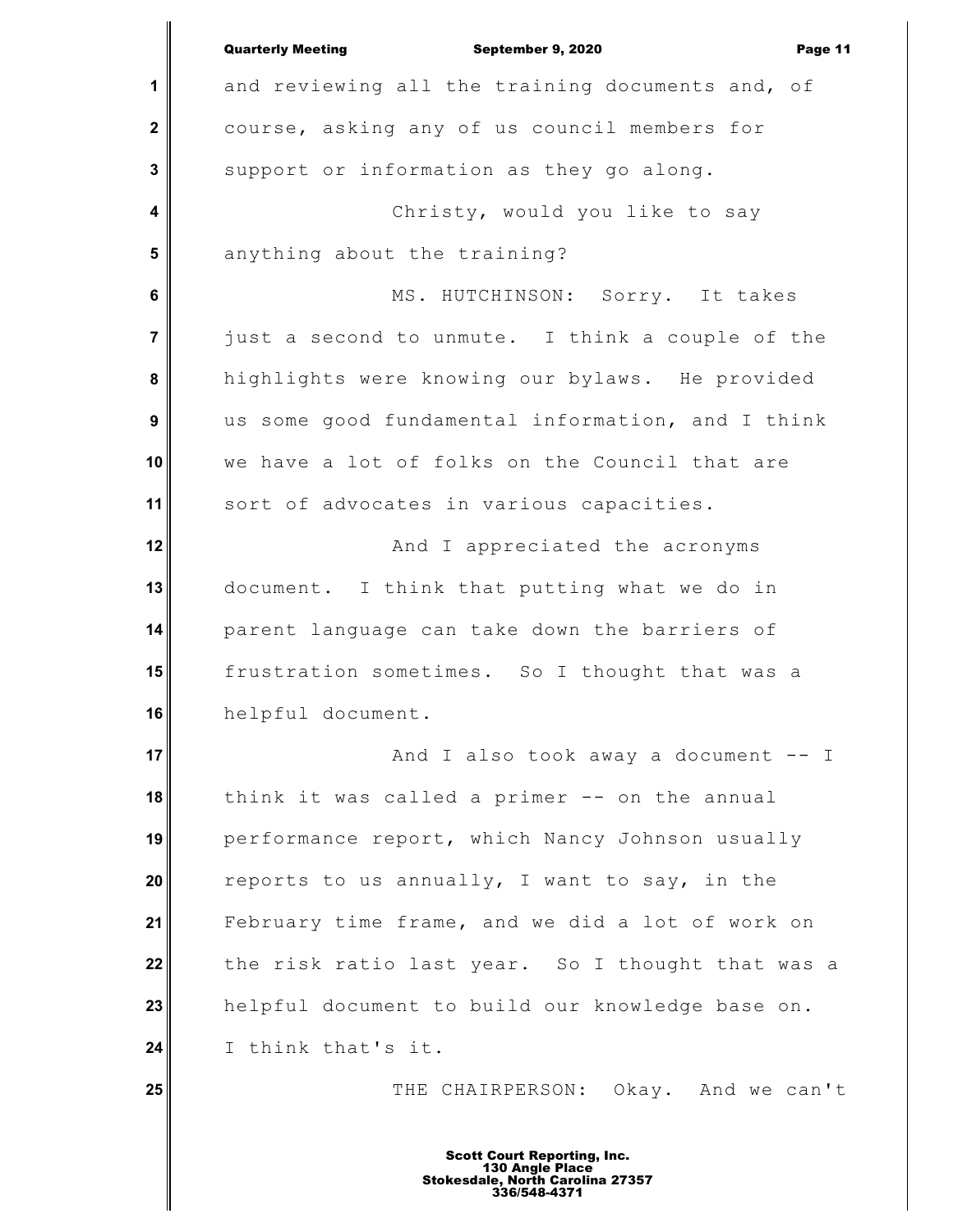**1 2 3 4 5 6 7 8 9 10 11 12 13 14 15 16 17 18 19 20 21 22 23 24 25** Quarterly Meeting September 9, 2020 Page 12 do agency updates yet because Sherry's not here yet. MS. UTZ: Well, because they -- like I said, they have the EC director thing, and without us being able to vote, we are  $-$ - you know, we got ahead of schedule now. So yeah. THE CHAIRPERSON: So we have this time. Do we want to use it to take a look at the annual report even though we can't vote on it yet? MS. HUTCHINSON: I think that's a good use of our time, and it might be helpful for Shanna -- with a new person coming on. THE CHAIRPERSON: Okay. So if we could put up the report. Can we do that? MS. UTZ: Marge would like to say something about the training. THE CHAIRPERSON: Oh, excellent. Marge? MS. TERHAAR: Hello. Can people hear me? THE CHAIRPERSON: Yes. MS. UTZ: Yes. MS. TERHAAR: Okay. You know, there were two take-aways [inaudible], and I think they have [inaudible] the way we operate our meetings.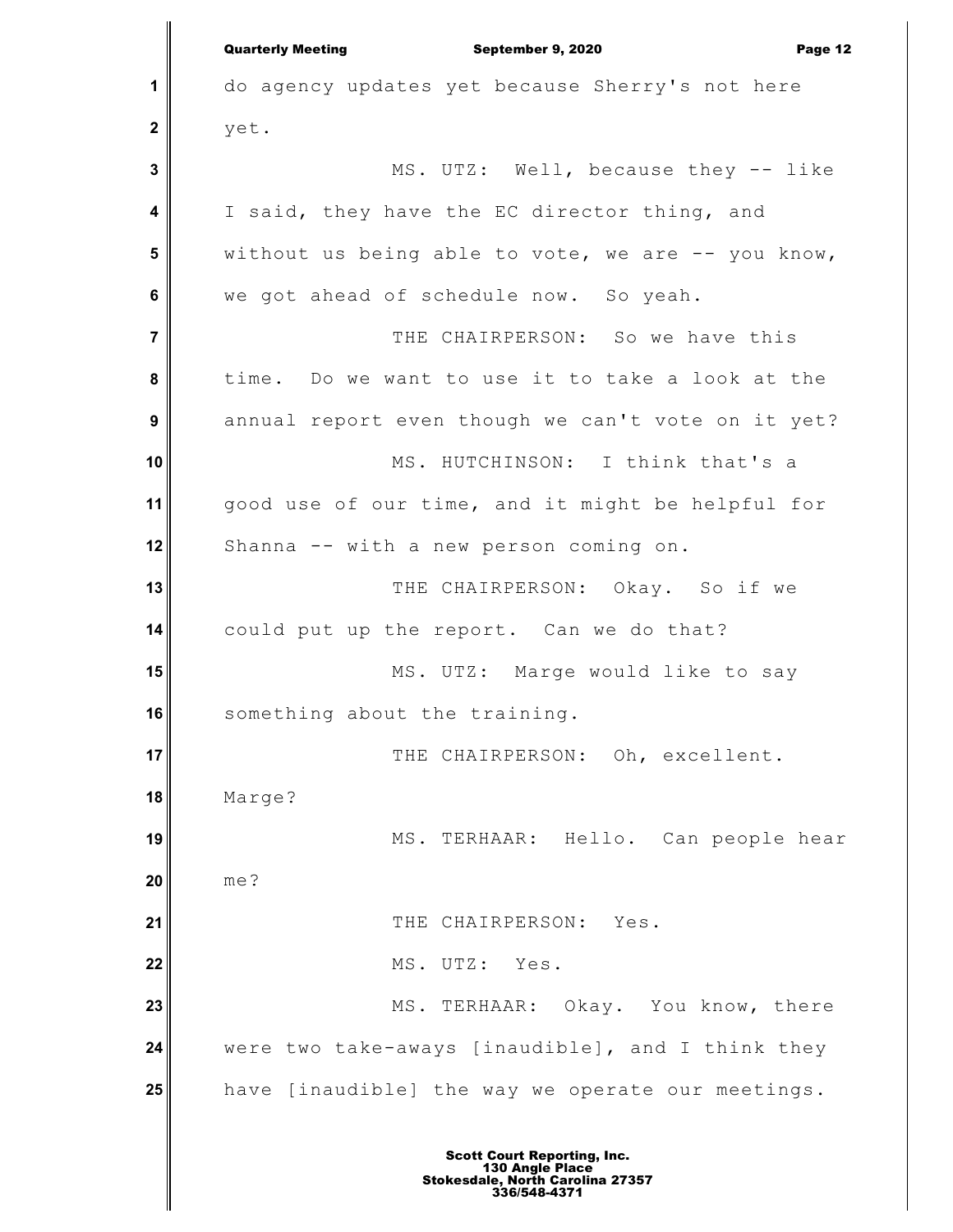**1 2 3 4 5 6 7 8 9 10 11 12 13 14 15 16 17 18 19 20 21 22 23 24** Quarterly Meeting September 9, 2020 Page 13 And I don't know if this is time you want to hear that or if there's--- THE CHAIRPERSON: Sure. MS. TERHAAR: Okay. Well, the two points that really struck me that I think we need to be mindful of when we have our meetings is - the first thing was that we need to remember, even though we're all parents and even though I represent Meredith, I'm also a parent of two boys with -- two young men with disabilities -- it is important for us to remember we represent all EC learners, not just our own children, because I think we tend to, in our previous meetings, go a little off [inaudible] details about our particular child or children. And this is a public forum, right, so I feel that that's something we may want to address from now on in future meetings. And then the other thing was, given FERPA issues [inaudible] is that we do not use identifiers when we speak in terms of names of schools and names of school systems when we relate [inaudible] our own experiences or experiences of our constituents. I think that's another point

that we might want to take into account.

**25**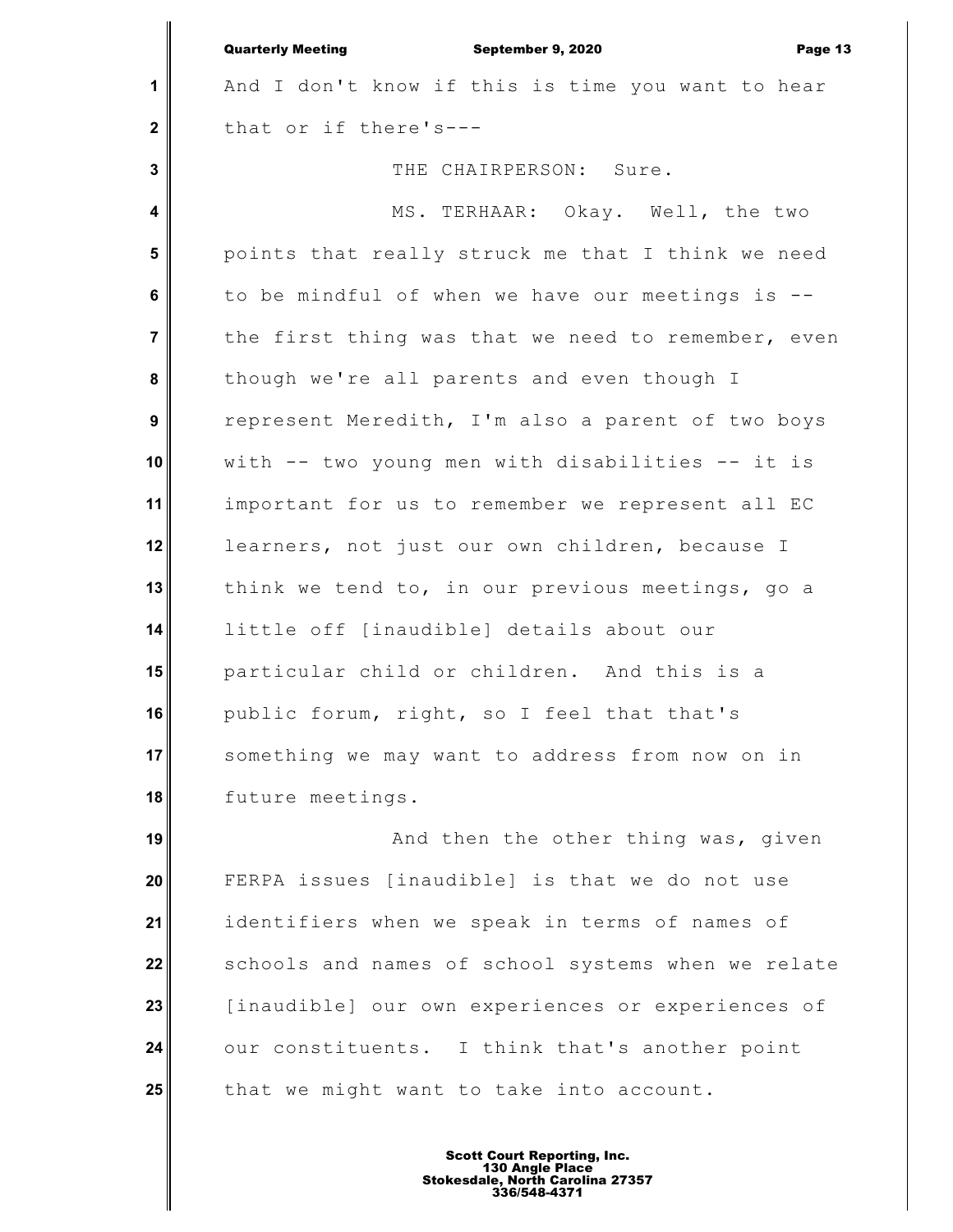|                | <b>Quarterly Meeting</b><br>September 9, 2020<br>Page 14 |
|----------------|----------------------------------------------------------|
| $\mathbf 1$    | Then it occurred to me that perhaps                      |
| $\mathbf{2}$   | it would be helpful for us to consider coming up         |
| $\mathbf{3}$   | with some [inaudible] terms so that we are in a          |
| 4              | position -- because I have this in a lot of the          |
| $5\phantom{1}$ | classes I teach as well as in other -- other group       |
| 6              | committees that I'm on -- come up with norms, and        |
| $\overline{7}$ | then everyone in the group has permission to             |
| 8              | remind one another "Oops. Wait a minute. Is that         |
| 9              | [inaudible] adhering to the norm about FERPA             |
| 10             | issues," that sort of thing.                             |
| 11             | [Inaudible] structure and all that,                      |
| 12             | and I didn't know if people wanted to think              |
| 13             | [inaudible].                                             |
| 14             | THE CHAIRPERSON: So anyone else want                     |
| 15             | to speak about the training yesterday that we all        |
| 16             | attended -- that some of us attended?                    |
| 17             | MS. DEGEN: Are you there? Can                            |
| 18             | you-all hear me?                                         |
| 19             | THE CHAIRPERSON: Yes.                                    |
| 20             | MS. DEGEN: Hey. Sorry. This is                           |
| 21             | Jennifer Degen from Charlotte-Mecklenburg Schools.       |
| 22             | I agree with what was just stated, as far as I do        |
| 23             | think sometimes we -- you know, as a teacher, I          |
| 24             | know that, you know, there's a lot of times that         |
| 25             | we can pinpoint our own -- you know, our own             |
|                |                                                          |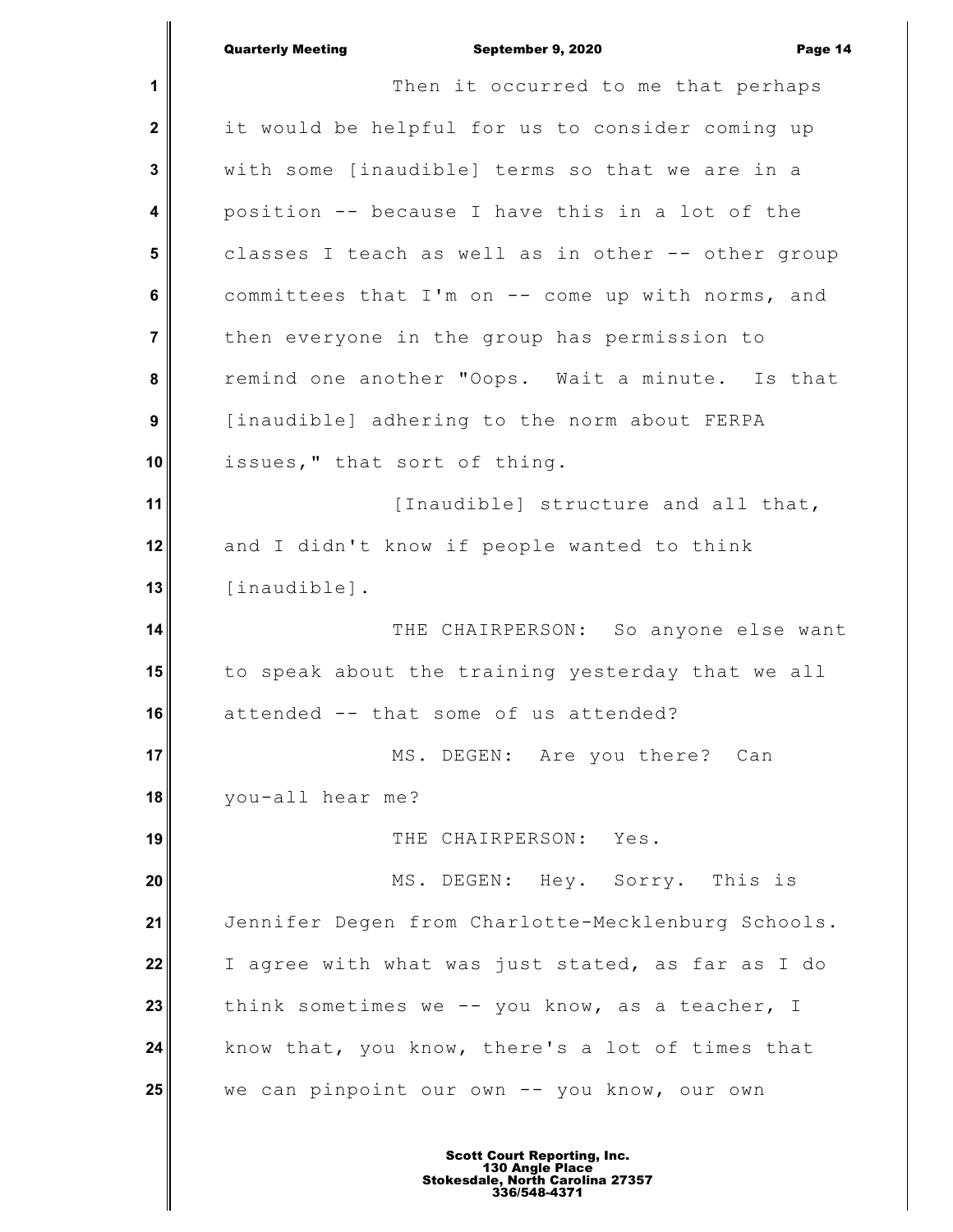|                         | <b>Quarterly Meeting</b><br>September 9, 2020<br>Page 15 |
|-------------------------|----------------------------------------------------------|
| 1                       | specific issues, and you know, more in general --        |
| $\mathbf 2$             | it should be more a general conversation versus          |
| $\mathbf{3}$            | our individual needs, I think, because we're here        |
| $\overline{\mathbf{4}}$ | for the good of the state, and we're here to             |
| $5\phantom{1}$          | represent a large group -- our whole group of            |
| 6                       | students with special needs.                             |
| $\overline{7}$          | So I do agree with what you said                         |
| 8                       | about trying to create some norms because I think        |
| 9                       | sometimes we do get off topic as far as going in         |
| 10                      | with our own personal experiences versus looking         |
| 11                      | at the good or looking at a specific instance or,        |
| 12                      | you know, just one school system where, you know,        |
| 13                      | if it's an issue we need to look at for the state.       |
| 14                      | I don't know if that makes sense.                        |
| 15                      | I'm just agreeing. I do think that there need to         |
| 16                      | be some norms as far as looking at a state concern       |
| 17                      | versus our -- you know, just our specific issue.         |
| 18                      | THE CHAIRPERSON: Thank you,                              |
| 19                      | Jennifer. So, Marge, are you a member of either          |
| 20                      | the Policies and Procedures Committee or the Unmet       |
| 21                      | Needs Committee?                                         |
| 22                      | MS. TERHAAR: I'm on Unmet Needs.                         |
| 23                      | THE CHAIRPERSON: Okay. Diane, are                        |
| 24                      | you here? Diane Coffey?                                  |
| 25                      | MS. COFFEY: Yes, I'm here. Sorry.                        |
|                         |                                                          |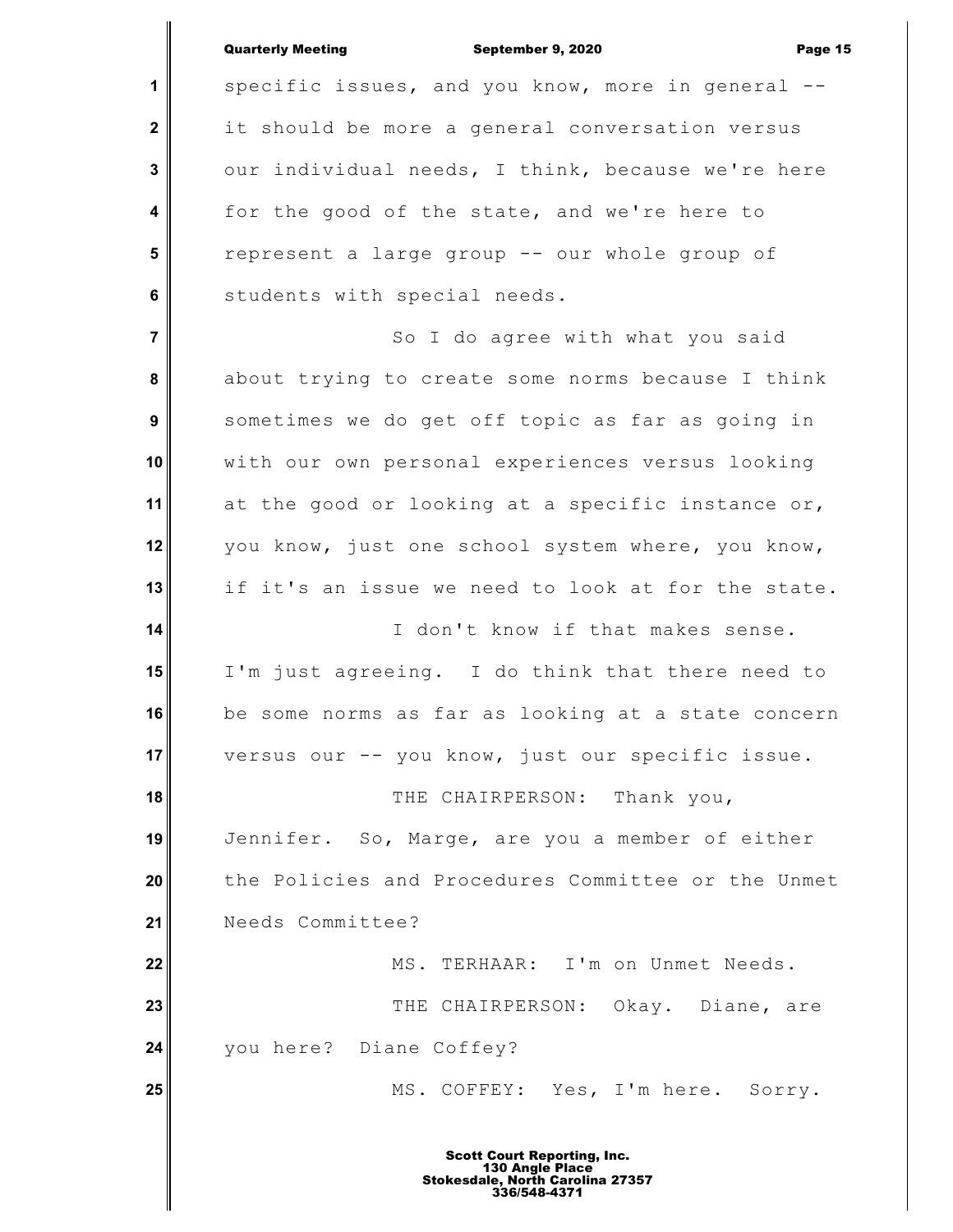|                  | <b>Quarterly Meeting</b><br>September 9, 2020<br>Page 16 |
|------------------|----------------------------------------------------------|
| 1                | THE CHAIRPERSON: Do you think that                       |
| $\mathbf{2}$     | that's something -- to look at the norms for the         |
| $\mathbf{3}$     | group -- for the Council -- do you think that's          |
| 4                | something that we could do under Unmet Needs, or         |
| 5                | do you think we should move that to Policies and         |
| 6                | Procedures?                                              |
| $\overline{7}$   | MS. COFFEY: If it's going to be                          |
| 8                | something that we're following in the aspect of a        |
| $\boldsymbol{9}$ | rule [inaudible] Policies and Procedures because         |
| 10               | we would want it to very clear. [Inaudible] with         |
| 11               | Unmet Needs and sort of maybe both of us work            |
| 12               | together. That might be a possibility, but I do          |
| 13               | think it needs to ultimately be Policy and               |
| 14               | Procedure.                                               |
| 15               | THE CHAIRPERSON: Okay. And, Alexis,                      |
| 16               | do we have a chair for the Policy and Procedure          |
| 17               | Committee?                                               |
| 18               | MS. UTZ: I have it listed as Abby                        |
| 19               | Childers.                                                |
| 20               | THE CHAIRPERSON: And is -- Abby, are                     |
| 21               | you on the call?                                         |
| 22               | MS. UTZ: Not that I see.                                 |
| 23               | THE CHAIRPERSON: Okay. So we don't                       |
| 24               | want to assign something to her without her being        |
| 25               | here. Any other member of the Policies and               |
|                  |                                                          |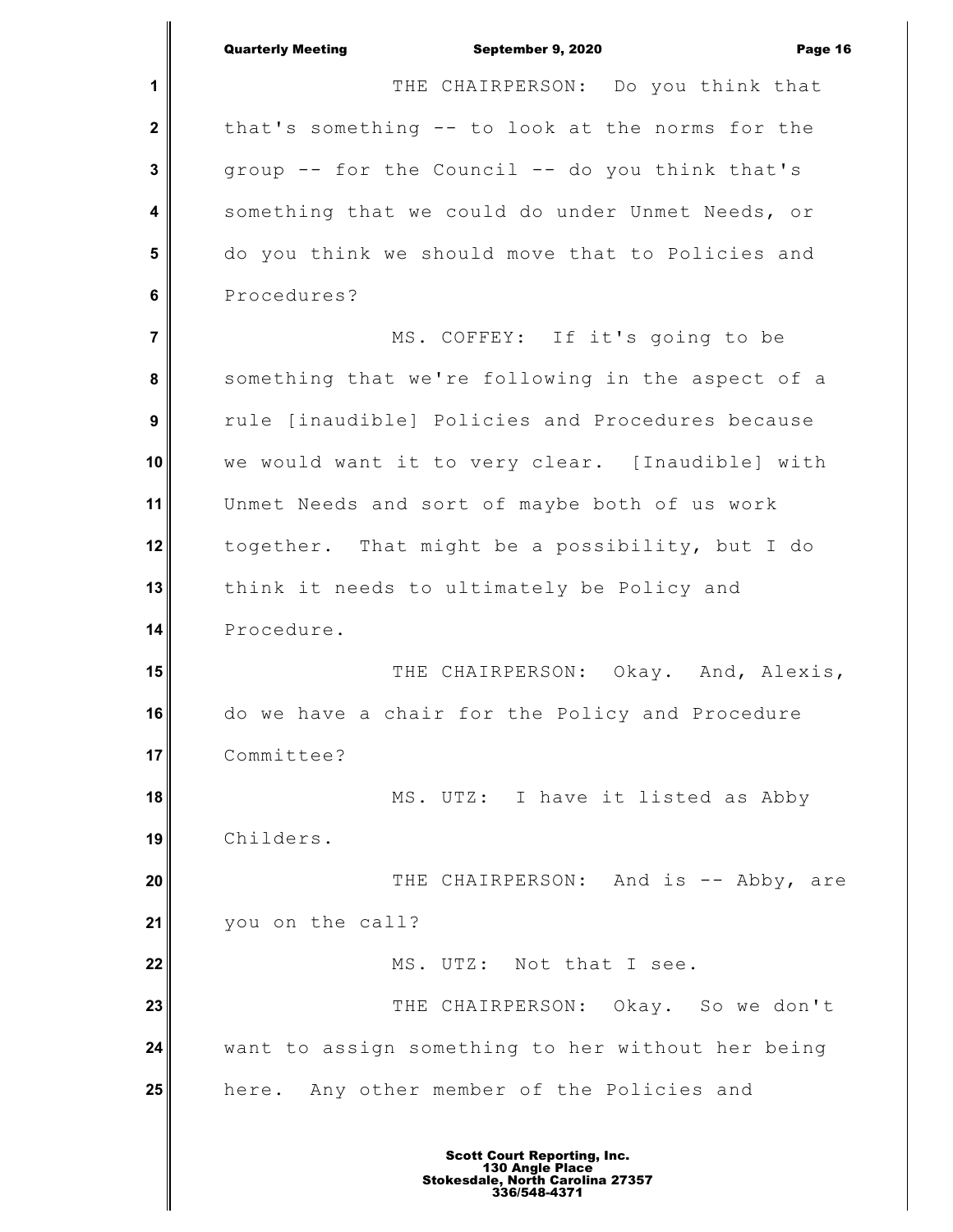|                  | <b>Quarterly Meeting</b><br>September 9, 2020<br>Page 17 |
|------------------|----------------------------------------------------------|
| 1                | Procedures Committee on the call?                        |
| $\mathbf 2$      | MS. MOOREFIELD: Cynthia, this is                         |
| 3                | Ginny Moorefield. I had a question.                      |
| 4                | THE CHAIRPERSON: Okay.                                   |
| 5                | MS. MOOREFIELD: We don't have                            |
| 6                | anything in our bylaws or in our policies and            |
| $\overline{7}$   | procedures about having representation from like         |
| 8                | various -- I mean obviously not various                  |
| $\boldsymbol{9}$ | disabilities because then we'd have 500 people in        |
| 10               | the room, but like at least a representative from        |
| 11               | various levels of disabilities?                          |
| 12               | I know we've got a lot of parents                        |
| 13               | with kids on the autism spectrum, but you know, I        |
| 14               | do often feel like I'm bringing my kid up all the        |
| 15               | time, and it's not specifically for my kid. It's         |
| 16               | because there's nobody else there representing ID        |
| 17               | severe kids. Is there -- do we have any kind of          |
| 18               | [inaudible]?                                             |
| 19               | THE CHAIRPERSON: We don't have                           |
| 20               | anything -- so we don't have anything in our             |
| 21               | current bylaws that talks about levels, but I            |
| 22               | think what Marge and Jennifer were referring to is       |
| 23               | that often we might want to stay away from the           |
| 24               | focus on our children -- our specific children and       |
| 25               | talk, like you said, ID severe, talk about ID            |
|                  |                                                          |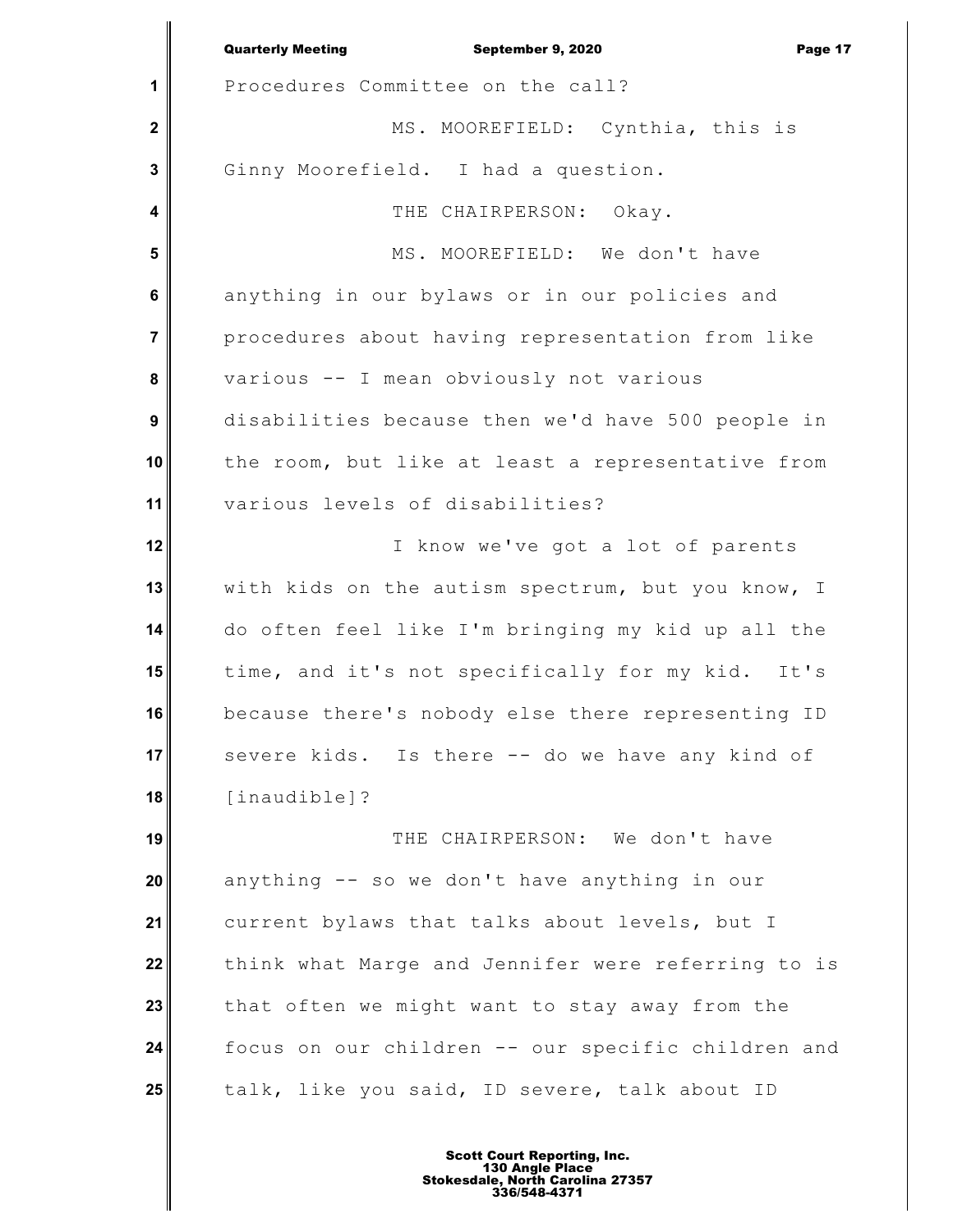|                | <b>Quarterly Meeting</b><br>September 9, 2020<br>Page 18 |
|----------------|----------------------------------------------------------|
| 1              | severe kids, period, across the board and the            |
| $\mathbf 2$    | impact that they have on the system and what the         |
| 3              | system needs to be doing to be effective and to          |
| 4              | be -- to provide those kids as well with a FAPE.         |
| 5              | So I think that that is the way we                       |
| 6              | continue to go. We do have some children --              |
| $\overline{7}$ | parents of -- we have a significant number of            |
| 8              | parents of children with autism, but I think all         |
| 9              | disabilities -- like John was saying yesterday, we       |
| 10             | need to focus on our stakeholder group, and that         |
| 11             | would be ID severe for you and autism for me, but        |
| 12             | we need to focus on the needs of those children,         |
| 13             | all of those children.                                   |
| 14             | MS. MOOREFIELD: Right. But what I'm                      |
| 15             | asking is, like do we have or could we have              |
| 16             | something in our bylaws about, you know, having          |
| 17             | representation of all of those -- those broad            |
| 18             | groups of disabilities so that they all do have a        |
| 19             | voice?                                                   |
| 20             | THE CHAIRPERSON: So I think probably                     |
| 21             | we need to have a conversation maybe within our          |
| 22             | committees about what that, quote, unquote, "broad       |
| 23             | group" would look like because you have to               |
| 24             | remember IDEA has 13 different categories.<br>We         |
| 25             | struggle to just get membership on the committee.        |
|                |                                                          |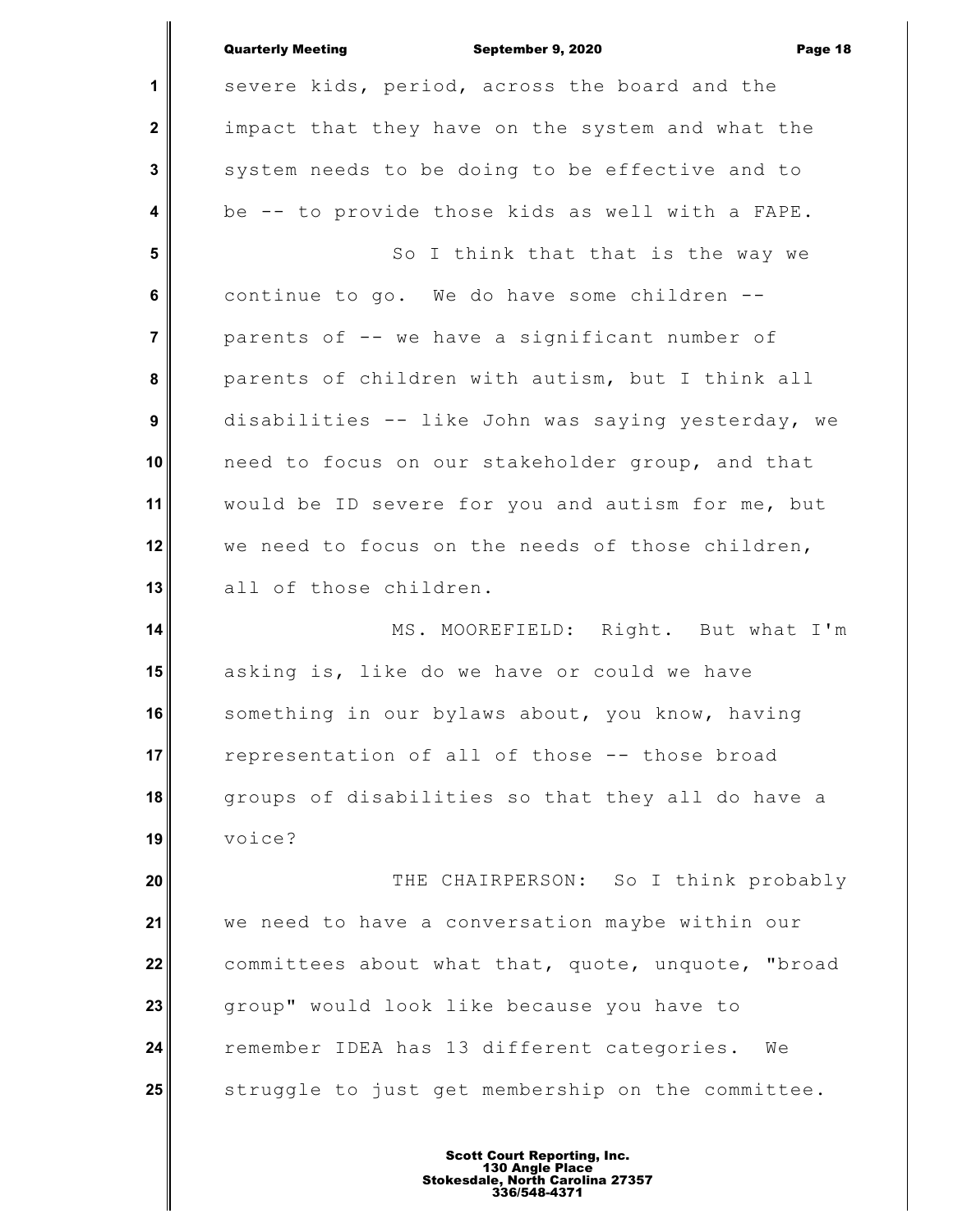**1 2 3 4 5 6 7 8 9 10 11 12 13 14 15 16 17 18 19 20 21 22 23 24 25** Quarterly Meeting September 9, 2020 Page 19 If we start limiting it even more with categories -- I don't know how you do that - severe, mild, whatever -- I think we would close the door on certain parents. And, also, it would be very -- it might be considered discriminatory. If a parent comes to us and they have a child with autism and they are from a rural area that we're looking to have representation and we don't consider that parent simply because we have set a broad category and, you know, we have maybe, quote, unquote, "enough people" in that particular category. So that's just my thought on it. Anyone on the board -- so we can have this conversation. Anyone on the board have any other thoughts or opinions? MS. HUTCHINSON: Was somebody else about to speak? MS. GRANT: I was going to, but go ahead, Christy. MS. HUTCHINSON: All right. And then you're next up, Christy Grant. I'm just cautious. I guess I echo a little bit of, Cynthia, what you said. My first gut response was like we already struggle to get active participants, and I know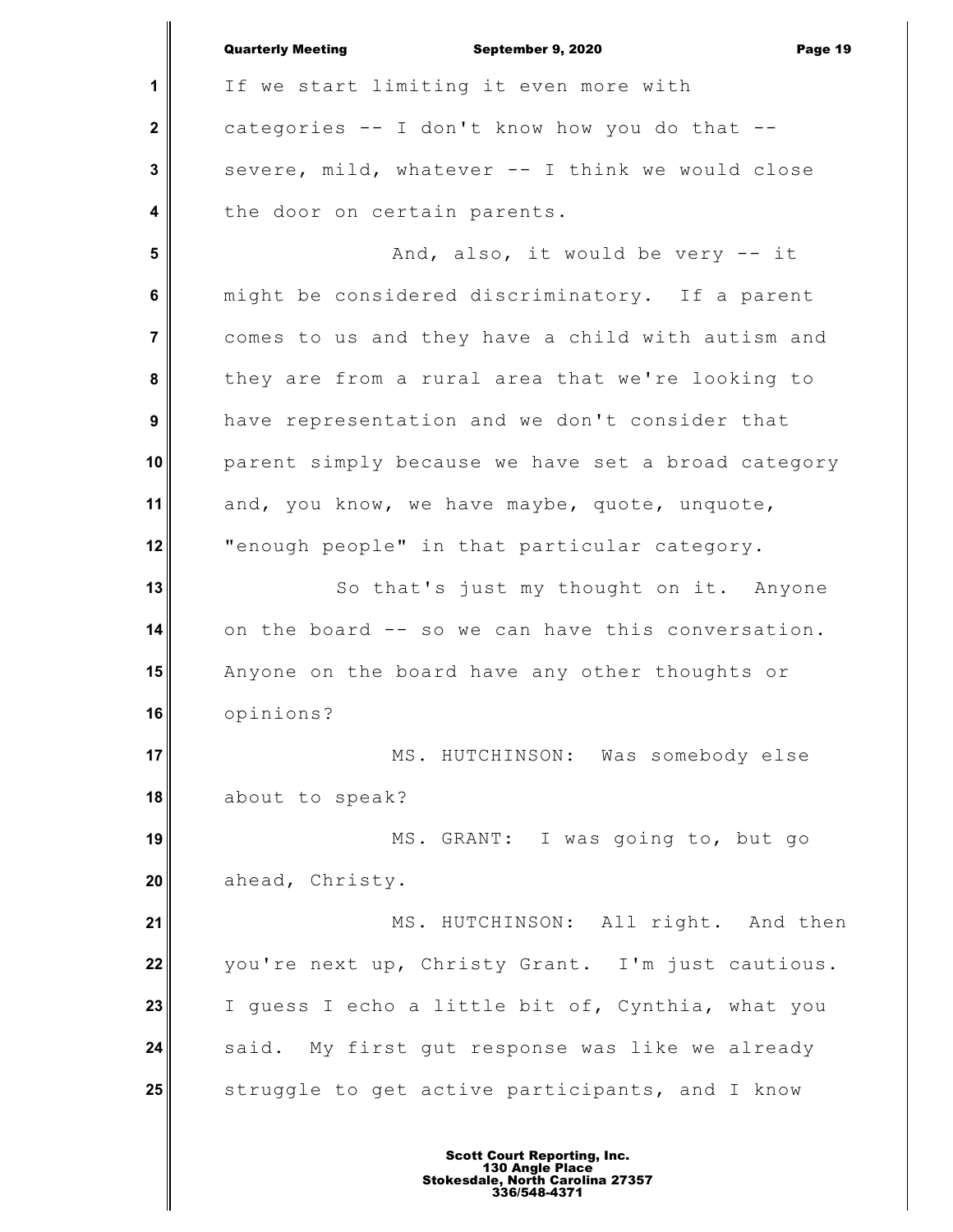|                         | <b>Quarterly Meeting</b><br>September 9, 2020<br>Page 20 |
|-------------------------|----------------------------------------------------------|
| 1                       | that our legislative appointees have been                |
| $\mathbf 2$             | inconsistent in their support.                           |
| 3                       | And some of us kind of do represent a                    |
| $\overline{\mathbf{4}}$ | rainbow of areas of disabilities and types of            |
| 5                       | disabilities, but I kind of think about it like          |
| $6\phantom{a}$          | special education services because you --                |
| $\overline{7}$          | regardless of your area of disability, the               |
| 8                       | services that you require are the services that we       |
| $\boldsymbol{9}$        | provide regardless of your area of disability.           |
| 10                      | And I also think about it like the                       |
| 11                      | terms severe or less severe or mild are somewhat         |
| 12                      | in the eye of a beholder because I would think           |
| 13                      | that -- while, Ginny, you've experienced                 |
| 14                      | conditions that, you know, we would range in the         |
| 15                      | traumatic brain injury or severe situation -- when       |
| 16                      | a parent has a child with a disability, I would          |
| 17                      | say that that's as severe to them as every               |
| 18                      | situation is to -- it's intense no matter what           |
| 19                      | level of disability your child has, and so those         |
| 20                      | concerns are real.                                       |
| 21                      | And I think that if we think about                       |
| 22                      | serving students with disabilities, we all come to       |
| 23                      | the table with various backgrounds and                   |
| 24                      | experiences, and I think that's the important            |
| 25                      | piece. The area we serve in the state and the            |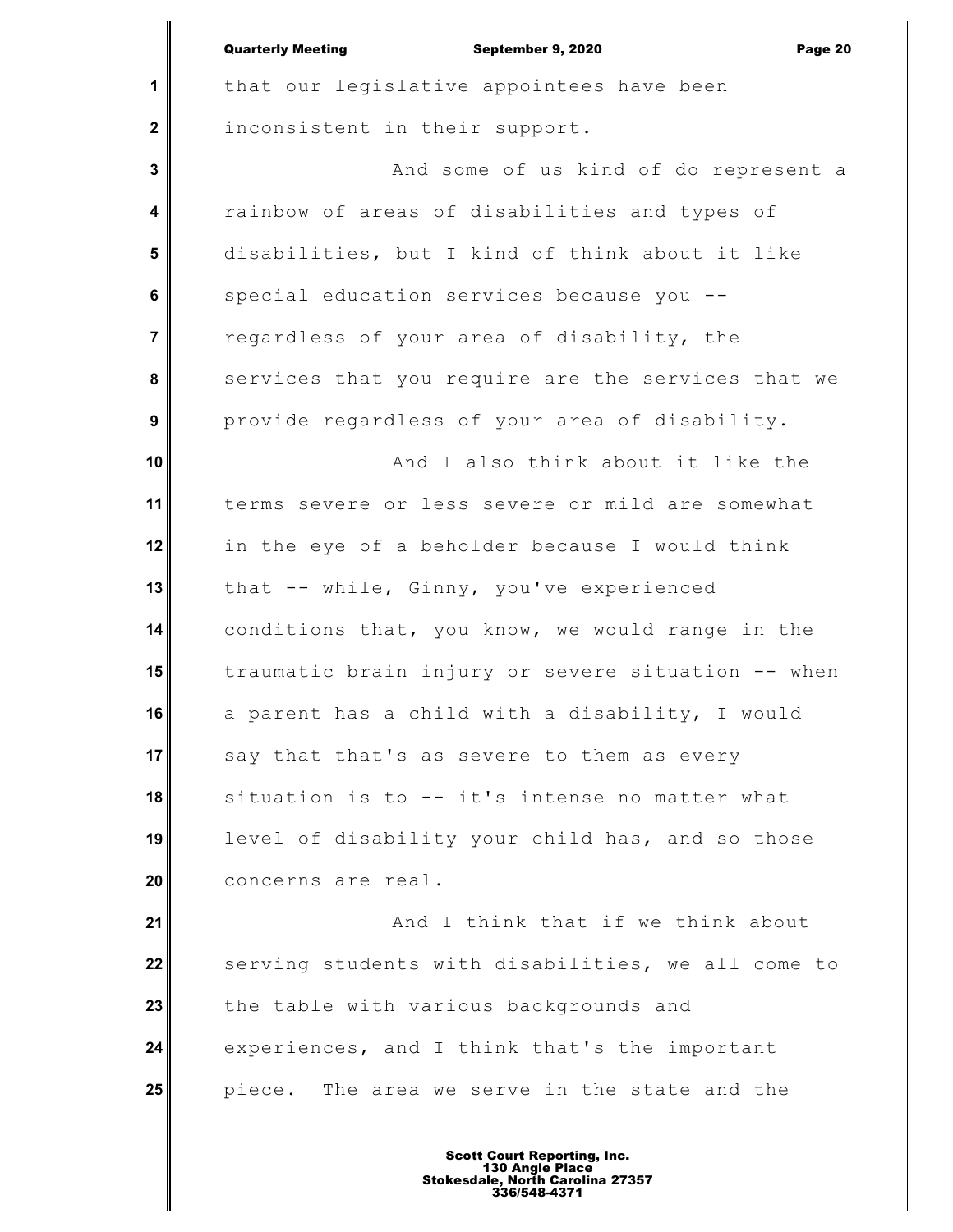Quarterly Meeting September 9, 2020 Page 21

**1 2 3 4 5 6 7 8 9 10 11 12 13 14 15 16 17** contingency group that you serve whether it be, you know, DHHS or a foster care system or DJJ or public schools or private schools, we all have those components, and I think the idea is bringing all of our experiences to the table regardless of the area of disability or the severity of the disability. It's just one opinion, though. MS. MOOREFIELD: No, I -- I -- this is Ginny again. No, I completely understand what Cynthia is saying about, you know, we don't want to -- you know, to limit the people who are willing to serve, and Christy, I get what you're saying as well. It doesn't matter if your kid is in a typical classroom and just has a learning disability that is fairly mild or if they are total care; it's still severe to you. I totally get that.

**18 19 20 21 22 23 24 25** But what I'm saying is, is that a lot of times as a council -- you know, for instance, when we were discussing the Governor's Safety Plan for schools, you know, in the event of a code - you know, a bad person on campus. I don't remember what the code is. But, you know, there's a big difference in kids -- in considering the needs of kids who are ambulatory and kids who are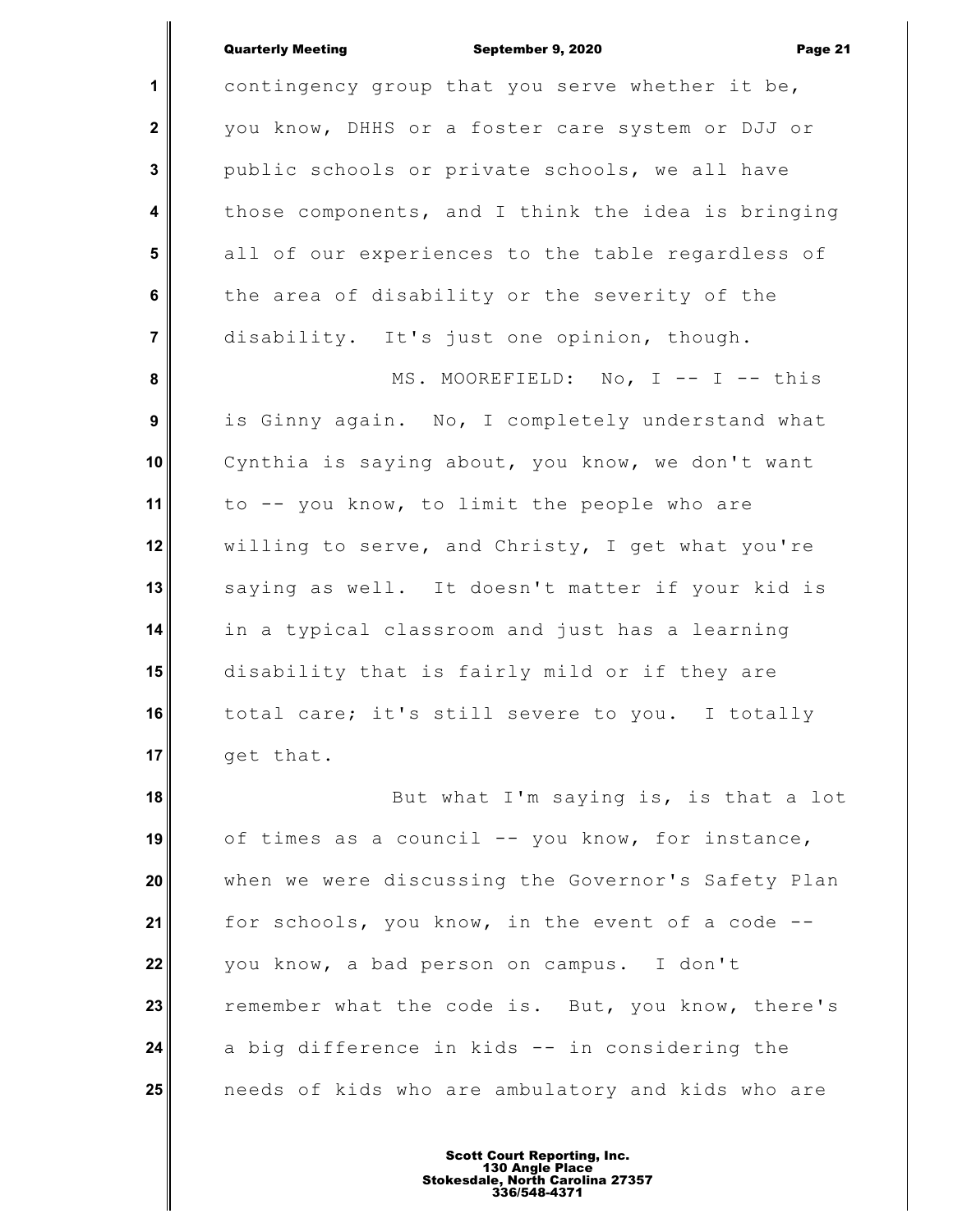|                  | <b>Quarterly Meeting</b><br>September 9, 2020<br>Page 22 |
|------------------|----------------------------------------------------------|
| 1                | not ambulatory.                                          |
| $\mathbf 2$      | And I feel like the Council, as it                       |
| 3                | sits right now, does not have a lot of experience        |
| 4                | with, I guess you could call it, physical                |
| 5                | disabilities, and a lot of times, our kids get           |
| 6                | forgotten because, thank God, they're in the vast        |
| $\overline{7}$   | minority. But I -- you know, I just wondered if          |
| 8                | there was a way that we could make sure that, you        |
| $\boldsymbol{9}$ | know, as few kids as possible fall through the           |
| 10               | cracks.                                                  |
| 11               | THE CHAIRPERSON: So, Ginny, I think                      |
| 12               | you're talking about an unmet need, that we are --       |
| 13               | you believe that we are not always thinking              |
| 14               | outside of the box in serving those children who         |
| 15               | have physical disabilities. So I think that that         |
| 16               | might be an unmet need.                                  |
| 17               | So we could put that as a discussion                     |
| 18               | point for the Unmet Needs Committee to talk about        |
| 19               | how we as a council and as a state make sure that        |
| 20               | children who have physical disabilities, who have        |
| 21               | severe disabilities, whatever, are not falling           |
| 22               | through the cracks; that when we're thinking about       |
| 23               | policy, when we're thinking about, like you said,        |
| 24               | the safety decisions, that we're making sure that        |
| 25               | we're talking also about the children who have           |
|                  |                                                          |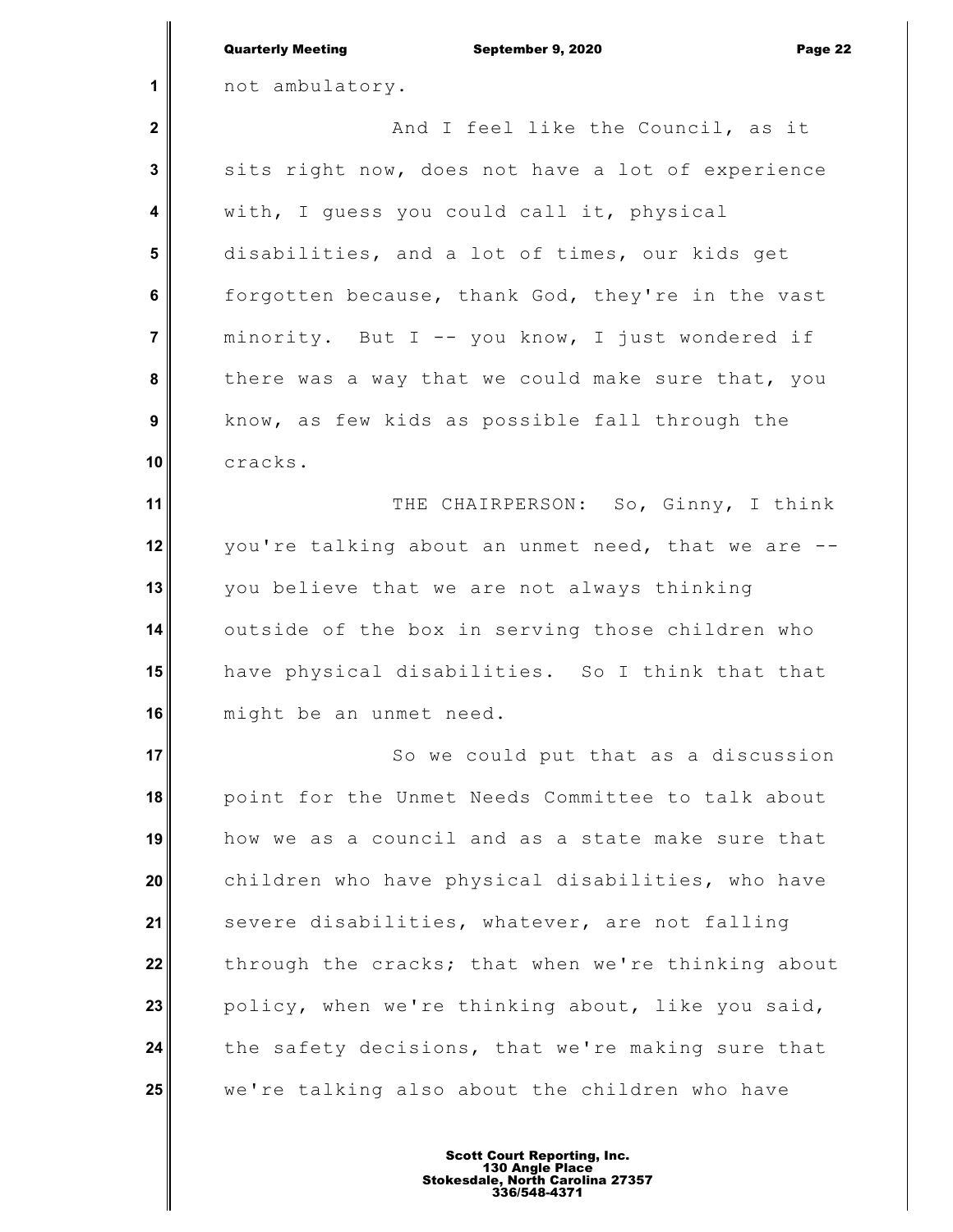|                         | <b>Quarterly Meeting</b><br>September 9, 2020<br>Page 23 |
|-------------------------|----------------------------------------------------------|
| 1                       | physical disabilities.                                   |
| $\mathbf{2}$            | Any other comments?                                      |
| 3                       | MS. GRANT: This is Christy Grant.                        |
| $\overline{\mathbf{4}}$ | If I could just interject a little bit. I                |
| 5                       | think -- I think you're exactly right. I think           |
| $6\phantom{1}$          | part of what we talked about yesterday -- and we         |
| $\overline{7}$          | know this, but it's just a reminder -- is that we        |
| 8                       | are stakeholders and bringing our own experiences        |
| 9                       | and current jobs or current parent situations to         |
| 10                      | the table, and we do need to remember that there         |
| 11                      | is this whole other group out there who may not be       |
| 12                      | represented, but it's our job to make sure that          |
| 13                      | the state -- all children with disabilities are          |
| 14                      | represented when we do have those conversations.         |
| 15                      | And sometimes it would be -- maybe we                    |
| 16                      | need to bring in other people to talk -- if we're        |
| 17                      | looking at giving, you know, advice on policy or         |
| 18                      | whatnot, maybe we need to bring in and make sure.        |
| 19                      | If we don't have somebody sitting at the table           |
| 20                      | that can really talk us through, you know, as a          |
| 21                      | state, that, then we need to bring those people to       |
| 22                      | have a discussion with about are we including --         |
| 23                      | or we thinking right when we think about, you            |
| 24                      | know, children with all disabilities, if that even       |
| 25                      | makes sense.                                             |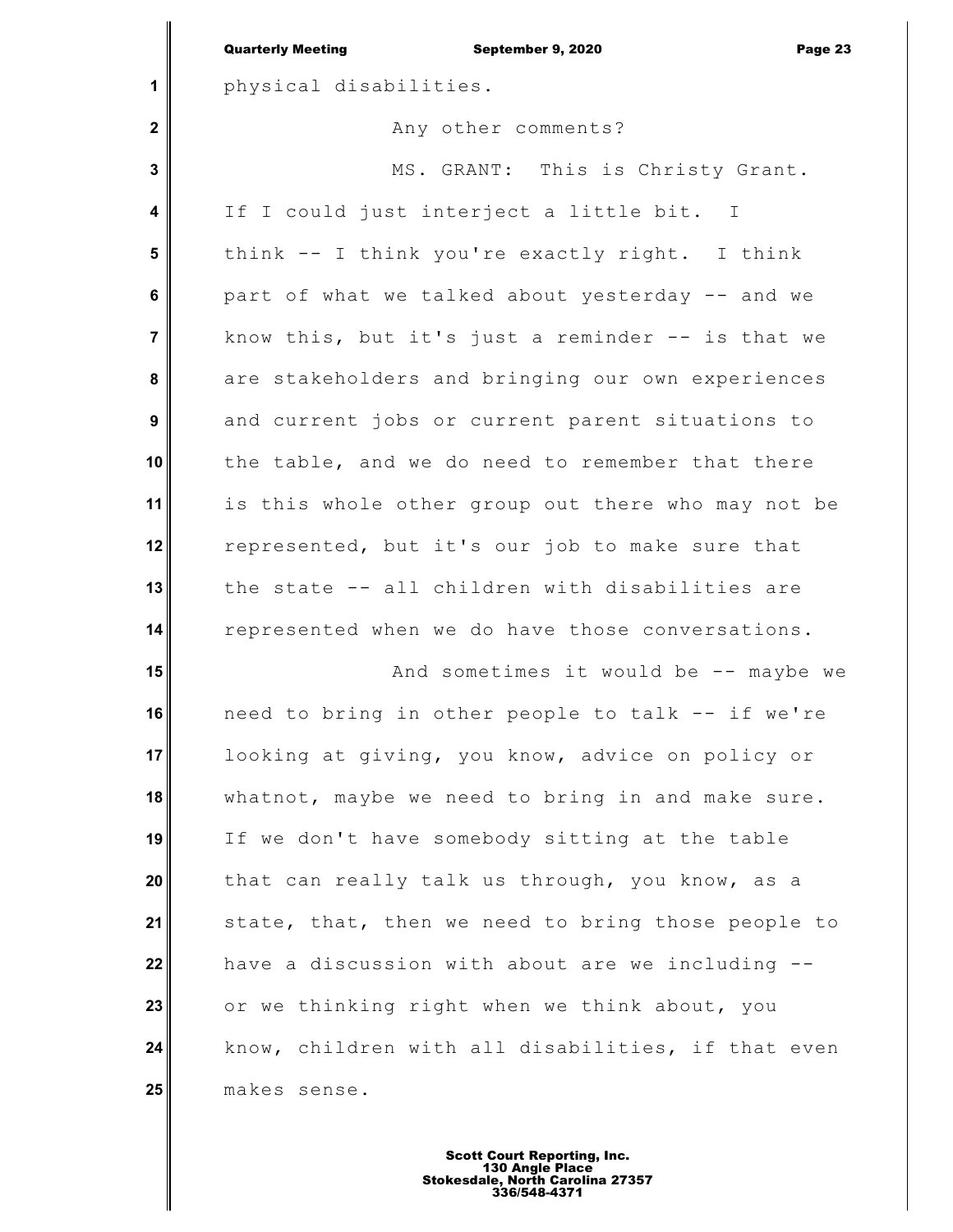|                  | <b>Quarterly Meeting</b><br>September 9, 2020<br>Page 24 |
|------------------|----------------------------------------------------------|
| 1                | I think the other piece here that I                      |
| $\mathbf{2}$     | thought yesterday I liked is when he talked about        |
| 3                | using social media. I'll be honest with you,             |
| 4                | until I became part of the Council as an EC              |
| 5                | director, I did not know the Council existed. And        |
| 6                | when I talk with a lot of EC directors still and         |
| 7                | parents even, they don't know that it's there.           |
| 8                | They don't know what it is.                              |
| $\boldsymbol{9}$ | I do think there's some -- whether                       |
| 10               | it's putting it in parent newsletters or doing           |
| 11               | some social media blips or something would create        |
| 12 <sub>2</sub>  | more of a -- we might not have as hard a time to         |
| 13               | have people join or be a part of and get -- get          |
| 14               | appointments to the Council.                             |
| 15               | I think we need to have an education                     |
| 16               | and awareness piece that goes out so that more           |
| 17               | people can be familiar with what the Council --          |
|                  |                                                          |

**18 19 20 21** what we do and then that, you know, there's -that they can come and have a voice too and that there's a public comment period. A lot of parents do not know that.

**22 23** So I did like that yesterday when he talked about that piece of it.

**24 25** MS. TERHAAR: May I add to that? THE CHAIRPERSON: Yes.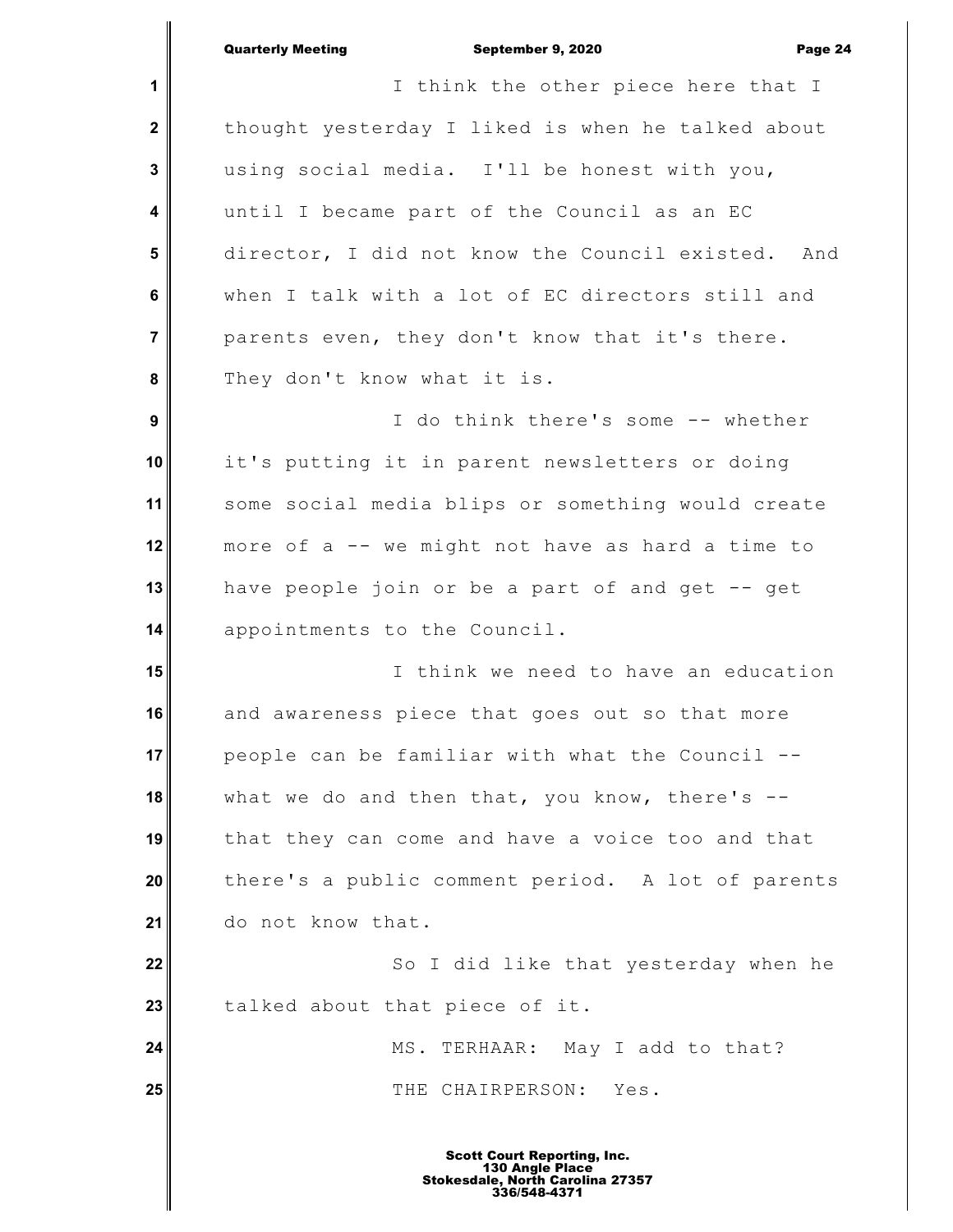September 9, 2020 Page 25

**1 2 3 4 5 6 7 8 9 10 11 12 13 14 15 16 17 18 19 20 21 22 23 24 25** MS. TERHAAR: Christy, I'm with you 100 percent. When he talked about the electronic media and all, I realized -- you know, in my other line of work, you know, at our college, we do all these resources, and I thought -- when I heard him mention that, I thought, "That's an unmet need our committee can focus on." And that's where I see the voice of the parents. I don't see voice of the parents as being a direct thing we do on this committee. We represent them, but we are not their voice. We are their [inaudible] we synthesize views, and we need to be more proactive in giving them voice by inviting them so they can tell their first person narratives. First person narratives, I feel, come from that part of our meetings, not necessarily the business part of our meetings. I just kind of see this -- and there's a slippery slope, and we all care about our children and we all feel passionate about making a difference and advocating. But I thought he did a great job pointing out that we just simply need to be kind of aware that we're wearing different -- we're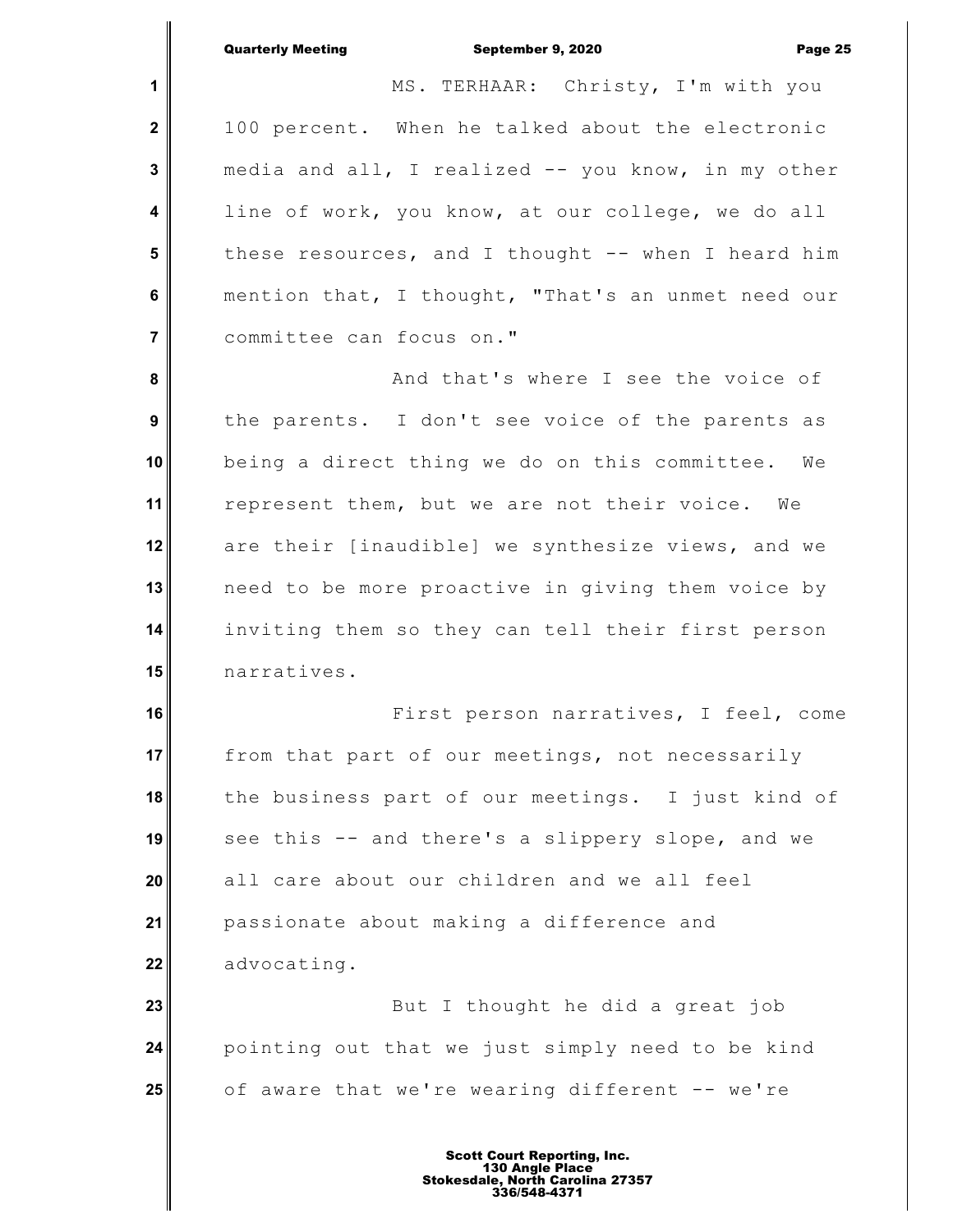|                | <b>Quarterly Meeting</b><br>September 9, 2020<br>Page 26 |
|----------------|----------------------------------------------------------|
| 1              | wearing multiple hats here. We're wearing the            |
| $\mathbf 2$    | parent hat. We're also wearing the member hat.           |
| 3              | So that's why I brought this up.                         |
| 4              | MS. DEGEN: Hey, Cynthia, can I say                       |
| 5              | something?                                               |
| 6              | THE CHAIRPERSON: Absolutely.                             |
| $\overline{7}$ | MS. DEGEN: Hey. So this is Jennifer                      |
| 8              | again -- Degen from CMS. I agree. I feel like            |
| 9              | sometimes I sit on here as a teacher. I know the         |
| 10             | majority of you guys are parents, and I sit on           |
| 11             | here as a teacher. And, Ginny, I will say that           |
| 12             | day we talked about that, my heart bled for you          |
| 13             | for the fact about that -- you know, that you felt       |
| 14             | like your school wasn't supporting, you know,            |
| 15             | having a plan.                                           |
| 16             | I know at my school, as the                              |
| 17             | facilitator, like my kids -- I have a principal          |
| 18             | who supports me a hundred percent, and my kids are       |
| 19             | the first ones that we have a plan for, and then         |
| 20             | it goes to, you know, everyone. And I have a             |
| 21             | principal who considers -- you know, my kids             |
| 22             | are -- I work at East Meck High School, and my           |
| 23             | kids are an East Meck student before they are a          |
| 24             | student with a disability.                               |
| 25             | So like it was very hard to listen to                    |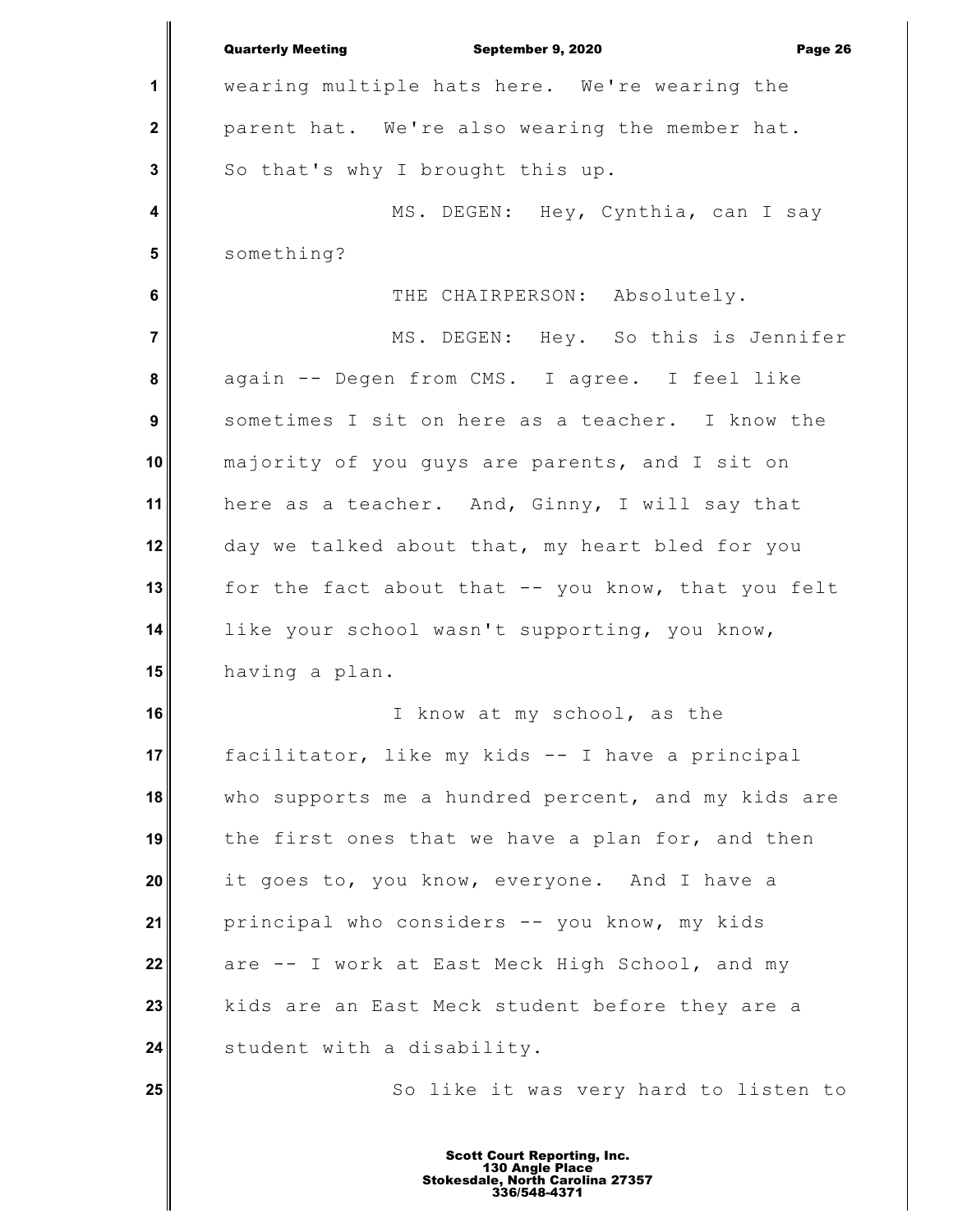### Quarterly Meeting September 9, 2020 Page 27

| $\mathbf{1}$            | some parents to say that -- you know, that they    |
|-------------------------|----------------------------------------------------|
| $\overline{\mathbf{2}}$ | felt like their needs weren't being met, and I do  |
| $\mathbf{3}$            | feel, Cynthia, like you said, that that's possibly |
| $\overline{\mathbf{4}}$ | an unmet needs things because, obviously, there    |
| $5\phantom{.0}$         | are schools and school systems out there, and as a |
| $\bf 6$                 | group, I feel like we need to address that         |
| $\overline{7}$          | because, you know, I was blown away that that      |
| 8                       | isn't a priority at school because our kids are    |
| 9                       | students first and the disability second.          |
| 10                      | So that's kind of where I came from,               |
| 11                      | but I do think that -- you know, I had a meeting   |
| 12                      | with my assistant superintendent of Charlotte-     |
| 13                      | Mecklenburg Schools last year, and she didn't even |
| 14                      | know that this Council existed or that I was       |
| 15                      | elected to be -- represent CMS. So like that just  |
| 16                      | goes to show -- she's new. She's only been with    |
| 17                      | us for two years, but that's just one of those     |
| 18                      | things where the awareness of this group isn't     |
| 19                      | there.                                             |
| 20                      | And I feel like we can meet so many                |
| 21                      | parents' needs if we could understand or get out   |

**22 23 24 25** there that this committee is there, to be able to -- you know, be able to help and support and really make change through the Board of Ed to say, you know, our kids are students first. They have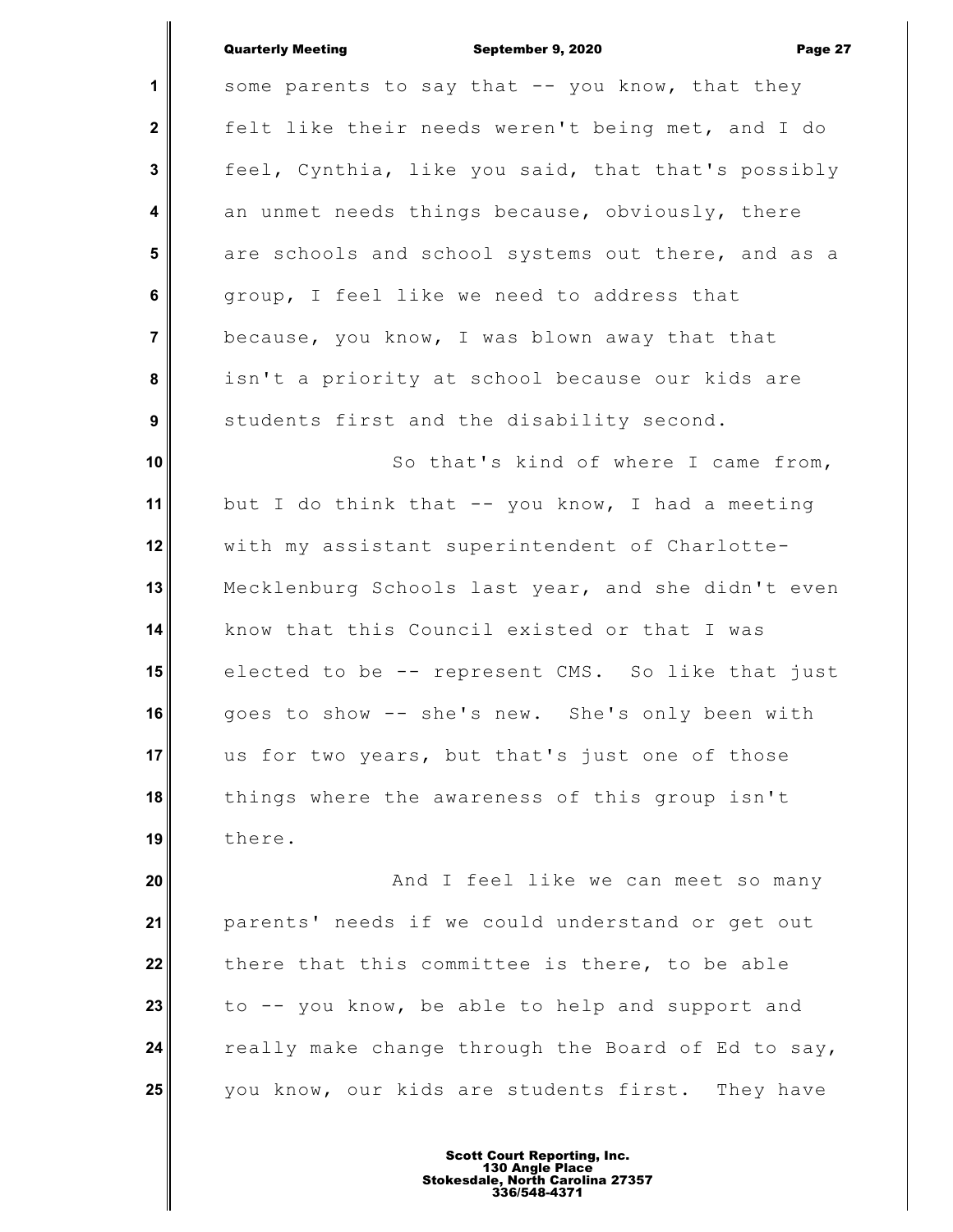|                         | <b>Quarterly Meeting</b><br>September 9, 2020<br>Page 28 |
|-------------------------|----------------------------------------------------------|
| 1                       | a disability second. You know, they're our --            |
| $\mathbf 2$             | they're just our kids.                                   |
| $\mathbf 3$             | And I just feel like using social                        |
| $\overline{\mathbf{4}}$ | media is a big thing I took away from that               |
| $5\phantom{1}$          | yesterday, was getting out there what our council        |
| $6\phantom{a}$          | is and how we can help in really meeting the unmet       |
| $\overline{7}$          | needs because I feel like we're just -- we're kind       |
| 8                       | of out there and we're kind of basing it on our --       |
| 9                       | I feel like our representation on the board is           |
| 10                      | what's bringing things -- because we're using our        |
| 11                      | own examples, if that makes sense. We're using           |
| 12                      | our own kids or what happens in our school versus        |
| 13                      | what is there in the state that needs to be met.         |
| 14                      | Because, Ginny, I'm sure that you're                     |
| 15                      | not the only school that has that problem, and we        |
| 16                      | need to meet that. Like it was great that you            |
| 17                      | brought that up, but we need to help that across         |
| 18                      | the state, and how can we do that? By knowing            |
| 19                      | where that need is, I guess is what I'm saying.          |
| 20                      | Like I feel like getting it out there that we            |
| 21                      | exist and we're there for parents and we're there        |
| 22                      | for school systems is huge.                              |
| 23                      | I don't know. I tend to ramble when                      |
| 24                      | I'm online. So I don't know if that made sense to        |
| 25                      | anybody or if that -- if that made any sense. But        |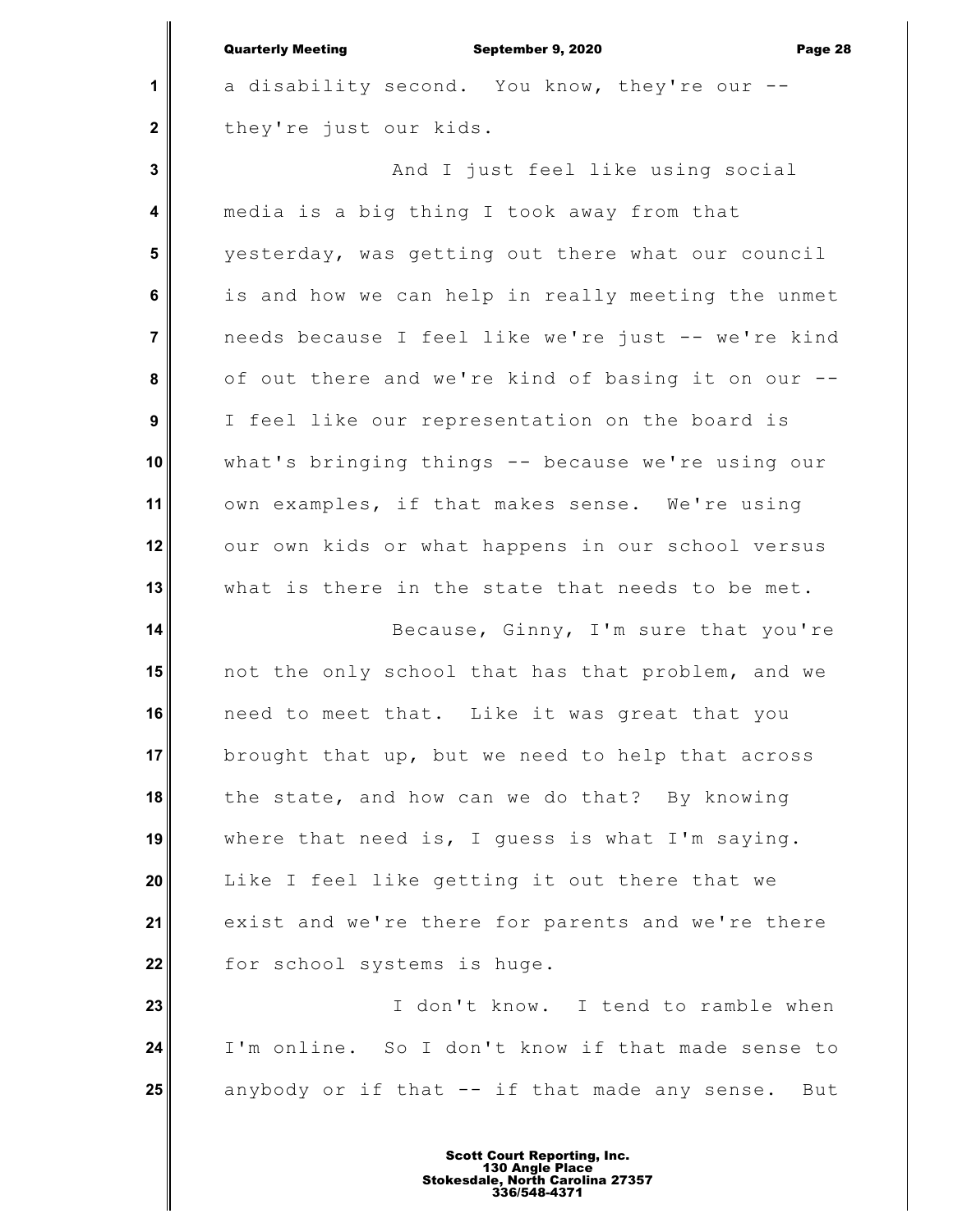**1 2 3 4 5 6 7 8 9 10 11 12 13 14 15 16 17 18 19 20 21 22 23 24 25** Quarterly Meeting September 9, 2020 Page 29 I just - I feel like if that need is there by one parent, it's there by many parents, and we need to get it out there that we -- that we're there. THE CHAIRPERSON: And I agree. Diane, are you still here? Diane Coffey? MS. UTZ: Diane, you just muted yourself. There you go. MS. COFFEY: Okay. Am I back now? MS. UTZ: Yes. MS. COFFEY: I'm used to Zoom more than this, but--- THE CHAIRPERSON: Hi, Diane. I'm sorry to always be calling on you--- MS. COFFEY: [Inaudible] I mean I'm definitely--- THE CHAIRPERSON: ---but I'm thinking--- MS. COFFEY: ---a lot of this conversation--- THE CHAIRPERSON: Yes. And I'm thinking that this might be something to put under Unmet Needs, making our council more aware - making people more aware of our council in North Carolina. And that is true. I mean there are lots of parents still in 2020 September that don't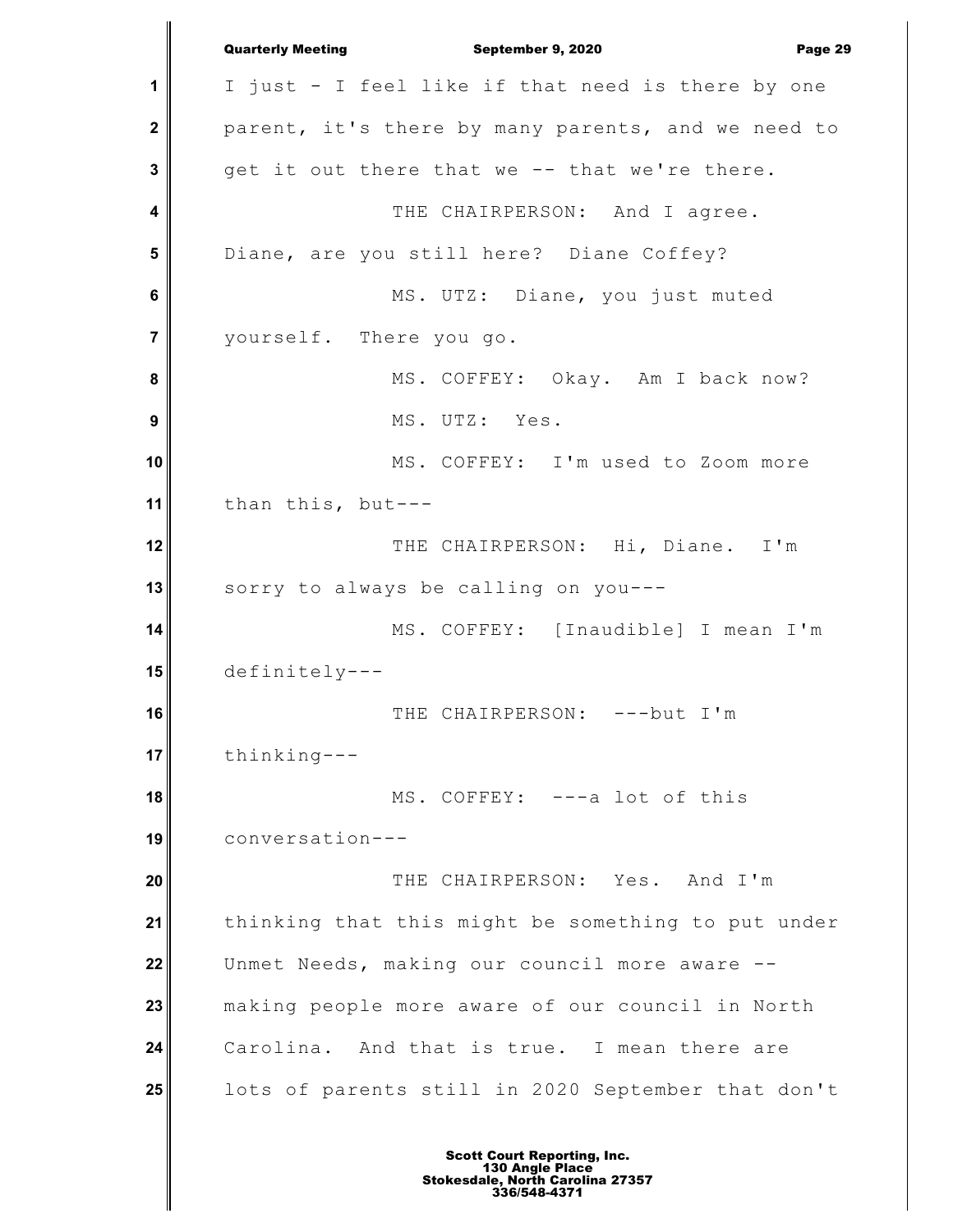**1 2 3 4 5 6 7 8 9 10 11 12 13 14 15 16 17 18 19 20 21 22 23 24 25** Quarterly Meeting September 9, 2020 Page 30 know that ECAC exists -- and that's our exceptional children's program -- and don't know that this council exists. So we need a little more awareness out there in the community, and I think the social media piece -- would that be more Policies and Procedures again? Because I think, as he said yesterday, that we have to go gently into the social media. MS. COFFEY: Yes. And I would also say probably Carol Ann and Sherry need to get involved with that--- THE CHAIRPERSON: Yes. Yes. MS. COFFEY: ---because what we're allowed to do by DPI is also in play in that. So I think there's going to have to be multiple avenues of looking into that to make sure we're very careful that we're not breaking laws or doing stuff we shouldn't do on social media. THE CHAIRPERSON: But I think that the whole idea of children with physical disabilities is an unmet need as well as making ourselves more open to all of the children -- like Jennifer said, all children are children receiving education. All of our kids start in the regular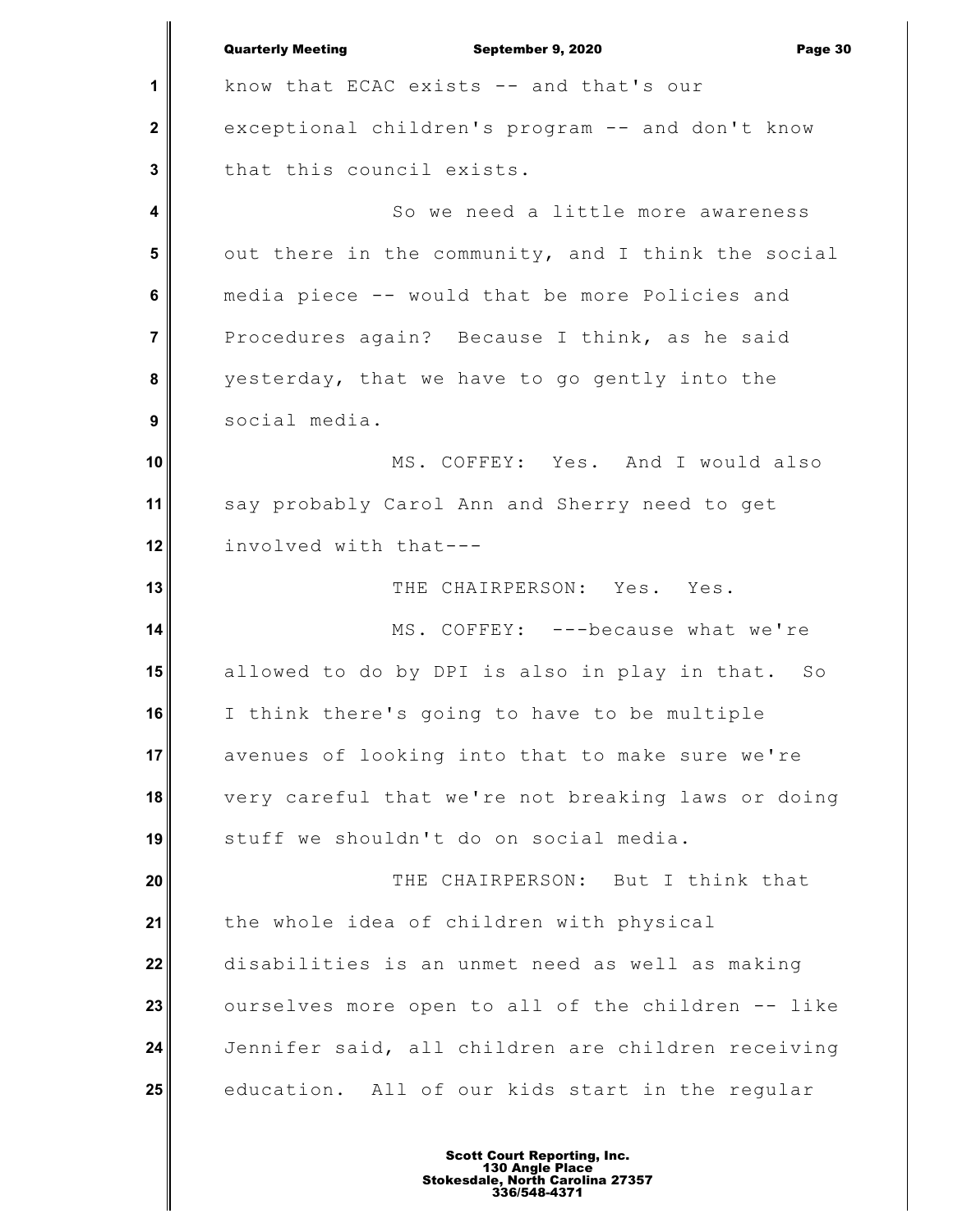**1 2 3 4 5 6 7 8 9 10 11 12 13 14 15 16 17 18 19 20 21 22 23 24 25** Quarterly Meeting September 9, 2020 Page 31 ed, typical ed. They're all students first and then they're students with disabilities, and I think we need to work on that. MS. COFFEY: Yes, I definitely agree, and Ginny is on the committee with me. So that will help--- THE CHAIRPERSON: Oh, great. MS. COFFEY: Yeah, because she's on Unmet Needs. So that will help. Her and I usually are pretty good about working through some of those issues like that. So--- MS. UTZ: And Anthony just posted a comment that -- I know you guys can see, but just to bring you aware that he is agreeing with the social media stuff and getting the word out there about the Council. THE CHAIRPERSON: Okay. Great. Thank you, Anthony. MS. GRANT: This is Christy. I didn't know so much if that would be us or just like Alexis sending the parent newsletter--- THE CHAIRPERSON: Uh-huh, yeah. MS. GRANT: ---and the EC Division really talking about it in some of their directors conferences -- you know, directors meetings and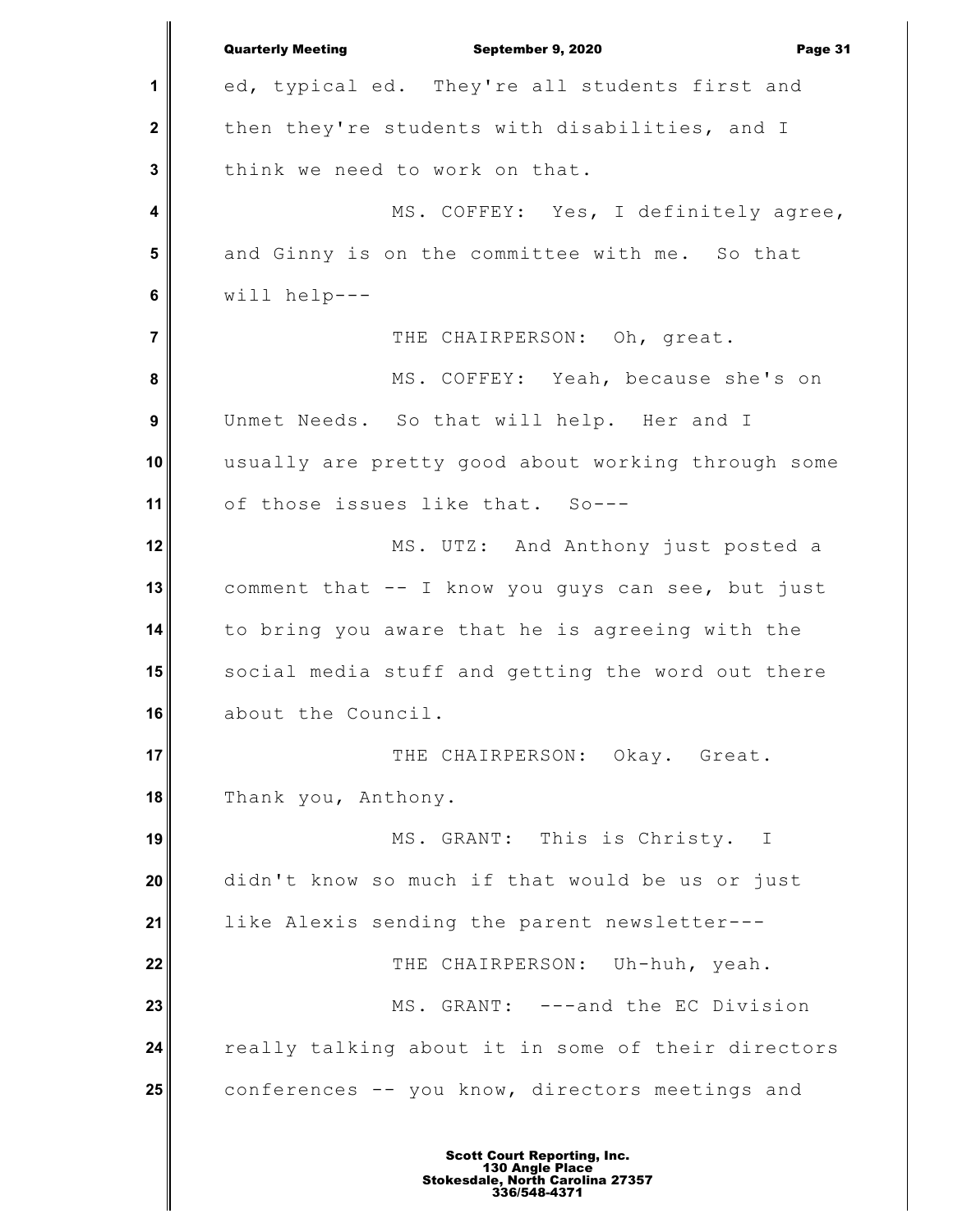|                         | <b>Quarterly Meeting</b><br>September 9, 2020<br>Page 32 |
|-------------------------|----------------------------------------------------------|
| 1                       | stuff. So I wasn't necessarily thinking -- I do          |
| $\overline{\mathbf{2}}$ | think there's a lot around social media that maybe       |
| $\mathbf 3$             | [inaudible] we might get in some trouble with. So        |
| 4                       | I do think that might be a push of just bringing         |
| $5\phantom{1}$          | out awareness definitely through the EC Division.        |
| 6                       | THE CHAIRPERSON: Alexis, is the                          |
| $\overline{7}$          | Council -- I mean, not the Council, but the EC           |
| 8                       | Division still outreaching to all of the special         |
| $\boldsymbol{9}$        | education councils that are in the school systems,       |
| 10                      | the LEAs?                                                |
| 11                      | MS. UTZ: What do you -- what do you                      |
| 12                      | mean?                                                    |
| 13                      | THE CHAIRPERSON: So before you,                          |
| 14                      | there was Heather Ouzts, and she did reach out to        |
| 15                      | all of the different special education councils          |
| 16                      | that were in the actual LEAs in North Carolina.          |
| 17                      | MS. UTZ: So, yes, I do -- I do have                      |
| 18                      | a list of those, and I do send them information.         |
| 19                      | I have not done a whole lot with them yet, but I         |
| 20                      | do have a list of what districts have an advisory        |
| 21                      | council and stuff like that.                             |
| 22                      | THE CHAIRPERSON: Okay. Thank you.                        |
| 23                      | MS. UTZ: Uh-huh.                                         |
| 24                      | THE CHAIRPERSON: So any other                            |
| 25                      | comments? This is the time where we can talk             |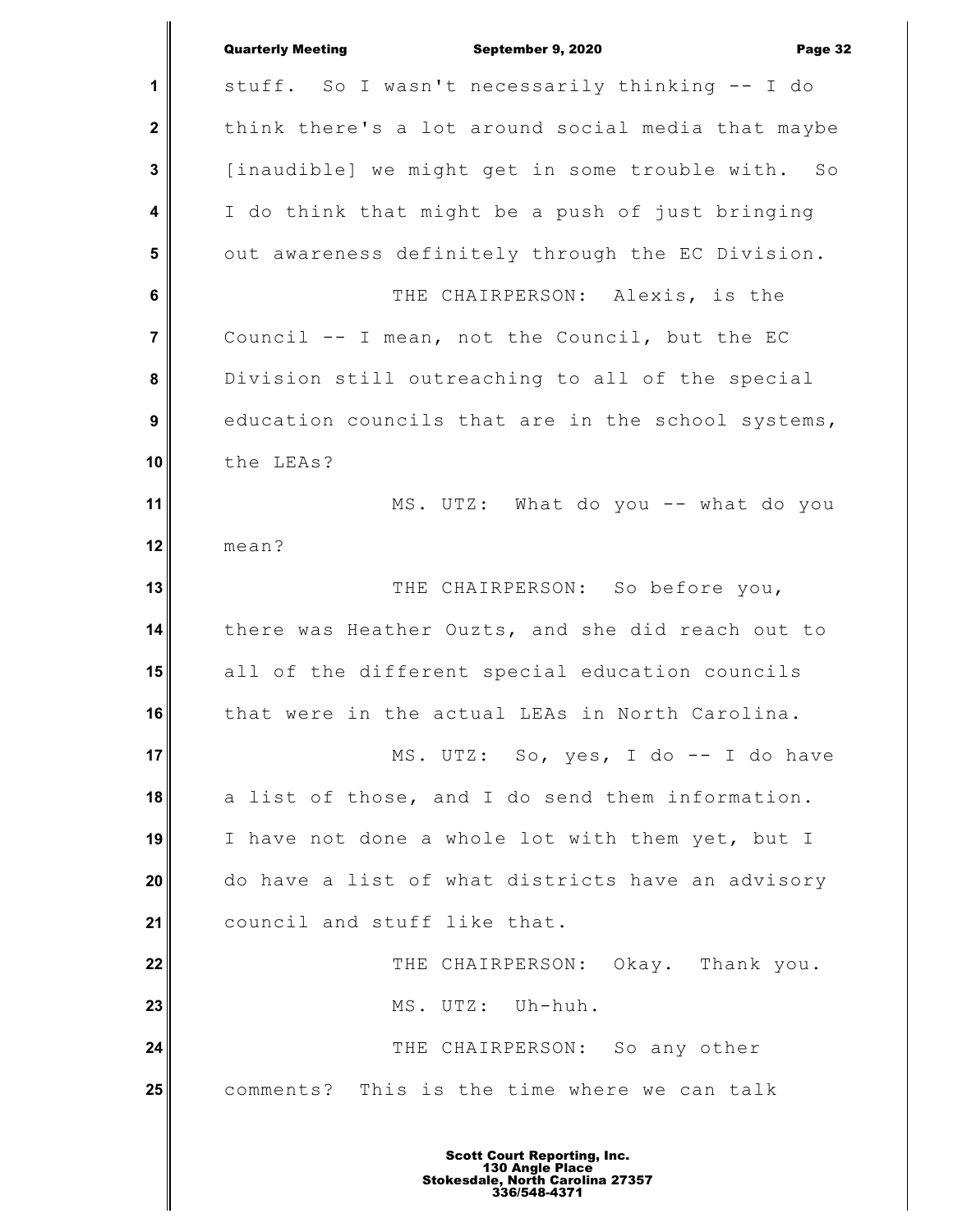|                | <b>Quarterly Meeting</b><br>September 9, 2020<br>Page 33 |
|----------------|----------------------------------------------------------|
| 1              | about some of the things we want to put into our         |
| $\mathbf{2}$   | different committees, into our Unmet Needs               |
| 3              | Committee, our Policy and Procedures Committee,          |
| 4              | and our Reports and Data Committee.                      |
| 5              | So if there are members on those                         |
| 6              | committees here or people who are thinking about         |
| $\overline{7}$ | becoming members of any of those committees, if          |
| 8              | you have thoughts or opinions of what we should be       |
| 9              | working on for this year, this is kind of the time       |
| 10             | that we have that we can do that.                        |
| 11             | MS. TERHAAR: You know how we                             |
| 12             | received a copy of -- I think it was Washington          |
| 13             | State or some advisory committee in Washington           |
| 14             | State and they had a newsletter particularly for         |
| 15             | EC parents about COVID. And I know that there's          |
| 16             | COVID information that's given out on the DPI            |
| 17             | website, but I don't know if it has the EC's plan        |
| 18             | to it.                                                   |
| 19             | But I'm wondering if the Unmet Needs                     |
| 20             | group could look at what is on that site and see         |
| 21             | if we want to develop anything or work with Sherry       |
| 22             | to develop something that's more aligned with what       |
| 23             | that sample web page or flyer was from Washington        |
| 24             | State.                                                   |
| 25             | THE CHAIRPERSON: So, Marge, that was                     |
|                |                                                          |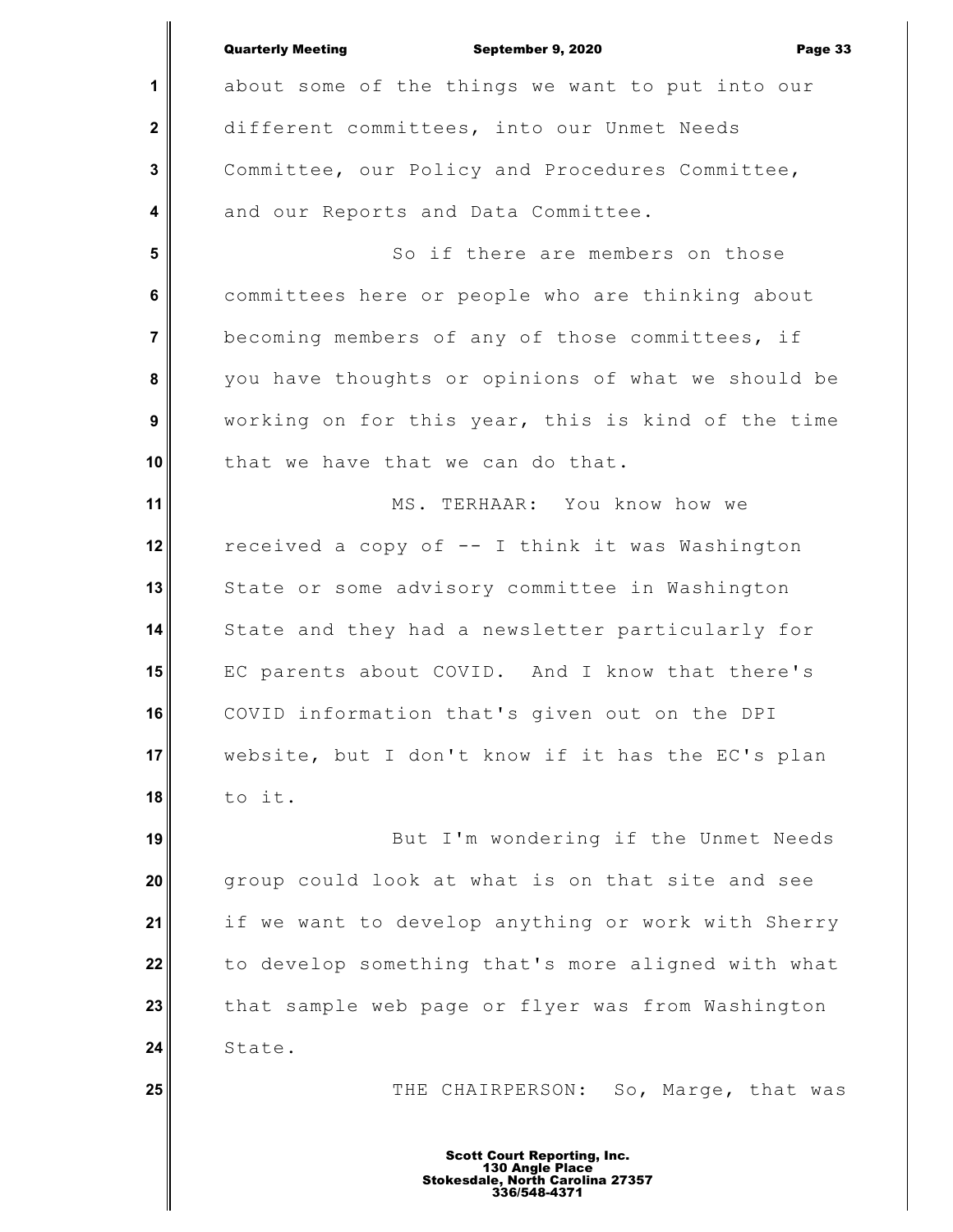|                | <b>Quarterly Meeting</b><br>September 9, 2020<br>Page 34 |
|----------------|----------------------------------------------------------|
| 1              | an excellent flyer, but we do have an Exceptional        |
| $\mathbf 2$    | Children Information for Parents newsletter that         |
| $\mathbf{3}$   | goes out from Sherry and from the Council --             |
| 4              | sorry -- from the EC Division. Are you aware of          |
| 5              | that?                                                    |
| 6              | MS. TERHAAR: Yes. In fact, I just                        |
| $\overline{7}$ | looked at it a few days ago, but what it does when       |
| 8              | I click the COVID link on it, it brought me to the       |
| 9              | general page of COVID stuff. But, you know,              |
| 10             | again, that was -- you know, I'm in the middle of        |
| 11             | teaching and all that, and I just did it looking         |
| 12             | for some courses to integrate into a class -- you        |
| 13             | know, into my classes as I'm teaching. So, you           |
| 14             | know, perhaps I didn't look at it through a              |
| 15             | fine-toothed comb.                                       |
| 16             | That's why I said we could maybe                         |
| 17             | spend some time in our committees looking at it          |
| 18             | and tracing it to see where the EC [inaudible].          |
| 19             | THE CHAIRPERSON: Absolutely.                             |
| 20             | MS. HUTCHINSON: Marge, I know that                       |
| 21             | yesterday afternoon at 4:00 we had like -- it's          |
| 22             | not called the EC office hours. I forget what it         |
| 23             | exactly was called. But Carol Ann brought up that        |
| 24             | exact point about increasing parents' knowledge          |
| 25             | base of the contingency plans and those kinds of         |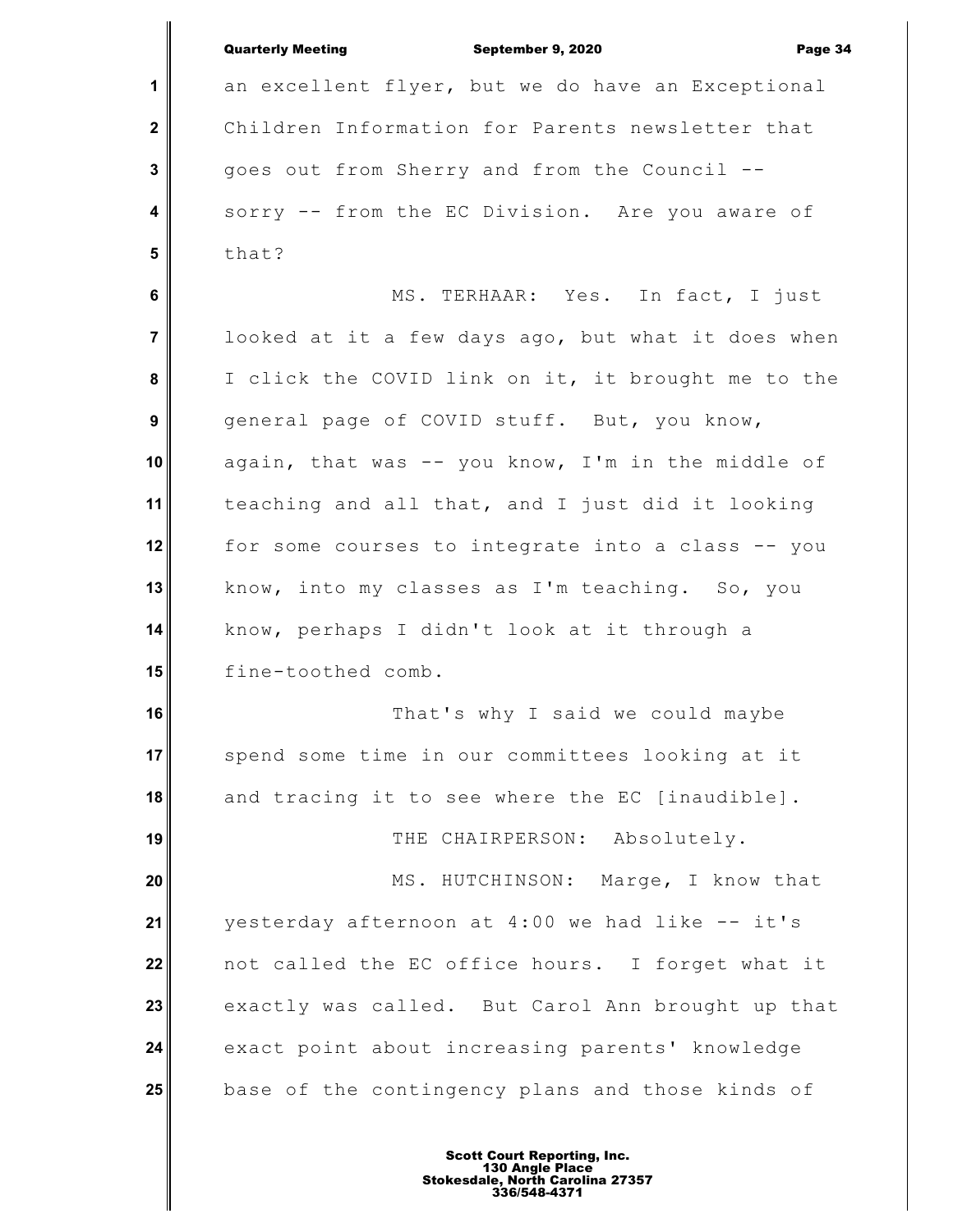|                | <b>Quarterly Meeting</b><br>September 9, 2020<br>Page 35 |
|----------------|----------------------------------------------------------|
| 1              | things, and they have several pieces of                  |
| $\mathbf{2}$   | documentation that they are changing into                |
| 3              | parent-friendly language and then shipping it out        |
| 4              | to the districts to be able to use as parent             |
| 5              | information tools.                                       |
| 6              | So we might be able to kill two birds                    |
| $\overline{7}$ | with one stone here and, as a council, establish         |
| 8              | our social media presence in a positive way and          |
| 9              | solicit for the Division whatever that ends up           |
| 10             | looking like in a parent-friendly way because            |
| 11             | their goal was to send it out to the districts to        |
| 12             | get it to parents.                                       |
| 13             | But I think that, you know, we serve                     |
| 14             | more than kids that are just enrolled in                 |
| 15             | traditional public schools. We serve kids that           |
| 16             | are in private schools and, you know, agencies           |
| 17             | outside of public schools. But laying our hands          |
| 18             | on that information.                                     |
| 19             | MS. TERHAAR: Definitely.                                 |
| 20             | Definitely. Thank you.                                   |
| 21             | THE CHAIRPERSON: Okay. Any other                         |
| 22             | comments or things that you're thinking about that       |
| 23             | we need to be, as a council, looking at?                 |
| 24             | (No audible response.)                                   |
| 25             | THE CHAIRPERSON: And, Alexis, have                       |
|                |                                                          |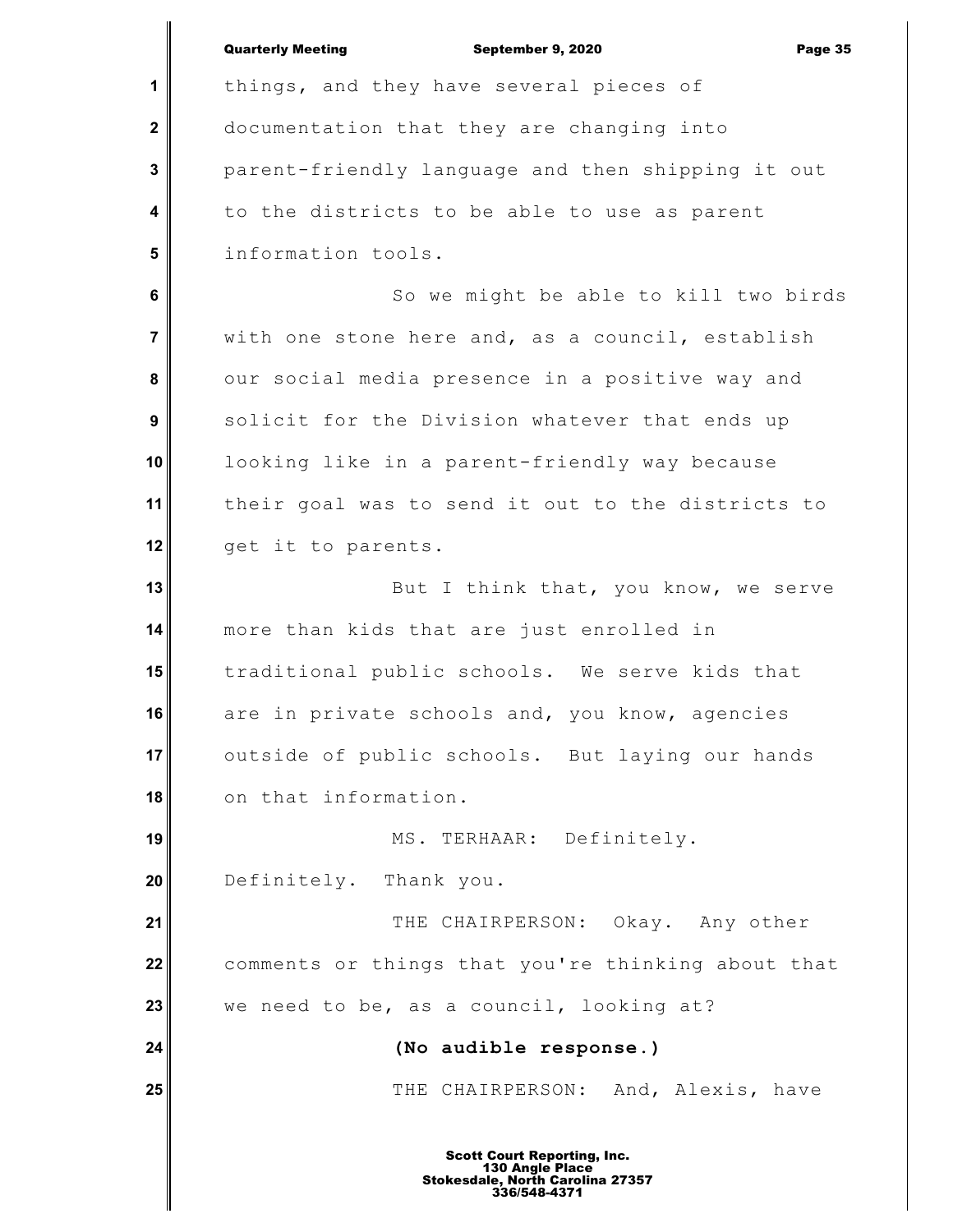**1 2 3 4 5 6 7 8 9 10 11 12 13 14 15 16 17 18 19 20 21 22 23 24 25** Quarterly Meeting September 9, 2020 Page 36 we had any others join us so that we've reached a quorum? MS. UTZ: We did. Kristen Hodges has joined us, so that puts us at 12. THE CHAIRPERSON: Okay. We need one more, 13. MS. UTZ: And Leanna should be back within the next ten minutes or so. So then we'll have 13. THE CHAIRPERSON: Okay. So with Leanna coming back in a few minutes and giving us the quorum, we would want to look at the actual minutes, or what do we call them? The record  $of---$ MS. UTZ: I--- Go ahead. THE CHAIRPERSON: The record of the meeting -- of the meeting in June. MS. UTZ: Okay. Let me pull that up. THE CHAIRPERSON: So has everyone had a chance to look at the record of the Summary of Actions from June; and do you have any questions, any requests for changes or corrections? MS. UTZ: Okay. Hopefully, you can see it pulled up. THE CHAIRPERSON: Yes.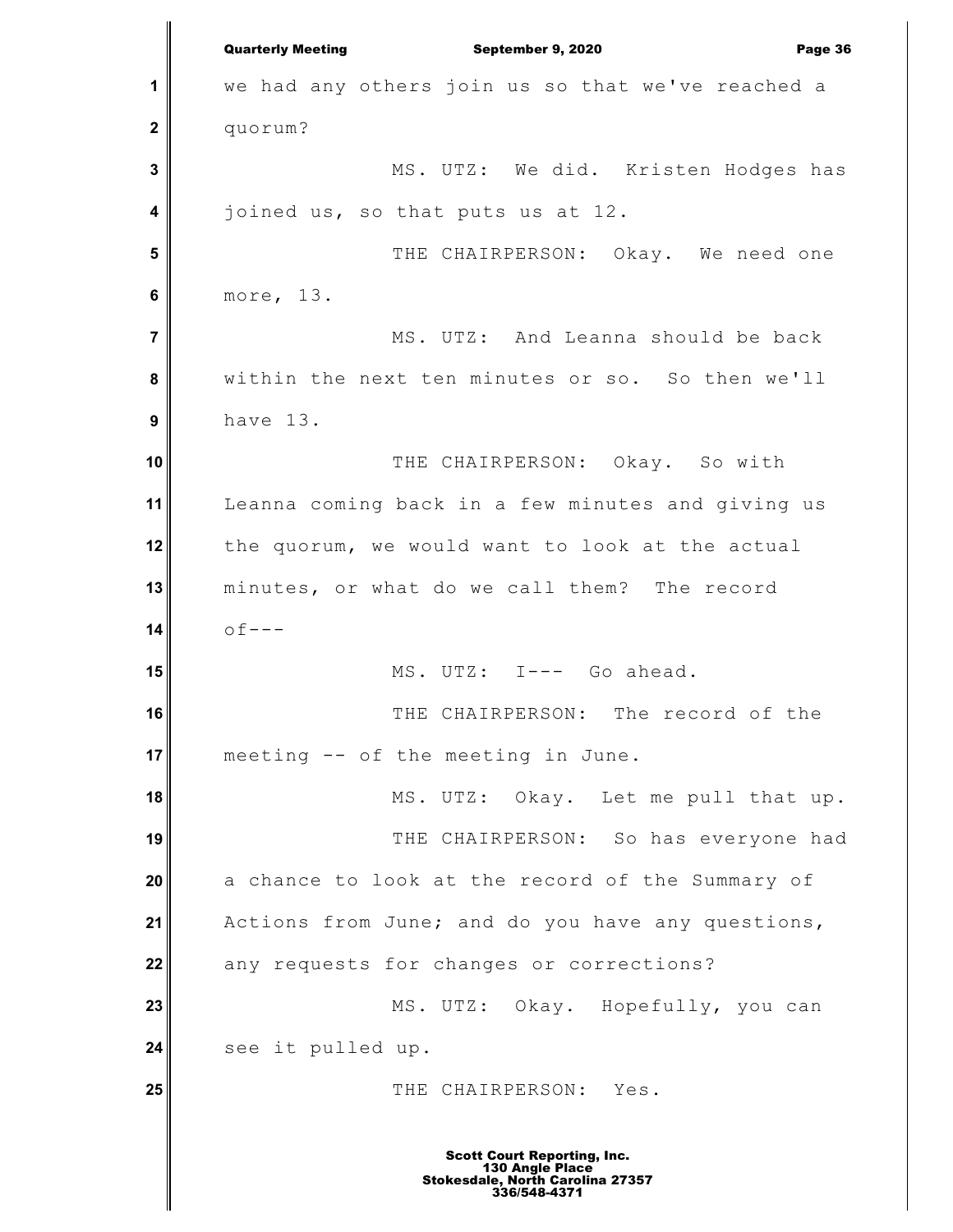**1 2 3 4 5 6 7 8 9 10 11 12 13 14 15 16 17 18 19 20 21 22 23 24 25** Quarterly Meeting September 9, 2020 Page 37 MS. UTZ: Okay. Good. THE CHAIRPERSON: So it was a virtual meeting. So we don't really list the attendees here, is that correct, Alexis? MS. UTZ: I'm not sure. Danyelle? MS. SANDERS: On the Summary of Actions, we don't normally list the people that came. THE CHAIRPERSON: Okay. But we do have that record, right? MS. UTZ: Yes. THE CHAIRPERSON: Okay. So any questions about it, any additions to it, changes, suggestions? Because we really can't entertain a motion until we actually have Leanna back. MS. HUTCHINSON: Can you scroll down just a little bit more, Alexis? MS. UTZ: Yep. MS. HUTCHINSON: Thank you. Perfect. **(Review of June 2020 Summary of Actions.)** MS. UTZ: I can also pull up the '18-19 Annual Report to look over to be ready to vote on. THE CHAIRPERSON: Absolutely, yes, so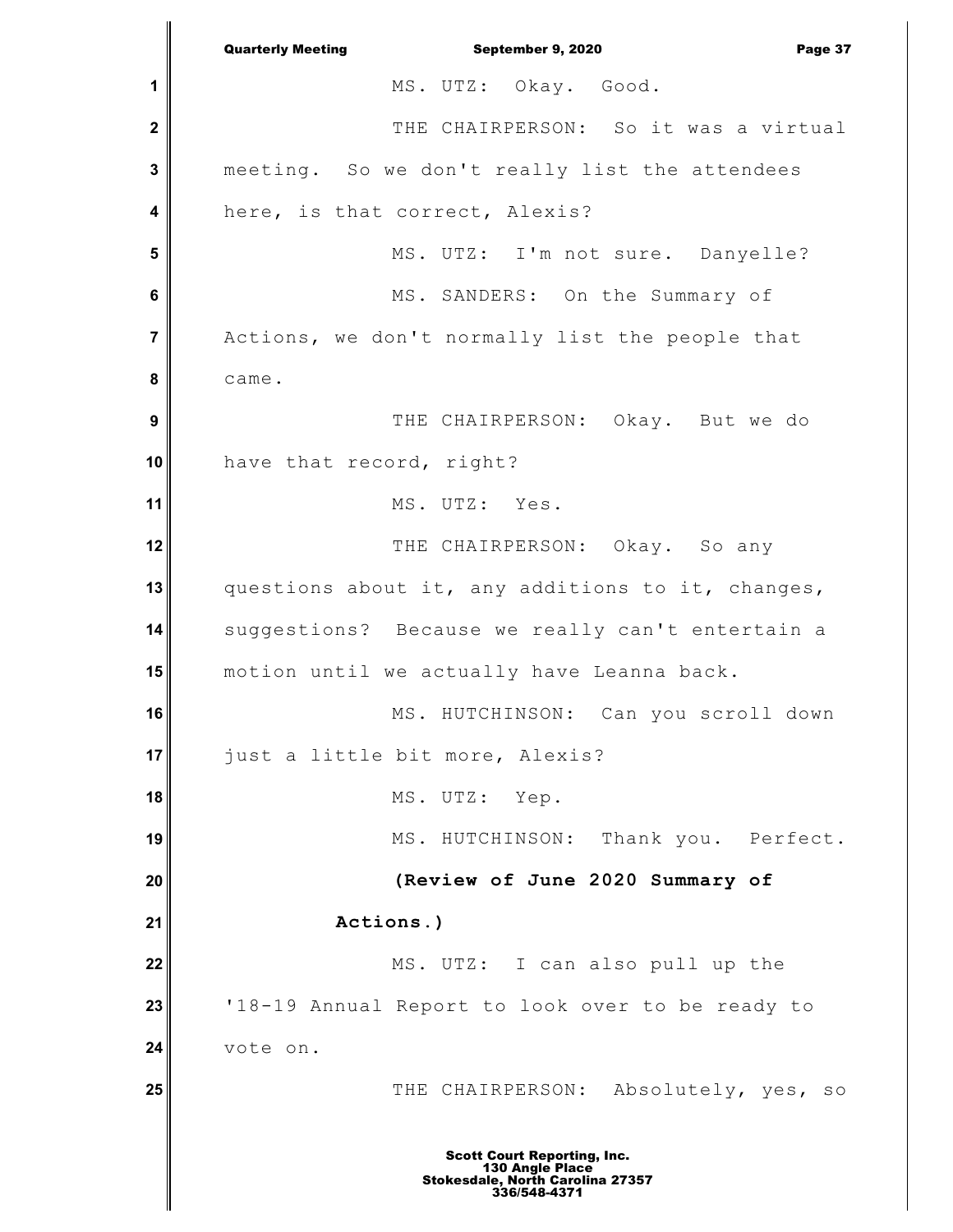**1 2 3 4 5 6 7 8 9 10 11 12 13 14 15 16 17 18 19 20 21 22 23 24 25** Quarterly Meeting September 9, 2020 Page 38 we'll be ready. MS. UTZ: All right. Do you see it? THE CHAIRPERSON: Yes, we do. MS. UTZ: I tried sharing my screen a different way so I wouldn't have to keep flipping back and forth. THE CHAIRPERSON: Okay. Thank you. So do we have any comments of the actual Summary of Actions from June? **(No audible response.)** MS. UTZ: And you should also be able to click on the agenda on all these and open them yourself to see it fully if you don't want to follow along on my screen. **(Review of 2018-2019 Annual Report.)** MS. HUTCHINSON: Cynthia, can I ask a quick question? THE CHAIRPERSON: Sure. MS. HUTCHINSON: So in the Policies and Procedures Committee, we had suggested revising our Council bylaws. Based on yesterday's training and the comments today that appear to be overwhelming that we need to increase our presence and knowledge of our presence [inaudible] parent and the school and the public [inaudible]. Is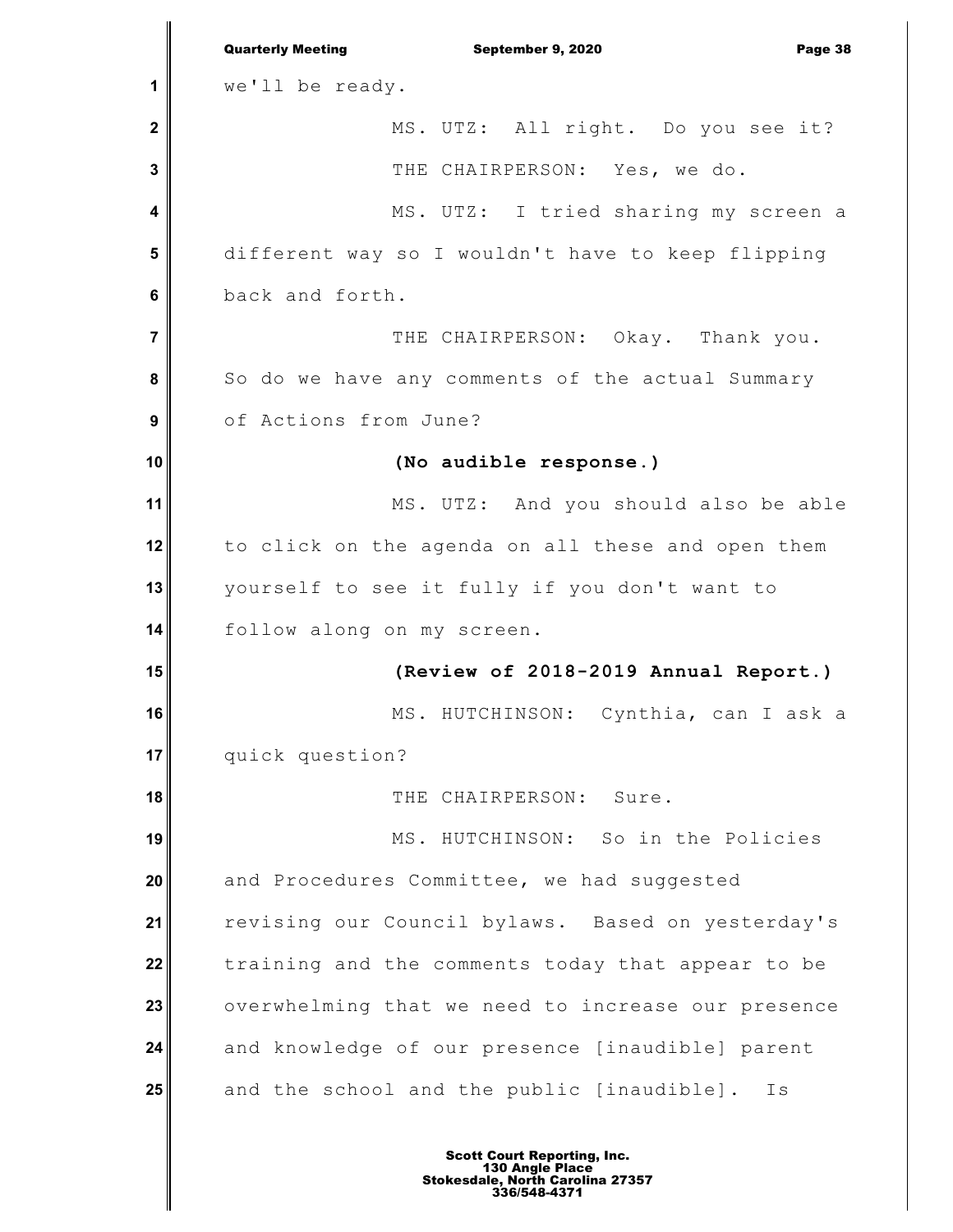|                  | <b>Quarterly Meeting</b><br>September 9, 2020<br>Page 39 |
|------------------|----------------------------------------------------------|
| 1                | there value to the Policies and Procedures               |
| $\mathbf{2}$     | Committee making that one of their action items to       |
| 3                | start the school year out and look at some               |
| 4                | policies surrounding social media presence and           |
| 5                | even like Internet security kind of stuff?               |
| $6\phantom{1}6$  | Because that's a large concern in the world that         |
| $\overline{7}$   | we're living in right now.                               |
| 8                | THE CHAIRPERSON: Okay. I agree. So                       |
| $\boldsymbol{9}$ | the Policies and Procedures Committee would work         |
| 10               | on awareness -- increasing the awareness of the          |
| 11               | Council.                                                 |
| 12               | MS. HUTCHINSON: Well, and I was also                     |
| 13               | thinking about appropriate uses of social media          |
| 14               | and maybe determining the social media outlet that       |
| 15               | we are going to primarily utilize and who would          |
| 16               | update that and who would have access to that.           |
| 17               | You know, would we pipe things to Alexa -- Alexis        |
| 18               | and then she would have the access to upload it so       |
| 19               | that we were never acting as an individual from          |
| 20               | the committee; we are always acting as a                 |
| 21               | committee?<br>THE CHAIRPERSON:<br>So I                   |
| 22               | think the Policies and Procedures Committee would        |
| 23               | work in hand with the EC Division, and that could        |
| 24               | be Alexis or others, Sherry and others. So in            |
| 25               | tandem with the Division, the Policies and               |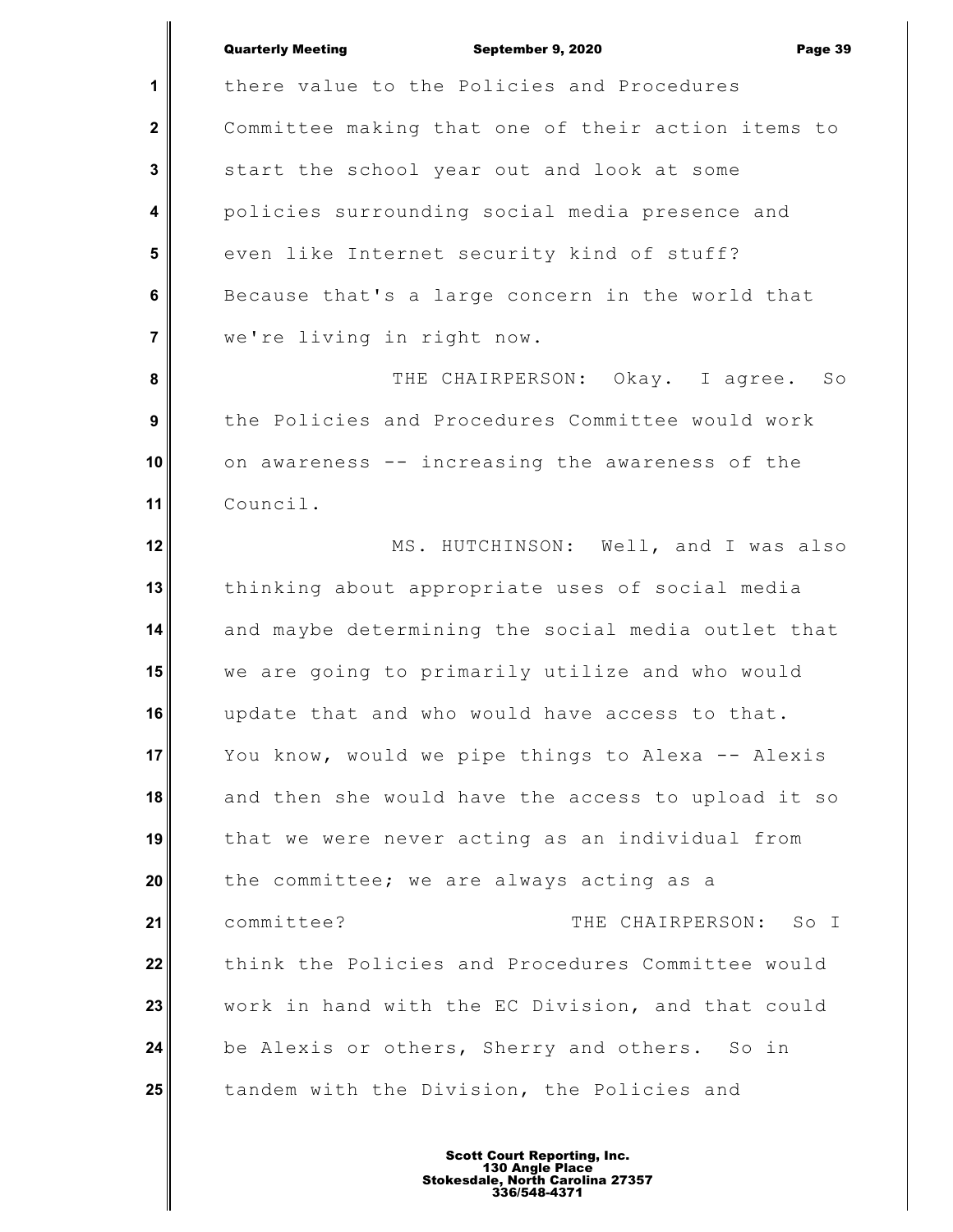**1 2 3 4 5 6 7 8 9 10 11 12 13 14 15 16 17 18 19 20 21 22 23 24 25** Quarterly Meeting September 9, 2020 Page 40 Procedures Committee can work on the social media piece. And, yes, we do need to think about opening up our bylaws. MS. GRANT: Cynthia, this is Christy. I'm on that committee, but I don't think it has very many people because I've kind of been the only one the past couple of times, I believe. And then Abby -- Abby hasn't been here. So I don't know if we want to look at trying to recruit more people to that or--- THE CHAIRPERSON: Yes, we do. MS. GRANT: Okay. Good. MS. UTZ: And that's one reason why I put [inaudible] members on subcommittees because -- I want to pull that up because I want to clarify and make sure we have the updated list as well because I noticed that too. MS. GRANT: Thank you. THE CHAIRPERSON: So has Leanna joined us? MS. UTZ: Not yet. THE CHAIRPERSON: So since we are in discussion, do we want to pull up that subcommittee list and see if we have folks on the call who'd like to think about joining that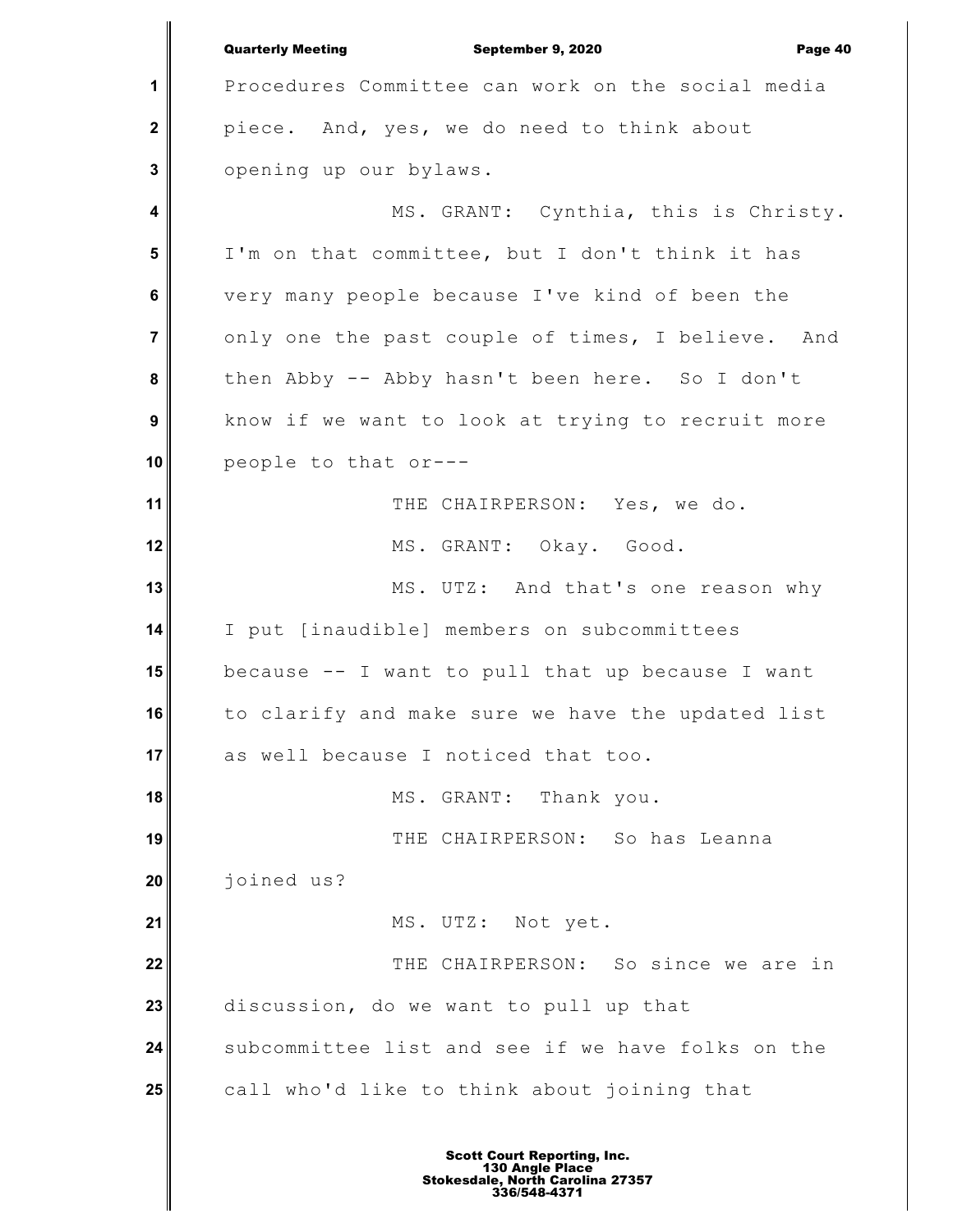**1 2 3 4 5 6 7 8 9 10 11 12 13 14 15 16 17 18 19 20 21 22 23 24 25** Quarterly Meeting September 9, 2020 Page 41 committee. Even the new people, we welcome you -- Shanna, not to put you on the spot -- to take a look at the committees. So on our Unmet Needs Committee, we look like we have a nice contingency of folks, and you said on the Policies and Procedures Committee, you're not seeing Abby? MS. UTZ: She wasn't here the last time--- THE CHAIRPERSON: Okay. MS. UTZ: ---and I know someone told me--- And I don't know if it's related to her or not or someone else. I forget the name. ---that one of our parents was dealing with a lot of medical issues with their daughter and wasn't able to like come right now, but I can't remember if it's Abby or not. And Leanna has just joined us. THE CHAIRPERSON: Welcome. You make a quorum. You are very welcome. MS. GEORGE: I'm glad to be here. Can you hear me? Is my microphone on? THE CHAIRPERSON: Yes. MS. UTZ: Yes. MS. GEORGE: Awesome. Okay. THE CHAIRPERSON: So do we want to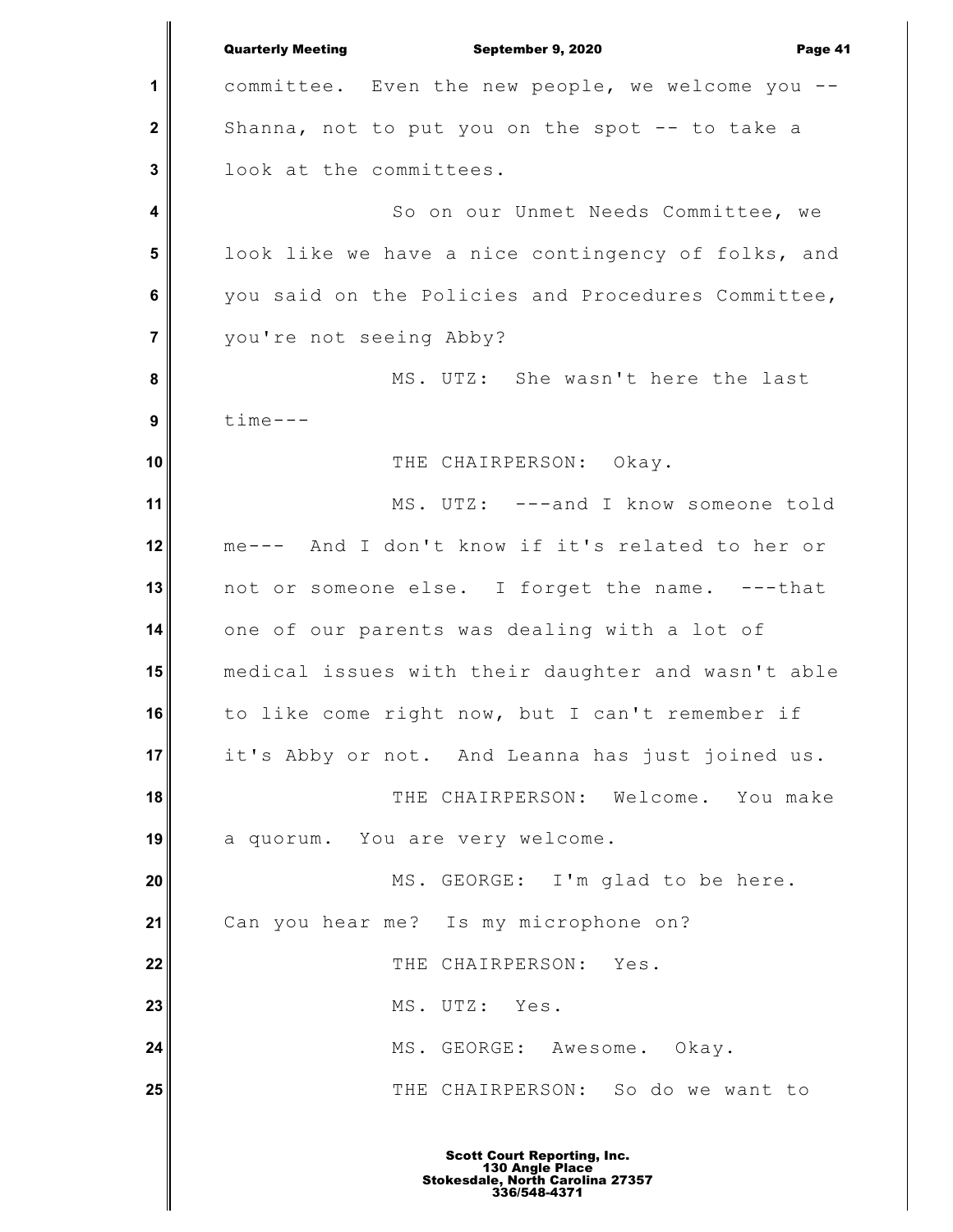**1 2 3 4 5 6 7 8 9 10 11 12 13 14 15 16 17 18 19 20 21 22 23 24 25** Quarterly Meeting September 9, 2020 Page 42 pull that up now, or do we want to go through and vote on the things that we have in the pipeline? MS. UTZ: You tell me. I'll go wherever you want me to. THE CHAIRPERSON: So let's go and vote on the things we have in the pipeline and come back to the committee list. MS. UTZ: All right. THE CHAIRPERSON: So we have the Summary of Actions. Leanna, have you had a chance to look that over? MS. GEORGE: Let me look that over real quick and then I'll be fine. THE CHAIRPERSON: Okay. Absolutely. **(Review of June 2020 Summary of Actions.)** MS. GEORGE: It looks good to me. THE CHAIRPERSON: So can we get a -can we get a motion to approve the Summary of Actions from our June 2020 meeting? MS. GRANT: I make a motion to approve the Summary of Actions from the June 2020 meeting. MR. BAKER: I second. MS. HUTCHINSON: Second.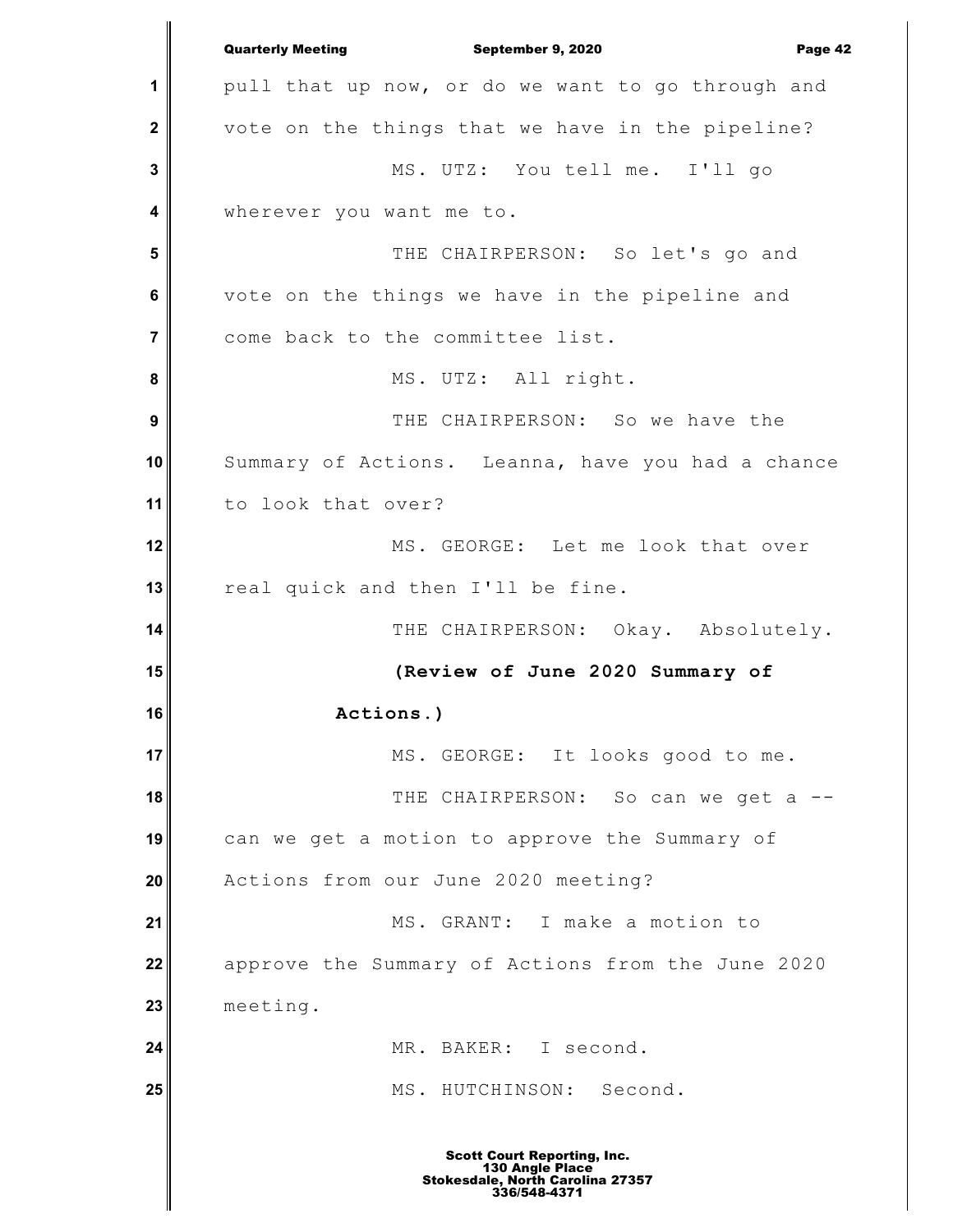**1 2 3 4 5 6 7 8 9 10 11 12 13 14 15 16 17 18 19 20 21 22 23 24 25** Quarterly Meeting September 9, 2020 Page 43 THE CHAIRPERSON: So Anthony Baker, I think, seconded. Who was the one who made the motion? MS. UTZ: Christy [inaudible]. THE CHAIRPERSON: Okay. Christy, thank you. Okay. So Christy made the motion and Anthony Baker seconded. And let's take a vote. So all those in favor. MS. HUTCHINSON: Because it's a virtual meeting, do we need to call individuals? THE CHAIRPERSON: Do we? MS. HUTCHINSON: That's how we've operated for our State Board meetings and our board meetings just so that you can identify each individual. MR. BAKER: I think that's the only way that we can do it. MS. GRANT: Yeah, I agree. MS. UTZ: Oh. Ginny just suggested we can raise hands on here, and I can record it that way. MS. HUTCHINSON: Sure. THE CHAIRPERSON: Oh, great. MS. HUTCHINSON: That's a good idea. MR. BAKER: Okay. That will work.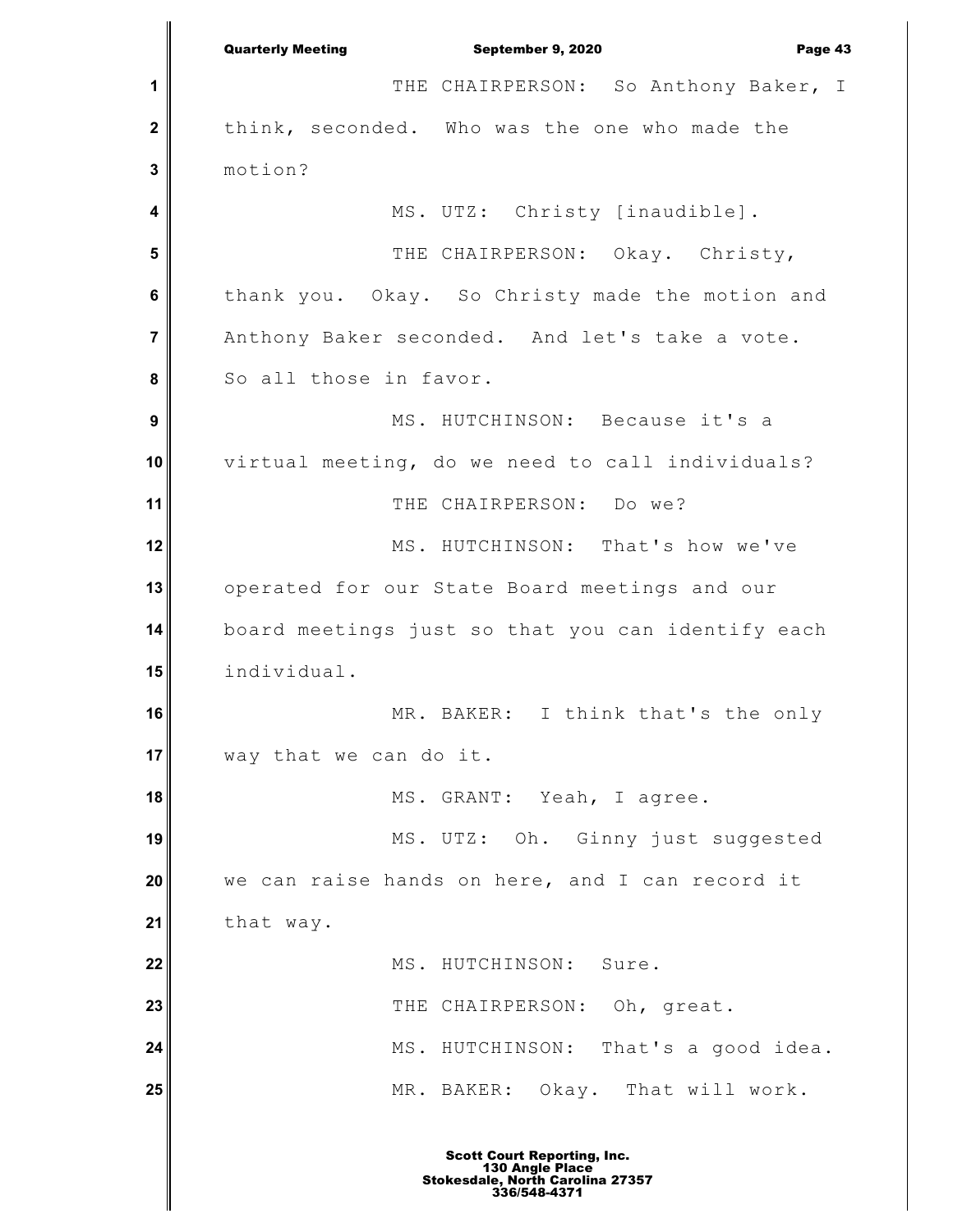**1 2 3 4 5 6 7 8 9 10 11 12 13 14 15 16 17 18 19 20 21 22 23 24 25** Quarterly Meeting September 9, 2020 Page 44 MS. UTZ: If you don't have that feature because you're on a phone or whatever it is, you can just put it in the chat box or you an unmute yourself. THE CHAIRPERSON: So since I can't find the feature, I'm just going to say aye. I vote yes. MS. UTZ: I'm just going to use the initials, and I'll put the names later. I think, Shanna, that was an approval? MS. DEGEN: This is Jennifer Degen. I put in the chat box that I approve, but I wasn't sure if it was seen or not. MS. GEORGE: Yeah, whoever has the list is probably getting a whole bunch of these. MS. UTZ: Yes. Okay. MS. TERHAAR: I put yes in the chat box. This is Marge. MS. HUTCHINSON: One quick question. Do we have our reporter on and is she able to gather that information that you're getting, Alexis? MS. UTZ: She is on and she can - well, she has access to the agenda. MS. HUTCHINSON: Okay.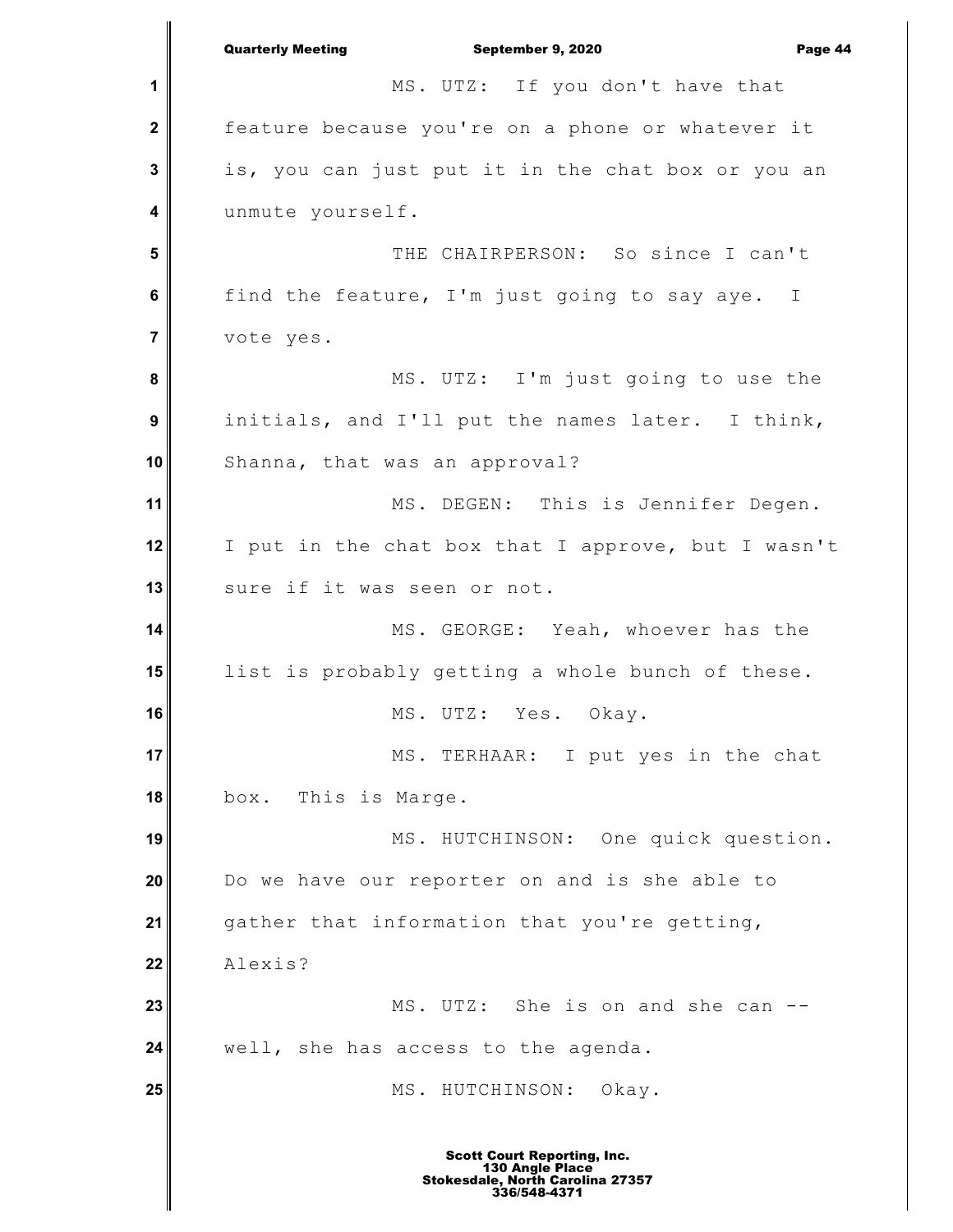**1 2 3 4 5 6 7 8 9 10 11 12 13 14 15 16 17 18 19 20 21 22 23 24 25** Quarterly Meeting September 9, 2020 Page 45 COURT REPORTER: All is good. This is Becky. Everything's good. THE CHAIRPERSON: Okay. Thank you, Becky. And any opposed? MS. UTZ: I don't see any. THE CHAIRPERSON: Any abstentions? Anybody abstaining? **(No audible response.)** THE CHAIRPERSON: Okay. So it looks like we have approved the Summary of Actions from June--- MS. UTZ: Yep. THE CHAIRPERSON: ---2020. Thank you. So we'll move on to the actual board report that is for the 2018-2019 year -- the annual report. COURT REPORTER: Excuse me, Cynthia. This is Becky. THE CHAIRPERSON: Yes. COURT REPORTER: Somebody's got a ton of background noise that's kind of going overtop of other people. I don't know if somebody's got their TV on or something, but if everybody would just -- if everybody could check, that would be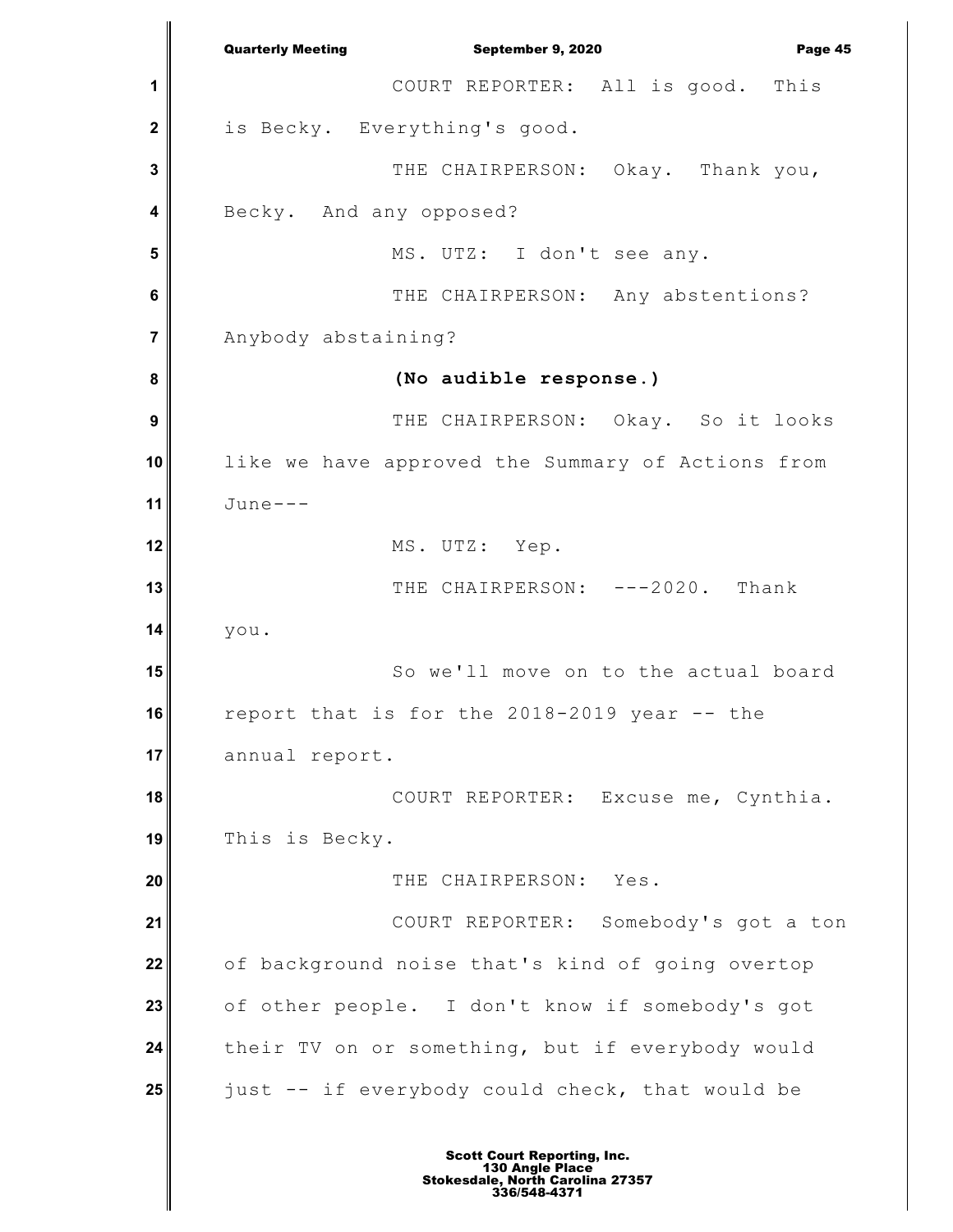|                  | <b>Quarterly Meeting</b><br>September 9, 2020<br>Page 46 |
|------------------|----------------------------------------------------------|
| 1                | great. Thank you.                                        |
| $\mathbf{2}$     | THE CHAIRPERSON: Thank you.                              |
| 3                | MS. UTZ: I have muted them.                              |
| 4                | THE CHAIRPERSON: Okay. Great. So                         |
| 5                | we're back to the Annual Report from the 2018-2019       |
| 6                | year. So can we get a motion to approve the              |
| $\overline{7}$   | Annual Report for the 2018-2019 year?                    |
| 8                | MS. HUTCHINSON: I make a motion to                       |
| $\boldsymbol{9}$ | approve the Annual Report for '18-19.                    |
| 10               | MR. BAKER: I second that motion.                         |
| 11               | THE CHAIRPERSON: Okay. Did you                           |
| 12               | catch who seconded? Okay. You did. Any                   |
| 13               | discussion?                                              |
| 14               | (No audible response.)                                   |
| 15               | THE CHAIRPERSON: So we're going to                       |
| 16               | take the vote. All those in favor, either raise          |
| 17               | your hand or somehow let us know that you're in          |
| 18               | favor of or opposed to. So those in favor?               |
| 19               | And, again, I will vote in favor of                      |
| 20               | the approval.                                            |
| 21               | MS. UTZ: Okay. I think I got                             |
| 22               | everyone.                                                |
| 23               | THE CHAIRPERSON: So any opposed?                         |
| 24               | (No audible response.)                                   |
| 25               | THE CHAIRPERSON: Any abstentions?                        |
|                  |                                                          |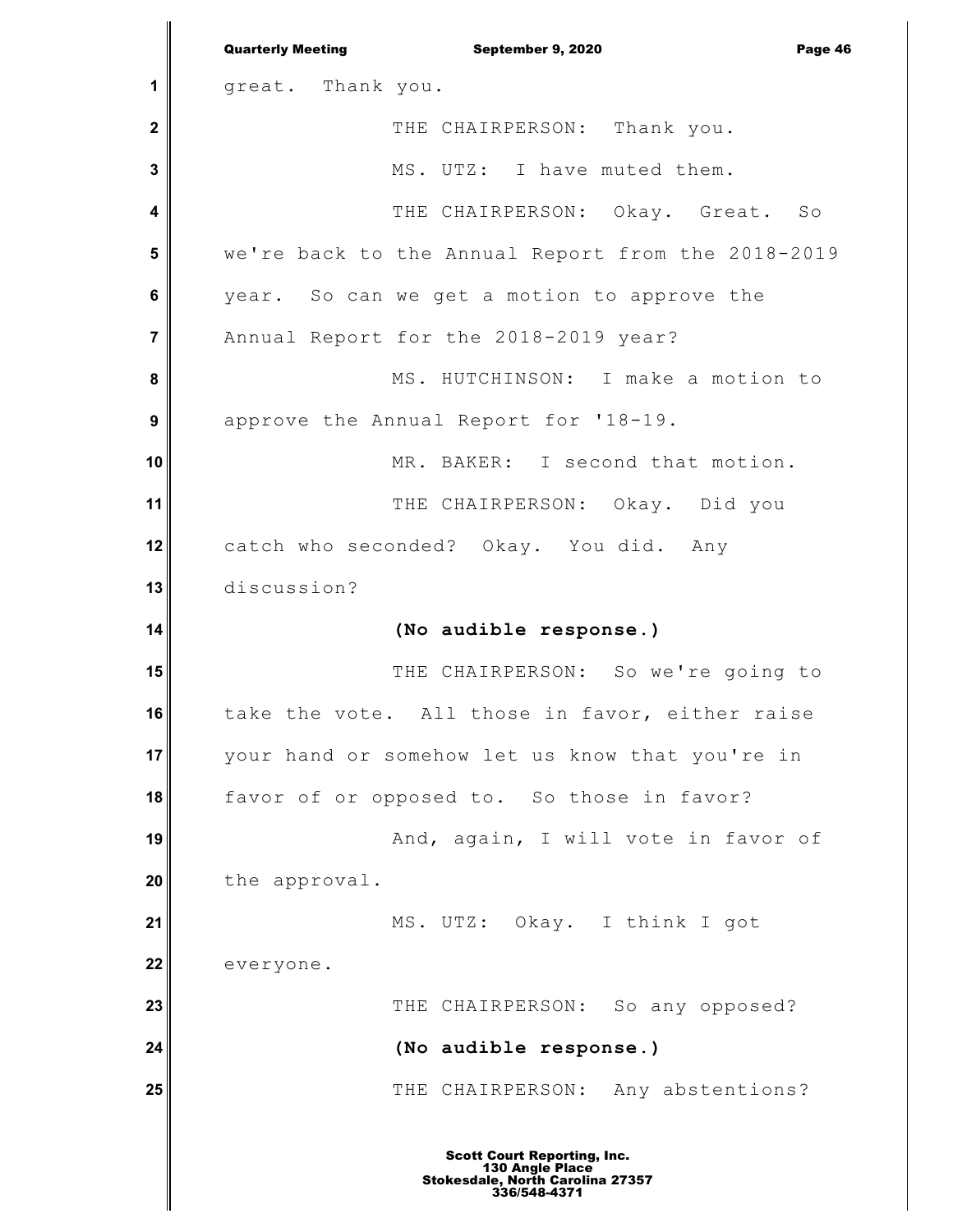|             | <b>Quarterly Meeting</b><br>September 9, 2020<br>Page 47 |
|-------------|----------------------------------------------------------|
| 1           | (No audible response.)                                   |
| $\mathbf 2$ | THE CHAIRPERSON: So herein seeing                        |
| 3           | none, we have approved the Annual Report for the         |
| 4           | 2018-2019 year.                                          |
| 5           | And since we still have time before                      |
| 6           | we can get any agency reports, we can talk about         |
| 7           | the subcommittees, if we can go to that.                 |
| 8           | MS. UTZ: All right. So I hope that                       |
| 9           | you can see the membership.                              |
| 10          | THE CHAIRPERSON: Yes, we can. So                         |
| 11          | the first thing I want to say is I want to invite        |
| 12          | all of the chairs of your committees -- you should       |
| 13          | be joining us at our Executive Committee call.           |
| 14          | MS. UTZ: I don't think we can                            |
| 15          | because then it will violate open meeting                |
| 16          | policy-                                                  |
| 17          | THE CHAIRPERSON: Okay.                                   |
| 18          | MS. UTZ: ---I think.                                     |
| 19          | THE CHAIRPERSON: Leanna?                                 |
| 20          | MS. UTZ: Hold on. Go ahead, Leanna.                      |
| 21          | THE CHAIRPERSON: Hi, Leanna. Wasn't                      |
| 22          | that a practice that we've just sort of gotten           |
| 23          | away from?                                               |
| 24          | MS. GEORGE: No. I think there                            |
| 25          | continued to be concern about it being a violation       |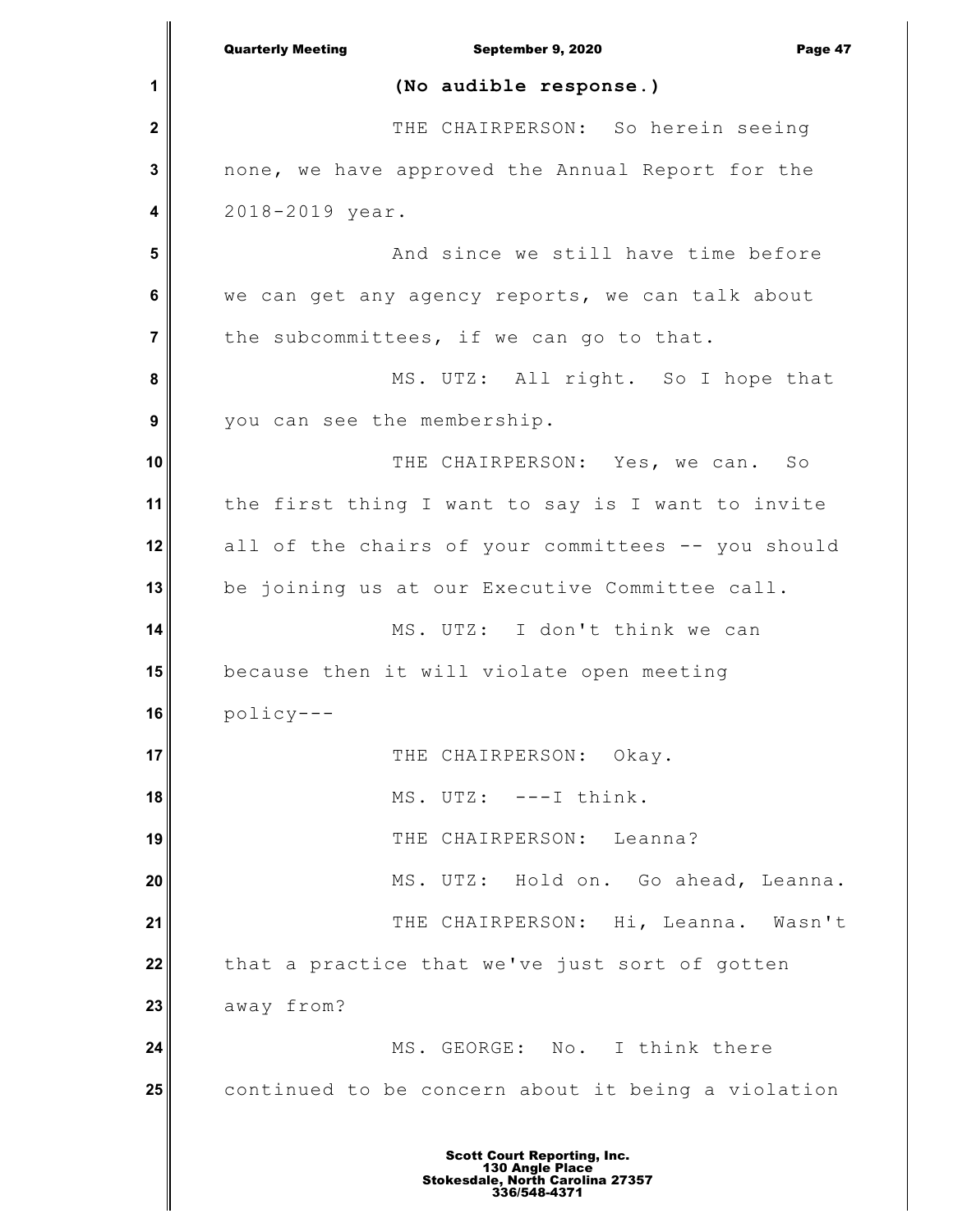|                  | <b>Quarterly Meeting</b><br>September 9, 2020<br>Page 48 |
|------------------|----------------------------------------------------------|
| 1                | of public -- open public meetings or what have           |
| $\mathbf 2$      | you. If there's too many members of the---               |
| 3                | THE CHAIRPERSON: Not all the                             |
| 4                | members. Okay. What we had in previous councils,         |
| 5                | we had just the actual chair. So that would be           |
| 6                | three additional people -- well, actually two            |
| $\overline{7}$   | additional people because Diane's already on the         |
| 8                | call, the chair and vice chair are on the call --        |
| $\boldsymbol{9}$ | of the Council, and then two -- so that would be         |
| 10               | five -- a total of five members of the Council on        |
| 11               | the calls on the Executive Committee.                    |
| 12               | MS. GEORGE: I think that's still                         |
| 13               | [inaudible] sometimes we have like 12.                   |
| 14               | THE CHAIRPERSON: Okay. So, Alexis,                       |
| 15               | if you could run that by Sherry.                         |
| 16               | MS. UTZ: Sure.                                           |
| 17               | THE CHAIRPERSON: Yeah. And if it                         |
| 18               | meets the requirements of the open meeting, I'd          |
| 19               | like to do that---                                       |
| 20               | MS. UTZ: Sure.                                           |
| 21               | THE CHAIRPERSON: ---and continue                         |
| 22               | that policy -- that practice -- sorry -- practice.       |
| 23               | If that does not meet the open meeting                   |
| 24               | requirement, we'll go on.                                |
| 25               | So now back to the committees. The                       |
|                  |                                                          |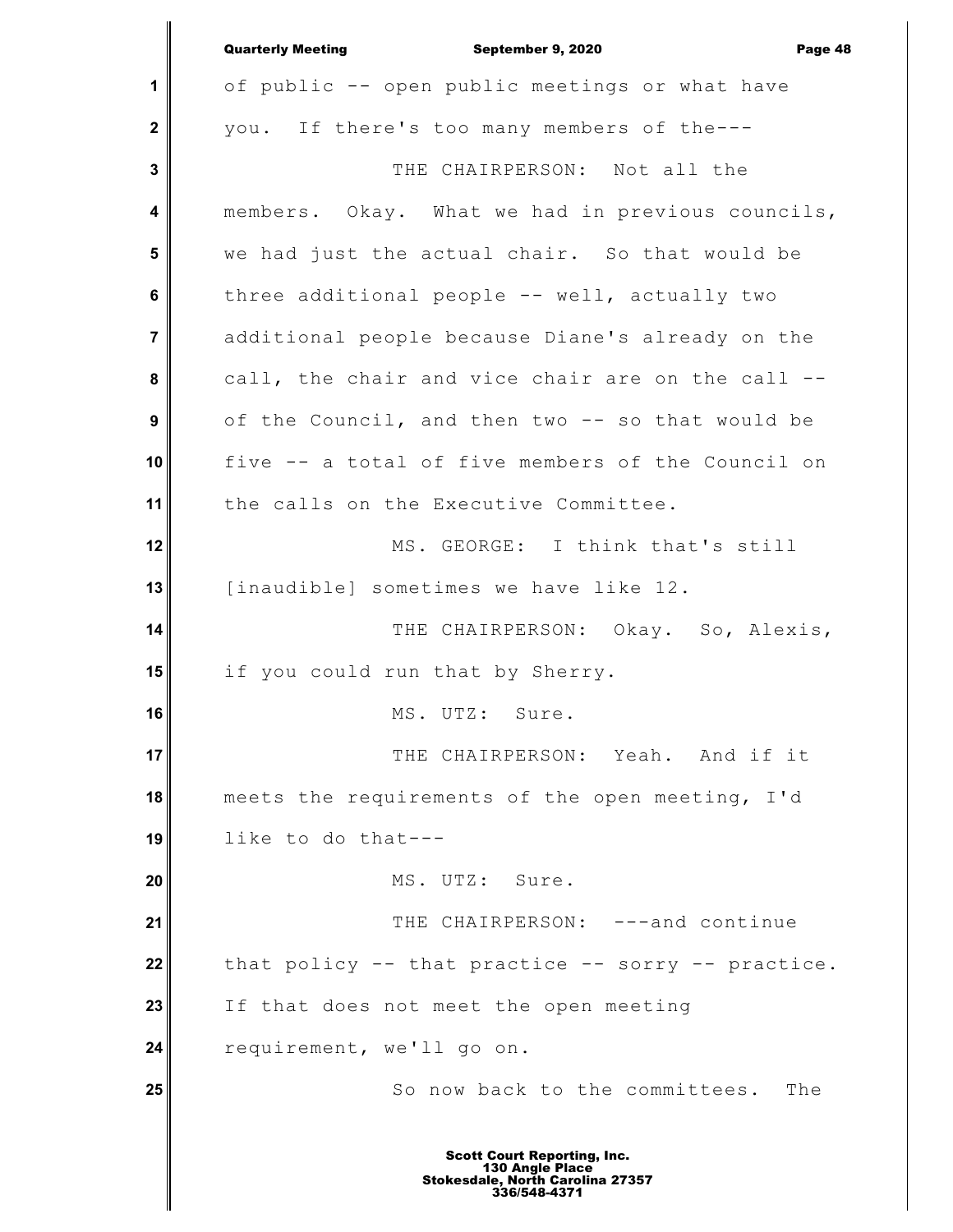**1 2 3 4 5 6 7 8 9 10 11 12 13 14 15 16 17 18 19 20 21 22 23 24 25** Quarterly Meeting September 9, 2020 Page 49 Unmet Needs Committee, it seems to be fully - kind of well-staffed, well-supported by council members. The Policies and Procedures Committee, that's where we're having some difficulty. Abby may not -- may be dealings with some health issues for herself or her children. Leanna, Sara Bigley, Christy Grant, are those -- are you still on that committee and still willing to participate in that capacity? MS. GEORGE: [Inaudible]. THE CHAIRPERSON: Okay. And Sara Bigley? MS. UTZ: She is not here today. THE CHAIRPERSON: Christy Grant? MS. UTZ: Nope. You're muted. Unmute. MS. GRANT: Lord, have mercy. Yes, I'm good. THE CHAIRPERSON: So, Christy, do you think that we as the Council chair and cochair should -- vice chair should contact Abby, or should we just leave it to Alexis to contact her and see if she's, you know, able to serve in the capacity of chair of that committee? MS. GRANT: I do think that would be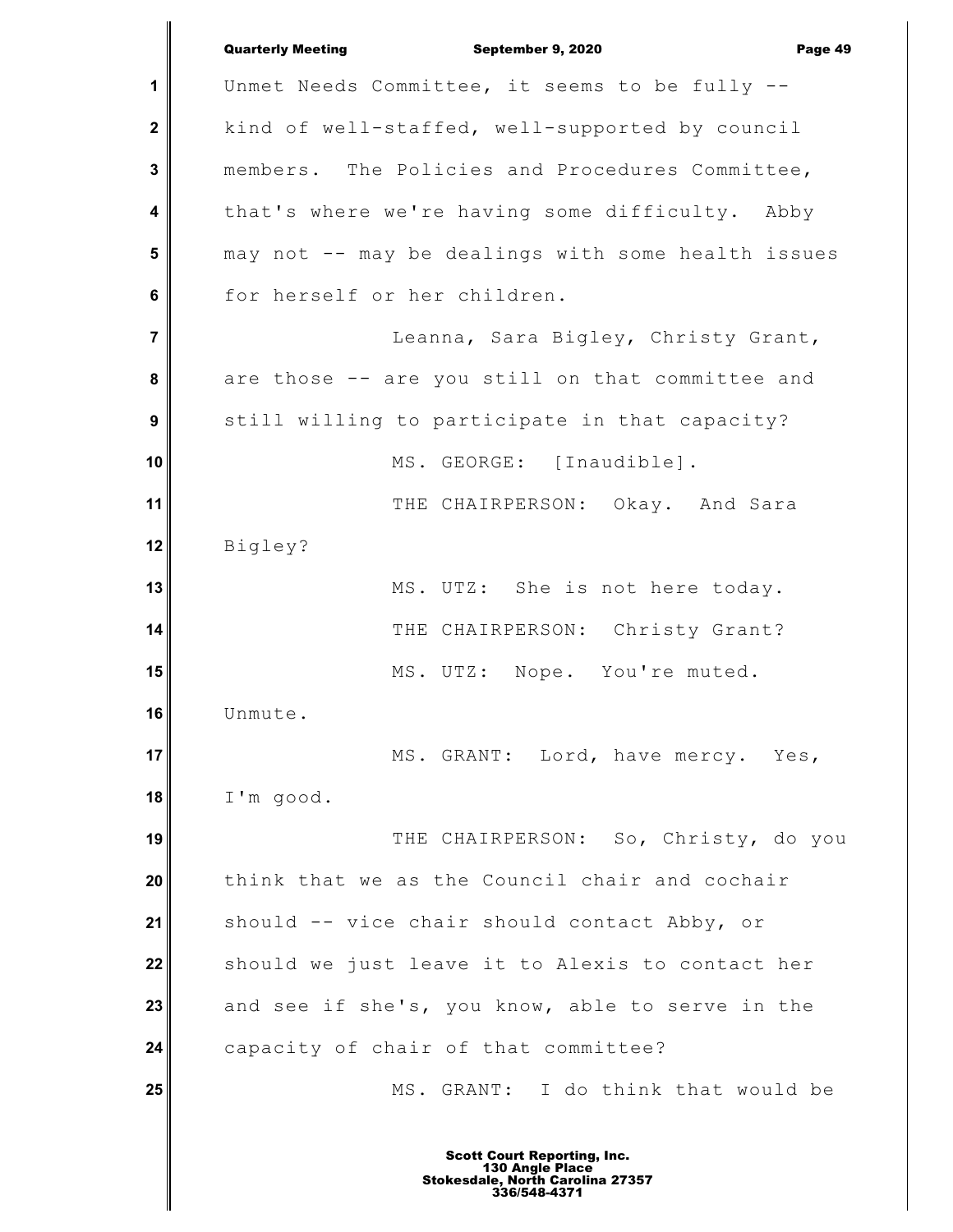**1 2 3 4 5 6 7 8 9 10 11 12 13 14 15 16 17 18 19 20 21 22 23 24 25** Quarterly Meeting September 9, 2020 Page 50 great to do, yes. MS. UTZ: Okay. Alexis, could you do that for us? MS. UTZ: Sure. I know that she has not responded to any emails I send out to Council in general. I'll send her an individual one and see if she'll respond. THE CHAIRPERSON: Okay. MS. HUTCHINSON: She has been very active in the past, so I think that individual contact might really work. THE CHAIRPERSON: Okay. So for today, Leanna or Christy, do you want to run that group -- one of you when we go into committee meetings? MS. HUTCHINSON: That's fine. I just need to know a little bit about where they were. It sounded like from Christy Grant they maybe were floundering a little bit, but we definitely have some work to be done because if that group is going to look at the social media presence and some guidance around social media, that could be a place to get started. THE CHAIRPERSON: Okay. Social media and awareness of the Council. Okay. Reports and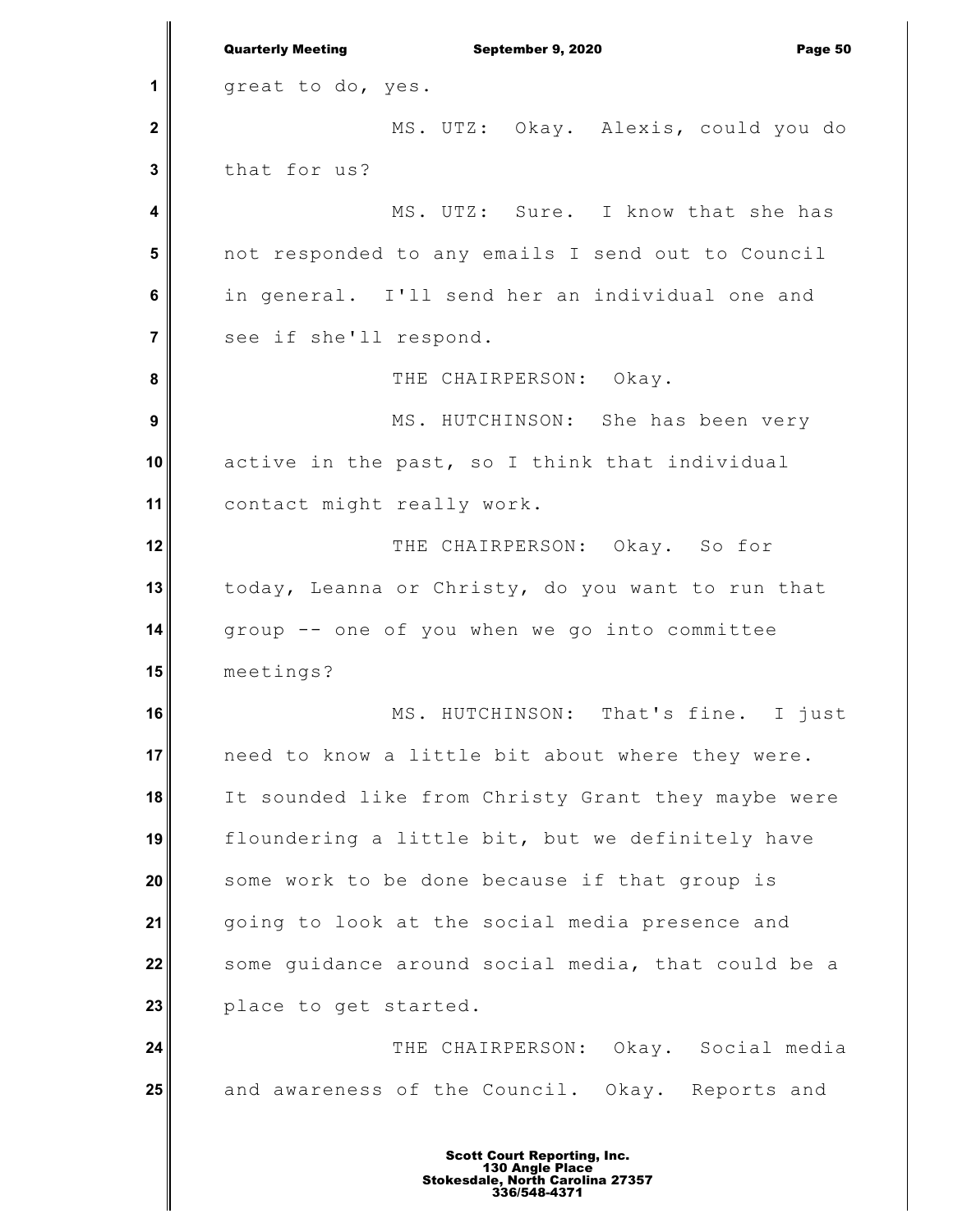**1 2 3 4 5 6 7 8 9 10 11 12 13 14 15 16 17 18 19 20 21 22 23 24 25** Quarterly Meeting September 9, 2020 Page 51 Data? MS. TERHAAR: Excuse me? THE CHAIRPERSON: Yes. MS. TERHAAR: I put in the chat that since there's so many people in Unmet Needs and there's a dearth under Policies and Procedures, I'm happy to move to that group. And, you know, I'm fully aware of forms of social media and all that. THE CHAIRPERSON: Oh. Okay. So Marge Terhaar wants to move to the Policies and Procedures. Excellent. MS. UTZ: Okay. MR. BAKER: And I was going to add too that I can actually work in that committee as well [inaudible]. THE CHAIRPERSON: Okay. Anthony Baker. MS. UTZ: In the Policies and Procedures? THE CHAIRPERSON: Policies and Procedures, yes. MR. BAKER: Yes, that's correct. MS. UTZ: Okay. Okay. And I'll update -- I'll update the spreadsheet, then.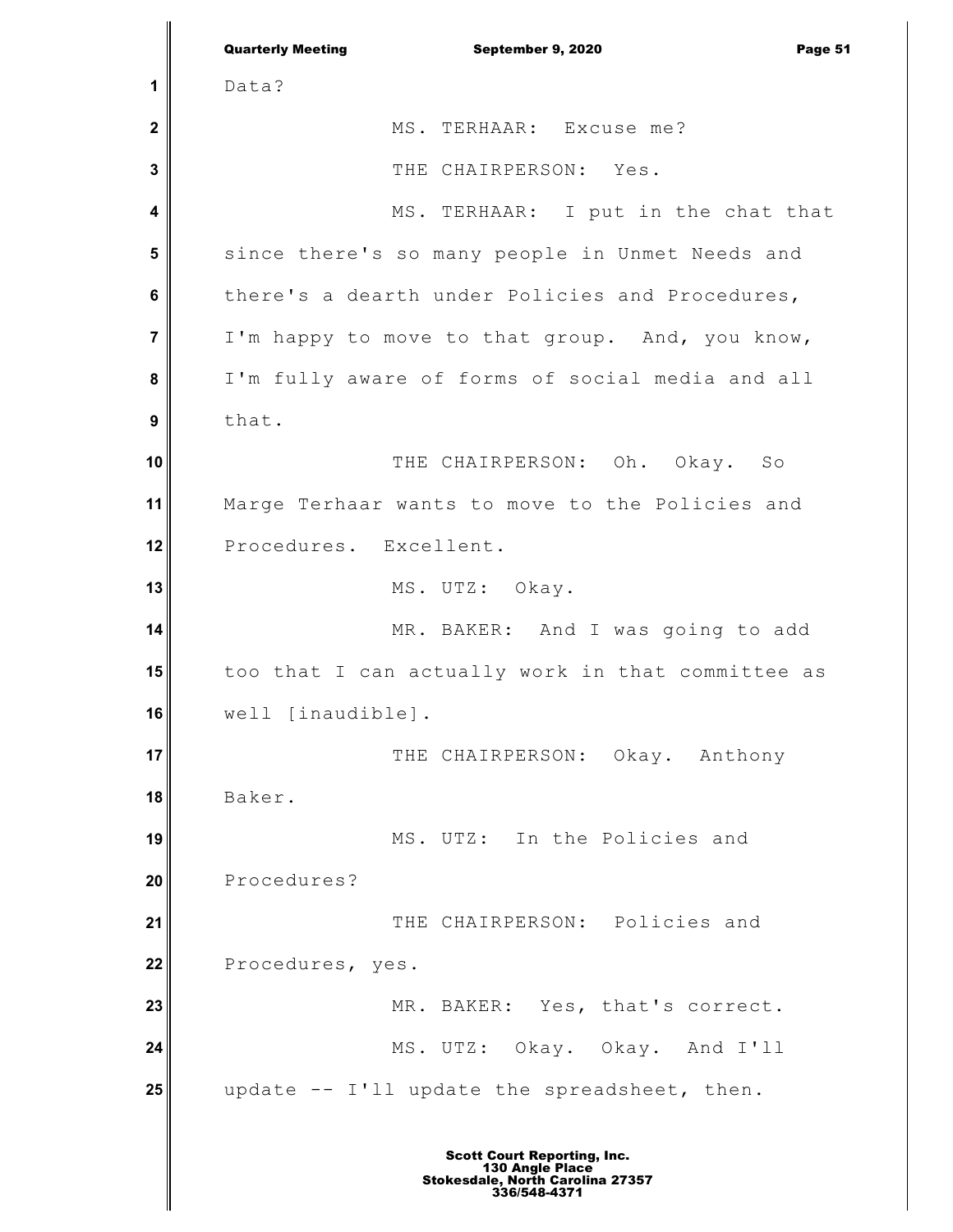**1 2 3 4 5 6 7 8 9 10 11 12 13 14 15 16 17 18 19 20 21 22 23 24 25** Quarterly Meeting **September 9, 2020 Page 52** THE CHAIRPERSON: Okay. So you caught Marge--- MS. UTZ: Yes. THE CHAIRPERSON: ---and Anthony. All right. Okay. Anyone else? MS. HODGES: Hi. This is Kristen Hodges. I'm not sure if you can hear me. THE CHAIRPERSON: Yes. MS. UTZ: Yes. MS. HODGES: Okay. Great. I'm happy to -- I'm not in a committee at this time, but I'm happy to join Policies and Procedures. THE CHAIRPERSON: Okay. So add to that Kristen Hodges. MS. UTZ: Okay. THE CHAIRPERSON: So we'll move on to Data and Reports. That committee is chaired by Lisa Phillips, is that correct? Lisa? **(No audible response.)** THE CHAIRPERSON: So anyone thinking about joining possibly that committee, it works on advising the state education agency in developing evaluations and reporting on the data to the Office of Special Education Programs, OSEP. It advises the state education agency in developing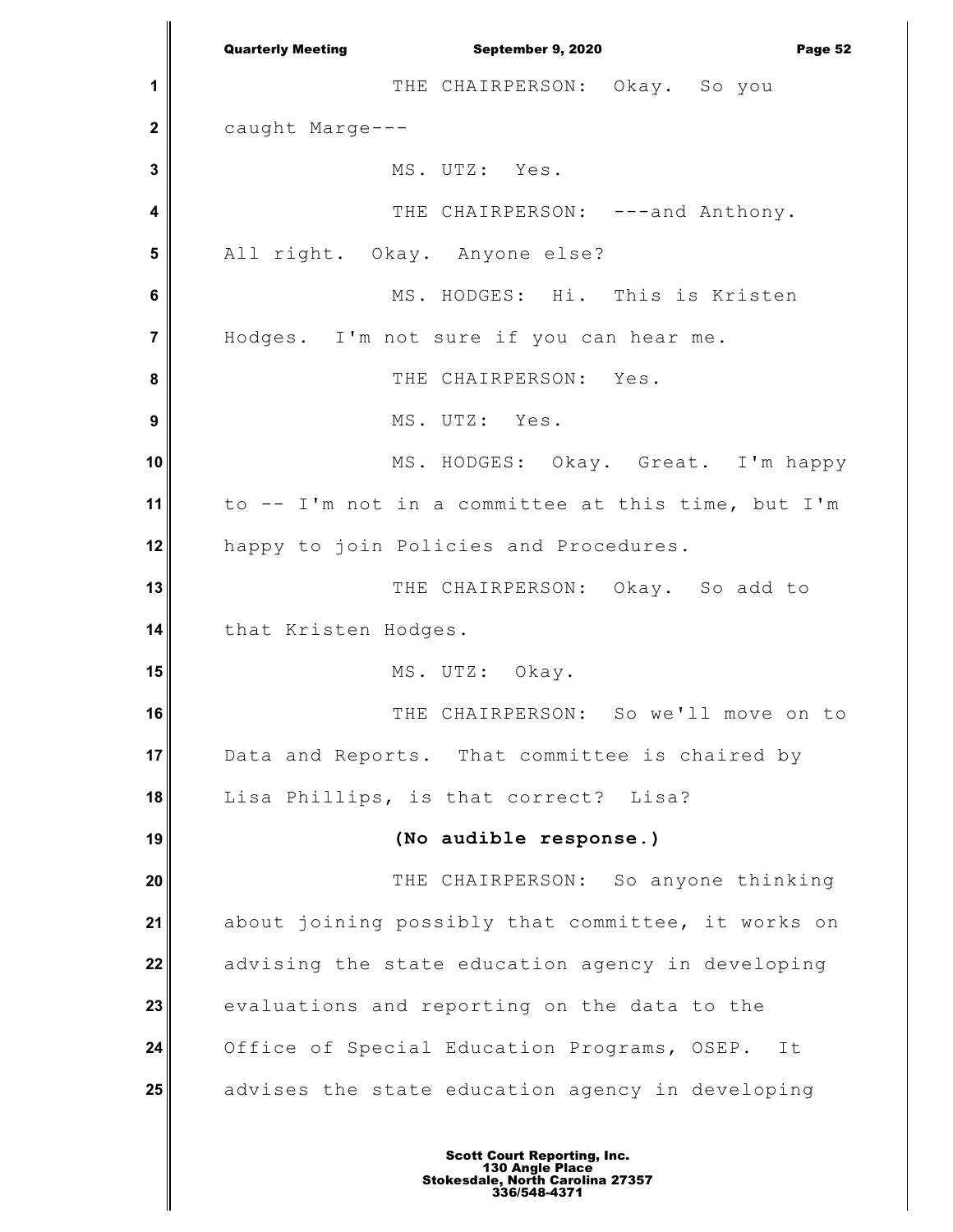**1 2 3 4 5 6 7 8 9 10 11 12 13 14 15 16 17 18 19 20 21 22 23 24 25** Quarterly Meeting **September 9, 2020 Page 53** corrective action plans to address findings identified in the federal monitoring reports under Part B of IDEA -- probably should be of IDEA. So we have Lisa Phillips as the chair. MS. PHILLIPS: Can you hear me? Can you hear me? THE CHAIRPERSON: We can. MS. PHILLIPS: Oh, good. It's finally working. So I wasn't aware of being a chair for that committee. THE CHAIRPERSON: Oh, okay. MS. UTZ: This is a spreadsheet -- an older spreadsheet, so that's one reason why I was asking for an update because it might be most up-to-date. THE CHAIRPERSON: Okay. So in the committee, the Reports and Data Committee, is there anyone from that committee who knows who is chairing the committee currently? MS. PHILLIPS: I'm struggling going in between my screens here, but if we could get some other members on that committees, then I think we can decide who will be chair. THE CHAIRPERSON: Excellent. So any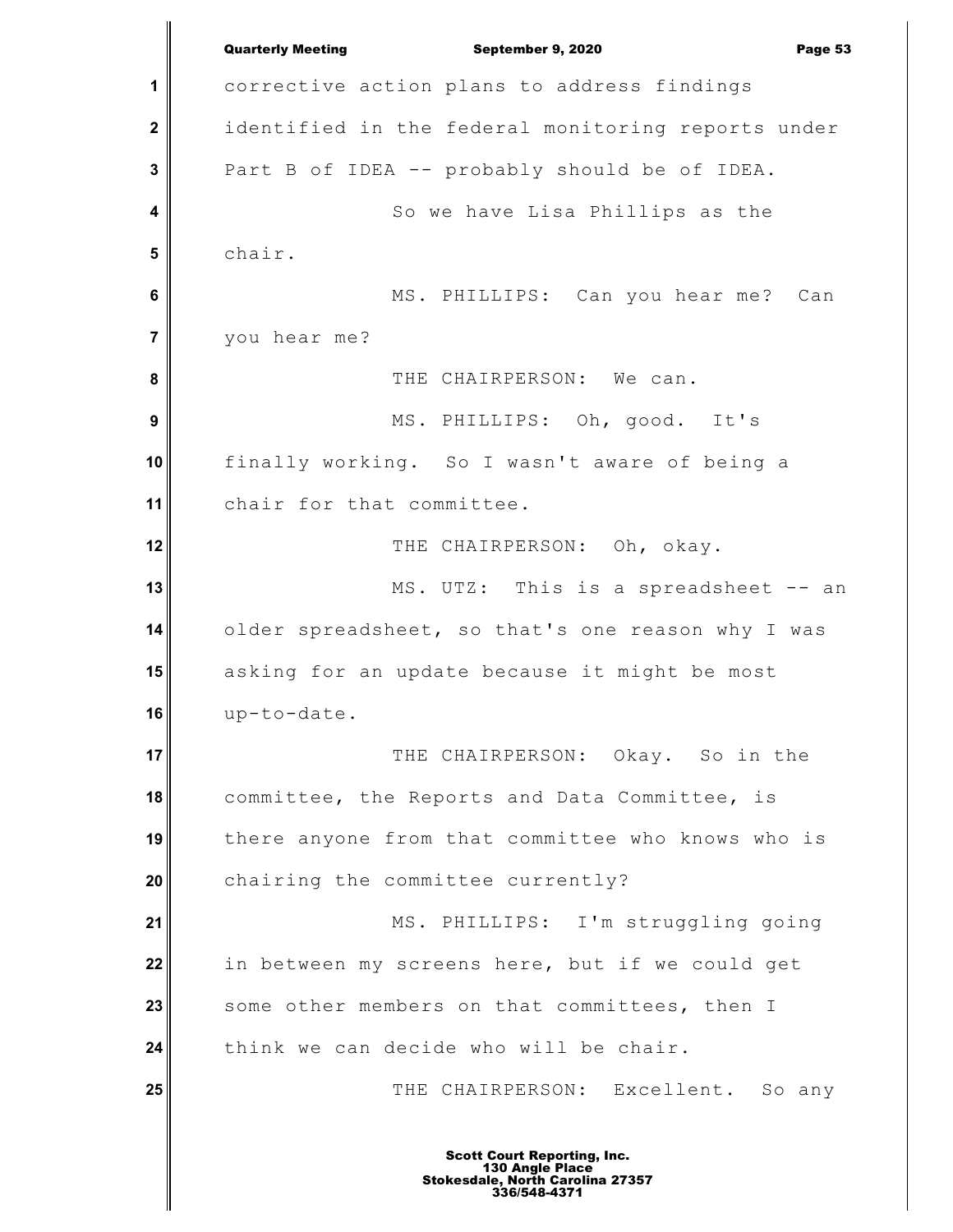**1 2 3 4 5 6 7 8 9 10 11 12 13 14 15 16 17 18 19 20 21 22 23 24 25** Quarterly Meeting September 9, 2020 Page 54 volunteers to join the Reports and Data Committee? MS. UTZ: Adam is no longer a representative. I think Cindy Trickel and Kenya Pope replaced him, if I'm remembering correctly. THE CHAIRPERSON: So, Kendra, you're here. Are you willing -- Kenya Pope? MS. POPE: I'm sorry. This is Kenya. What was the question? MS. UTZ: Well, first of all, did you replace Adam Johnson? MS. POPE: No. I have only attended two meetings previously. My supervisor Cynthia Trickel has been attending, and I, you know, am asked to attend whenever they can't, but I'm not -- haven't been a regular attendee at meetings. MS. UTZ: So can you tell me what state agency you're from? MS. POPE: I'm with Juvenile Justice Education Services. MS. UTZ: Okay. THE CHAIRPERSON: And if I'm correct, that's where Adam was from as well? MS. UTZ: Yes. MS. POPE: He's our Director of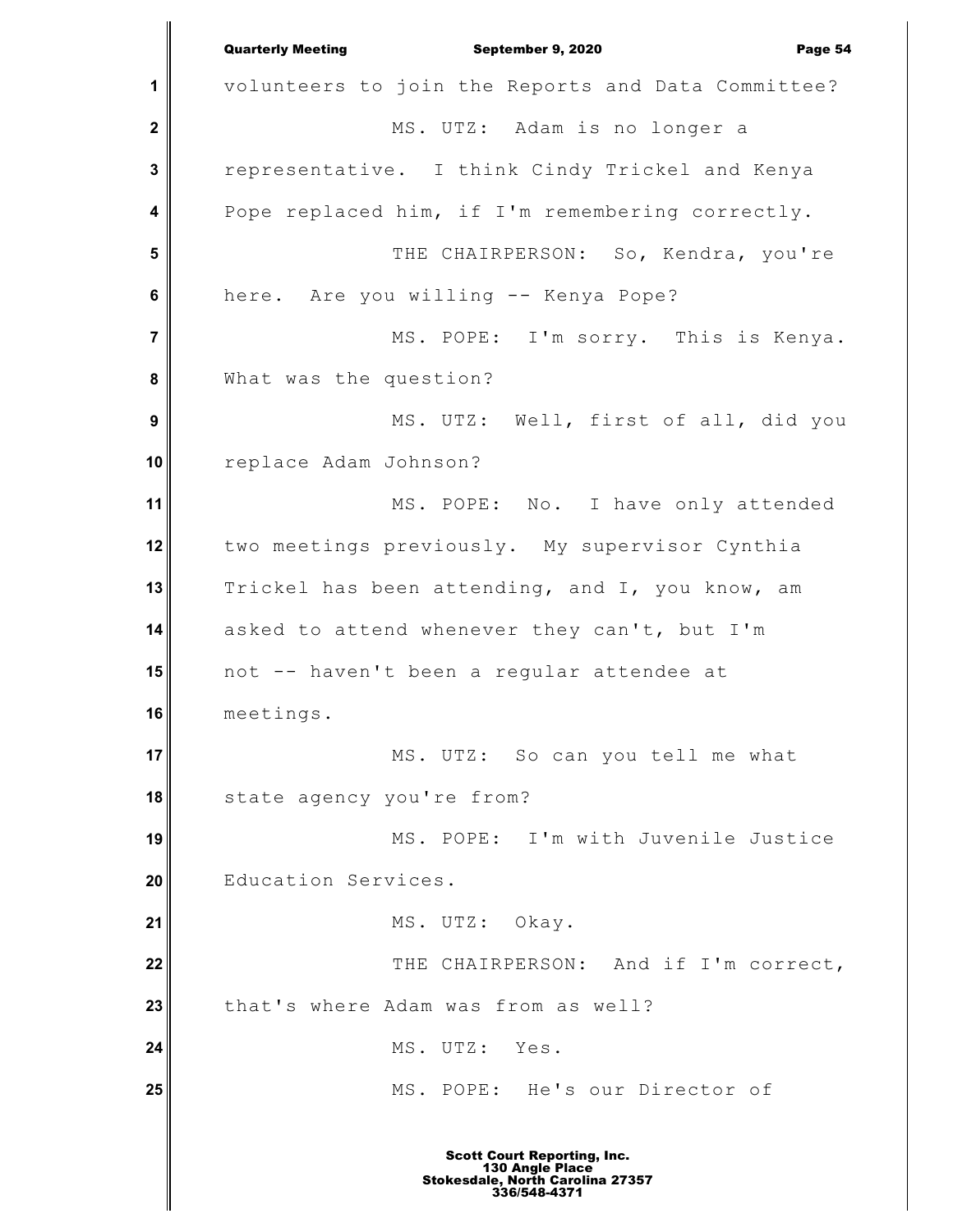**1 2 3 4 5 6 7 8 9 10 11 12 13 14 15 16 17 18 19 20 21 22 23 24 25** Quarterly Meeting September 9, 2020 Page 55 Education Services. THE CHAIRPERSON: So, Kenya, could you speak with Cindy Trickel--- MS. POPE: Yes. THE CHAIRPERSON: ---and see who will be replacing Adam? And I think that was her, but if she's replacing Adam, would she consider being on one of our committees, and that would be the Reports and Data Committee for the Council--- MS. POPE: Okay. THE CHAIRPERSON: ---or having you participate on our committee. MS. POPE: Okay. All right. She is out of the office right now, but when she returns, I'll ask her. THE CHAIRPERSON: Okay. And Alexa --Alexis, could you--- Sorry. Alexis, could you follow up? Alexis? Hello? Oh, gosh. Hello? MS. HUTCHINSON: Cynthia, I can hear you. I'm not real sure what happened to her computer or situation. I don't know. THE CHAIRPERSON: Okay. So, Alexis, if you could follow up with Cindy Trickel and Kenya Pope. So do we have the rest of the Council but not Alexis or---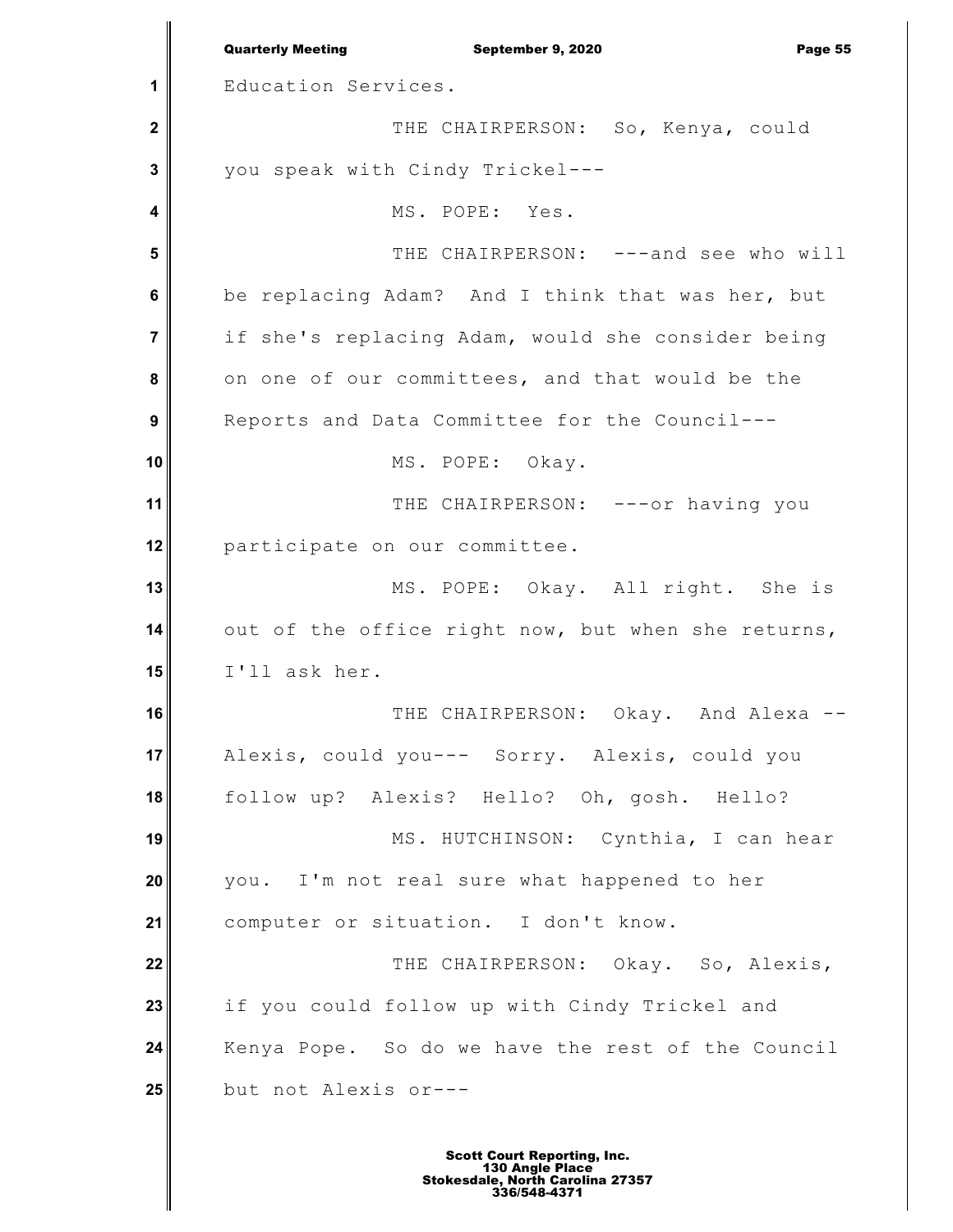**1 2 3 4 5 6 7 8 9 10 11 12 13 14 15 16 17 18 19 20 21 22 23 24 25** Quarterly Meeting September 9, 2020 Page 56 MS. GRANT: I'm here, Cynthia. Christy Grant. MS. DEGEN: I'm still here. Jennifer Degen. MS. HODGES: I'm still here. Kristen Hodges. MS. GEORGE: I'm here. Leanna George. MR. BAKER: I'm still here too. Anthony Baker. THE CHAIRPERSON: Okay. I think something's happened with Alexis -- her ability to participate right now. MS. UTZ: Okay. I just lost connection, so I did not hear what you said, Cynthia. I just caught the end of it. THE CHAIRPERSON: Alexis. Okay. What I was asking was would you be able to follow up with Christy -- Cindy Trickel and Kenya Pope on the Juvenile Justice person--- MS. UTZ: Yeah. THE CHAIRPERSON: ---to join the Data and Reports Committee? MS. UTZ: Yeah. THE CHAIRPERSON: So we already have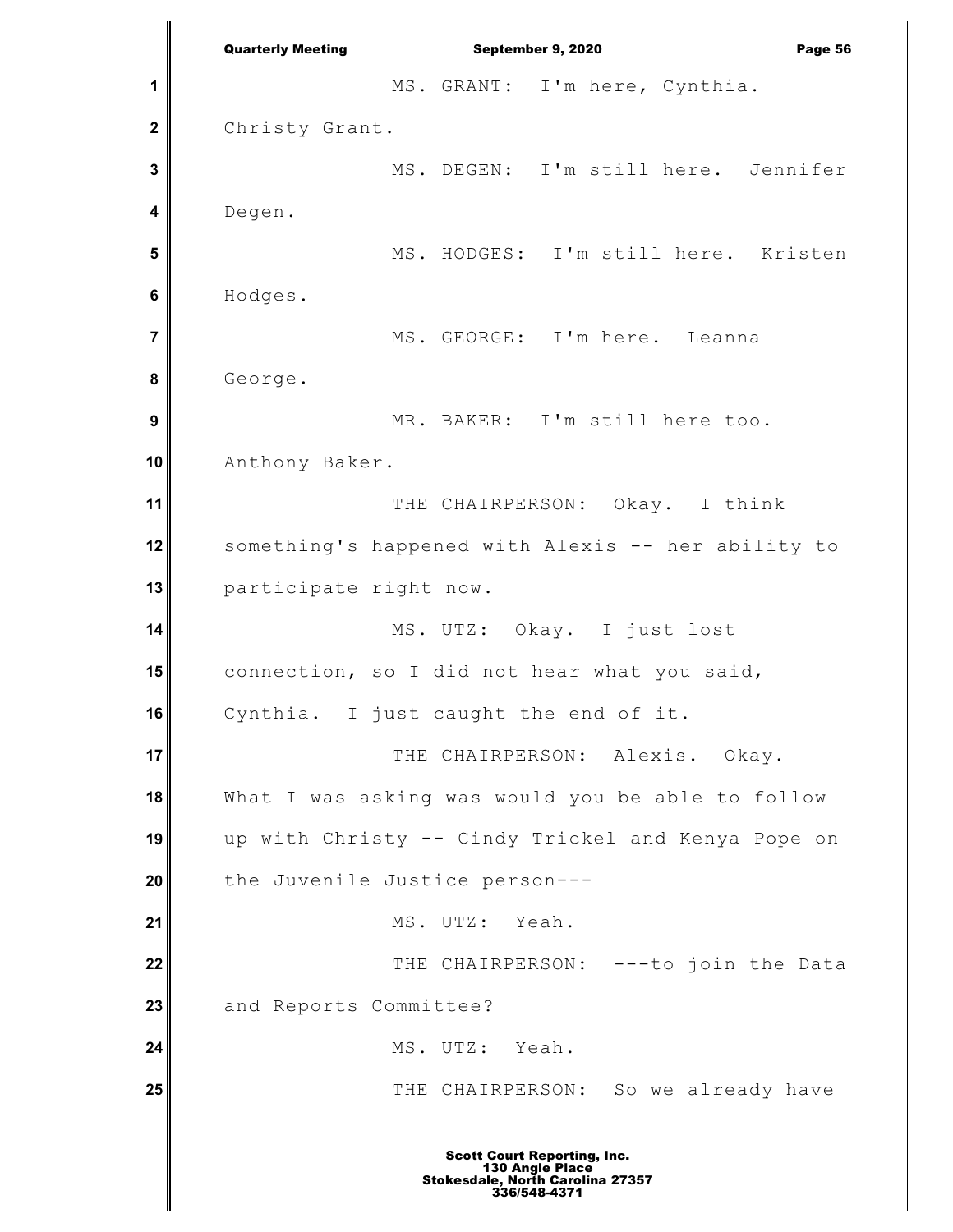**1 2 3 4 5 6 7 8 9 10 11 12 13 14 15 16 17 18 19 20 21 22 23 24 25** Quarterly Meeting **September 9, 2020 Page 57** on the Executive Committee myself, we have Christy on the executive committee, and we already have Diane Coffey, and we want to check on being able to add the other two committee cochairs without violating any rules or policies. MS. UTZ: Is Christy staying on Reports and Data as well or just moving to Executive? THE CHAIRPERSON: Christy, that's really up to you. MS. HUTCHINSON: I know today I need to move to Policies and Procedures because Abby's not here, but I mean if that's what you guys think the numbers look like and where I can best be served. THE CHAIRPERSON: So, then, we're going to move you from -- we're going to let you decide your capacity for serving because we welcome that you're going to be on Policies and Procedures. Let's see. MS. HUTCHINSON: Okay. THE CHAIRPERSON: So that's it. Any discussion about the committees? Any questions you might have? Shanna? Shanna, our newest member?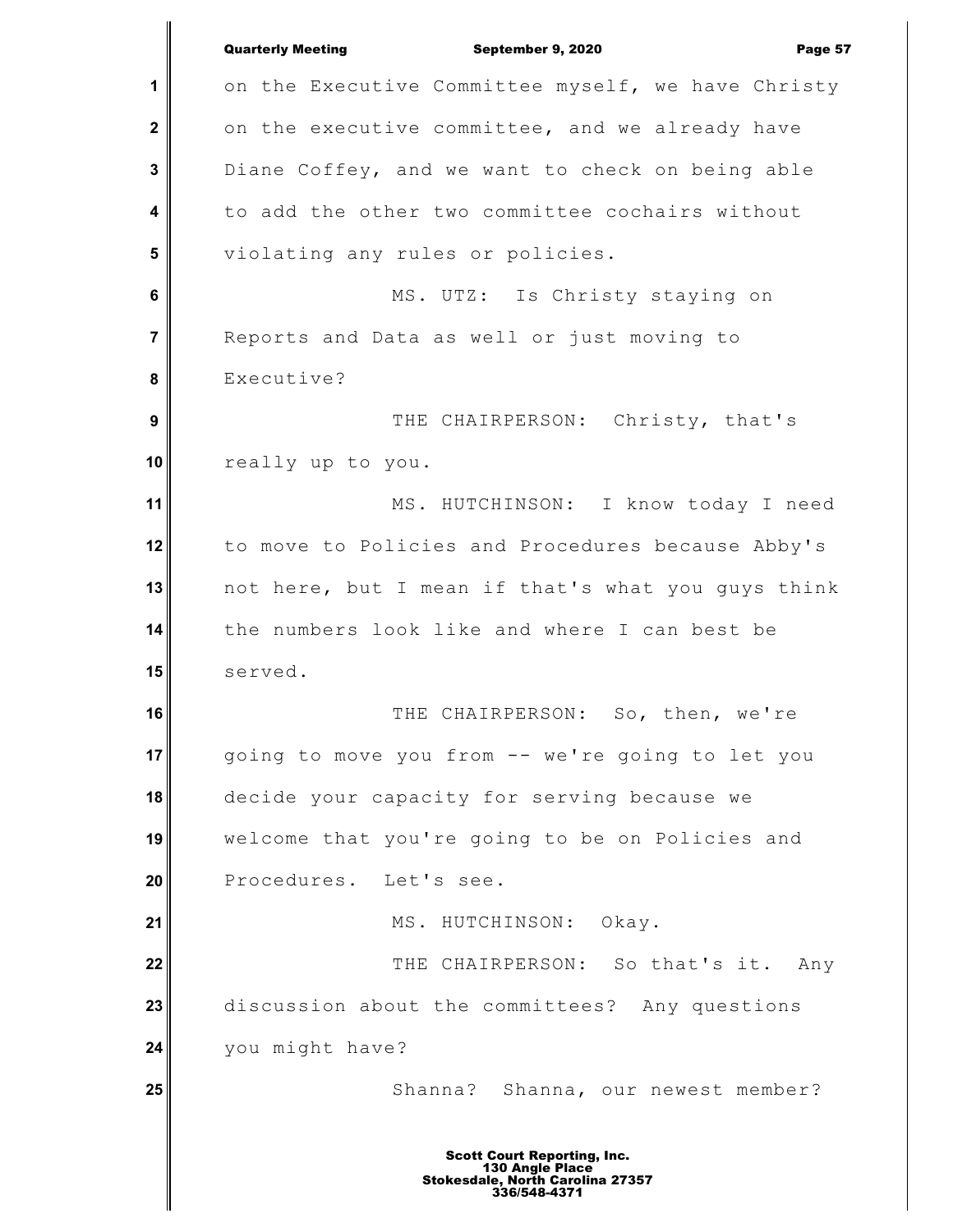|                | <b>Quarterly Meeting</b><br>September 9, 2020<br>Page 58 |
|----------------|----------------------------------------------------------|
| 1              | MS. STEINERT: No questions.                              |
| $\mathbf 2$    | THE CHAIRPERSON: No. I was                               |
| 3              | welcoming you, Shanna, to consider one of the            |
| 4              | committees. We're friendly. And you can just             |
| 5              | think about it, and let Alexis know.                     |
| 6              | MS. STEINERT: Thank you.                                 |
| $\overline{7}$ | MS. UTZ: Okay.                                           |
| 8              | THE CHAIRPERSON: So we have about --                     |
| 9              | what is it? -- about 15 minutes before the EC            |
| 10             | Division staff can join us. Okay. Any other              |
| 11             | questions? Any other thoughts about the                  |
| 12             | committees, about the work that we can do under          |
| 13             | the committees?                                          |
| 14             | (No audible response.)                                   |
|                |                                                          |
| 15             | THE CHAIRPERSON: And, also, I want                       |
| 16             | to share with the Council, anytime you have              |
| 17             | something that bubbles up that you might want to         |
| 18             | have someone come to the Council and do a                |
| 19             | presentation on, please let Alexis, myself, or           |
| 20             | Christy know. We have these Executive Committee          |
| 21             | meetings every month, and we discuss the agendas         |
| 22             | when it comes close to time that the Council's           |
| 23             | going to be meeting. So we -- from council               |
| 24             | discussions and from any information that bubbles        |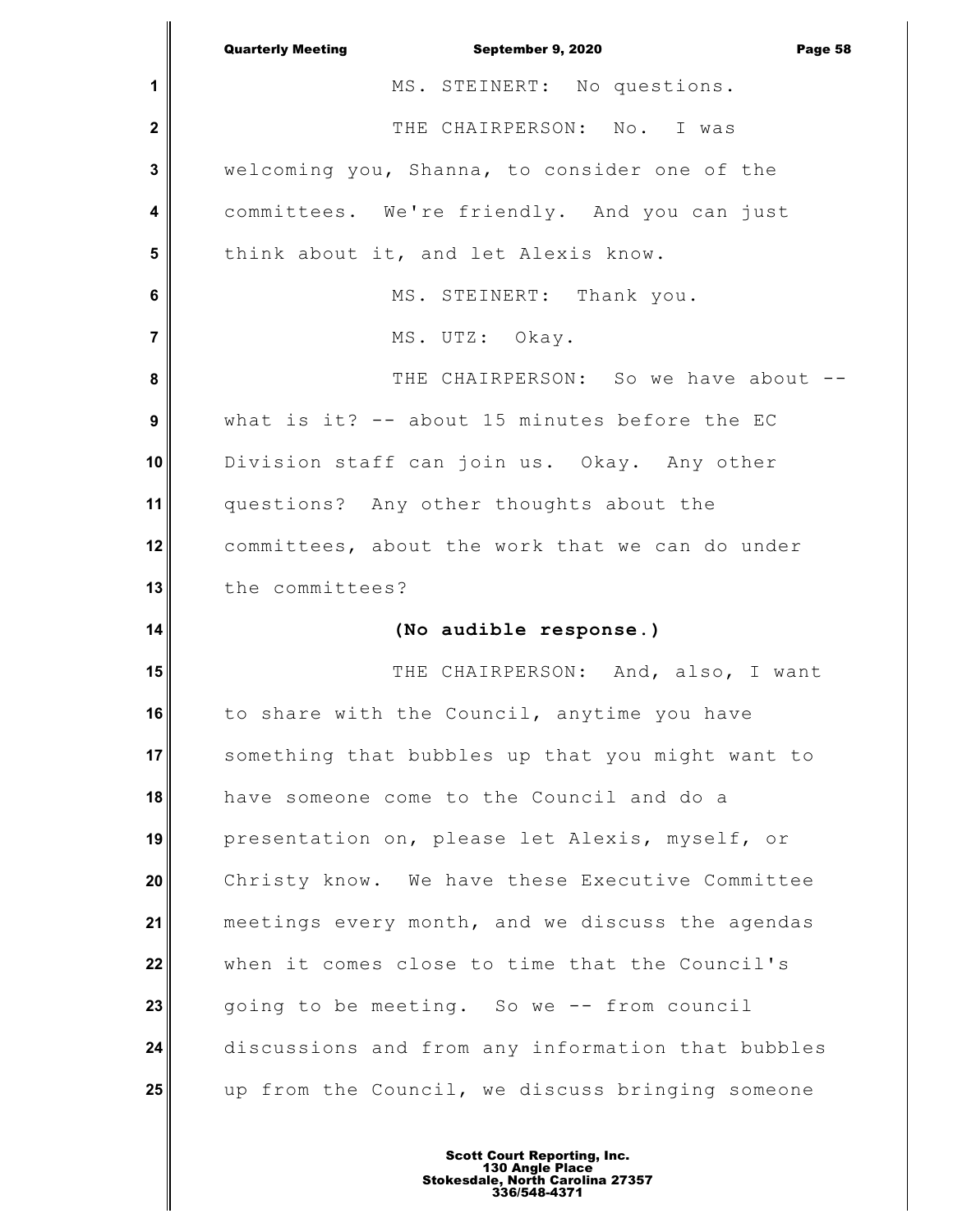**1 2 3 4 5 6 7 8 9 10 11 12 13 14 15 16 17 18 19 20 21 22 23 24 25** Quarterly Meeting September 9, 2020 Page 59 on to speak about those issues, to talk to the Council about them. So if you feel that there's something you want to have the Council to have addressed by someone from DPI or any other organization - state organization, absolutely share that information with us, and we will certainly try our best to accommodate. And when we go into our committee meetings this afternoon, there's actually a subcommittee reporting form that Alexis has made available to us. It's a clickable link. So that's where you can put your information that you've discussed in your committee. MS. UTZ: So while we wait for Sherry and Carol Ann to join us, can we just take a ten-minute break? THE CHAIRPERSON: Yes, we can. MS. UTZ: All right. Perfect. THE CHAIRPERSON: Okay. So we are on break for ten minutes. **(A brief recess was taken from 10:48 a.m. to 11:06 a.m.)** MS. UTZ: Hi, Carol Ann. I don't know if she can hear me yet.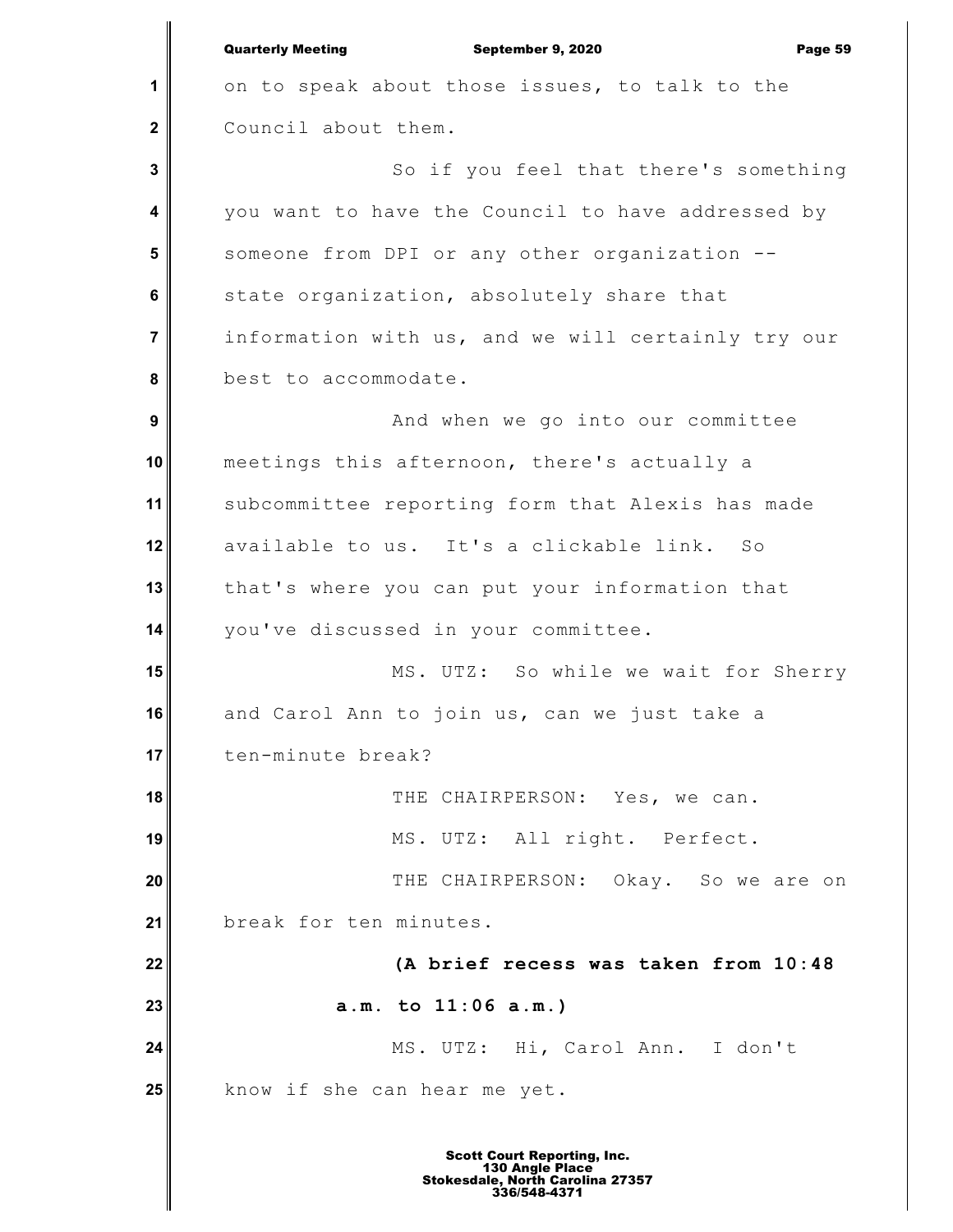**1 2 3 4 5 6 7 8 9 10 11 12 13 14 15 16 17 18 19 20 21 22 23 24 25** Quarterly Meeting September 9, 2020 Page 60 MS. HUDGENS: Good morning. It's Carol Ann. MS. UTZ: Good morning. THE CHAIRPERSON: Good morning. MS. UTZ: Was Sherry in the meeting with you? MS. HUDGENS: Yes. And I believe she's headed over as quickly as she can. MS. UTZ: That's what we thought. I just wasn't sure if she was coming from the meeting you were in or a different meeting. **(Pause.)** MS. UTZ: So it does look like Sherry has joined us. I just don't know if she's fully connected. So, Sherry, when you're ready, just say hello. **(Pause.)** MS. UTZ: All right. Sherry, if you're ready, you can just say hello and make sure our audio is connected. You just muted yourself. There you go. MS. THOMAS: Good morning -- good morning, everyone. Can you hear me? MS. UTZ: Yes. THE CHAIRPERSON: Yes, we can,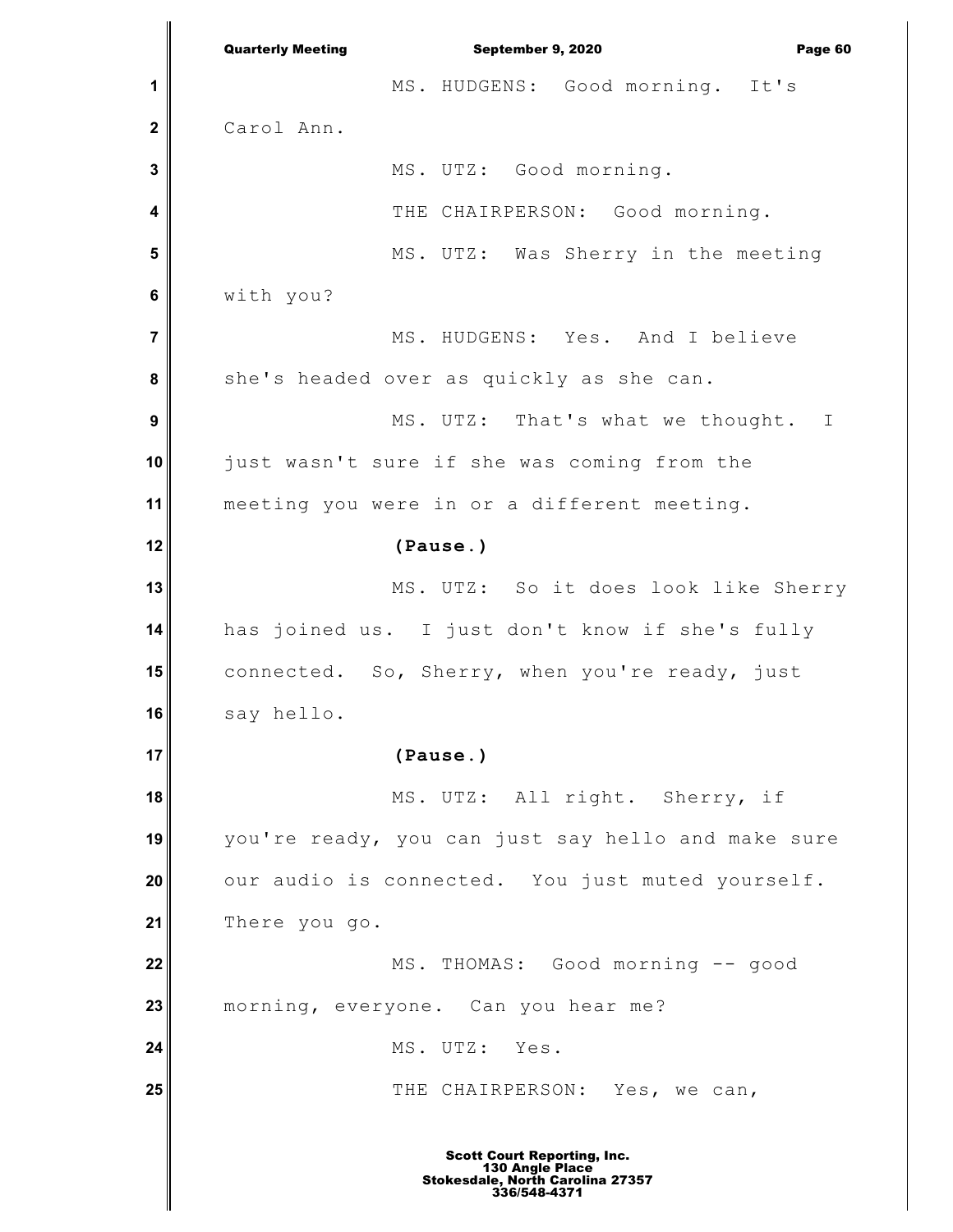|                         | <b>Quarterly Meeting</b><br>September 9, 2020<br>Page 61 |
|-------------------------|----------------------------------------------------------|
| 1                       | Sherry.                                                  |
| $\mathbf 2$             | MS. THOMAS: Oh, good. Hope everyone                      |
| 3                       | is well. My apologies for being a couple of              |
| $\overline{\mathbf{4}}$ | minutes late. I didn't have sound when I first           |
| 5                       | connected so I had to go back and redo some              |
| $6\phantom{1}$          | things, but I'm glad to be here and I thank you          |
| $\overline{7}$          | for your patience. I hope you've had a good              |
| 8                       | morning so far.                                          |
| $\boldsymbol{9}$        | I have just a few general updates for                    |
| 10                      | you today and then will be happy to take any             |
| 11                      | questions or any notes of further information that       |
| 12                      | you would like when I finish my updates. Just for        |
| 13                      | information purposes, our agency is still on a           |
| 14                      | telework mode. We have been in telework mode             |
| 15                      | since the 16th of March and have been given at           |
| 16                      | least some quidance now as to when we may return         |
| 17                      | to the building or how we may return to the              |
| 18                      | building.                                                |
| 19                      | So until we are in Phase 3 from the                      |
| 20                      | Executive Order from the Governor, we will still         |
| 21                      | continue to telework. Once we have moved as a            |
| 22                      | state to Phase 3, we will do a staggered reentry         |
| 23                      | into the building. Staff will either -- different        |
| 24                      | staff will come in -- those that are able to             |
| 25                      | return to the building without safety issues or          |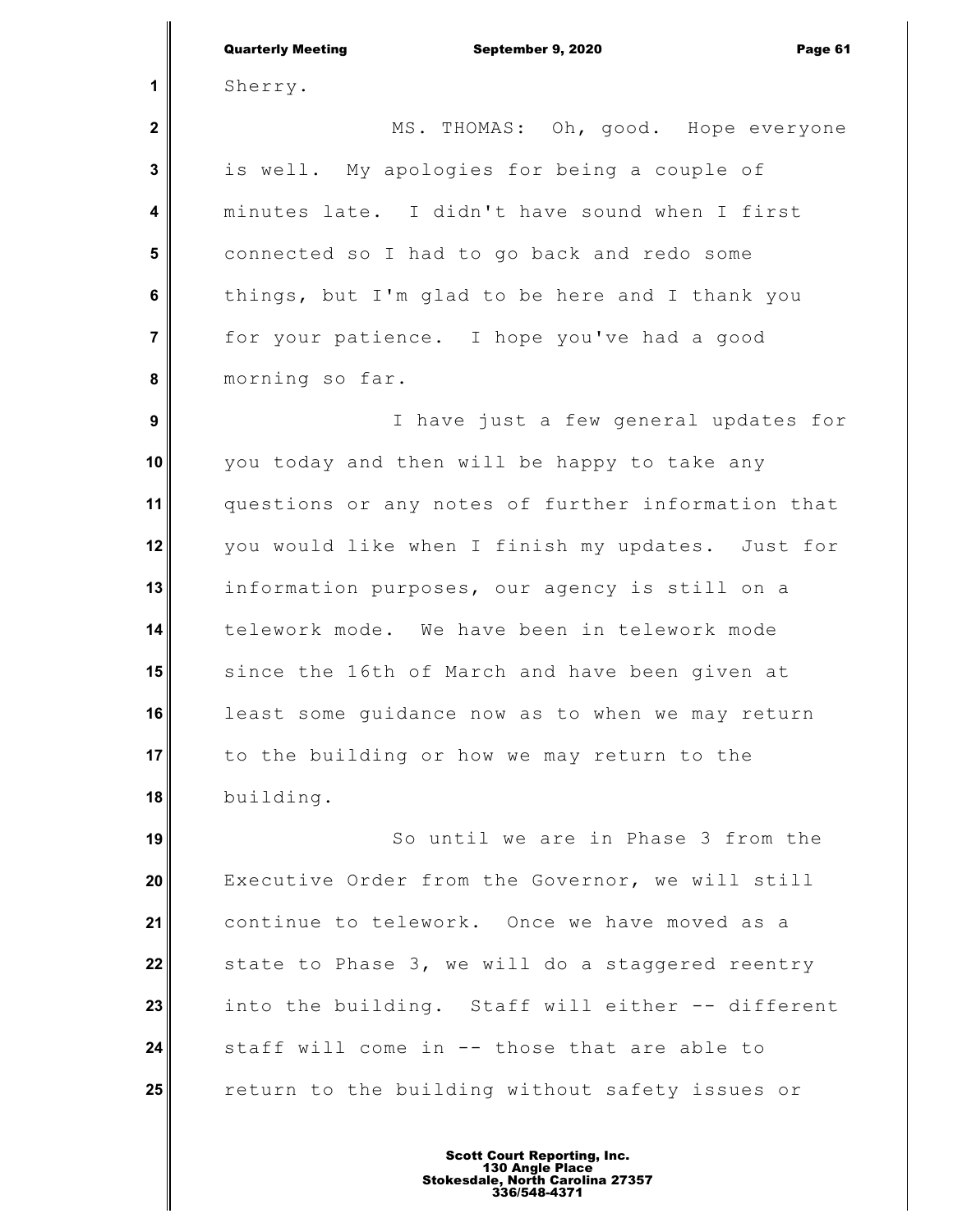## Quarterly Meeting September 9, 2020 Page 62

|                   | <b>Quarterly Meeting</b><br>September 9, 2020<br>Page 62 |
|-------------------|----------------------------------------------------------|
| 1                 | family issues due to COVID will be coming either         |
| $\boldsymbol{2}$  | in on Monday and Wednesday or Tuesday, Thursday.         |
| 3                 | Fridays the building will be reserved                    |
| 4                 | for outside visitors, large -- not large -- but          |
| 5                 | groups. There will be no large groups for the            |
| 6                 | immediate future because they've established             |
| $\overline{7}$    | capacity in all of our conference rooms, and there       |
| 8                 | is not a single place we could even bring our            |
| $\boldsymbol{9}$  | entire division back in for a meeting and maintain       |
| 10                | the social distancing that will still be required.       |
| 11                | So we will continue to telework,                         |
| $12 \overline{ }$ | trying to do at least a monthly check in with all        |
| 13                | of our staff. I think folks are into a pretty            |
| 14                | good flow now. The telework seems to be going            |
| 15                | well. People are getting work done. They are             |
| 16                | creating training. They are providing technical          |
| 17                | assistance. They're answering questions. So we           |
| 18                | have moved into a different world of support, but        |
| 19                | it at least has kept everyone safe and healthy.          |
| 20                | So we will keep you posted on when it                    |
| 21                | may be possible for us to return to the building         |
| 22                | for even a council meeting. Again, with social           |
| 23                | distancing, that will be -- that will be difficult       |
| 24                | for the immediate future. We have been told that         |
| 25                | we will at least stay in a staggered return, if          |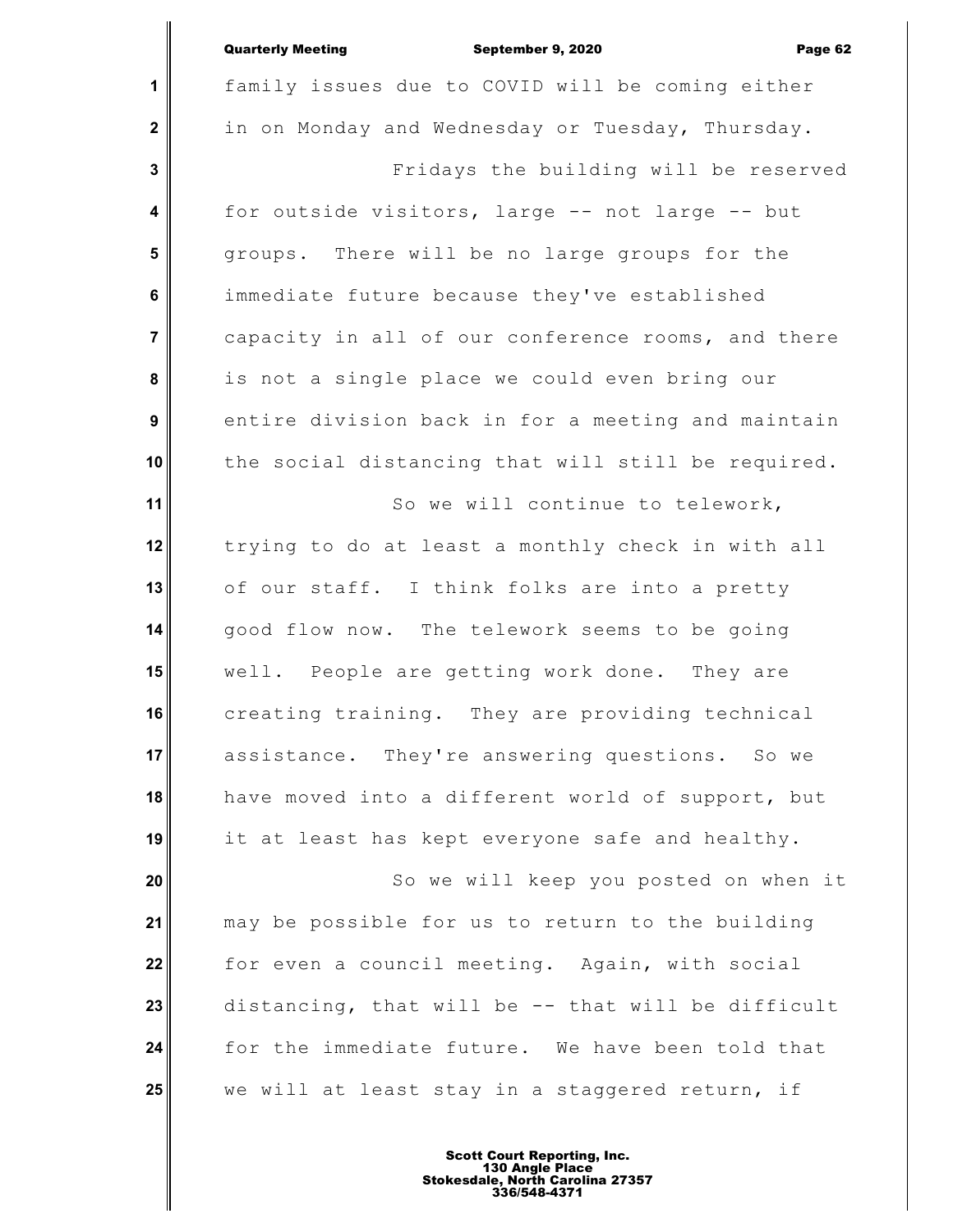|                | <b>Quarterly Meeting</b><br>September 9, 2020<br>Page 63 |
|----------------|----------------------------------------------------------|
| 1              | and when we get to return, through the end of 2020       |
| $\mathbf{2}$   | at least. So we're all still just playing it by          |
| 3              | ear and doing our best to stay on top of the work.       |
| 4              | We are as a division continuing to                       |
| 5              | provide guidance to both EC directors and, through       |
| $6\phantom{1}$ | our parent newsletter, guidance, resources, and          |
| 7              | information to parents. We are continuing to do          |
| 8              | that. We plan to continue to do that. We are             |
| 9              | trying to provide resources from other agencies          |
| 10             | for parents and trying to make that newsletter a         |
| 11             | portal of information where parents of students          |
| 12             | with disabilities can find lots of resources.            |
| 13             | And so if you ever have a suggestion,                    |
| 14             | I'm sure Alexis has already shared that, but             |
| 15             | please touch base with Alexis and share any              |
| 16             | information or any ideas that you may have. We're        |
| 17             | always looking for ways to enhance and make it           |
| 18             | even better for parents' access.                         |
| 19             | We have made the decision -- and I                       |
| 20             | don't think we've talked about it with this group,       |
| 21             | but we had to make the hard decision that there          |
| 22             | will not be a seventieth Conference on Exceptional       |
| 23             | Children in November at the Koury Center. For            |
| 24             | obvious reasons, we are not going to be able to be       |
| 25             | face-to-face with 3000-plus people in a conference       |
|                |                                                          |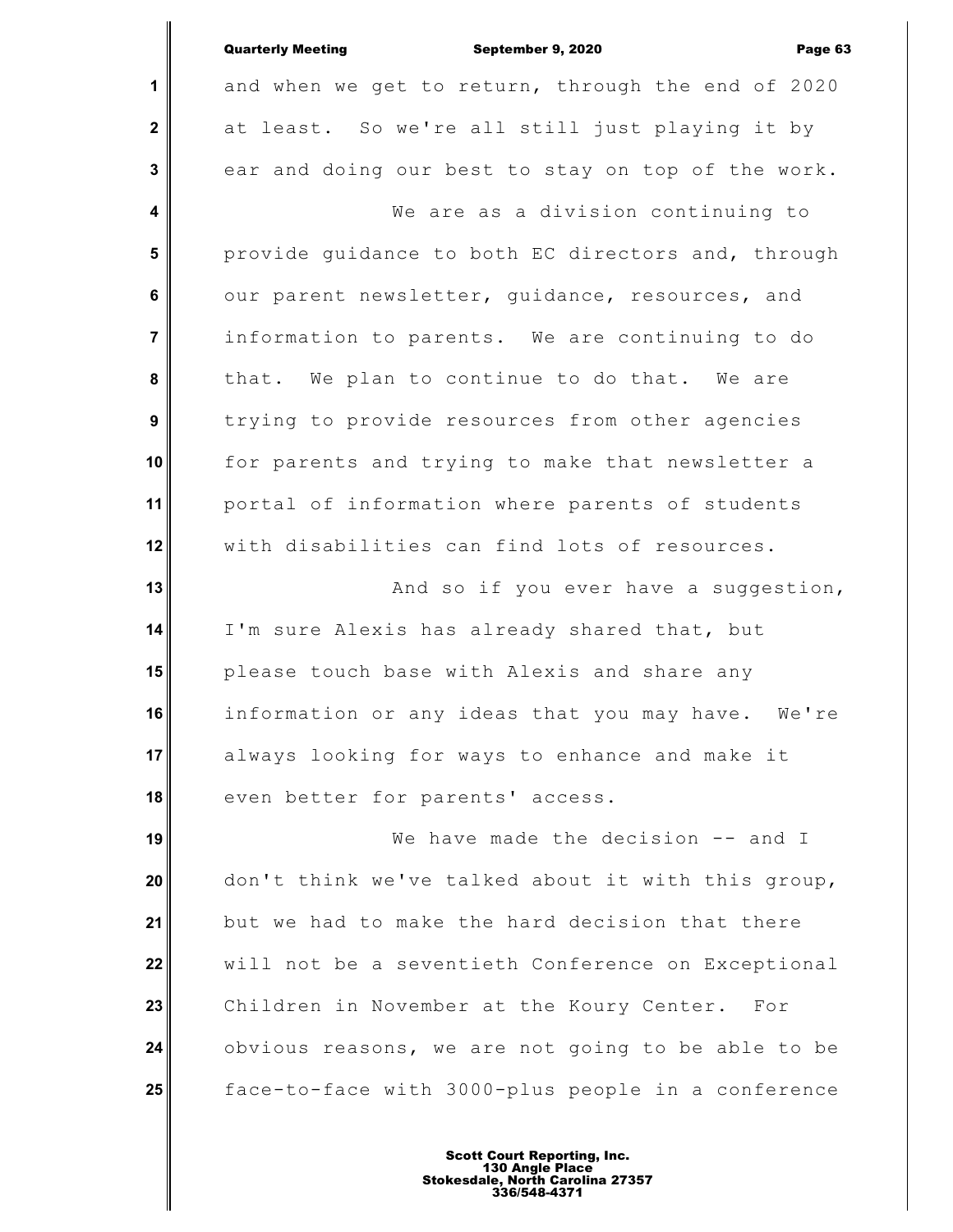|                | <b>Quarterly Meeting</b><br>September 9, 2020<br>Page 64 |
|----------------|----------------------------------------------------------|
| 1              | area.                                                    |
| $\mathbf 2$    | What we are working to do is to                          |
| 3              | determine what districts might be able to access         |
| 4              | and how they might be able to access some                |
| 5              | professional development through a virtual               |
| $6\phantom{1}$ | platform. Next week, we have our regional                |
| $\overline{7}$ | directors meeting virtually, and we will be,             |
| 8              | during that time, conducting sort of a survey to         |
| 9              | get feedback from directors, and then we hope to         |
| 10             | be able to push forward what we will be offering         |
| 11             | as far as potential virtual professional                 |
| 12             | development and activities.                              |
| 13             | One of the things that we have                           |
| 14             | decided to do, with some feedback from our               |
| 15             | directors advisory council, is that we will offer        |
| 16             | the opportunity for districts to recognize special       |
| 17             | educators, that being special ed teachers,               |
| 18             | paraprofessionals, or related service providers on       |
| 19             | a quarterly basis. So we aren't going to be able         |
| 20             | to do our Educator of Excellence ceremony this           |
| 21             | year obviously.                                          |
| 22             | We just cannot pull that off and                         |
| 23             | do it justice virtually, but we will have                |
| 24             | opportunities for districts to recommend                 |
| 25             | outstanding educators -- special education               |
|                |                                                          |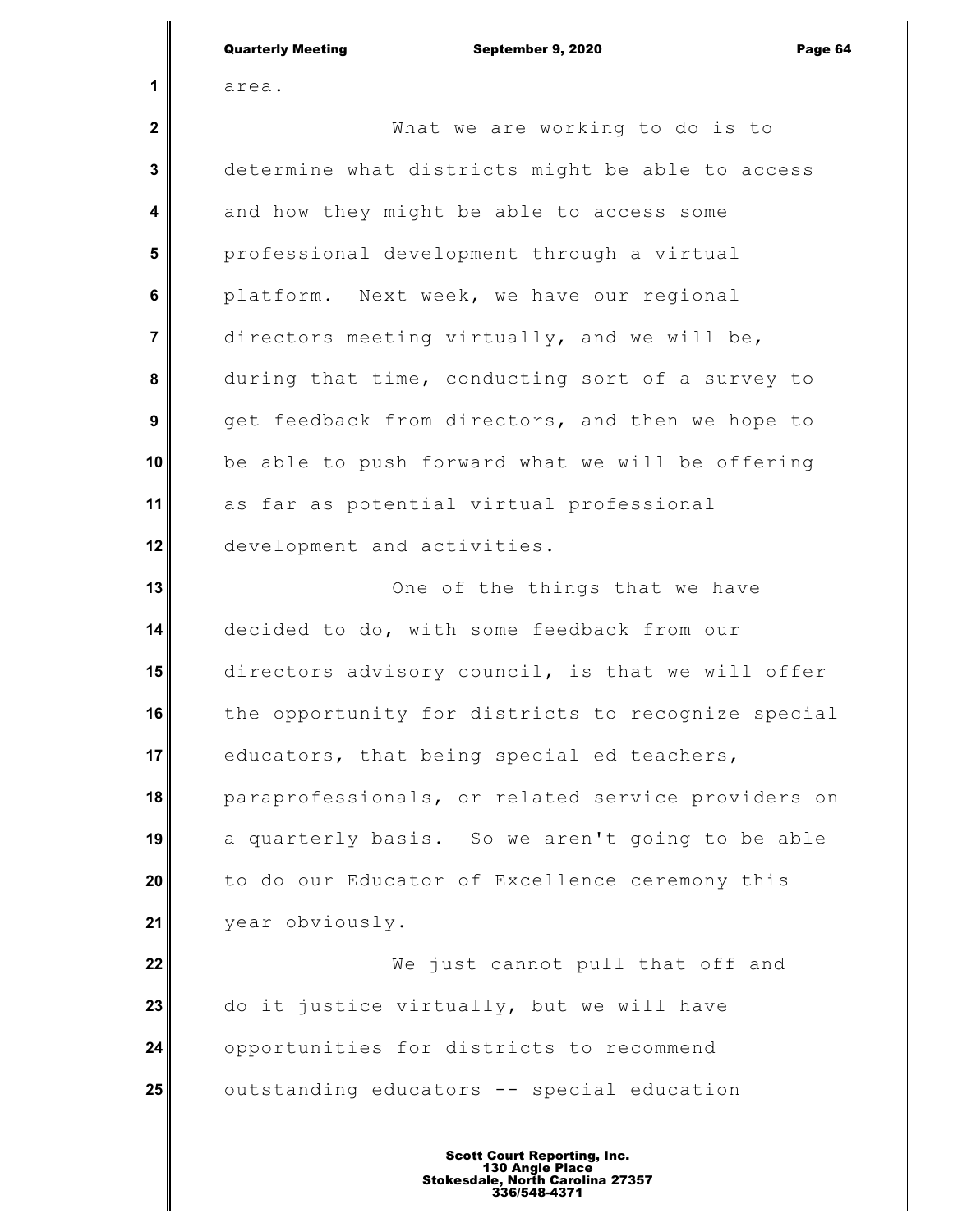## Quarterly Meeting September 9, 2020 Page 65

**1**

 **2**

 **3**

 **4**

 **5**

educators and folks that are going above and beyond to help deliver services to students during the virtual platform or even as they move into a staggered remote learning and in the building platform.

 **6 7 8 9 10 11 12** So we will have more details coming out about that, and we hope it is a way to celebrate those folks, boots on the ground, so to speak, who are doing an exceptional job and try to do some positives in the midst of the struggles that everyone is having to deal with as far as virtual instruction and remote learning.

**13 14 15 16 17 18 19 20 21** And we continue to tweak and enhance reporting that's in our ECATS system. We are scheduled to roll out full MTSS modules statewide beginning in February, which is pretty exciting for us. We have some districts that are very anxious to have this portal of documentation as they do their intervention support and their progress monitoring on students who are struggling.

**22 23 24 25** Included in that platform, as we've shared before, is an early warning system, so being able to track students' behavior, attendance, performance, and making sure we target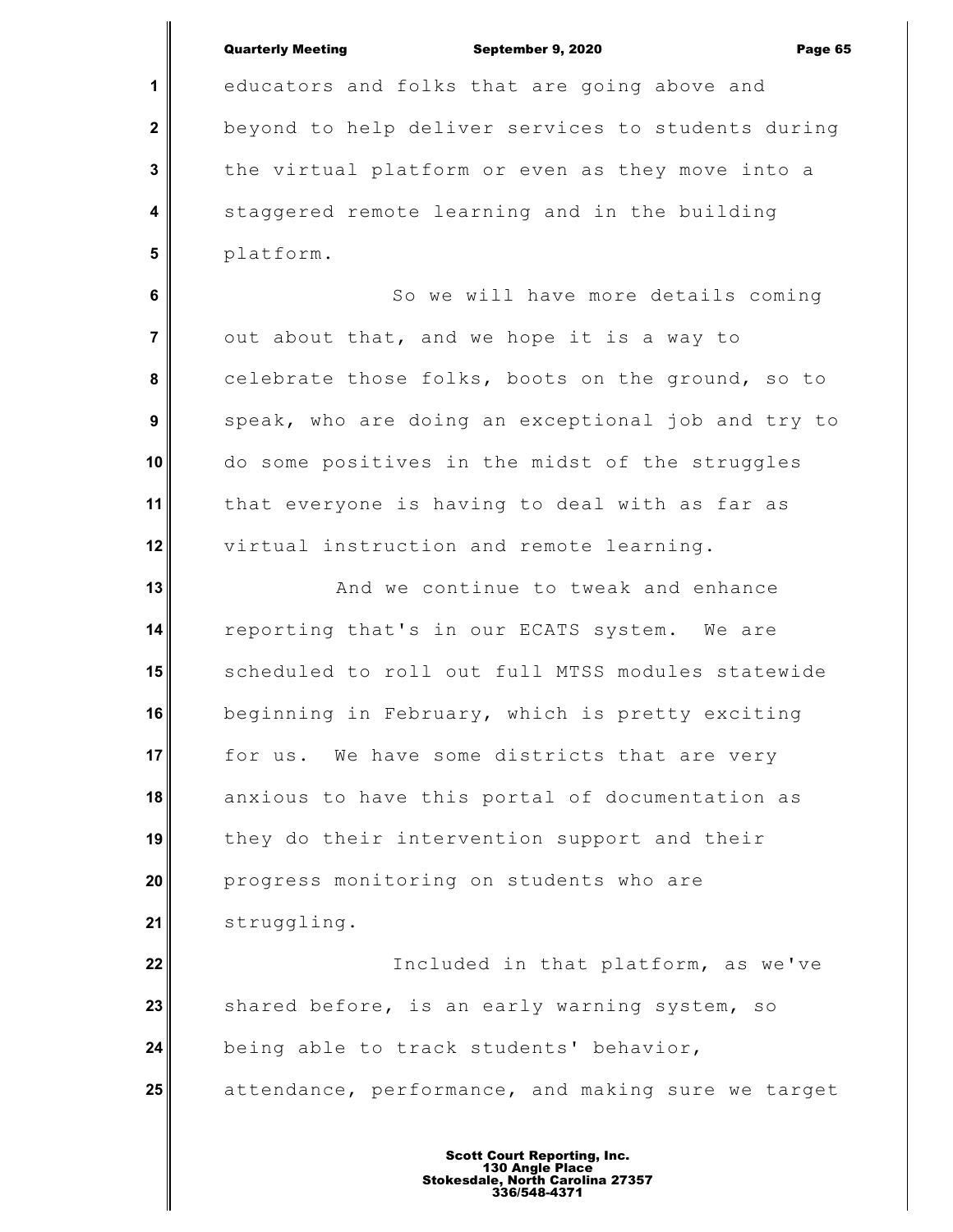|                         | <b>Quarterly Meeting</b><br>September 9, 2020<br>Page 66 |
|-------------------------|----------------------------------------------------------|
| 1                       | those students that are at risk for not being            |
| $\mathbf{2}$            | proficient early on and providing them that              |
| 3                       | support. So that will be the last piece of our           |
| 4                       | ECATS module to go live statewide, and again,            |
| $5\phantom{1}$          | that's projected for February.                           |
| 6                       | Our EC Division staff is pretty                          |
| $\overline{\mathbf{7}}$ | stable at this point. We are getting ready to            |
| 8                       | bring on our new Consultant for Learning                 |
| 9                       | Disabilities, and she will start in the next two         |
| 10                      | weeks. And we have just a couple of vacancies now        |
| 11                      | and will hopefully be filling those in the next          |
| 12                      | few weeks so that we're back fully staffed, and          |
| 13                      | we'll keep you updated as those positions are            |
| 14                      | filled.                                                  |
| 15                      | And I think those are all the updates                    |
| 16                      | I have today. If there are specific questions,           |
| 17                      | I'll be happy to take those now, Alexis.                 |
| 18                      | THE CHAIRPERSON: So it's not really                      |
| 19                      | a question. [inaudible] Cynthia. What's bubbled          |
| 20                      | up from the stakeholders that I represent is some        |
| 21                      | concerns about the SLD policy and how some               |
| 22                      | districts are using a screening process prior to         |
| 23                      | SLD that might not be aligned with the changes           |
| 24                      | that were made to the SLD policy. So are you --          |
| 25                      | are you seeing that? Are you hearing that?               |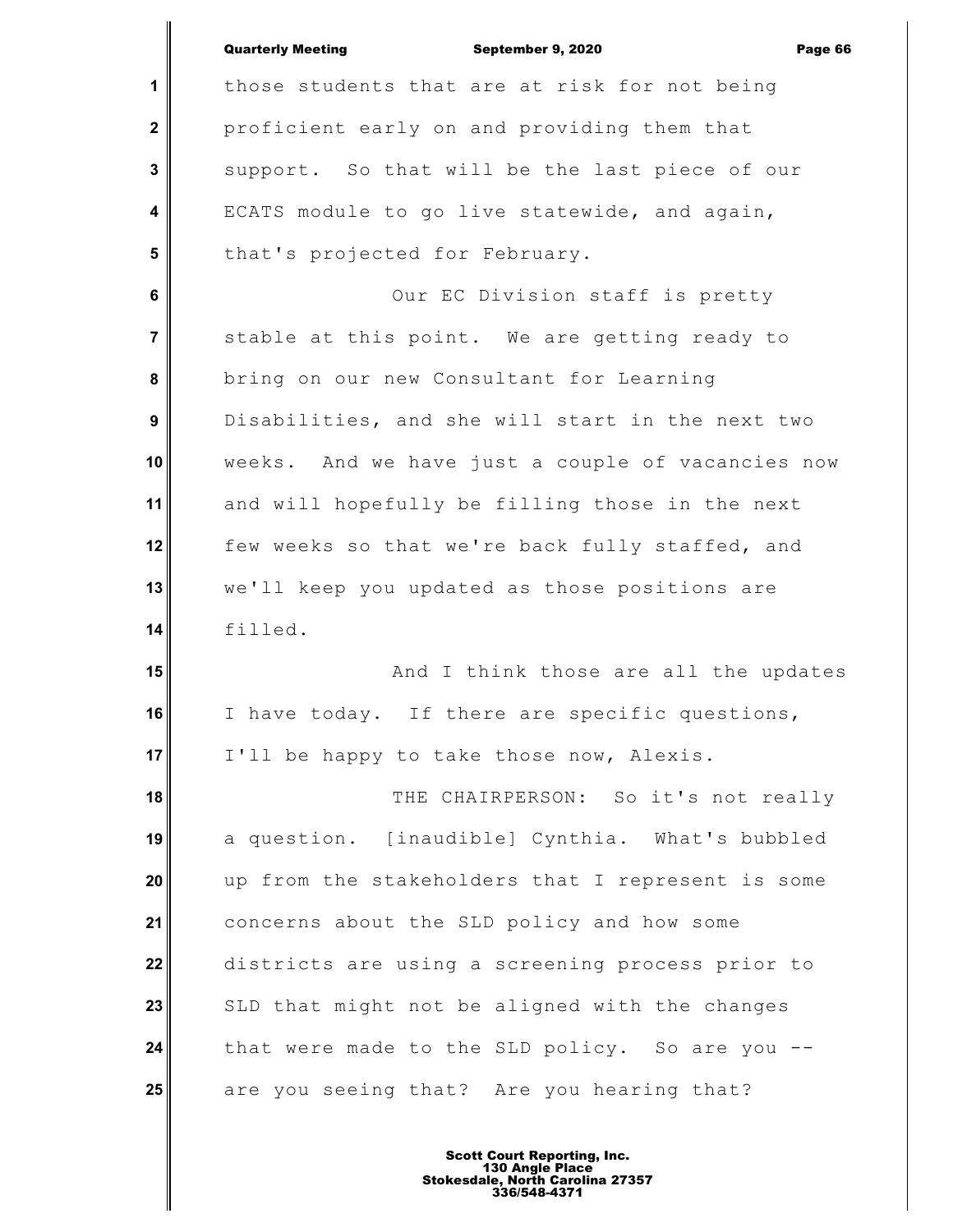**1 2 3 4 5 6 7 8 9 10 11 12 13 14 15 16 17 18 19 20 21 22 23 24 25** Quarterly Meeting September 9, 2020 Page 67 MS. THOMAS: We have -- full transparency, we have heard of one incidence with a screening, and we're actually having a conversation with that district regarding that practice. THE CHAIRPERSON: Thank you. MS. THOMAS: If there are -- if you're seeing this across multiple districts, then we would really appreciate -- and Carol Ann can weigh in on this, but we would really appreciate being aware of that so we can touch base as well with those other districts. THE CHAIRPERSON: Okay. I can send Alexis a list. MS. THOMAS: Perfect. Carol Ann, I don't know if you want to add anything to that. MS. HUDGENS: Well, I think Cynthia's radar is well-tuned to that being a problem, and we would definitely want to intervene because if there is a suspected disability, we expect the procedures to roll out as they're outlined in the requirements. So it would be concerning that a new practice had been established. So, as Sherry mentioned, I would appreciate a list of those LEAs so that we can look at that further.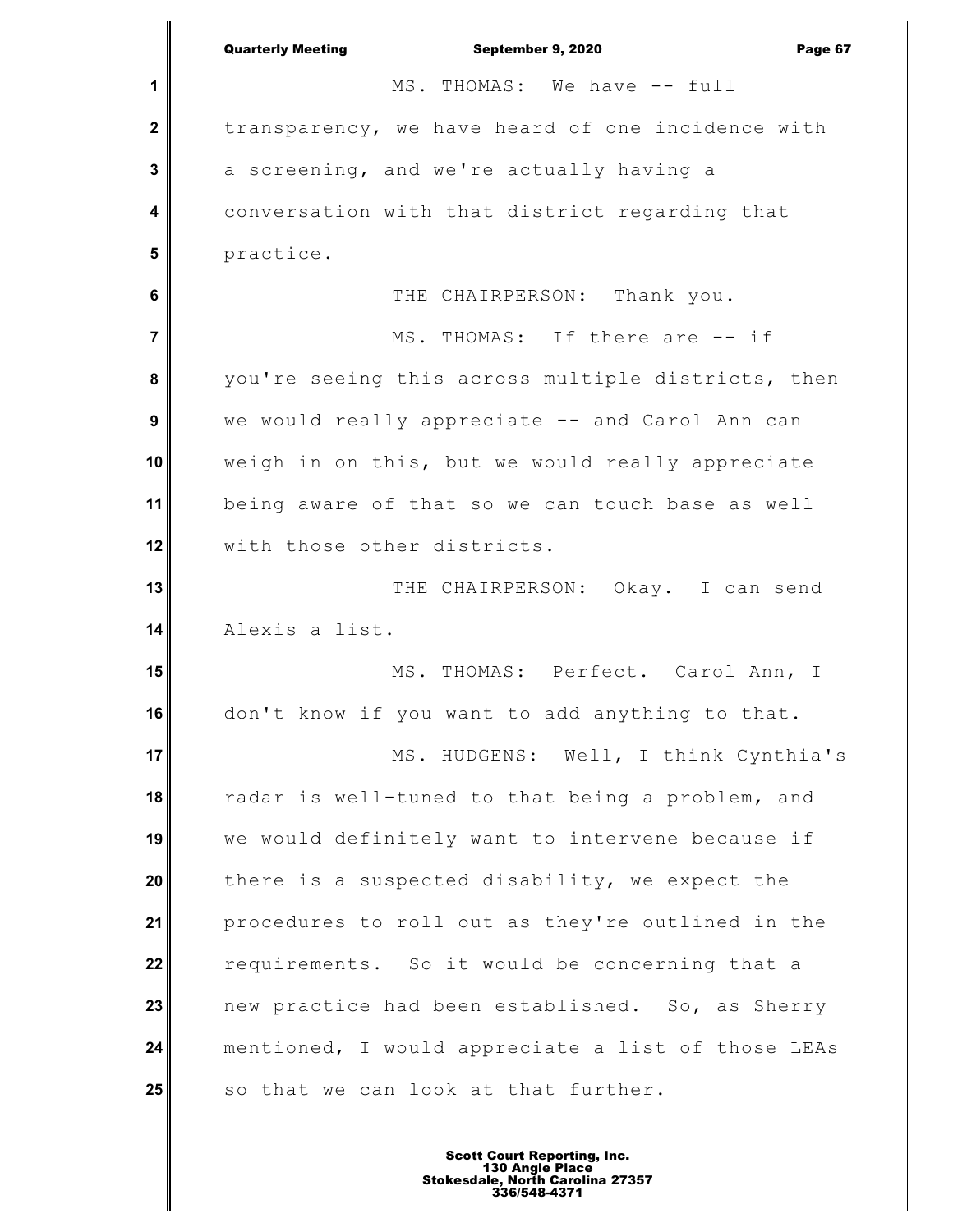|                         | <b>Quarterly Meeting</b><br>September 9, 2020<br>Page 68 |
|-------------------------|----------------------------------------------------------|
| 1                       | THE CHAIRPERSON: Okay.                                   |
| $\mathbf 2$             | MS. THOMAS: Any other areas of                           |
| 3                       | concern that we might need to be aware of?               |
| 4                       | (No audible response.)                                   |
| 5                       | MS. THOMAS: Well, I will give you a                      |
| 6                       | couple of extra minutes back, Alexis. Thank you          |
| $\overline{\mathbf{7}}$ | all for being here and for being a part of this          |
| 8                       | work. We truly value your input and support. I           |
| $\boldsymbol{9}$        | did forget one thing quickly.                            |
| 10                      | We will be beginning, in the next                        |
| 11                      | month probably, to work on revising our strategic        |
| 12                      | plan. It's a little bit overdue, but we waited           |
| 13                      | for the State Board to finalize their strategic          |
| 14                      | plan so that we could then align with that, and so       |
| 15                      | we will be doing so. And you, as the Council,            |
| 16                      | will be valuable stakeholders to us as we start          |
| 17                      | making the updates to our strategic plan, and so         |
| 18                      | we will be coming back to you for some input,            |
| 19                      | feedback, recommendations, and we will definitely        |
| 20                      | have you looped into that vetting process as we          |
| 21                      | begin that work.                                         |
| 22                      | Thank you all and I hope you have a                      |
| 23                      | great day.                                               |
| 24                      | THE CHAIRPERSON:<br>Thank you, Sherry.                   |
| 25                      | So, Carol Ann, you're up.                                |
|                         |                                                          |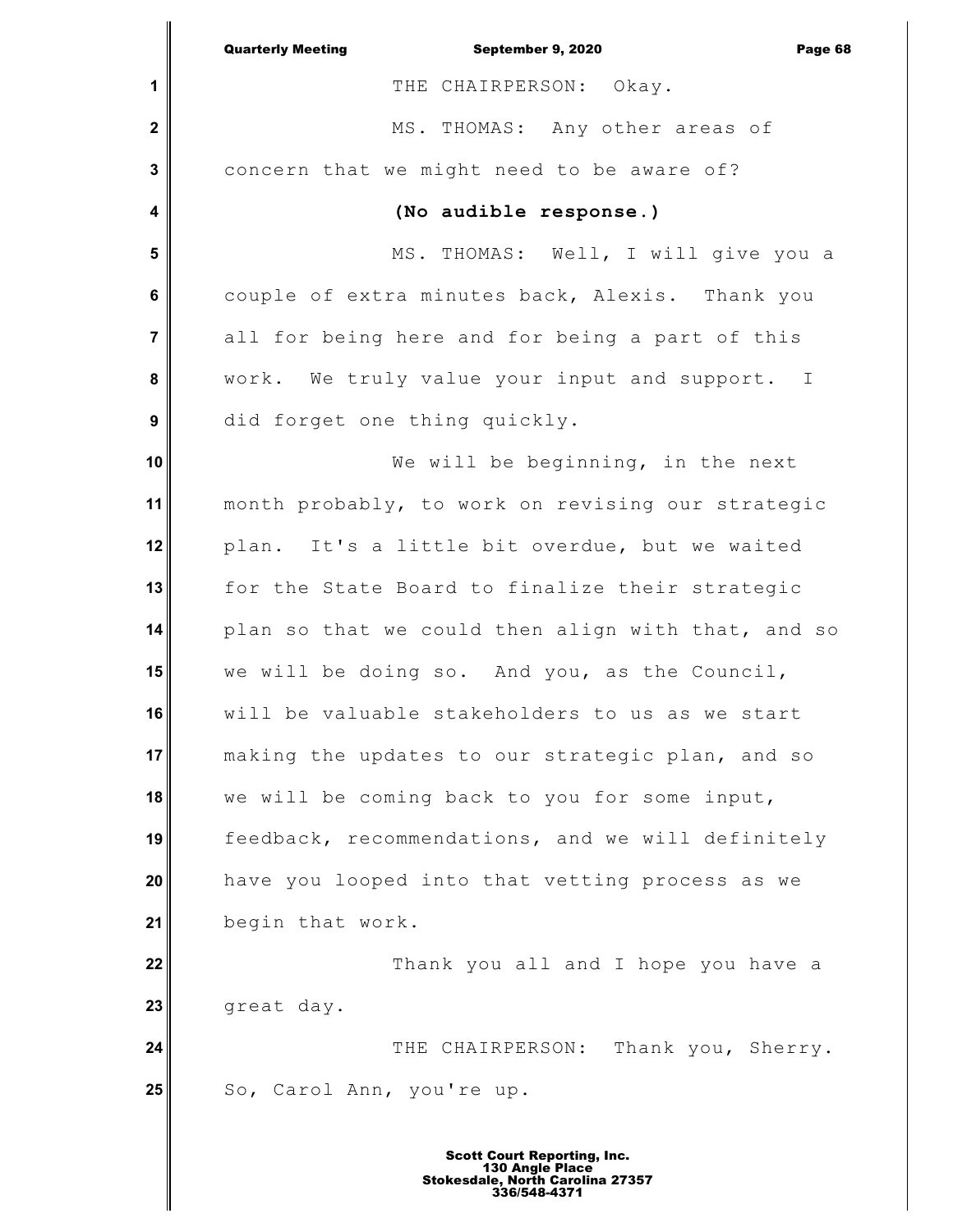|                | <b>Quarterly Meeting</b><br>September 9, 2020<br>Page 69 |
|----------------|----------------------------------------------------------|
| 1              | MS. HUDGENS: Thank you, Cynthia.<br>$\mathbb{I}$         |
| $\mathbf{2}$   | just have a follow-up question, as I'm getting           |
| $\mathbf{3}$   | ready to share my screen. In those instances             |
| 4              | where you described the screening tools and the          |
| 5              | potential conflict with the obligation to conduct        |
| $\bf 6$        | an evaluation for SLD, do we know if that has            |
| $\overline{7}$ | gotten mixed up with the screening tools                 |
| 8              | identified in the legislation for dyslexia?              |
| 9              | I'm just wondering if there's                            |
| 10             | something -- I'm wondering if those issues might         |
| 11             | be related.                                              |
| 12             | THE CHAIRPERSON: So I don't know,                        |
| 13             | Carol Ann. What I can do is send you the                 |
| 14             | districts and an example of their screening -- of        |
| 15             | the screening tool that I'm being -- I'm having          |
| 16             | people report to me as problematic.                      |
| 17             | MS. HUDGENS: That would be great.                        |
| 18             | Thank you.                                               |
| 19             | THE CHAIRPERSON: Okay. You're                            |
| 20             | welcome.                                                 |
| 21             | MS. HUDGENS: All right. Just a                           |
| 22             | moment and I'll be prepared to show my screen            |
| 23             | here.                                                    |
| 24             | MS. UTZ: Can you hear me, Carol Ann?                     |
| 25             | MS. HUDGENS:<br>I can.                                   |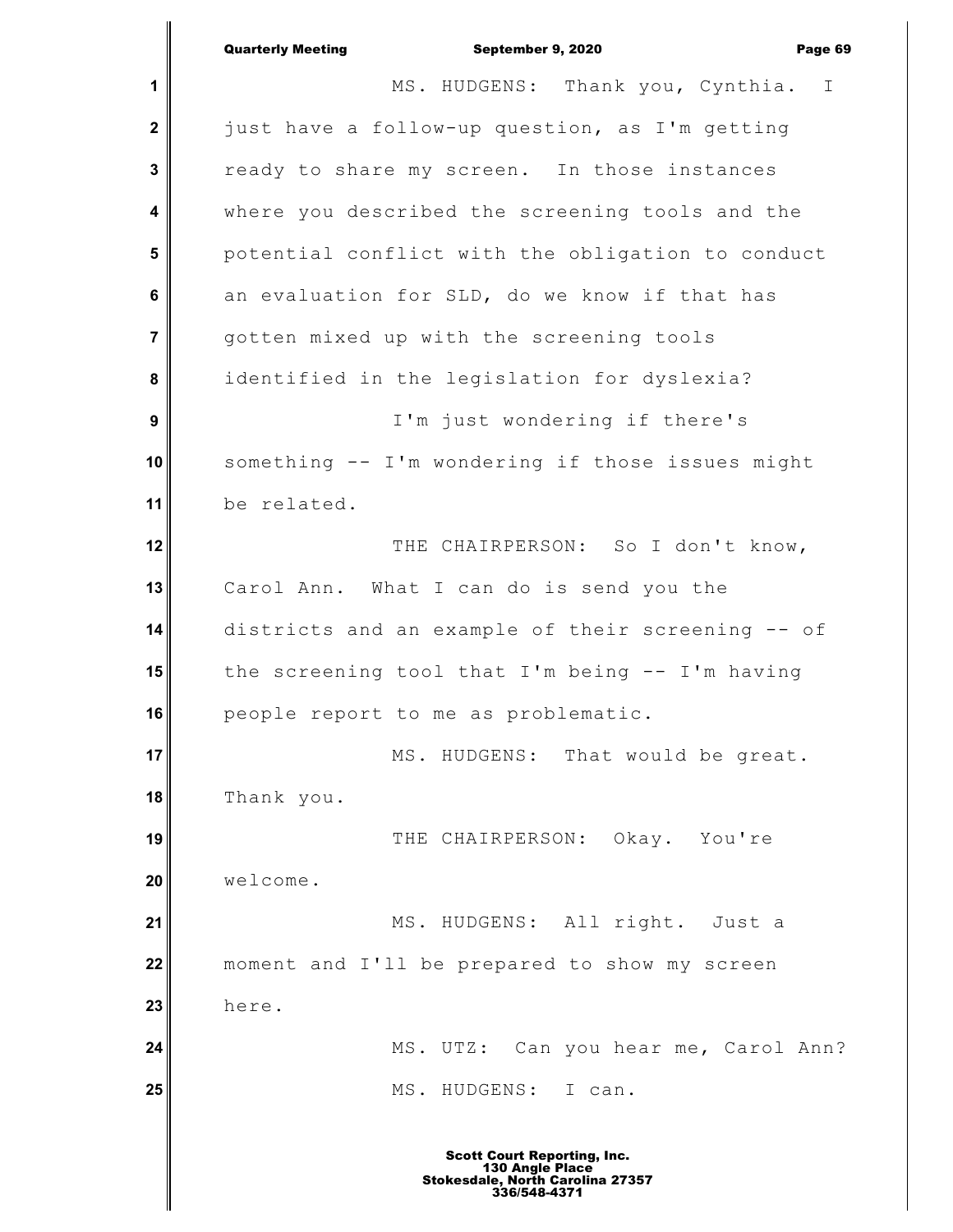**1 2 3 4 5 6 7 8 9 10 11 12 13 14 15 16 17 18 19 20 21 22 23 24 25** Quarterly Meeting September 9, 2020 Page 70 MS. UTZ: Okay. I was having a conversation with you and I was on mute. I made you a presenter, so I think you are good to go now. MS. HUDGENS: Okay. Can you see my PowerPoint? MS. UTZ: I don't see a PowerPoint, but I see your screen. MS. HUDGENS: Okay. MS. UTZ: Now I think we're there, in just a second, once it loads. MS. HUDGENS: All right. Alexis, I'm going to verify that you can see my screen. MS. UTZ: I see that you are in PowerPoint. I do not actually see the actual PowerPoint, but I did have issues with my Internet. So is anyone else seeing it and it's just me? MS. HUTCHINSON: We're seeing a black screen. MS. UTZ: Okay. That's what I'm seeing. MS. HUDGENS: All right. Just give me just one moment. **(Pause.)**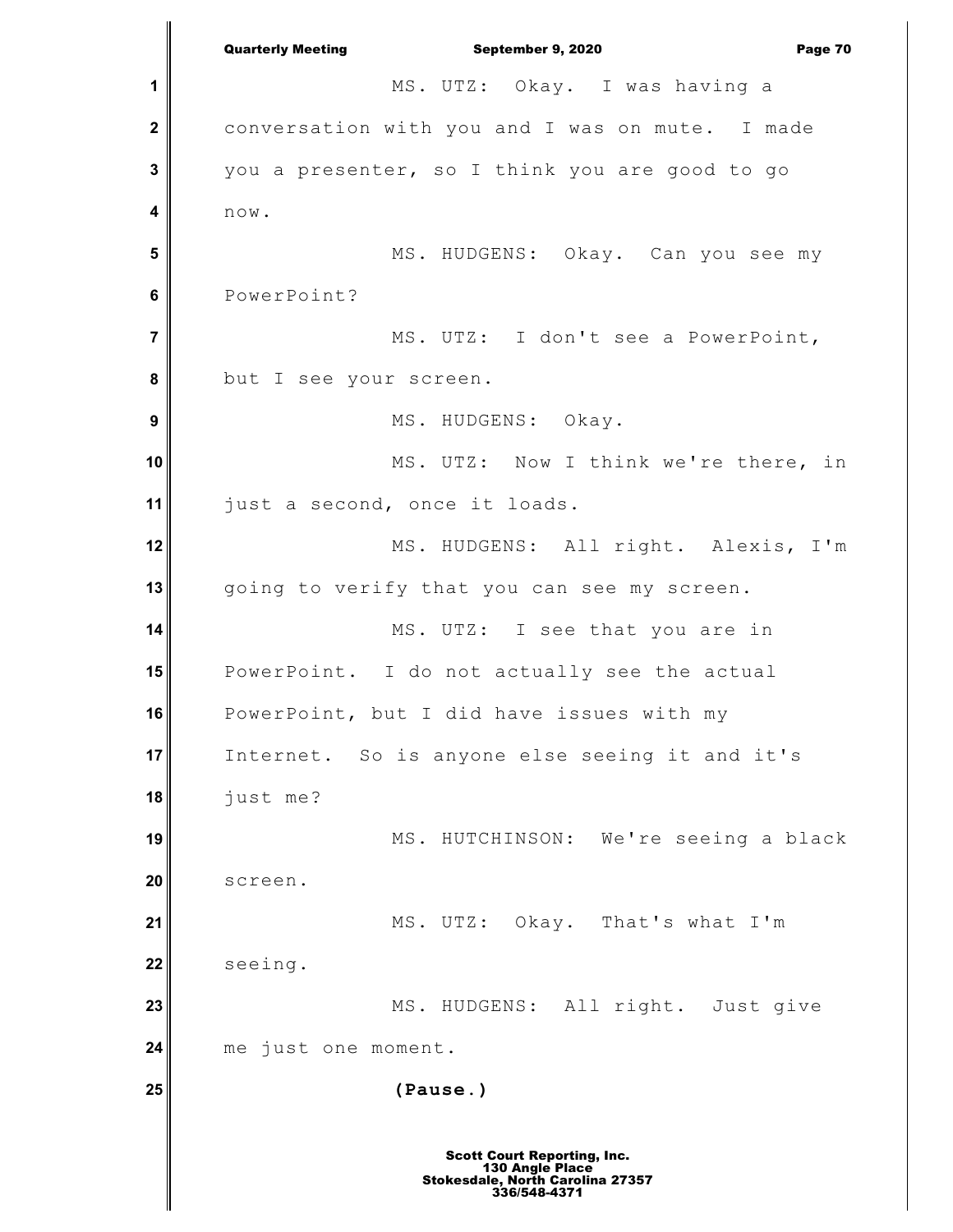**1 2 3 4 5 6 7 8 9 10 11 12 13 14 15 16 17 18 19 20 21 22 23 24 25** Quarterly Meeting September 9, 2020 Page 71 MS. HUDGENS: All right. Alexis, are you able to see it now? MS. UTZ: It just changed, but no, I still see a black screen. MS. HUDGENS: All right. Well, hold on just a moment and I'm going to email it to you. Go ahead and take control back--- MS. UTZ: Okay. MS. HUDGENS: ---and I will email it to you. Just one moment. **(Pause.)** MS. HUDGENS: It should be coming through any minute. Okay. Alexis, I can see it now. Thank you so much and thank you all for waiting patiently. Technology is wonderful when it works. So I've been asked to share some information today regarding contingency plans and then looking at any kind of recommendation and guidance that we have provided to the field regarding evaluations. And so if you'll go to the next slide. One of the things that I wanted to do to try to establish where the basis of a contingency plan is coming from and some reminders that we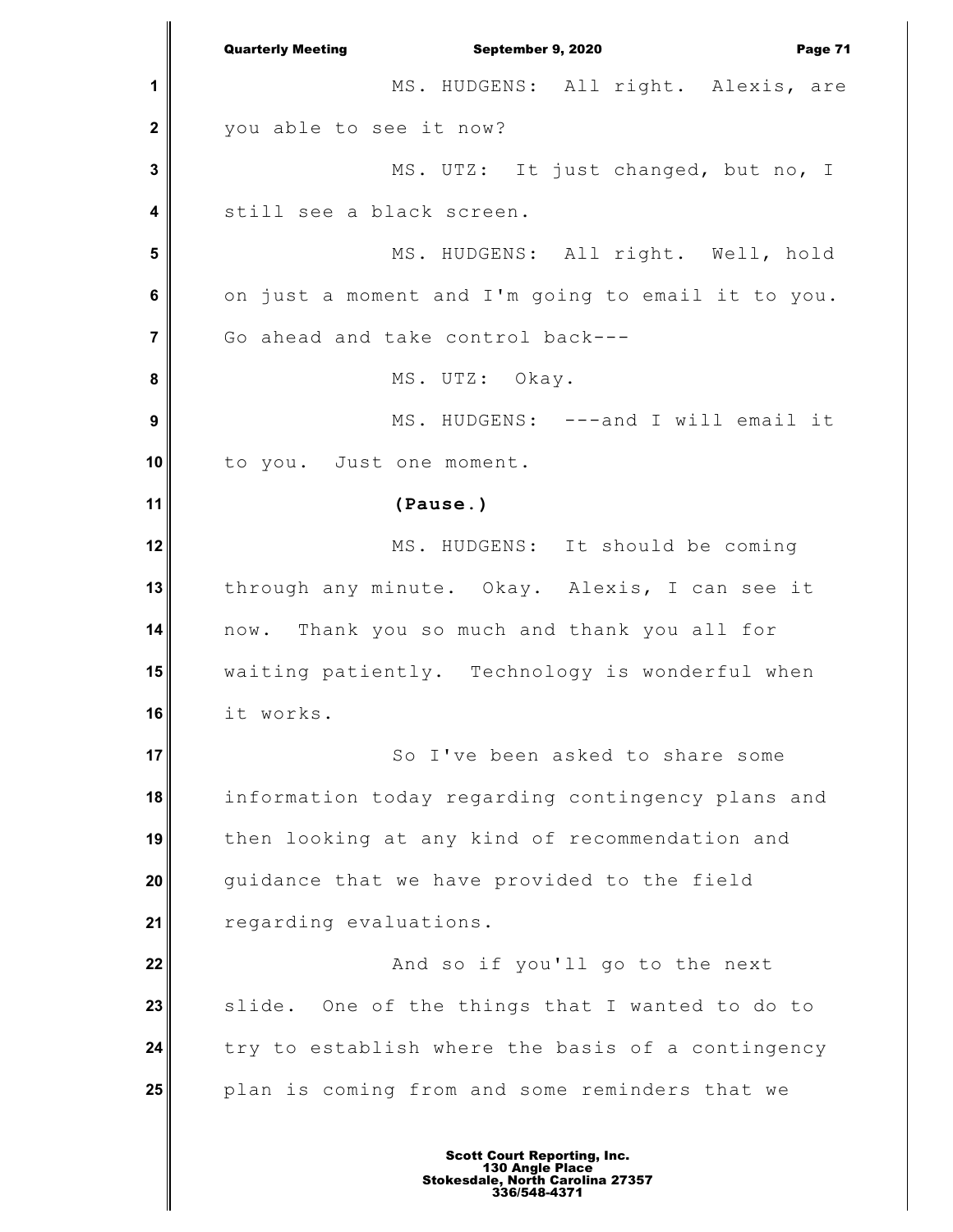|              | <b>Quarterly Meeting</b><br>September 9, 2020<br>Page 72 |
|--------------|----------------------------------------------------------|
| 1            | have shared with the LEAs---                             |
| $\mathbf{2}$ | Alexis, I've lost your screen. I'm                       |
| 3            | seeing the agenda now. Oh, there. Thank you.             |
| 4            | ---is that each LEA is going to have                     |
| 5            | its own procedure regarding the use of a                 |
| 6            | contingency plan. A contingency plan is not              |
| 7            | something that is required by the State, but             |
| 8            | rather an option to document how the IEP will be         |
| 9            | implemented when there are unexpected changes.           |
| 10           | And in our case, in the case of the                      |
| 11           | pandemic, the expected changes are the sudden            |
| 12           | shifts from remote learning to in-person learning        |
| 13           | and if local conditions worsen perhaps that child        |
| 14           | and school district will have to go back to remote       |
| 15           | learning. I know, in my own situation, we just           |
| 16           | received notification yesterday that there's going       |
| 17           | to be a transition to in-person in the next two          |
| 18           | weeks. So the changes can sometimes come very            |
| 19           | quickly.                                                 |
| 20           | Additionally, there are multiple ways                    |
| 21           | to use contingency plans with the IEP process that       |
| 22           | are compliant, and we want to emphasize how              |
| 23           | important the parents are to the development of          |
| 24           | the contingency plan and how important                   |
| 25           | communication is.                                        |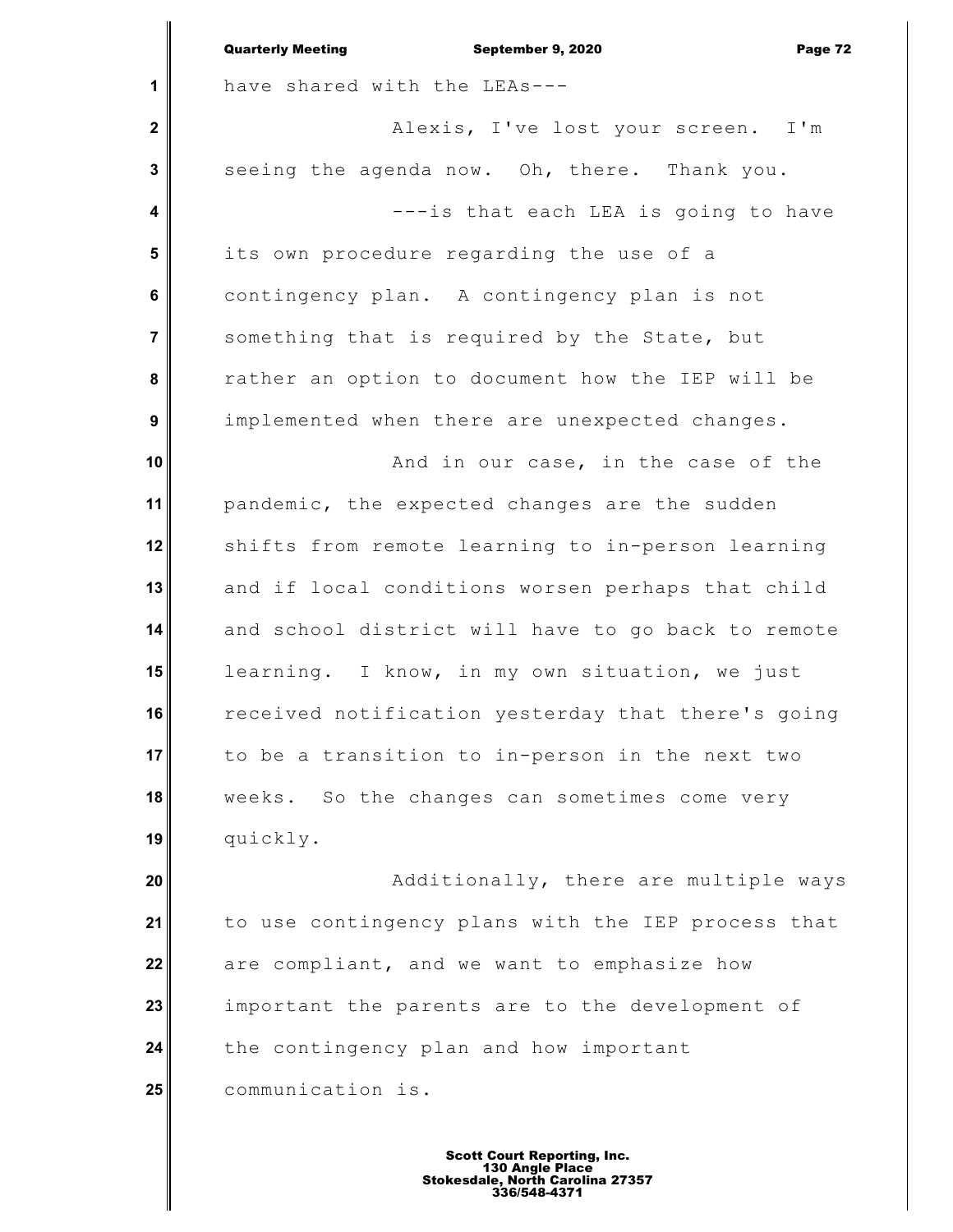**1 2 3 4 5 6 7 8 9 10 11 12 13 14 15 16 17 18 19 20 21 22 23 24 25** Next slide. One of the bases or one of the reasons that we feel like the contingency plan is a good option for IEP teams to consider was as a result of information provided by the Office of Special Education Programs. In March, once school closures started happening nationwide, they provided a Q&A on how to provide services to children with disabilities, and in their Question A.5, one of the things that they looked at was whether or not an IEP team could consider a distance learning plan being added. And so if you go back one slide Alexis, the answer is yes, they can be added to the IEP, and they further explain that in the next slide. So IEP teams may, but are not required to, include distance learning plans in a child's IEP that could be triggered and implemented during a selective closure during a COVID-19 outbreak. And so the idea behind the distance learning plans is to ensure that services are not interrupted and that if children's needs are different than when they were in a brick-andmortar building, that the IEP team has already considered what those needs might be and have determined how to best address them when a virtual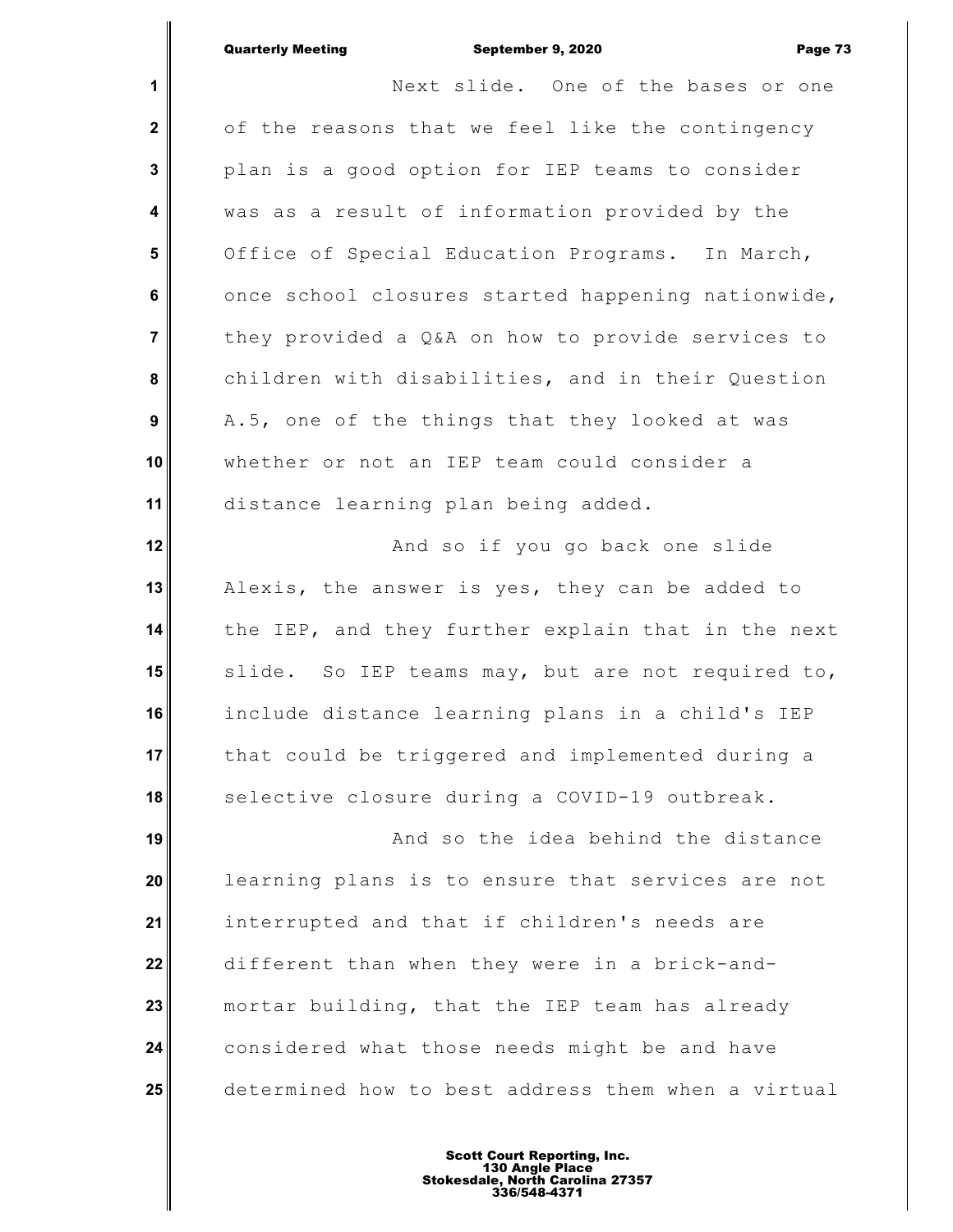| <b>Quarterly Meeting</b> |  |
|--------------------------|--|

**1**

 **2**

 **3**

 **4**

 **5**

 **6**

 **7**

 **8**

 **9**

September 9, 2020 Page 74

distance learning situation occurs.

Next slide. And so a contingency plan describes how the IEP will be implemented during the unexpected interruption. As I mentioned previously, it helps services continue without any interruption. The members of the IEP team know what to expect and appropriately plans for all the potential transitions during the life of the IEP.

**10 11 12 13 14 15 16 17** If we go to the next slide. Some examples of those interruptions. This was specifically brought about as a result of the pandemic, but in looking at other things that happen in our state such as the hurricanes, the earthquake out in the west, flooding, those are all examples of unexpected interruptions that may make a contingency plan appropriate to consider.

**18 19 20 21 22 23 24 25** Moving ahead. And so when will a contingency plan be needed? And these are some essential questions that we offered to school districts to consider when the IEP team meets and to work through these questions. First of all, can the IEP be implemented exactly as it's written when the interruptions occur? If the answer is no, then it's likely that the IEP team, at a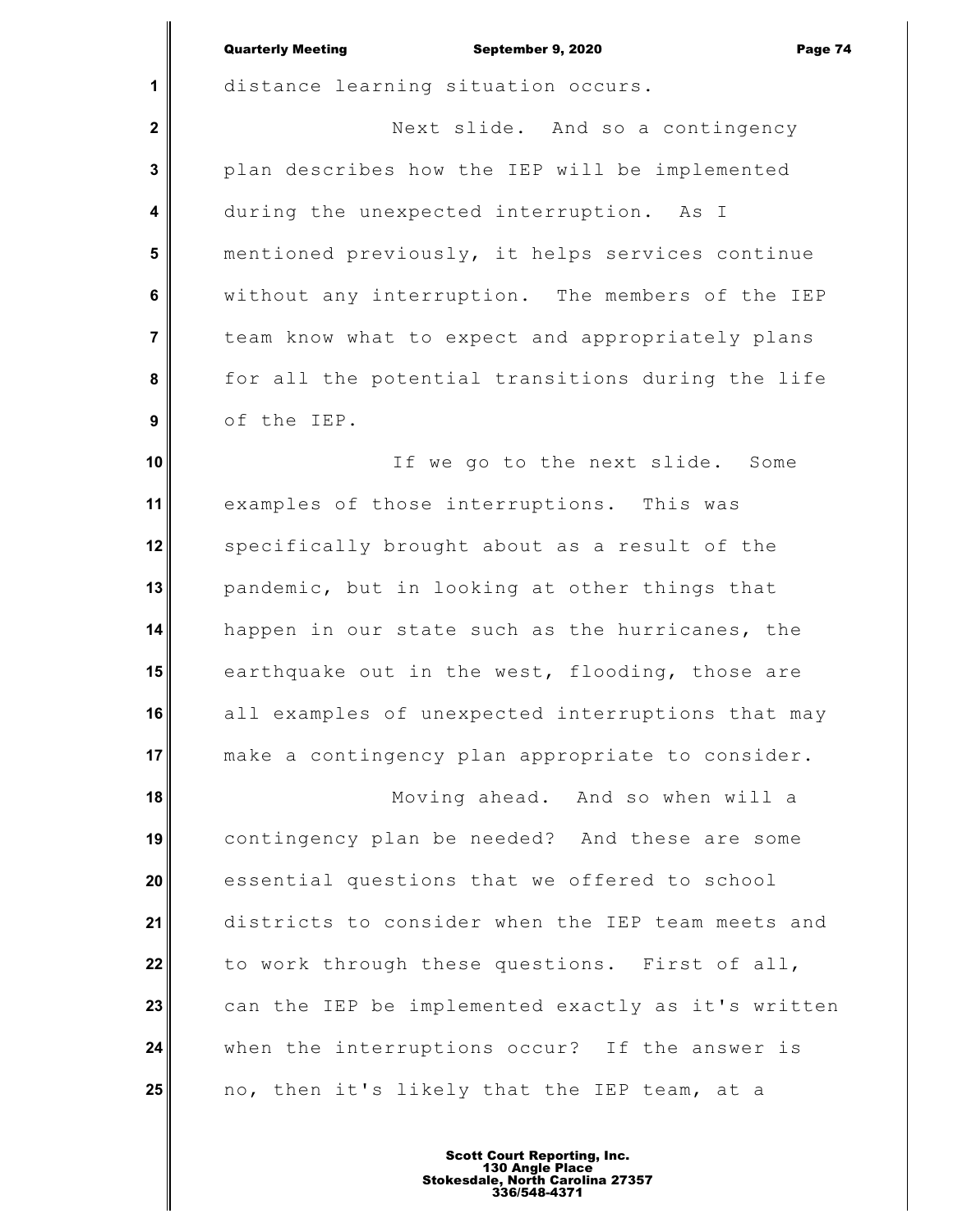| <b>Quarterly Meeting</b>                        | September 9, 2020                   |  | Page 75 |
|-------------------------------------------------|-------------------------------------|--|---------|
| minimum, needs to convene to discuss whether or |                                     |  |         |
| not the IEP needs to be reviewed and revised.   |                                     |  |         |
|                                                 | And based on the interruptions that |  |         |

**1**

 **2**

 **3**

 **4**

 **5**

 **6**

 **7**

 **8**

 **9**

**10**

we are currently experiencing for children that are going from in-person to remote learning, there is likely to be differences. Some may not have any difference in terms of their IEP services can be delivered exactly like it's written in the IEP. The only thing that has changed is that they've gone from in-person to remote.

**11 12 13 14 15 16 17 18 19 20 21** Other things to consider here. Will the child require additional or different services and supports during the interruption? Are there services needing to be delivered with a different frequency, intensity, and duration? And then are there other supports that are needed to help the student at home? For example, parent counseling and training could be a related service that may need to be discussed inside of the IEP team so that families can help support their children at home.

**22 23 24 25** Next slide. And so looking at those questions and determining the answers to those questions will help an IEP team determine if they need to add a contingency plan. What you'll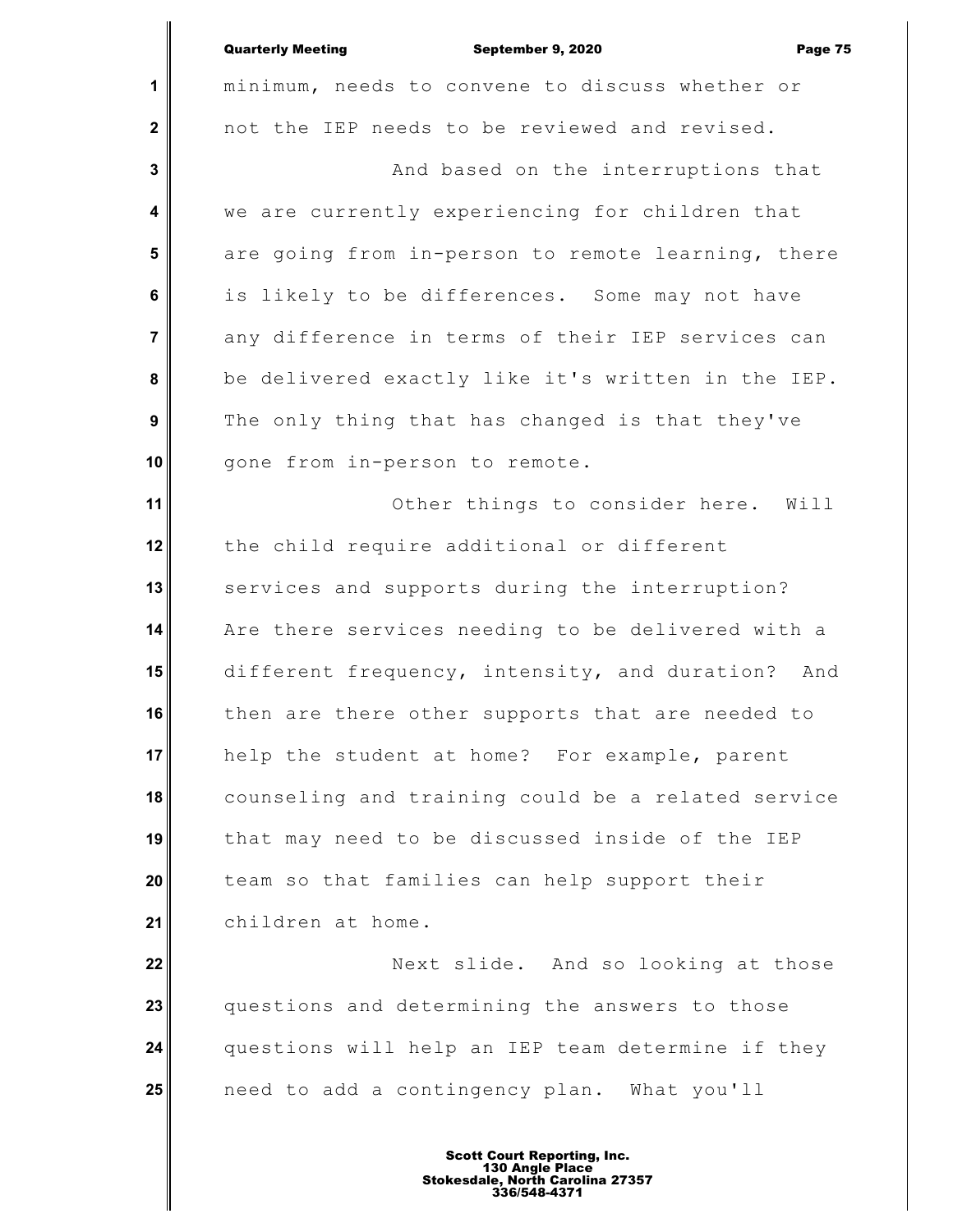|                  | <b>Quarterly Meeting</b><br>September 9, 2020<br>Page 76 |
|------------------|----------------------------------------------------------|
| $\mathbf 1$      | notice on your screen is an example of a template        |
| $\mathbf 2$      | that we provided to the State regarding some             |
| $\mathbf{3}$     | critical features that might need to be                  |
| 4                | considered.                                              |
| 5                | What I'd like to say at this point is                    |
| 6                | that this template is just a suggestion. It's not        |
| $\overline{7}$   | required. It provides an example of the different        |
| 8                | elements that may need to be included, but the           |
| $\boldsymbol{9}$ | specific elements can be customized based on the         |
| 10               | child's unique needs. So it is possible that this        |
| 11               | contingency plan is going to look different based        |
| 12               | on, one, your school district and, two, the unique       |
| 13               | needs of the student and how much their needs            |
| 14               | are -- are varied between the reopening plans.           |
| 15               | Next slide. So the next couple of                        |
| 16               | slides is the technical assistance that we offer         |
| 17               | to LEAs regarding how to develop a contingency           |
| 18               | plan.                                                    |
| 19               | If you'll go to the next slide,                          |
| 20               | Alexis. And so definitely, procedurally,                 |
| 21               | following the EC process requirements for                |
| 22               | scheduling an IEP team meeting. As you heard me          |
| 23               | say early on into this presentation, parents are a       |
| 24               | key part of the IEP team, and particularly with          |
| 25               | the reopening plans that each district is                |
|                  |                                                          |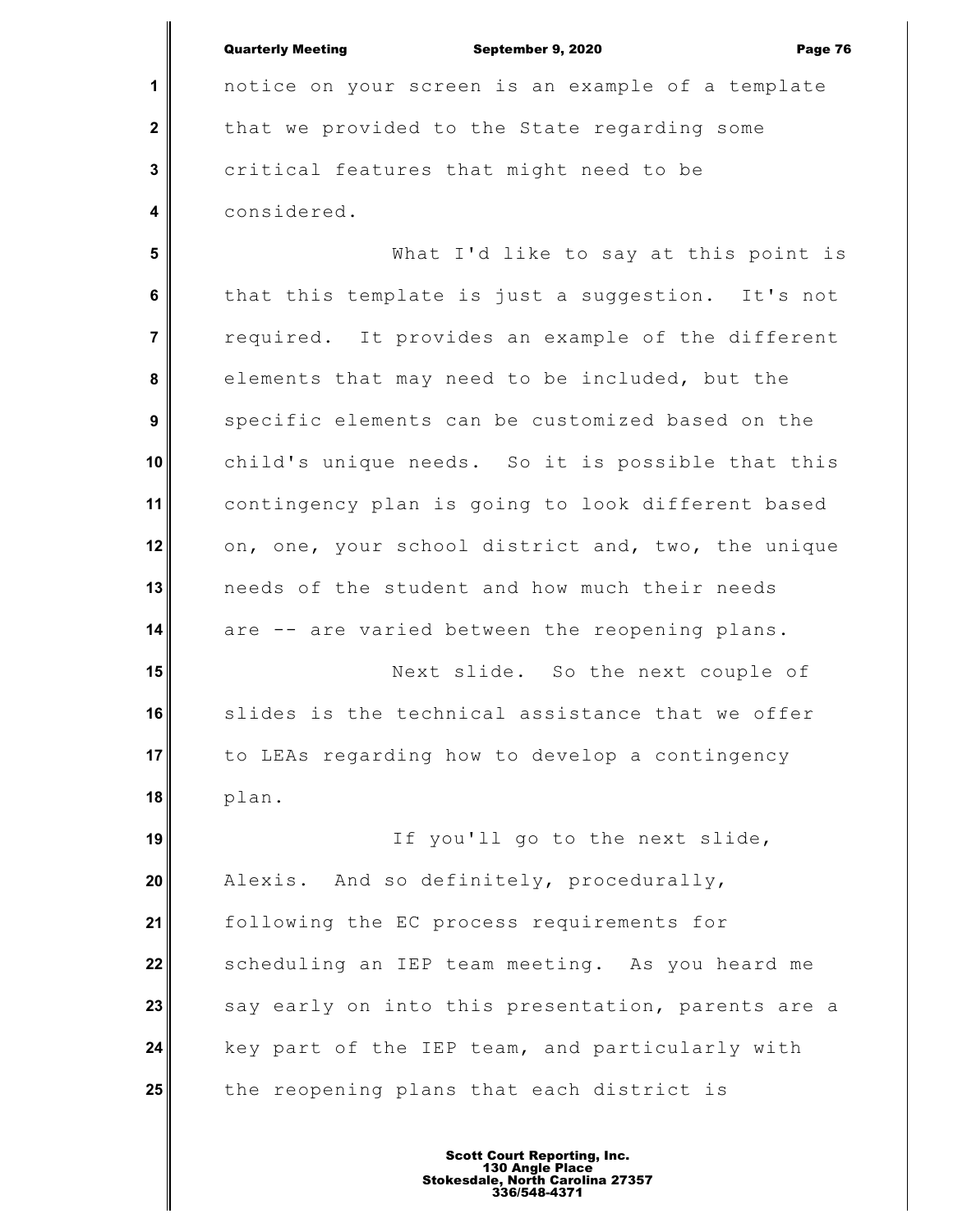**1**

 **2**

 **3**

## Quarterly Meeting September 9, 2020 Page 77

implementing, that information from the parent and participating in the IEP team is going to be really important.

 **4 5 6 7 8 9 10 11 12 13** The procedures do allow for an amendment or an addendum to the IEP without an IEP team meeting. However, the procedural requirements in that circumstance has to be inclusive of the parent's permission to do so with clear communication to the parent. The parent has to have a copy of anything that has changed and a copy of the prior written notice, but an amendment without an IEP meeting must have the parent consent.

**14 15 16 17 18 19 20 21** When developing a draft contingency plan for the IEP team to consider, the template that we provided to the field can be customized, as I mentioned earlier, depending upon how that child needs to have support, and so we talk about that in terms of implementation specifics to document how the child will receive the services during the interruption.

**22 23 24 25** Next slide. So for the next couple of slides, we'll be walking through the different portions of the template that we provided statewide. Because there are three -- three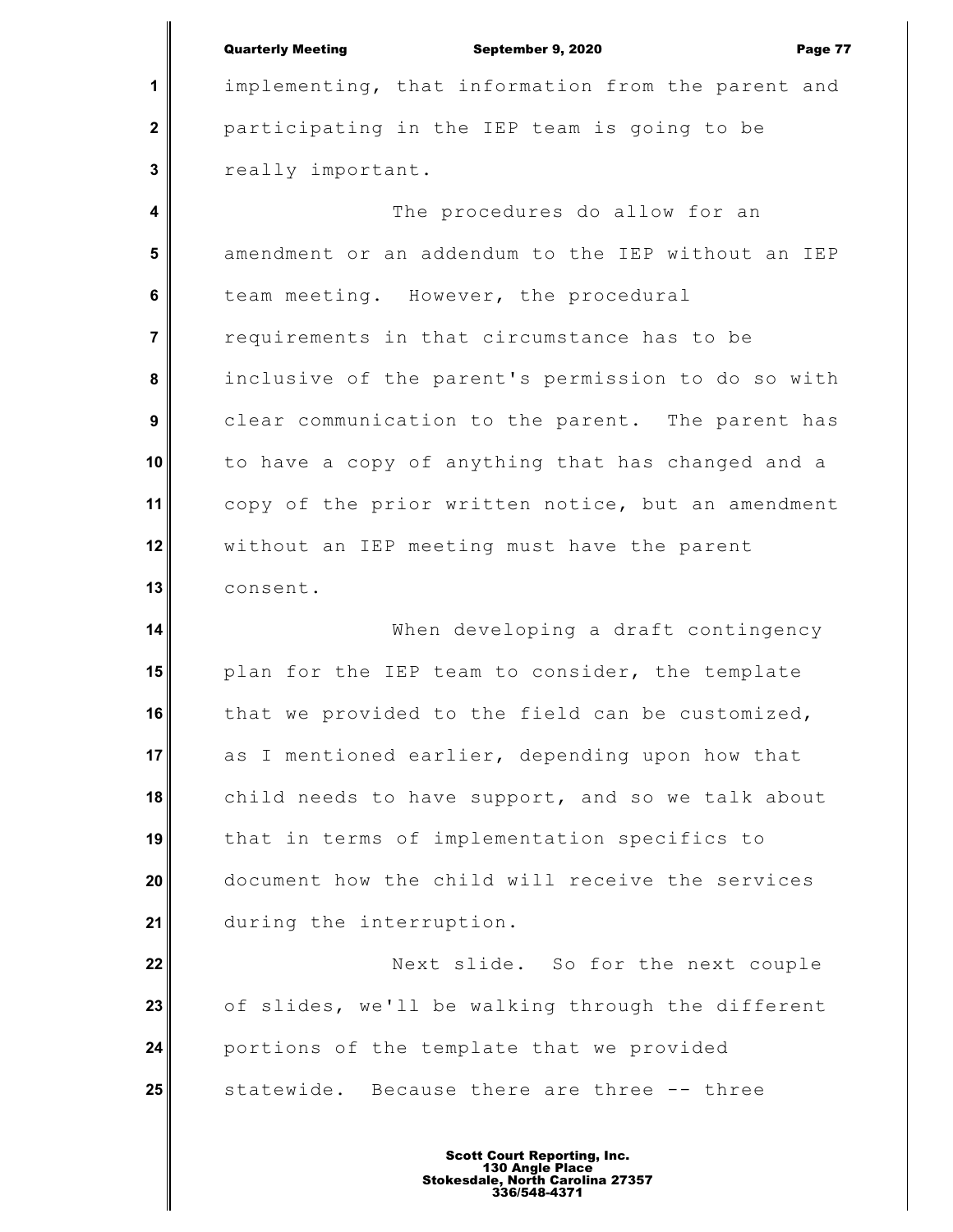|                         | <b>Quarterly Meeting</b><br>September 9, 2020<br>Page 78 |
|-------------------------|----------------------------------------------------------|
| 1                       | opening plans established by the Governor, we            |
| $\mathbf{2}$            | modeled this part as an example, and so within           |
| 3                       | this example, Plan B, in particular, has a couple        |
| $\overline{\mathbf{4}}$ | of different strategies for how districts can            |
| 5                       | return to in-person learning.                            |
| 6                       | And so you'll notice on this slide                       |
| $\overline{7}$          | that we've noted that LEAs should write the              |
| 8                       | particulars of their plan or we're suggesting that       |
| 9                       | the particulars of their plan be described here in       |
| 10                      | these boxes on the template. One thing I'll also         |
| 11                      | offer is that Plan A with the minimal social             |
| 12                      | distancing is highly likely to be comparable to          |
| 13                      | getting back to normal. In other words, Plan A           |
| 14                      | may more closely resemble what school looked like        |
| 15                      | before March the 16th, and in some cases, the            |
| 16                      | child's current IEP could reflect what would be          |
| 17                      | provided during a normal school day.                     |
| 18                      | And so in leveraging the contingency                     |
| 19                      | plan, it's possible that the IEP that's developed        |
| 20                      | right now may represent Plan A, Plan B, or Plan C,       |
| 21                      | likely to be Plan A if it was developed in the           |
| 22                      | spring because many of us were hopeful that things       |
| 23                      | would return to normal this fall; and, therefore,        |
| 24                      | the contingency plan might only be needed to             |
| 25                      | describe Plan B or Plan C.                               |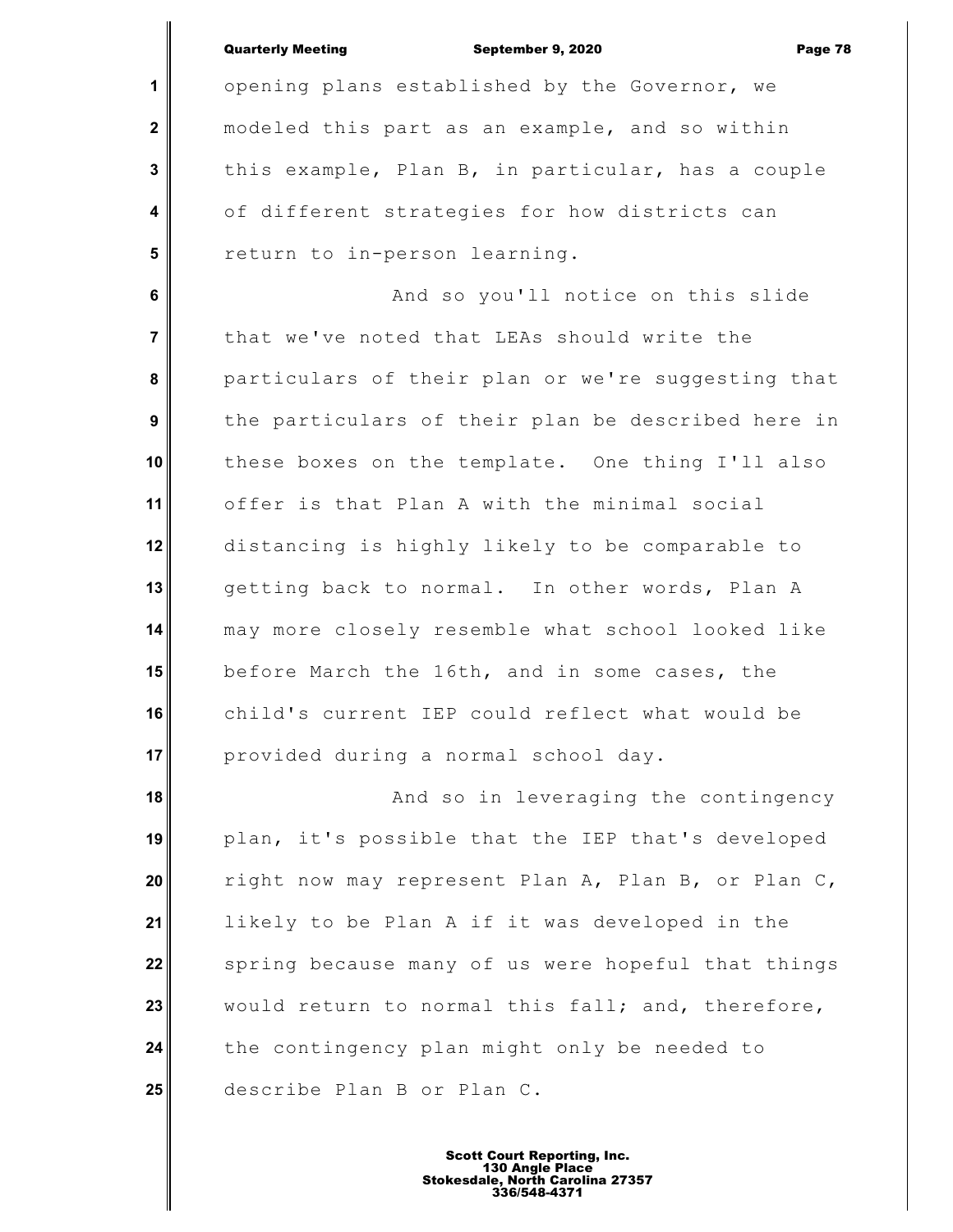**1 2 3 4 5 6 7 8 9 10 11 12 13 14 15 16 17 18 19 20 21 22 23 24 25** Quarterly Meeting September 9, 2020 Page 79 Next slide. And so the next couple of elements are really key for gathering the parent input. This would be where we would want to talk about any challenges or potential barriers or concerns that the parent may have for their student during reopening. Special factors. You'll notice that there is a place for special factors that might be relevant during Plan A, and there might be a little difference between Plan B and C. So this is intended to provide an opportunity to document any of those circumstances that may change between the plans. And then under the section for supplemental aids and supports, there's a section there to discuss and document if anything is needed for the family and caregivers according to whichever plan is being considered. Next slide. Also, in considering the contingency plan, there may be some consultation or training that is needed for school staff. For example, a student may require a unique accommodation in a virtual setting that wouldn't be necessarily required in an in-person setting. And so if the student is involved in general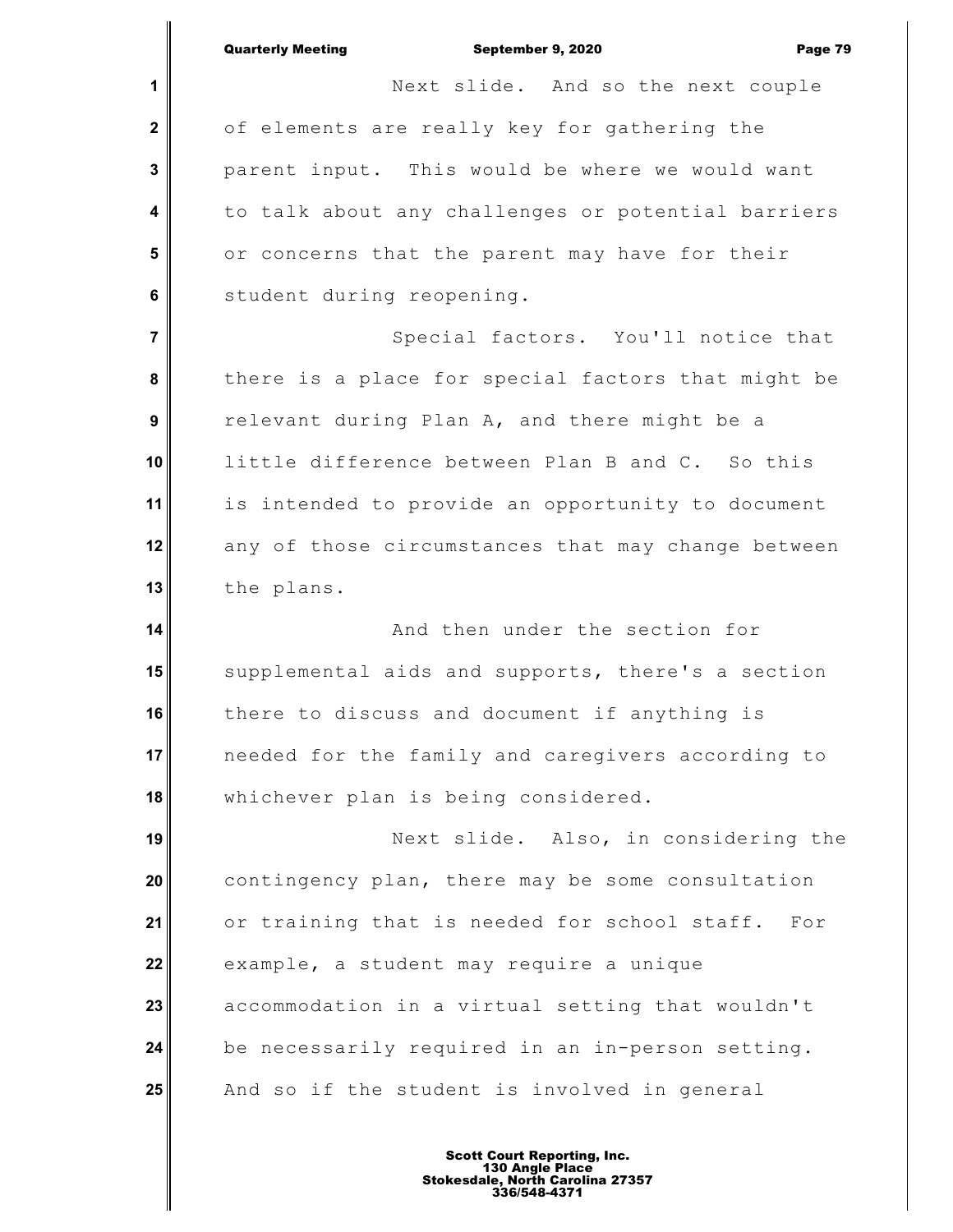| <b>Quarterly Meeting</b><br>September 9, 2020<br>Page 80 |
|----------------------------------------------------------|
| education and that accommodation is different in a       |
| virtual setting, then it is likely that                  |
| consultation and possibly even training might need       |
| to occur between -- between the EC teacher and the       |
| individual delivering the instruction.                   |
| Looking down to the least restrictive                    |
| environment, you'll see services. These could be         |
| additional services. They could be similar               |
| services that are going to be delivered a little         |
| bit differently, and it includes an item here that       |
| indicates schedule. We've had a lot of questions,        |
| and we've recommended that there's good                  |
| communication about the scheduling of services.          |
| So this is just an option that, if                       |
| LEAs choose to use this template, recording when         |
| those services were going to be delivered would be       |
| really helpful to both teachers and families to          |
| make sure that those services are delivered when         |
| anticipated.                                             |
| Next slide. So there are many other                      |
| areas that could be customized on the contingency        |
|                                                          |
| There could be additional goals that are<br>plan.        |
| needed during, for example, remote learning.             |
| We've touched upon accommodations.<br>The                |
|                                                          |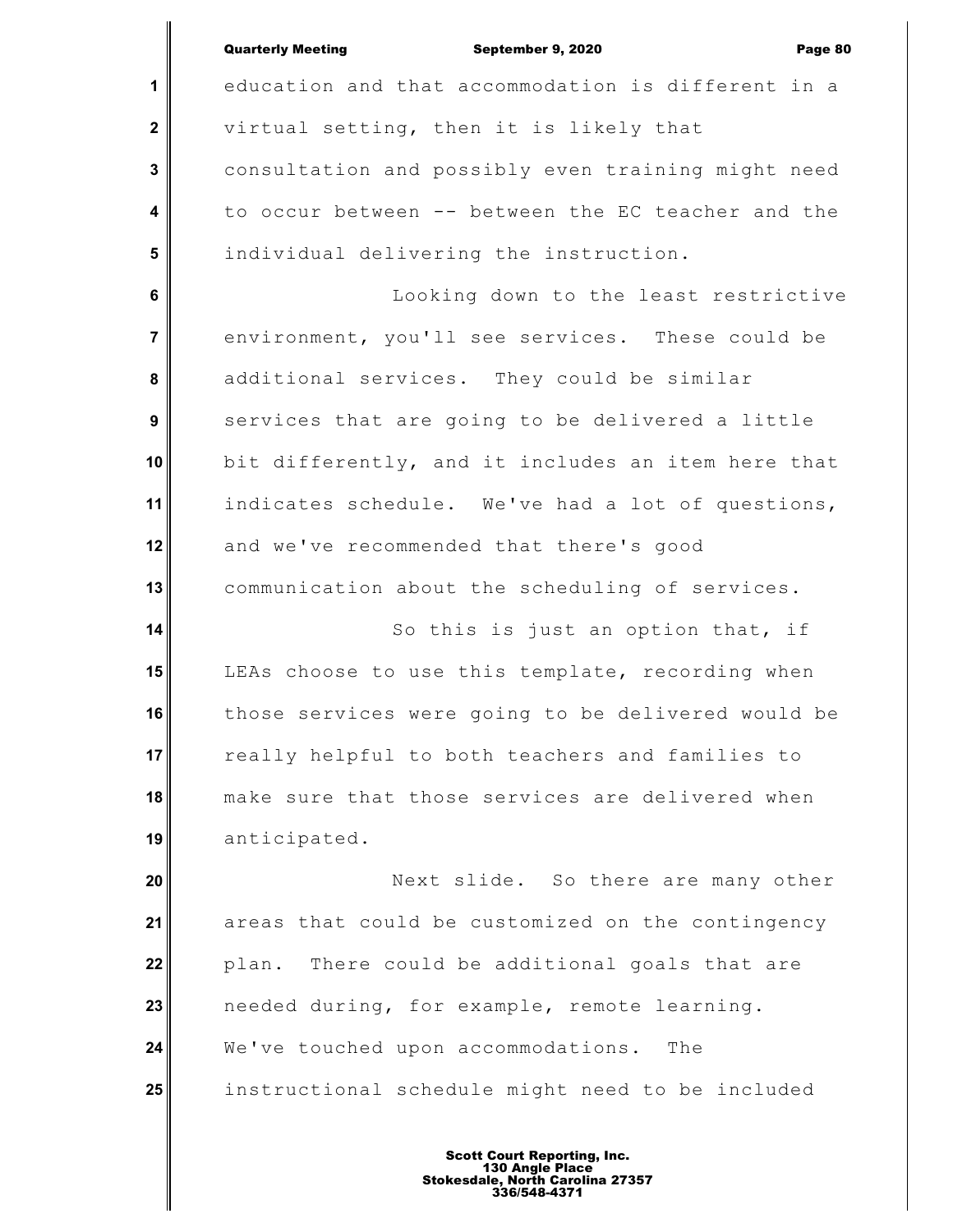**1**

 **2**

 **3**

 **4**

 **5**

September 9, 2020 Page 81

on the contingency plan, meaning not only the special education services but maybe the general ed schedule as well to make sure that there is no overlap or competing times that instruction need to be delivered.

 **6 7 8 9 10 11 12 13 14 15** And a suggestion would also be to include the communication loop. Who would be the primary person communicating for exceptional children? How will that be done? Is a phone conference going to be conducted? Are there going to be emails exchanged? Just a worthy item to consider including in the contingency plan so that folks know what to expect, both what their obligations are to deliver and to receive the services provided in the contingency plan.

**16 17 18 19 20 21 22** Next slide. The next couple of slides talk about how that can be added to ECATS, and so these are going to be just some tips that were provided to teachers. Essentially, the contingency plan can be added to the IEP as an addendum, and it can also be part of the IEP at the annual review.

**23 24 25** Next slide. The special factors. We touched upon this a little bit in the template for the contingency plan. What we want to have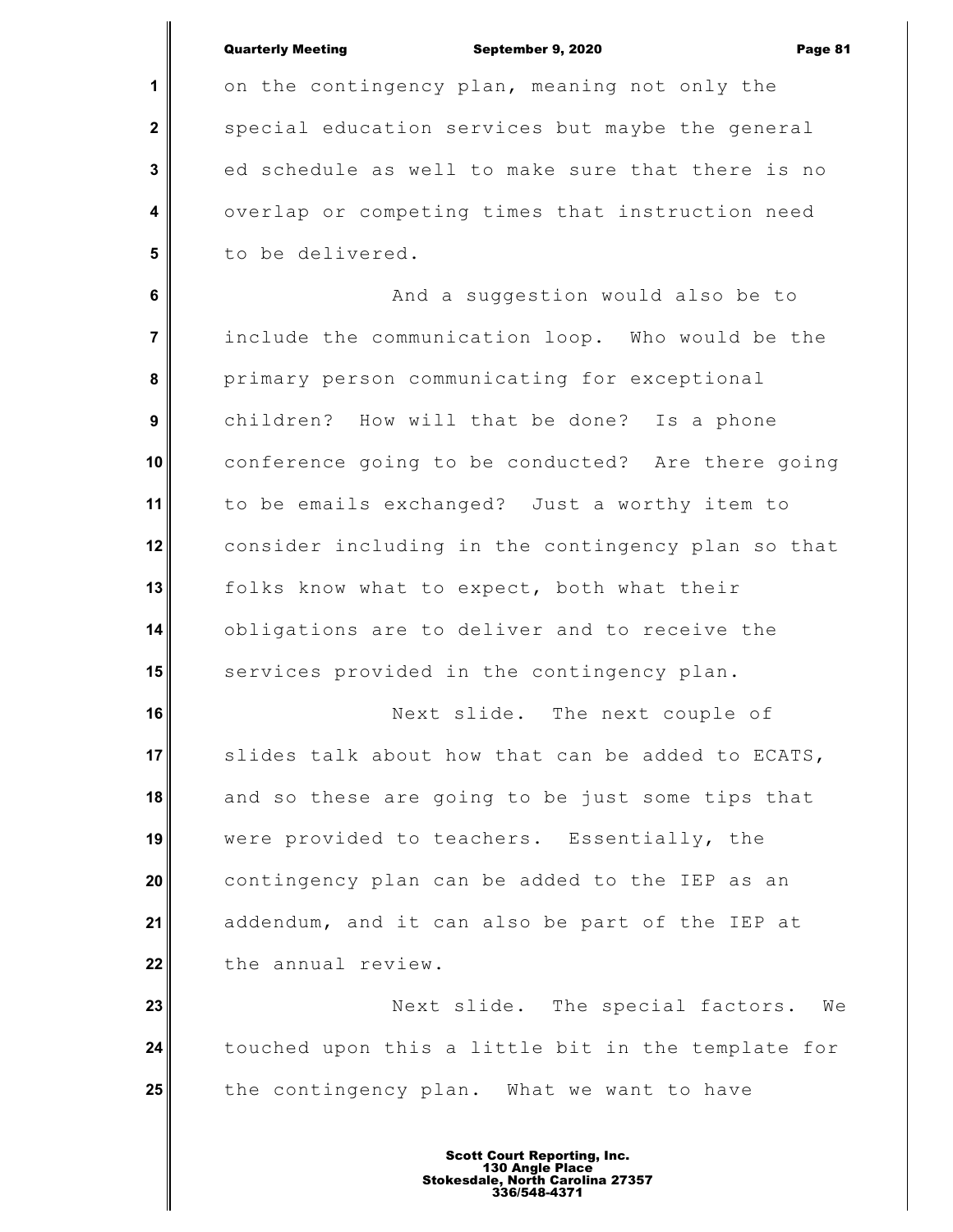| <b>Quarterly Meeting</b> |  |
|--------------------------|--|
|--------------------------|--|

**1 2 3 4 5 6 7 8 9 10 11 12 13 14 15 16 17 18 19 20 21 22** September 9, 2020 Page 82 documented in ECATS is under the special factors, we want to connect the current IEP to the contingency plan. So this is an area that we've recommended that the LEA document, essentially, the reason why a contingency plan is being added to the IEP as an addendum because it fits into the personal changes or circumstances. And the circumstances of COVID-19 and school closures are certainly a precipitating event that might make a contingency plan needed. Next slide. This is just a little bit of an example about how we provided some language around indicating the purpose of the contingency plan and why the unique needs of the student may need to be considered at each phase of the school reopening. Next slide. This addendum part in ECATS just indicates where sections were changed. Next slide. And just as a reminder regarding the procedures, once the contingency plan is adopted by the IEP team, the addendum is finalized in ECATS. The prior written notice should be

**23 24 25** developed to document the LEA's proposal. The copy of the addendum IEP, plus the contingency plan, plus the prior written notice must be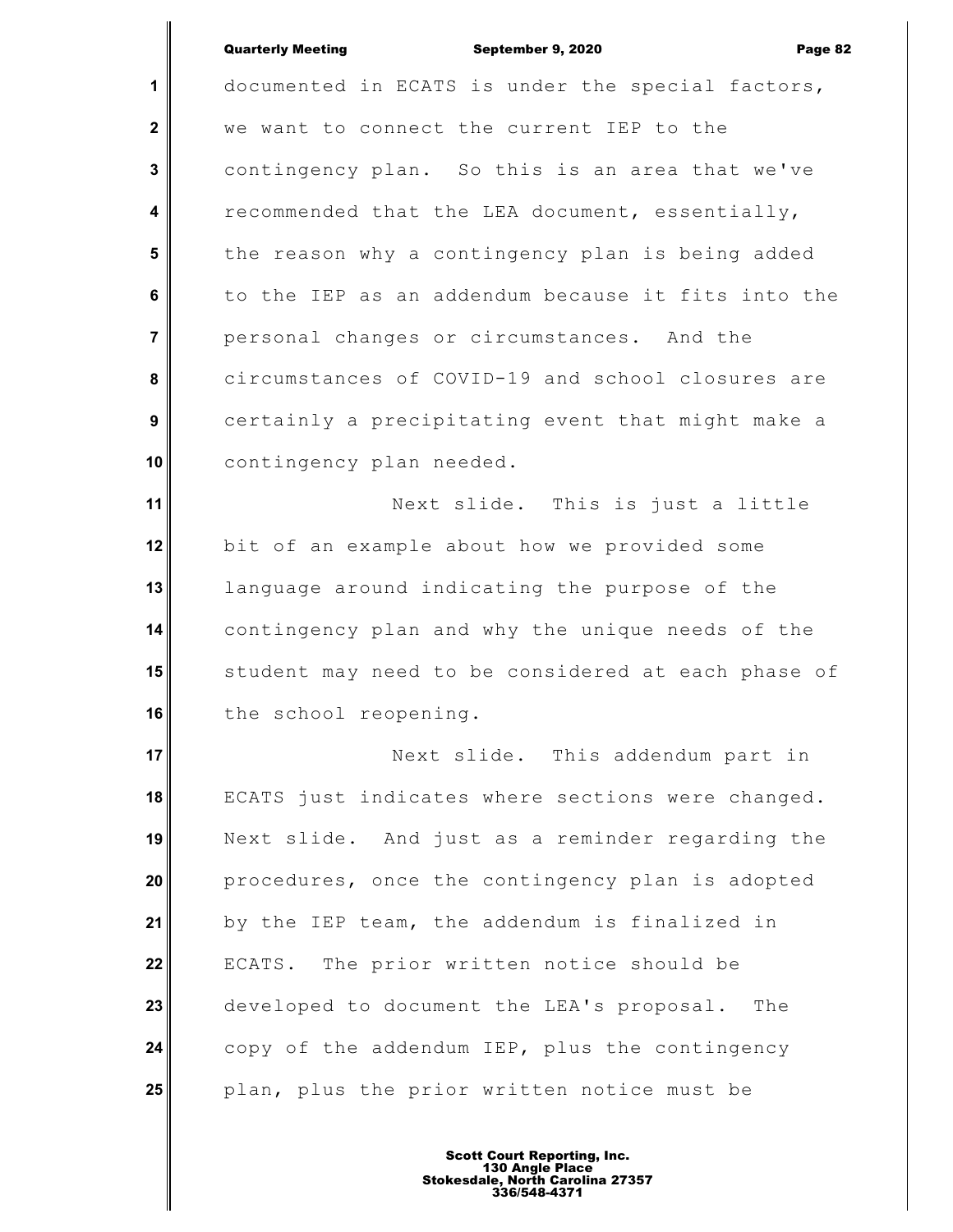|                | <b>Quarterly Meeting</b><br>September 9, 2020<br>Page 83 |
|----------------|----------------------------------------------------------|
| 1              | provided to the parent, and all of the student's         |
| $\mathbf 2$    | teachers should be notified of any changes               |
| 3              | particularly, we emphasized, if there are new or         |
| 4              | additional details to accommodations.                    |
| 5              | Next slide. One of the things that                       |
| 6              | is optional -- again, this is not required -- is         |
| $\overline{7}$ | that LEAs could choose to attach the contingency         |
| 8              | plan to the electronic record in ECATS. That's           |
| 9              | going to be a local decision. It is not a                |
| 10             | requirement because, again, it's one of those            |
| 11             | items that can be customized at the local level.         |
| 12             | It's used on a case-by-case basis, and it's truly        |
| 13             | unique to the student. So copies will be                 |
| 14             | maintained. It's just a local decision if they           |
| 15             | want to add it to the child's electronic record.         |
| 16             | Next slide. And then this is a                           |
| 17             | repeat of where we started just reminding each LEA       |
| 18             | that they will have their own procedures for how         |
| 19             | they want teachers to consider whether or not an         |
| 20             | IEP meeting needs to be held to discuss the use of       |
| 21             | a contingency plan, emphasizing that it is part of       |
| 22             | the IEP and the IEP team is important, and that          |
| 23             | parents are a critical part of the communication.        |
| 24             | So next slide. So I'm going pause                        |
| 25             | here for a moment, get a slip of water, and look         |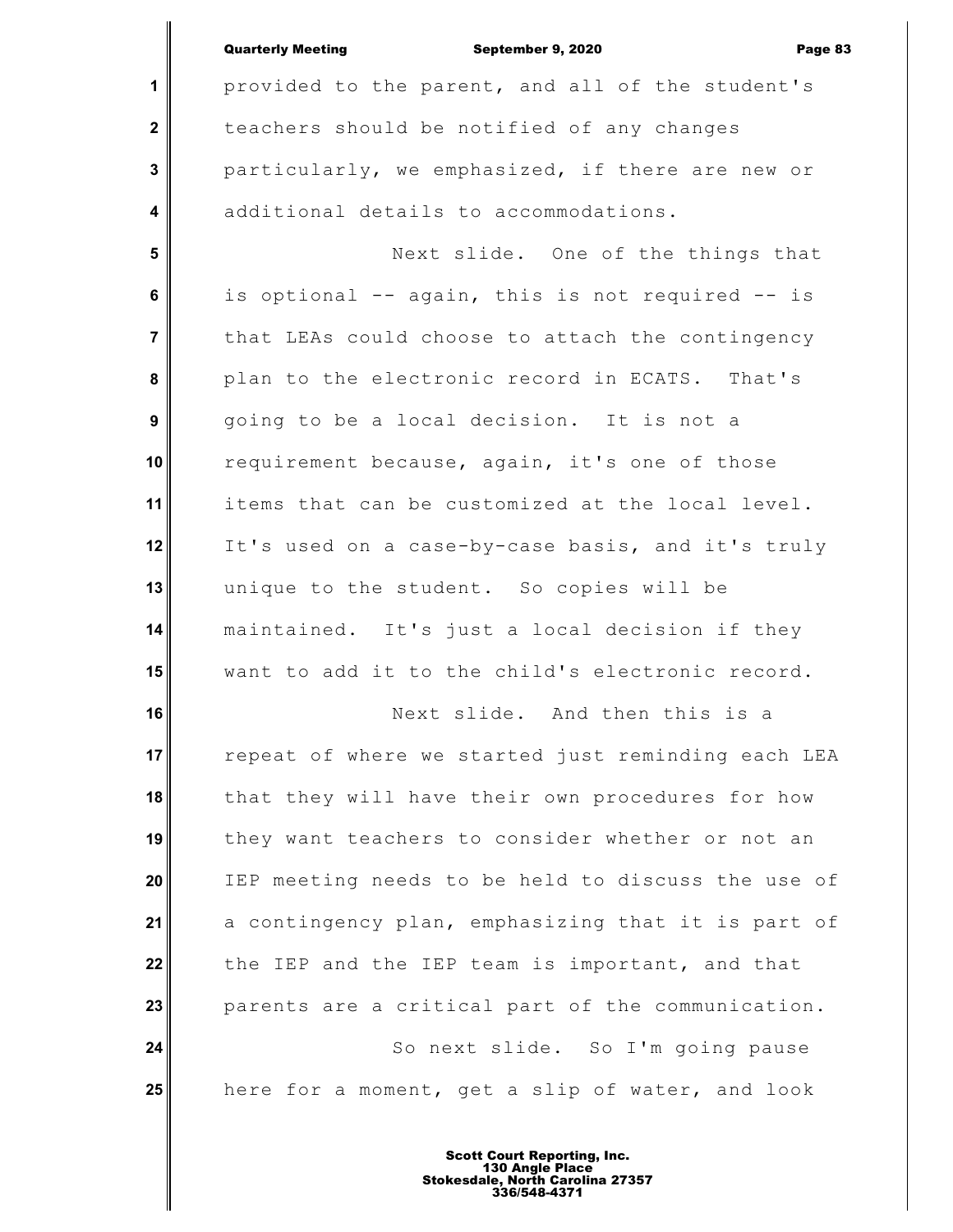|                         | <b>Quarterly Meeting</b><br>September 9, 2020<br>Page 84 |
|-------------------------|----------------------------------------------------------|
| 1                       | at the chat box and see if there are questions,          |
| $\mathbf{2}$            | and also, if there are questions that people want        |
| 3                       | to ask out loud, I'll be happy to pause right here       |
| $\overline{\mathbf{4}}$ | and talk a little further about contingency plans.       |
| 5                       | (Pause.)                                                 |
| 6                       | MS. HUDGENS: So, Ginny, I'm happy to                     |
| $\overline{7}$          | make the PowerPoint available after today's              |
| 8                       | meeting. Alexis has a copy of it now, and she can        |
| $\boldsymbol{9}$        | send it out to make sure that you-all have a copy.       |
| 10                      | Are there any other questions?                           |
| 11                      | (Pause.)                                                 |
| 12                      | MS. UTZ: I'm not getting any sent to                     |
| 13                      | me, so I don't think so.                                 |
| 14                      | MS. HUDGENS: Okay. So I'm going to                       |
| 15                      | go ahead and move on to the next portion. If             |
| 16                      | you'll advance the slide. So we're going talk a          |
| 17                      | little bit about evaluations. And so                     |
| 18                      | communication, again, is really, really important        |
| 19                      | here. Many initial evaluations or reevaluations          |
| 20                      | were initiated right before school closures, and         |
| 21                      | for that first two weeks of the Governor's orders,       |
| 22                      | when all schools were closed across the state,           |
| 23                      | there weren't likely to be any IEP meetings or any       |
| 24                      | evaluations conducted because all schools were           |
| 25                      | closed.                                                  |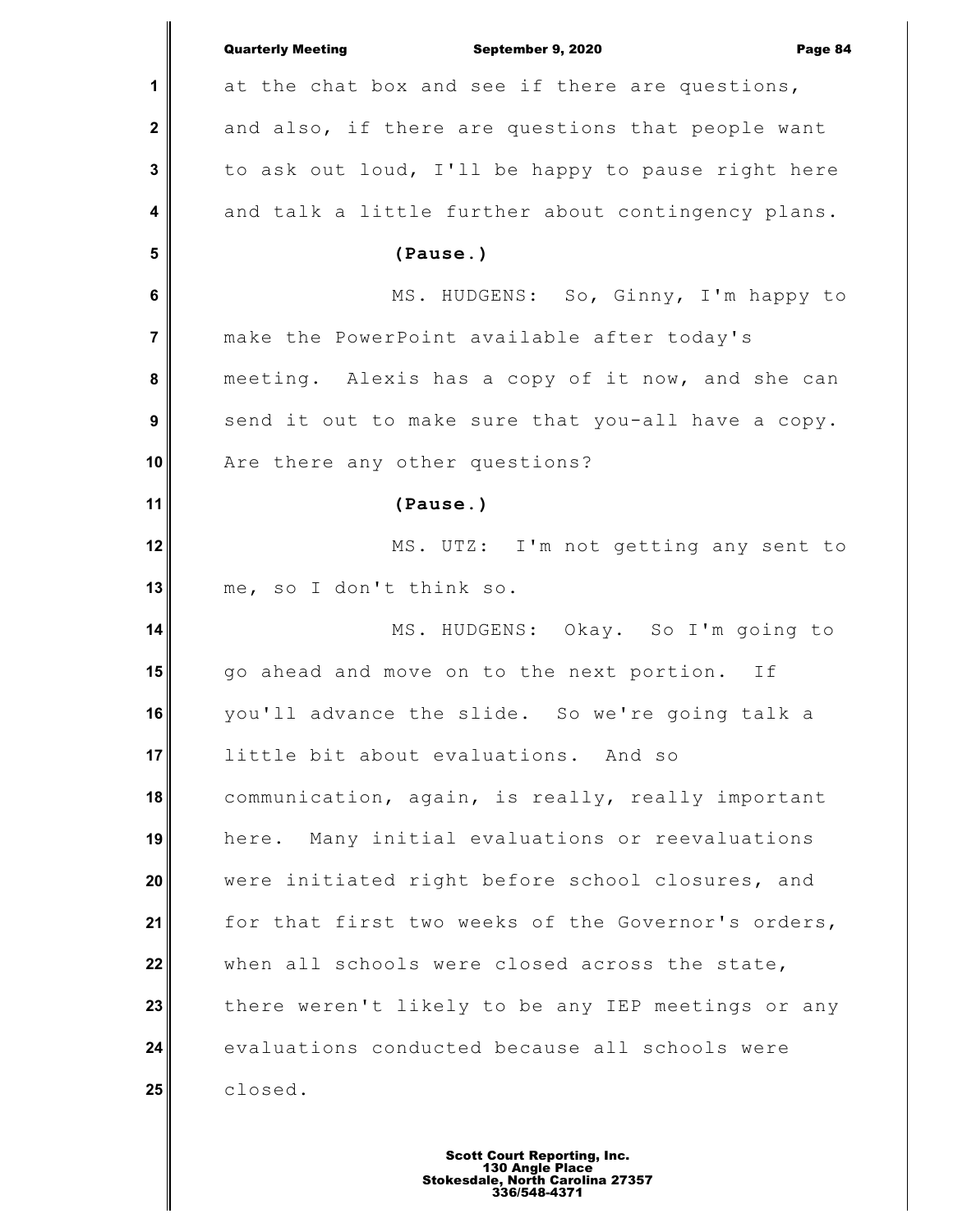**1 2 3 4 5 6 7 8 9 10 11 12 13 14 15 16 17 18 19 20 21 22 23 24 25** In looking at how that may have impacted students, we recognize that some evaluations may not have been completed. Pretty early on last spring, once the first two weeks had passed and the next Governor Orders had been issued, we started providing responses to questions around this topic about how could evaluations be completed. And so one of the key things, while the entire state was essentially remote learning, is that evaluators, meaning your school psychologist, your speech therapist, any other EC service provider that may also conduct an evaluation, was encouraged to look at the different evaluations that they typically conducted and to determine whether any administration of that evaluation, in a virtual context, would compromise the results of the assessments. And so, again, that was on a case-by-case basis, and so we encouraged, to the extent that it was possible, that evaluations be conducted virtually. Now evaluations, as you all know, are more than just necessarily achievement evaluations, intellectual evaluations. There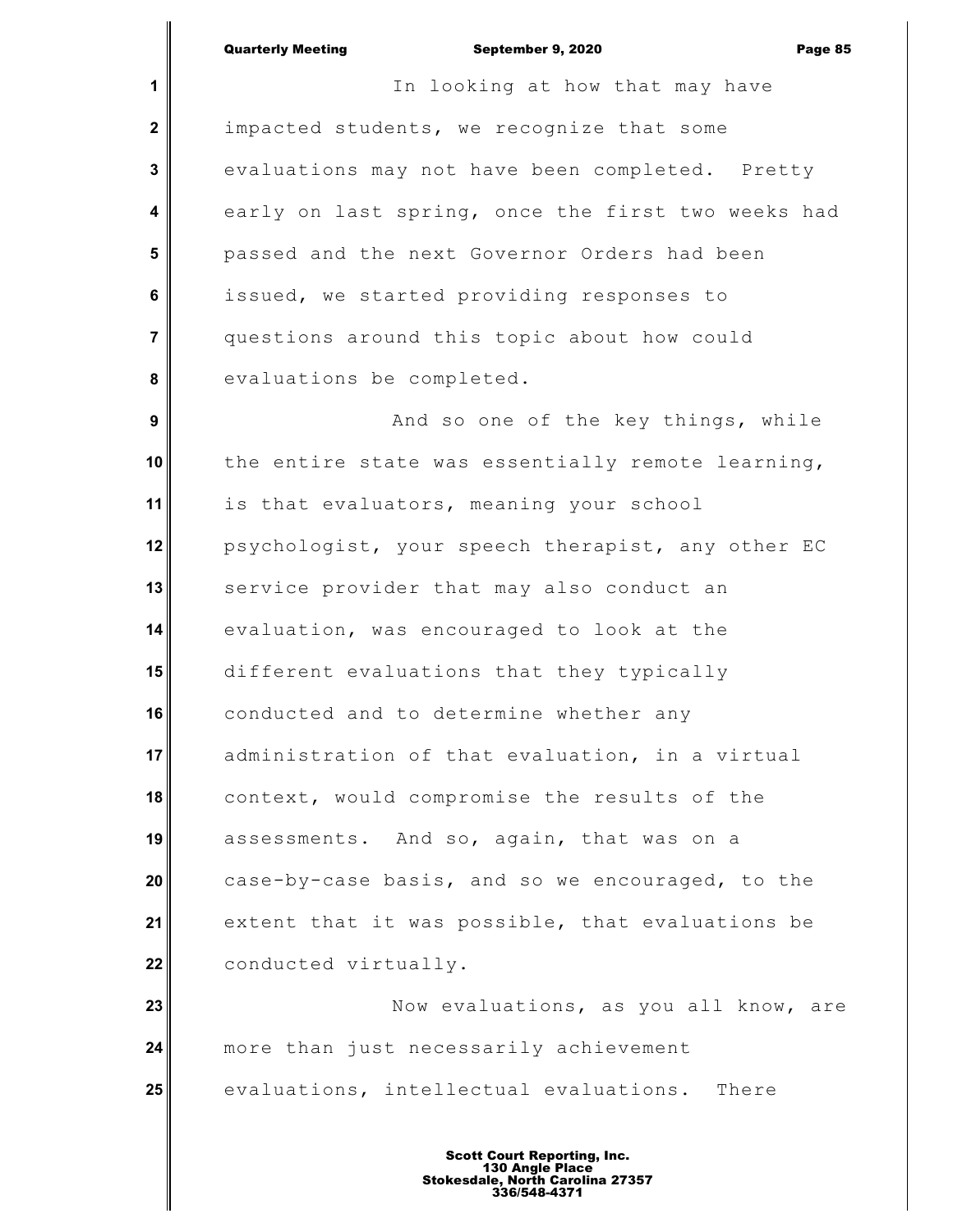**1 2 3 4 5 6 7 8 9 10 11 12 13 14 15** could be behavioral checklists. There could be observations that could be potentially conducted by interview. There are a number of evaluations that could be selected and consent obtained for that may be conducive to conducting virtually. Realistically speaking, we do recognize that there might be some evaluations that just could not occur until in-person opportunities occurred, and so we provided some reminders again about communication, considering virtual evaluations, if it didn't compromise the assessment results, not only in the terms of the instrument used but also whether or not the evaluator was confident that the child would have an appropriate opportunity to engage with that

**16 17** assessment even though it might have been conducted virtually.

**18 19 20 21 22 23 24 25** And then lastly on this slide, we did not encourage LEAs to make unilateral decisions whether or not initial referrals would be accepted or rejected during school closures or reopening. As we have all been following the news and different things that have come through education, none of the requirements under the IDEA were waived during school closures or reopening. All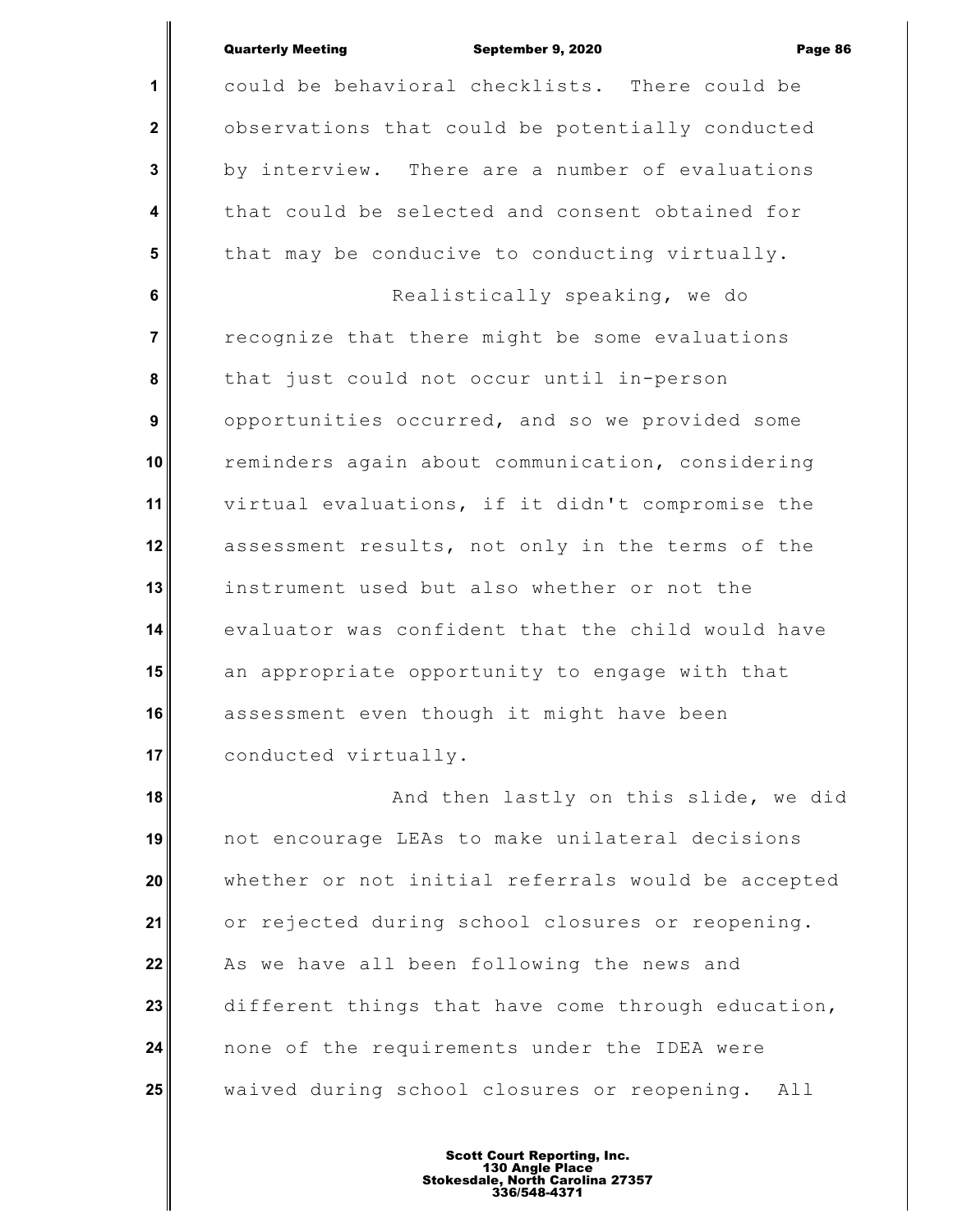**1**

 **2**

 **3**

 **4**

of those regulations, all those procedural safeguards, all of those requirements are still in place. Understandably, some of those have

 **5 6 7 8 9 10 11** presented some challenges, but our consistent theme has been that decisions needs to be made on an individual basis and that we would not expect to hear that an LEA had simply said that we are not testing until we're completely back to normal. That would be a concern because we focus individually in EC.

**12 13 14 15 16 17 18** Next slide, please. And so one of the things that we provided some technical assistance around is the importance existing data. Many times there is existing data that the IEP team can consider, and the IEP team has to consider if it's current and relevant not only to determine eligibility but to also develop the IEP.

**19 20 21 22 23 24 25** And so if there is sufficient existing data to determine eligibility and develop the IEP, the team should do so. This piece of information was given particularly to help reinforce the notion that the IEP team, even at initial referral, can look at the existing data and determine what the evaluation plan is.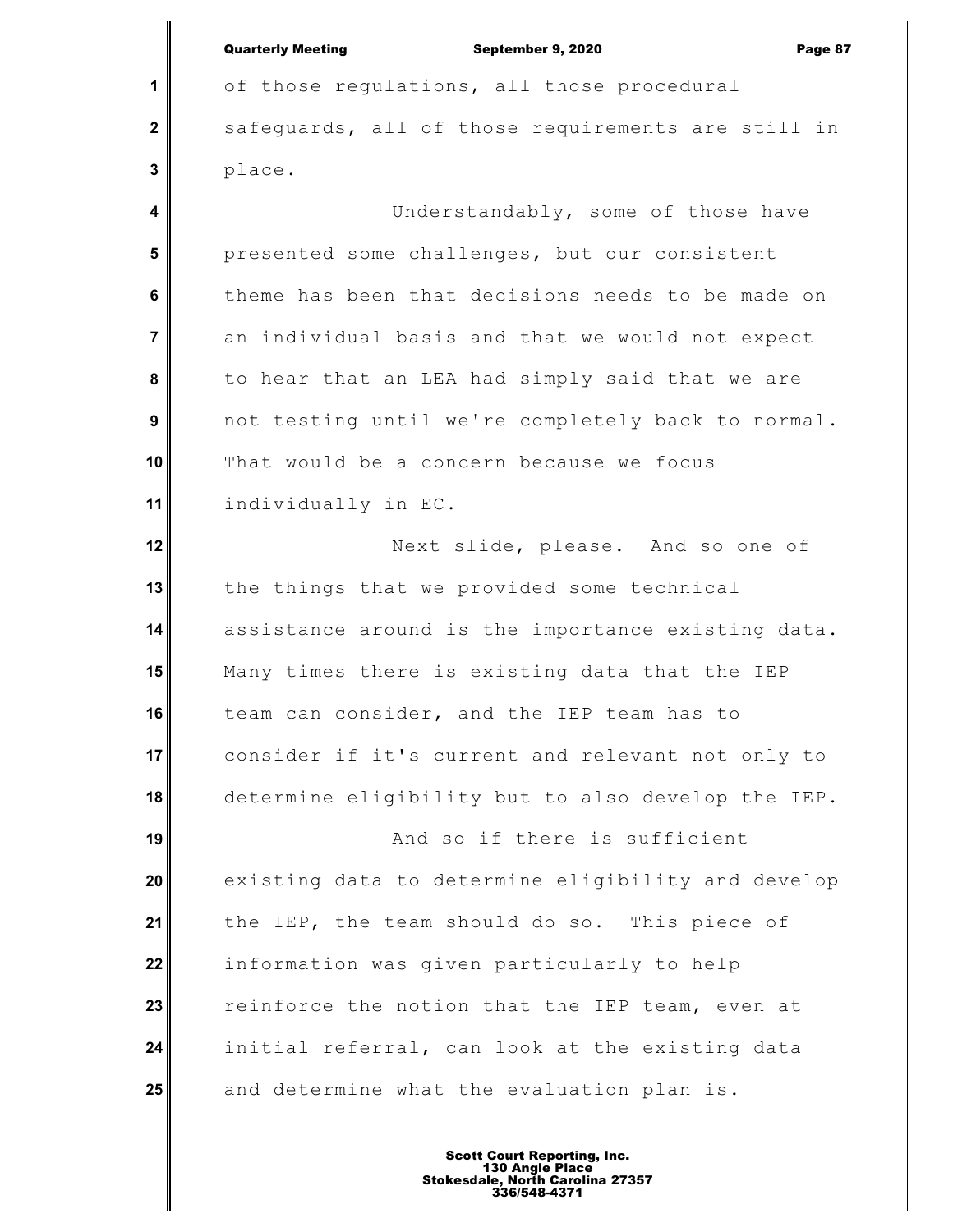# Quarterly Meeting **Constant Constructs** September 9, 2020 **Page 88**

║

| $\mathbf{1}$            | Sometimes LEAs will elect to do all                |
|-------------------------|----------------------------------------------------|
| $\mathbf{2}$            | new evaluations, and that could be appropriate.    |
| $\mathbf{3}$            | We also have students who transfer from out of     |
| $\overline{\mathbf{4}}$ | state, and that is an initial process. However,    |
| $5\phantom{.0}$         | that does not necessarily mean that all            |
| 6                       | evaluations have to be conducted again. So in the  |
| $\overline{7}$          | cases where students transfer from out of state    |
| 8                       | and have had a long history of receiving services  |
| 9                       | and special education, it could be possible that   |
| 10                      | all of their incoming information meet the         |
| 11                      | evaluation requirements for the suspected          |
| 12                      | disability, and the IEP team is able to determine  |
| 13                      | ongoing eligibility in North Carolina by the       |
| 14                      | review of existing data.                           |
| 15                      | And, as you heard me mention a little              |
| 16                      | bit earlier, when we're talking about conducting   |
| 17                      | the face-to-face evaluations, what changed a bit   |
| 18                      | this fall is that when the Governor announced the  |
| 19                      | reopening plans and announced that North Carolina  |
| 20                      | was now under Plan B for reopening, Plan B         |
| 21                      | provided for in-person instruction with particular |
| 22                      | health and safety requirements, which is the       |
| 23                      | DHHS -- DHHS guidance, Department of Health and    |
| 24                      | Human Services, the reopening resources from NC    |
| 25                      | DPI, and the local reopening plan.                 |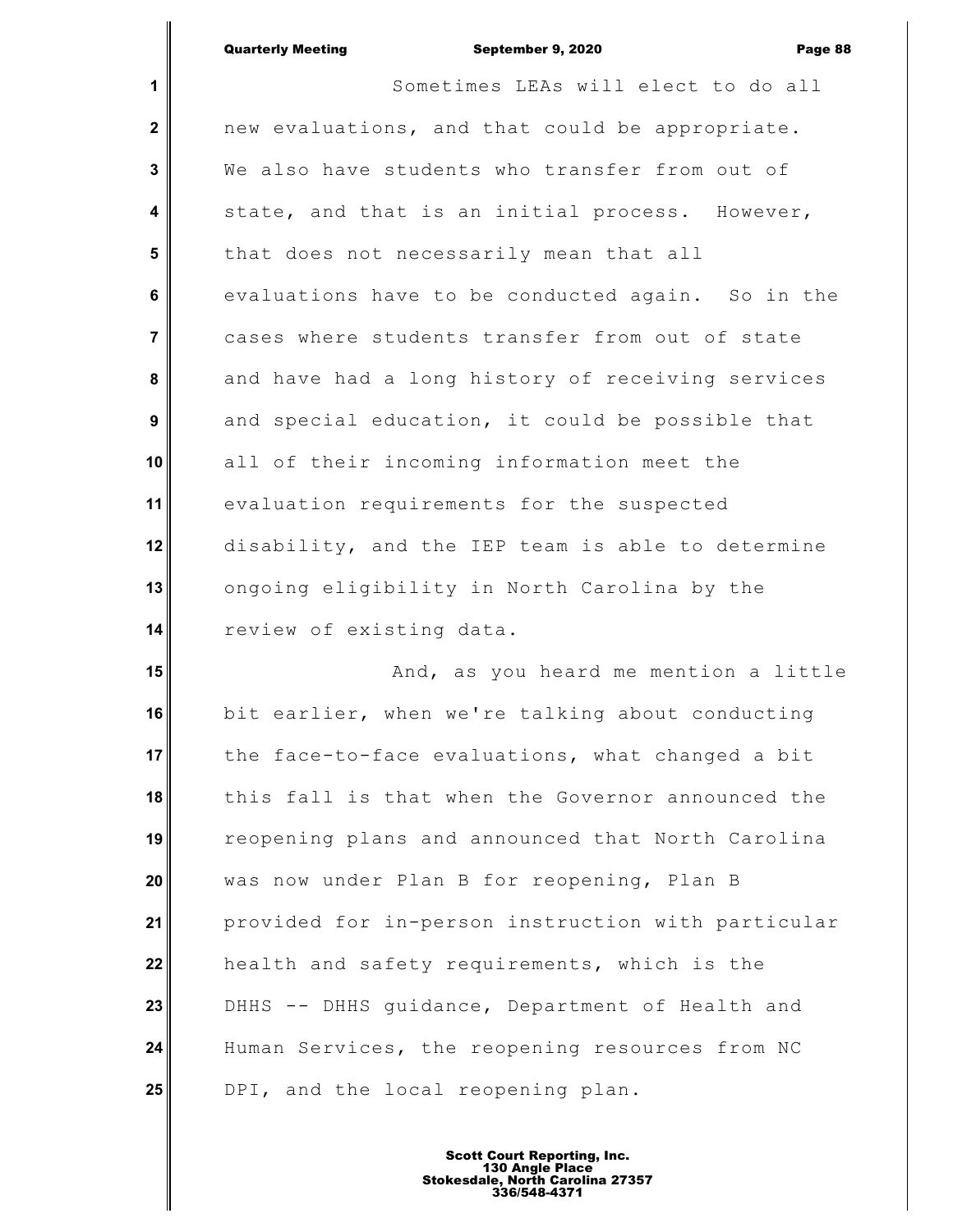**1 2 3 4 5 6 7 8 9 10 11 12 13 14 15 16 17 18 19 20 21 22 23 24 25** And, as you know, since the Governor permitted reopening under Plan B, what that meant for LEAs is that they could open under Plan B or they could choose a more restrictive plan, which would be Plan C, remote learning, based on local conditions regarding the coronavirus. And so once the Governor said that buildings could reopen for in-person instruction according to Plan B requirements, we provided technical assistance to the field that face-to-face evaluations could resume, provided families were comfortable having their child participate in those in-person evaluations and, of course, if those evaluations could be conducted with all the safety requirements listed for Plan B. Next slide. At this point, I'm going to pause again for questions. That concludes the information that I had prepared for this particular subject matter, but I'm happy to take some questions now. THE CHAIRPERSON: Alexis, any questions in the chat? Alexis? MS. UTZ: Sorry. I forgot I was muted. No, I do not have any questions in the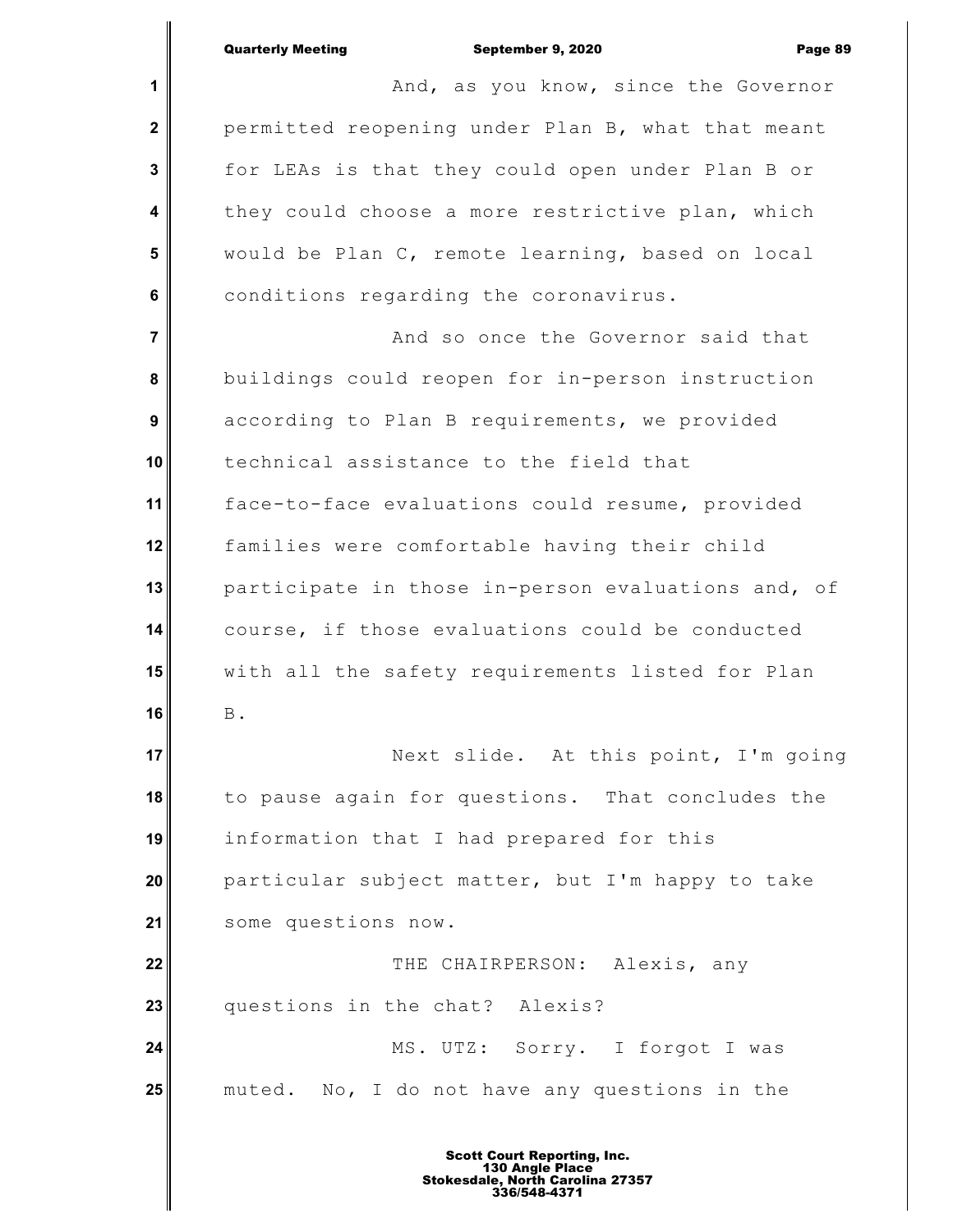**1 2 3 4 5 6 7 8 9 10 11 12 13 14 15 16 17 18 19 20 21 22 23 24 25** Quarterly Meeting September 9, 2020 Page 90 chat box. THE CHAIRPERSON: I think I saw Ginny. MS. MOOREFIELD: Yes. Hey. This is Ginny Moorefield. I just have one question. Are we allowed to share this information with people who may ask or on social media or anything like that? MS. HUDGENS: I don't necessarily have a problem with that, Ginny. I would just - my concern would be it's kind of hard to get the context from the slides alone. I know that I typically benefit from hearing the presentation notes around it. However, the information in these slides are consistent with the messaging that we've been providing through our parent communication. So I would just offer that if it is shared with other folks, just to encourage them to talk to their local EC leadership if they have follow-up questions because, again, so much in interpreting this information and applying this information is going to be contingent upon the reopening structure of each of those LEAs, and I would -- I would hate for folks to have a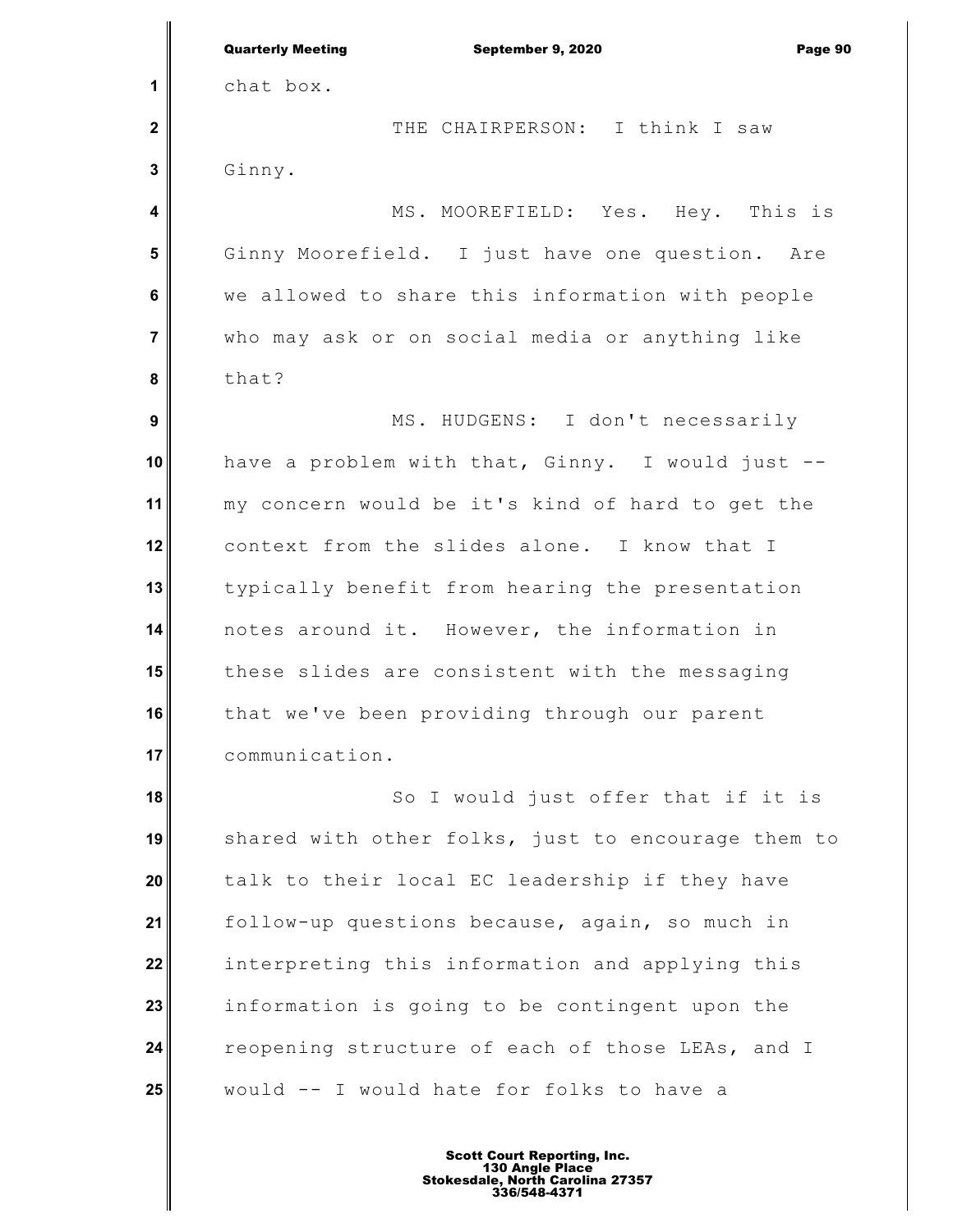**1 2 3 4 5 6 7 8 9 10 11 12 13 14 15 16 17 18 19 20 21 22 23 24 25** Quarterly Meeting September 9, 2020 Page 91 heightened level of anxiety by just reading slides without the benefit of the conversation. MS. MOOREFIELD: Of course. Thank you. MS. HUDGENS: Sure. THE CHAIRPERSON: So has this information been shared with ECAC and other disability specific organizations around North Carolina? MS. HUDGENS: We've shared with them about our contingency plan. I'm trying to remember about this specific presentation. I'll be honest with you. I've done so many for so many different groups here in the last couple of months, I've lost track with it, but we do provide information to ECAC and other groups. THE CHAIRPERSON: Okay. Thank you. **(Pause.)** MS. UTZ: All right. I still have no other questions. So I think we're good to move on. I do see that Molly has logged in. So I don't know. Molly, can you hear us? MS. BRITT: Yes. Can you hear me? MS. UTZ: Yes, I can. MS. BRITT: I literally just popped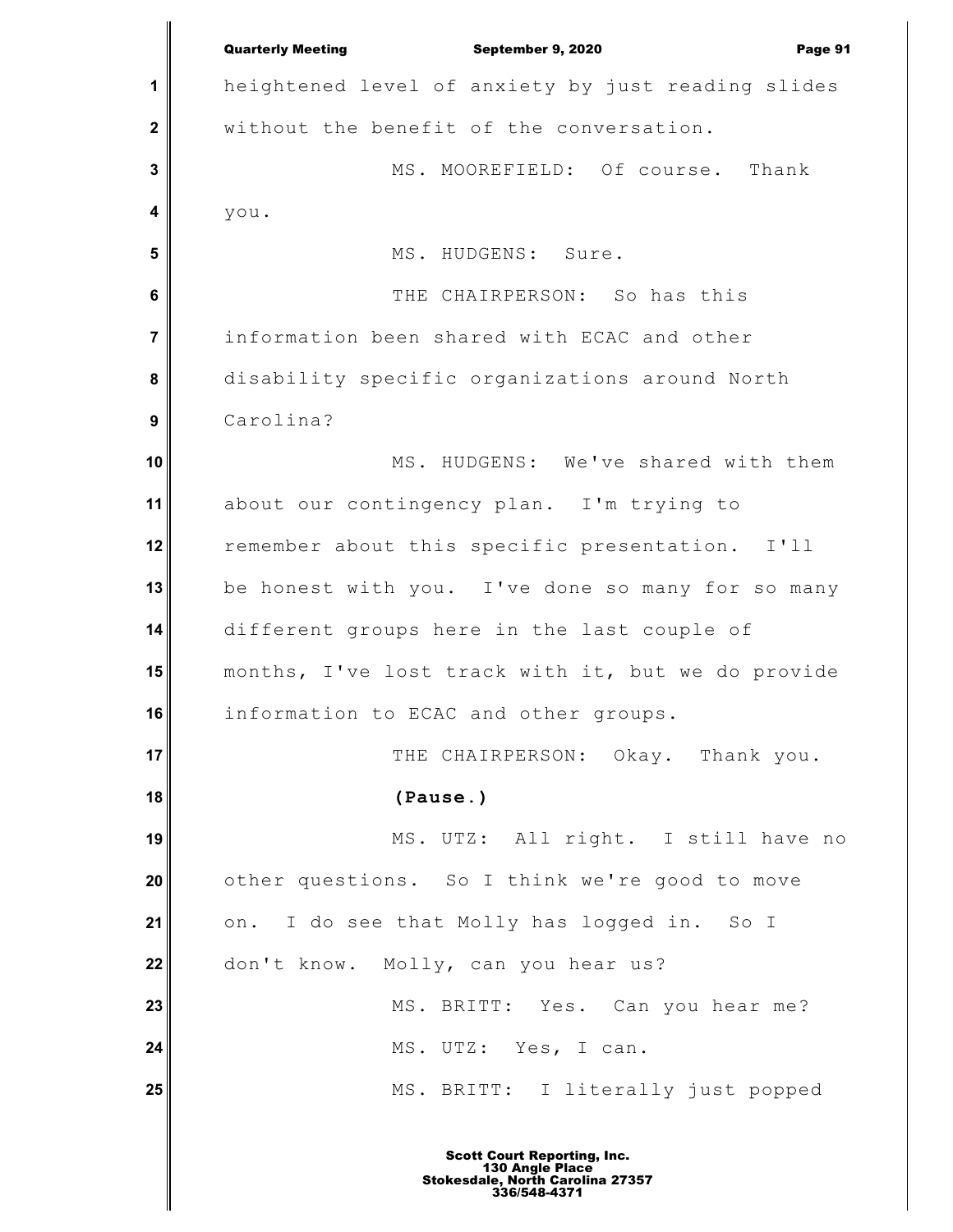**1 2 3 4 5 6 7 8 9 10 11 12 13 14 15 16 17 18 19 20 21 22 23 24 25** Quarterly Meeting September 9, 2020 Page 92 in. Are we -- are you-all ready for us? THE CHAIRPERSON: Yes, we are. MS. BRITT: Do I have the ability to share my screen? MS. UTZ: I will try. We just tried it with Carol Ann, and it wasn't working, but let me -- let's give it a try here. MS. BRITT: Okay. THE CHAIRPERSON: And, Carol Ann, if you're still there, thank you so much for your presentation. The information is very valuable. MS. UTZ: Molly, do you see a button that asks for permission to share? MS. BRITT: No. Right now, I have a video camera and a mike button. Oh. It says I'm the presenter now. MS. UTZ: Okay. So, hopefully, you can share your screen. MS. BRITT: Let's see. Okay. Can you-all see a PowerPoint file? THE CHAIRPERSON: Yes, we can. MS. BRITT: You guys are miracle workers. Technology can be rough. Okay. Well, good afternoon. First of all, thank you all for inviting and having us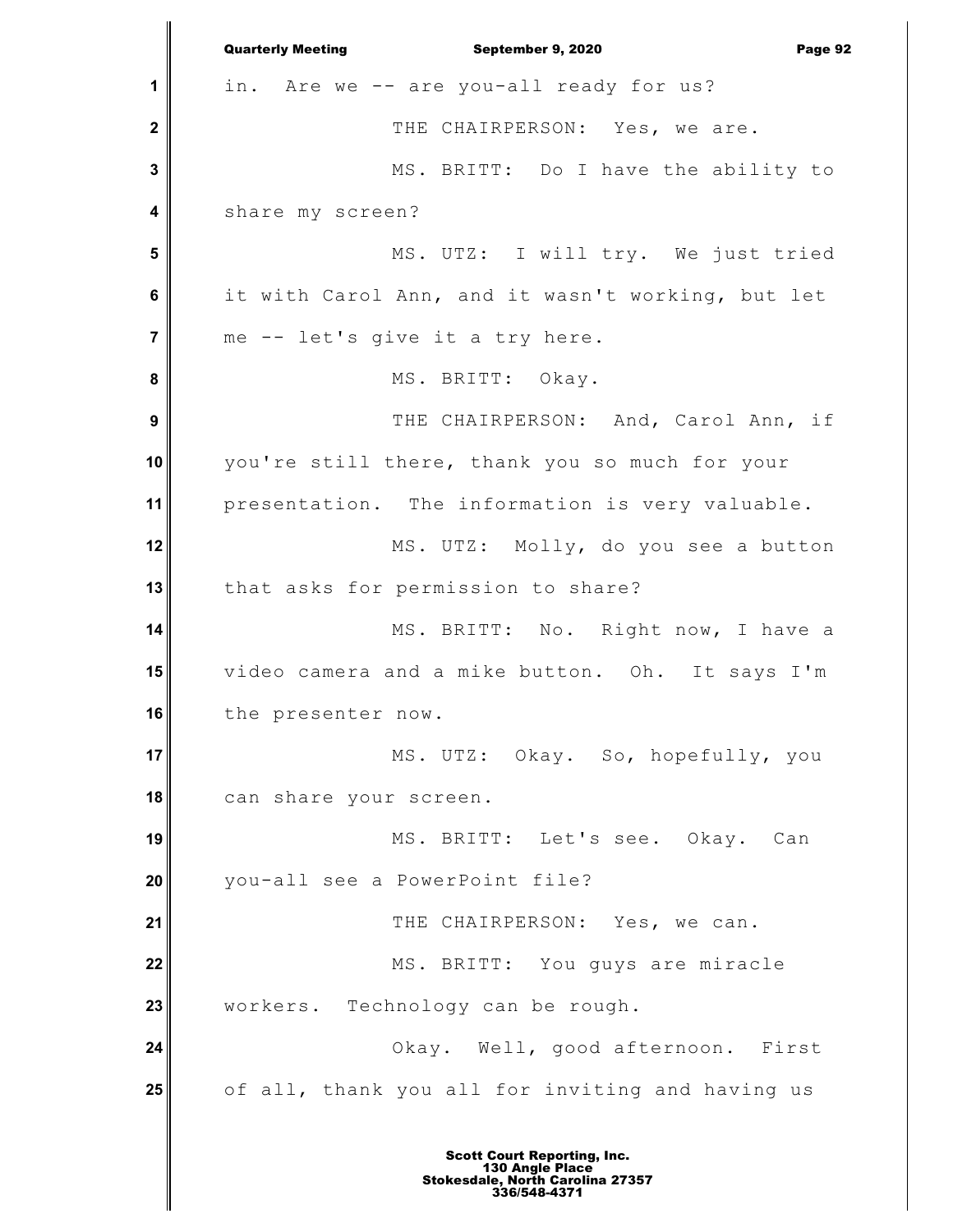|                  | <b>Quarterly Meeting</b><br>September 9, 2020<br>Page 93 |
|------------------|----------------------------------------------------------|
| 1                | speak to the EC advisory council today. Today,           |
| $\mathbf 2$      | Shannon Jordan -- she is the Section Chief for           |
| 3                | Testing Policy and Operations -- and myself, Molly       |
| 4                | Britt, the Consultant for Testing Students with          |
| 5                | Disabilities, we're going to provide you-all with        |
| 6                | an overview of testing for the 2020-21 school            |
| $\overline{7}$   | year.                                                    |
| 8                | The information we share with you-all                    |
| $\boldsymbol{9}$ | today is the most current information that we have       |
| 10               | to date, but please know that things are                 |
| 11               | ever-changing and Accountability Services                |
| 12               | [inaudible] communicate any updates or changes to        |
| 13               | testing as they occur.                                   |
| 14               | All right. So, again, that's who we                      |
| 15               | Can you guys see me changing slides?<br>are.             |
| 16               | MS. UTZ: Yes, we can do.                                 |
| 17               | MS. BRITT: Okay. Perfect. I just                         |
| 18               | wanted to be sure. All right. So schools are             |
| 19               | returning right now on either Plan B or Plan C.          |
| 20               | So the waiver that we had from testing and               |
| 21               | accountability for the 2019-20 school year expired       |
| 22               | with the beginning of the new school year, which         |
| 23               | is July 7th. So as of today, there is not a              |
| 24               | waiver from statewide testing or accountability          |
| 25               | for the '20-21 school year.                              |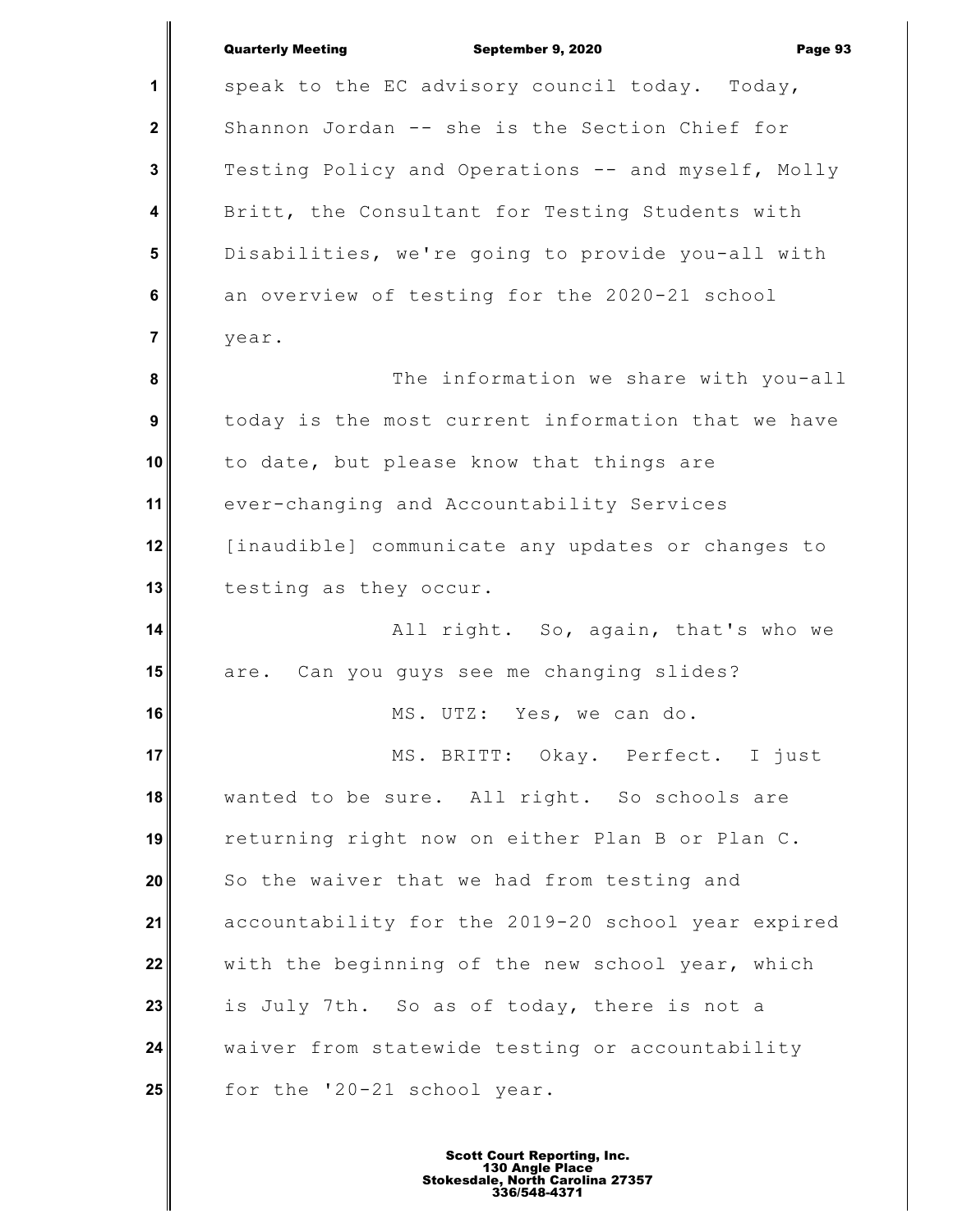**1 2 3 4 5 6 7 8 9 10 11 12 13 14 15 16** So we do have some new information as of September 3rd, so good timing. It's from the United States Department of Education. So it was a memo that was sent from Secretary of Education Betsy DeVos that informed state leaders of the following. So it says -- and the memo is quite lengthy, but I just, you know, relevant to this conversation, grabbed a snapshot. So "it is now our expectation that states will, in the interest of students, administer summative assessments during the '20-21 school year consistent with the requirements of the law and following the guidance of local health officials. As a result, you should not anticipate such waivers being granted again." So I highlight that just to be very

**17 18 19 20 21 22 23 24** transparent, and that is the most recent information that we were given as of September 3rd, and to kind of keep everybody informed about where we are. As we know, things are ever-changing. We never know what's going to happen tomorrow or the next week. So, as I said earlier, you know, we will keep -- keep everyone posted with changes.

**25**

So let's take a look at some of the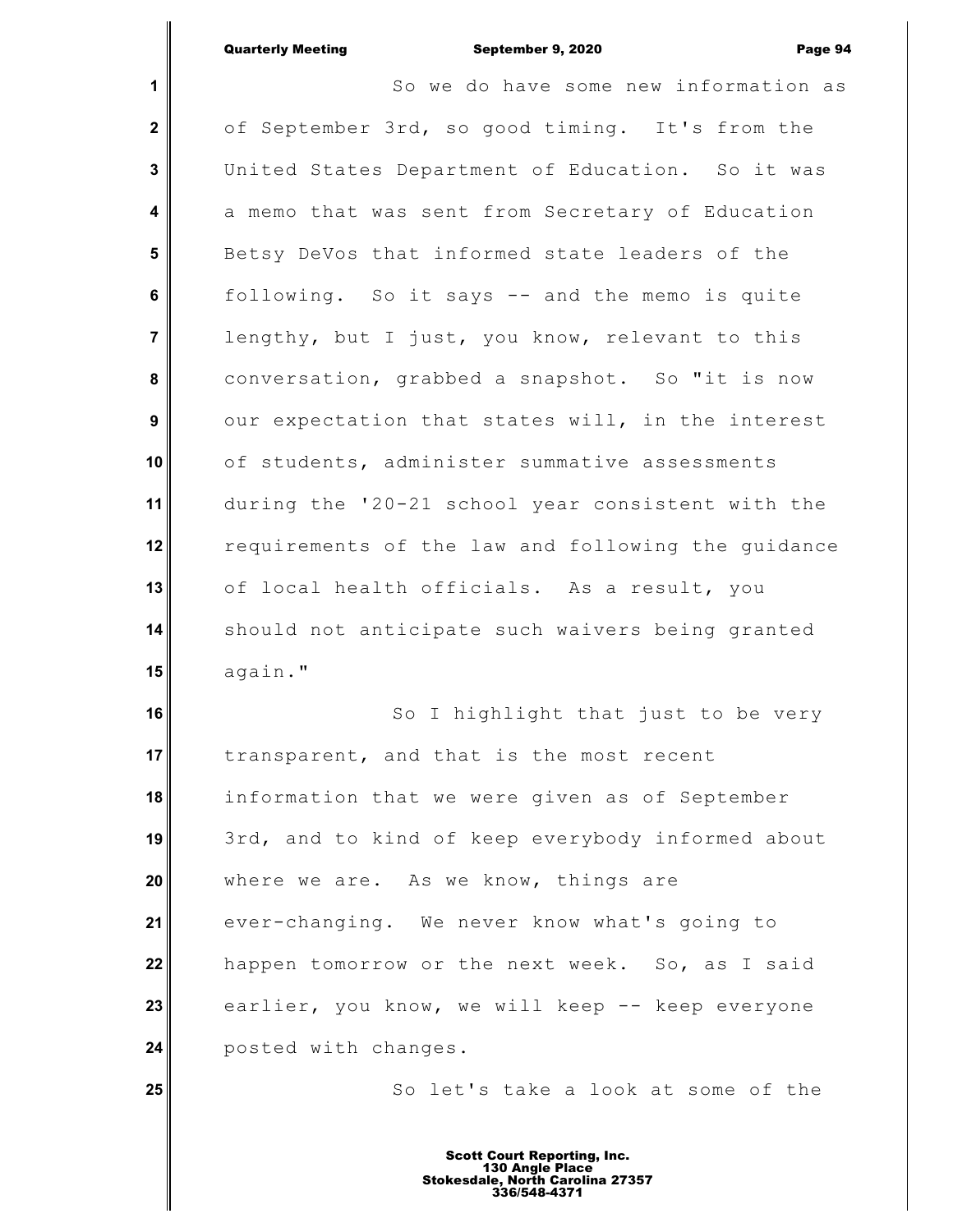**1 2 3 4 5 6 7 8 9 10 11 12 13 14 15 16 17 18 19 20 21 22 23 24 25** Quarterly Meeting September 9, 2020 Page 95 required statewide assessments for the '20-21 school year. And please let me know if I am moving too quickly, and I will be happy to slow down. So we have a North Carolina Operational Testing Calendar, which I can pull up. Let's see if it will be -- if it will work and be friendly. Can you-all see that? MS. UTZ: Yes. MS. BRITT: Oh, good. I'm going to make it a little bit bigger. Hopefully, that works for you-all. So we do have this on our website, and we keep this as up-to-date as possible. So you'll see over here on the left, you have the gray bubbles, then you have the tests associated with those gray bubbles, and then you have the test date and/or windows for those assessments. I'm not going to go over this in great detail, but I did want to just give this information to you and make it visible and known that it is on our home page on the Accountability Services web page. So you have your grades K through 8, and then here's 9 through 12, and then below 9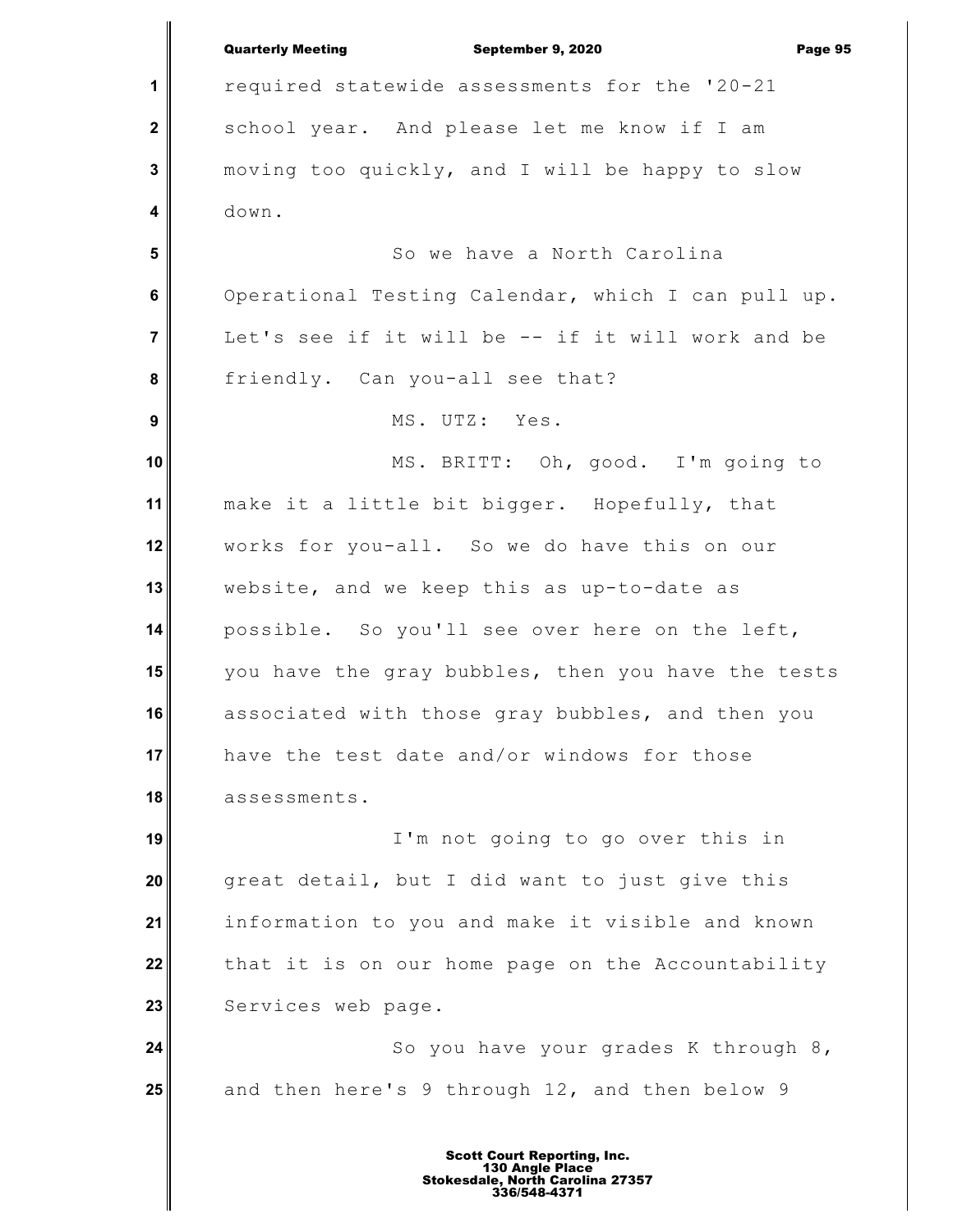**1 2 3 4 5 6 7 8 9 10 11 12 13 14 15 16 17 18 19 20 21 22 23 24 25** Quarterly Meeting September 9, 2020 Page 96 through 12 is continued. Then we have the NAEP assessment, the National Assessment for Educational Progress. And then here's where it gets a little bit squirrelly, and we'll talk about this in some of our slides. But we do have the information from make-up testing from the spring that -- you know, we were sent home at that point -- with ACT, CCRAA grade 11 -- excuse me -- ACT, CCRAA at grade 11, and NCExtend1 at grade 11. So these are make-up testing dates, and again, we'll go through this in the slides. Okay. All right. So current testing windows. Let's talk about some of that. So, again, this is outlined on that operational testing calendar, so that will be very helpful. We also put when it was last published to know the most up-to-date version. So beginning-of-grade 3 test, the testing window is the first 20 days of the school year, and remote days will not count as part of that 20-day testing window. End-of-course tests, or as known as your EOCs, the testing begins in December for the fall semester, and it's the last five and ten days of the school semester or year.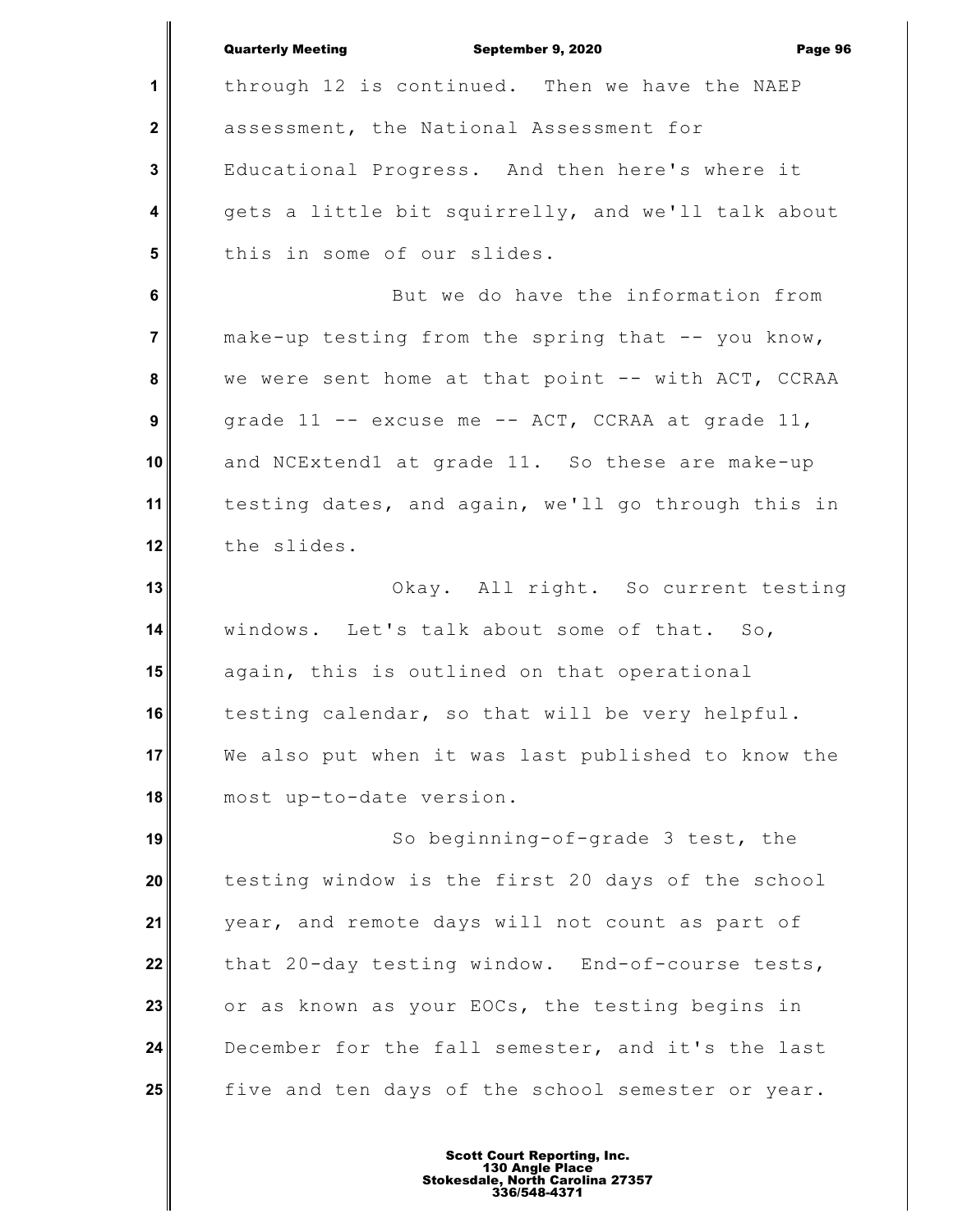**1 2 3 4 5 6 7 8 9 10 11 12 13 14 15 16 17 18 19 20 21 22 23 24 25** Quarterly Meeting September 9, 2020 Page 97 So it would be the last five days of a semester course, or if it's a year-long course, it would be the last ten days. And then you have your end-of-grade test, which is the same type of window. So it's the last five and ten days of the school year. All right. So then we'll hop over to our NCExtend1, which is our alternate assessment. So grades 3 through 8, reading and math, and then we have grades 5 and 8 in science. All eligible tenth-graders must take the NCExtend1 alternate assessment for English II, biology, and NC Math 1. And the testing window for all of those assessments listed above is -- are the final ten instructional days of the school year. And then we have, all eligible eleventh-graders must take the NCExtend1 alternate assessment during the testing window that corresponds with the ACT accommodations administration window, and we'll get to that. That was what I had showed you on the operational calendar. It breaks it down a little bit more clearly. So testing options. The BOG3 reading test, the EOG test, and the EOC test must be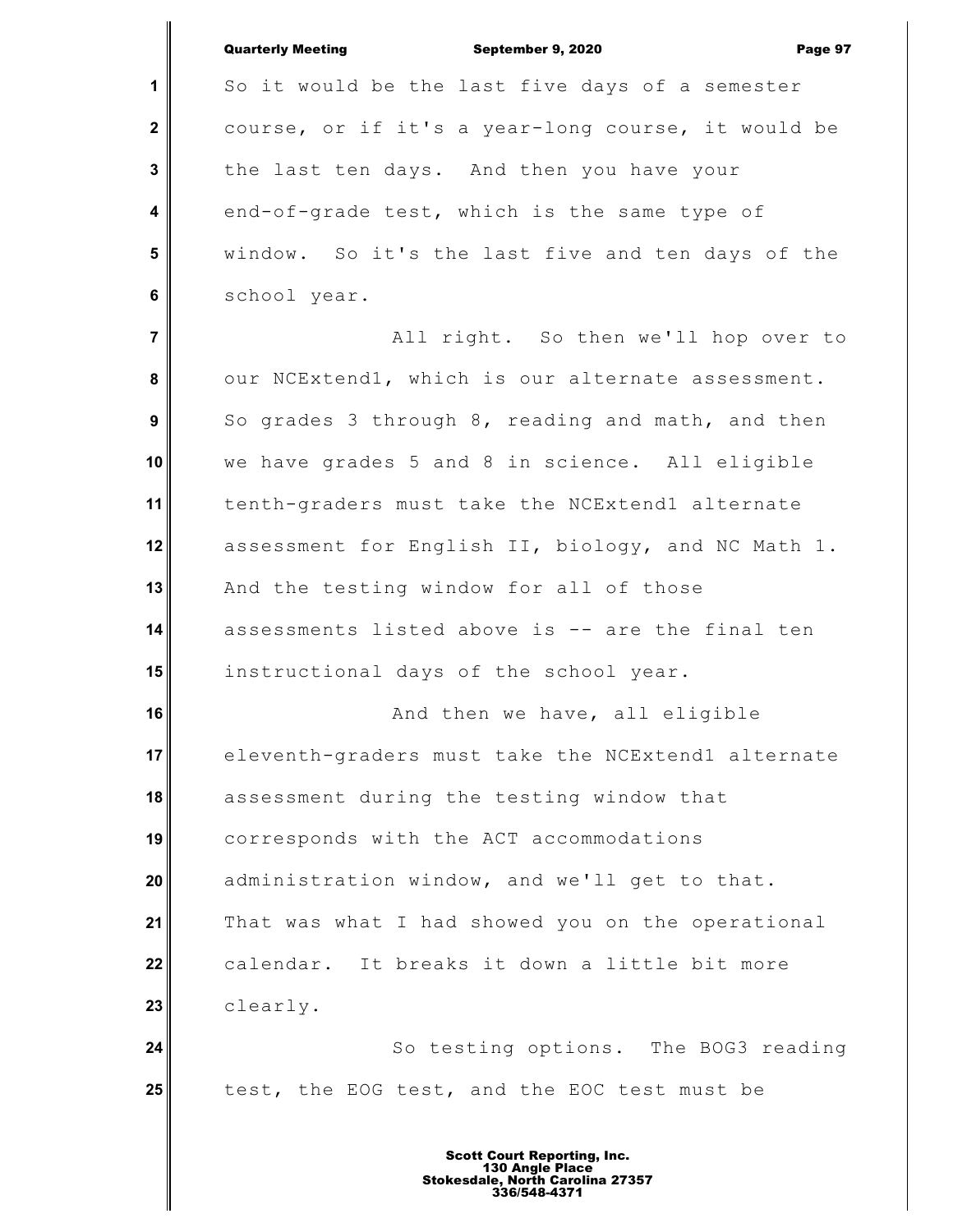| <b>Quarterly Meeting</b> | September 9, 2020 | Page 98 |
|--------------------------|-------------------|---------|

|                  | <b>Quarterly Meeting</b><br>September 9, 2020<br>Page 9 |
|------------------|---------------------------------------------------------|
| 1                | administered at school. So if students are              |
| $\mathbf{2}$     | remote, the tests BOG3, EOC, or EOG are                 |
| 3                | administered when the students return to school --      |
| 4                | to school, or as a logical decision, public school      |
| 5                | units may arrange for students to take the test at      |
| 6                | a school-sanctioned site that meets the Department      |
| $\overline{7}$   | of Health and Human Services requirements.              |
| 8                | For EOC and EOG, as far the testing                     |
| $\boldsymbol{9}$ | window, for the '20-21 school year, there have          |
| 10               | been discussions to amend the state law so that         |
| 11               | the required testing window for EOC tests and EOG       |
| 12               | tests is broader than the currently cited, like we      |
| 13               | just referenced, the last five days of a semester       |
| 14               | or the last ten days of a school year.                  |
| 15               | So the BOG3 that we mentioned                           |
| 16               | earlier, their -- their window has been extended.       |
| 17               | It used to be between the eleventh and fifteenth        |
| 18               | day, and they have extended it to 20 days.<br>So        |
| 19               | there are conversations happening or we're              |
| 20               | facilitating discussions around, knowing the            |
| 21               | current situations that we're in with Plan B or         |
| 22               | Plan C and things of that nature, how -- you know,      |
| 23               | thinking logistically about how we can get              |
| 24               | students in schools and tested and that sort of         |
| 25               | thing and is it feasible within those windows, and      |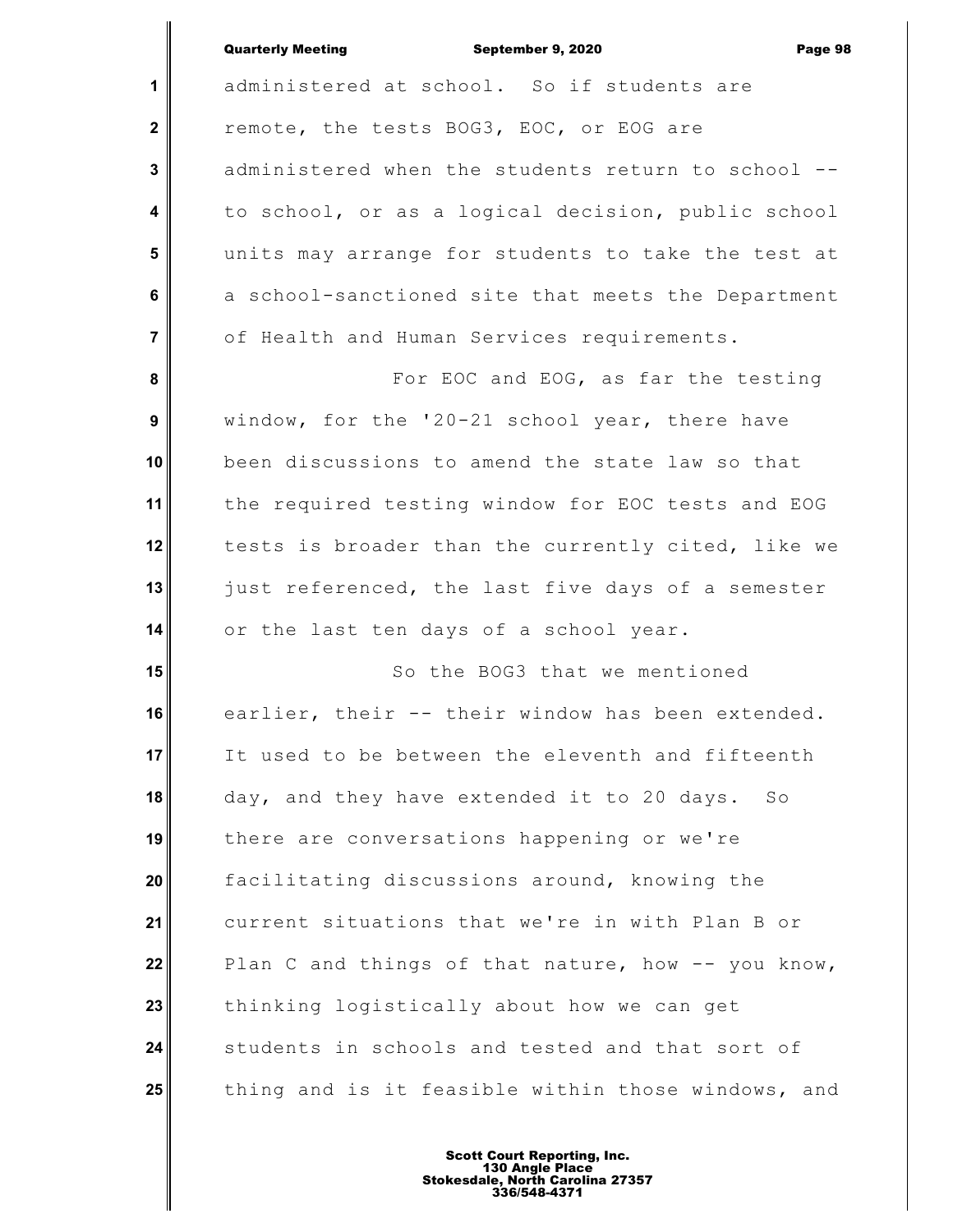$\parallel$ 

|                         | <b>Quarterly Meeting</b><br>September 9, 2020<br>Page 99 |
|-------------------------|----------------------------------------------------------|
| 1                       | so those discussions are being facilitated.              |
| $\mathbf{2}$            | All right. Now we're going to get a                      |
| $\mathbf{3}$            | little heavier. So with pre-ACT or the CCRAA,            |
| $\overline{\mathbf{4}}$ | which is the College and Career Readiness                |
| 5                       | Alternate Assessment at grade 10, so eligible            |
| $6\phantom{1}$          | tenth-grade students are required to take either         |
| $\overline{7}$          | the pre-ACT or the CCRAA at grade 10 during the          |
| 8                       | '20-21 school year. They are face-to-face                |
| $\boldsymbol{9}$        | administration, and you will notice the testing          |
| 10                      | window is quite lengthy so that it's October 12th,       |
| 11                      | 2020, through May 14th, 2021. There are ongoing          |
| 12                      | conversations weekly with ACT concerning possible        |
| 13                      | tests window extensions and things of that nature.       |
| 14                      | So let's take a look at -- so you                        |
| 15                      | have the fall ACT and CCRAA at grade 11 make-up          |
| 16                      | testing, so this is paper and pencil only.<br>The        |
| 17                      | students who were not able to take the ACT in the        |
| 18                      | spring but they're required to take either the ACT       |
| 19                      | or the CCRAA at grade 11 during the '20-21 school        |
| 20                      | year. So these are face-to-face administrations.         |
| 21                      | The test dates are September 22nd, October 6th,          |
| 22                      | and October 20th, but they're also paired with the       |
| 23                      | accommodation administration testing windows.            |
| 24                      | Again, that operational testing                          |
| 25                      | calendar is going to be the easiest way to kind of       |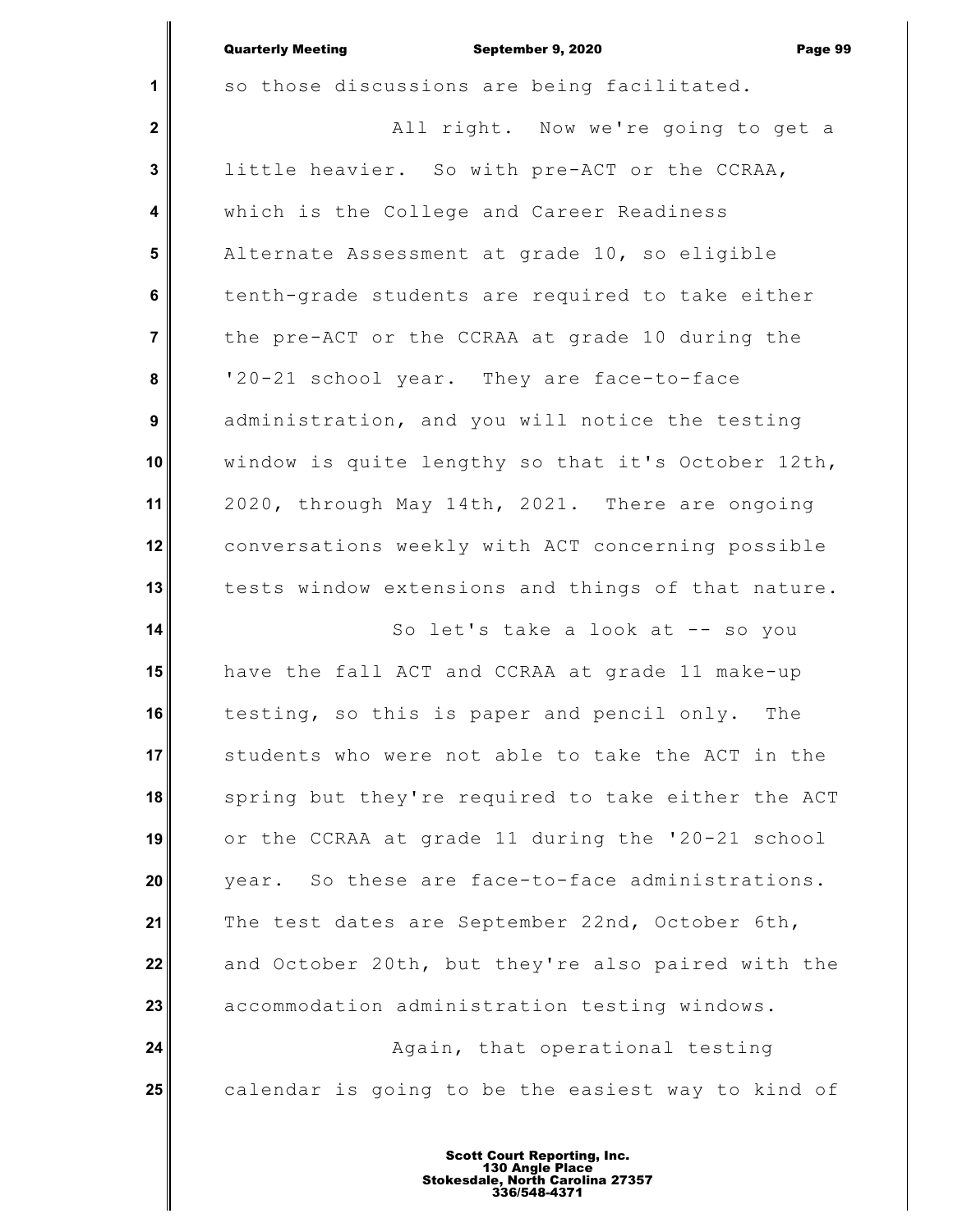|                         | <b>Quarterly Meeting</b><br>September 9, 2020<br><b>Page 100</b> |
|-------------------------|------------------------------------------------------------------|
| 1                       | digest all of this information. It's very neatly                 |
| $\mathbf{2}$            | laid out. And so for these, it's also paired with                |
| 3                       | the accommodation administration testing window.                 |
| $\overline{\mathbf{4}}$ | All right. And so we have the ACT                                |
| 5                       | and CCRAA at grade 11, which is eligible eleventh-               |
| $6\phantom{a}$          | grade students that are required to take either                  |
| $\overline{7}$          | the ACT or the CCRAA at grade 11 in the spring.                  |
| 8                       | They're face-to-face administrations. There is                   |
| $\boldsymbol{9}$        | not a writing component in either of those                       |
| 10                      | assessments, and the test dates for those are                    |
| 11                      | February 23rd and March 9th. And, again, there                   |
| 12                      | continues to be conversations with ACT kind of                   |
| 13                      | determining additional test dates or extending                   |
| 14                      | windows, that sort of thing.                                     |
| 15                      | All right. So let's look at the                                  |
| 16                      | State Board policy of Test-003. So the 10/20-day                 |
| 17                      | rule for removing students from courses where an                 |
| 18                      | end-of-course test is required has been amended to               |
| 19                      | the first 30 and 60 days of a semester or a                      |
| 20                      | year-long course scheduled for the '20-21 school                 |
| 21                      | year only. So it would be 30 days for a semester                 |
| 22                      | course or 60 days for a year-long course. So                     |
| 23                      | if -- oh, which is exactly what that bullet says.                |
| 24                      | I just restated it.                                              |
| 25                      | So after these dates, only specific                              |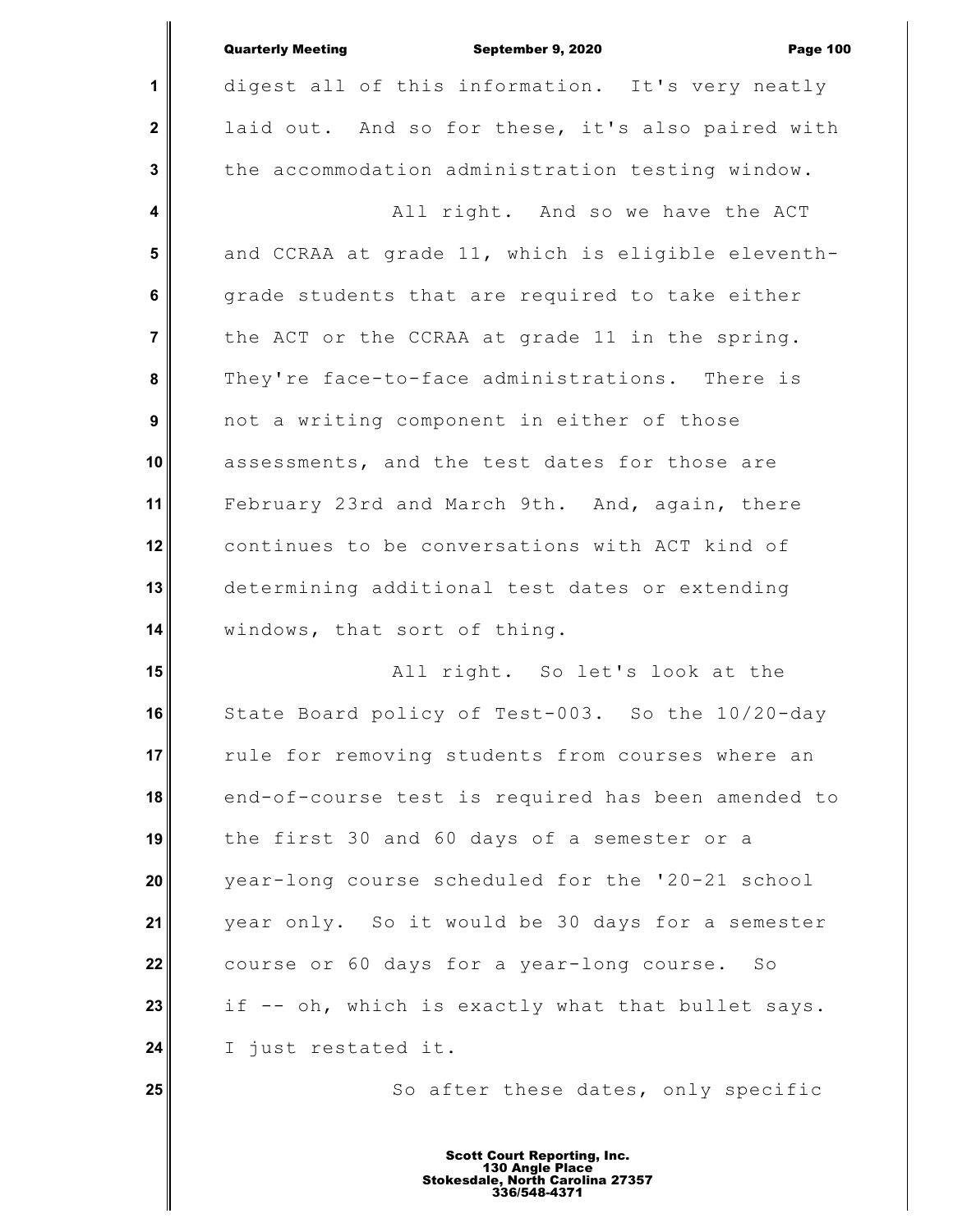|                         | <b>Quarterly Meeting</b><br>September 9, 2020<br><b>Page 101</b> |
|-------------------------|------------------------------------------------------------------|
| 1                       | reasons are acceptable for removing a student from               |
| $\mathbf{2}$            | a course and a request for removal must be                       |
| $\overline{\mathbf{3}}$ | submitted to the North Carolina Department of                    |
| $\overline{\mathbf{4}}$ | Public Instruction.                                              |
| 5                       | Okay. Let's take a look at the State                             |
| 6                       | Board policy for Test-011. So this requires                      |
| $\overline{7}$          | students who may be English Learners to be                       |
| 8                       | screened with a W-APT or the WIDA Screener within                |
| $\boldsymbol{9}$        | the first 30 days of enrollment in a school. For                 |
| 10                      | the '20-21 school year only, an extended window of               |
| 11                      | 45 days for this requirement to be met and the use               |
| 12                      | of the WIDA Remote Screener or the Family                        |
| 13                      | Caregiver Interview for eligible students who                    |
| 14                      | cannot attend a school for the W-APT or the WIDA                 |
| 15                      | Screener.                                                        |
| 16                      | The expectation is, if a student is                              |
| 17                      | given the WIDA Remote Screener or the Family                     |
| 18                      | Caregiver Interview and then returns to school,                  |
| 19                      | they have 45 days to officially administer the                   |
| 20                      | W-APT or WIDA Screener, and whatever the results                 |
| 21                      | are from the state-identified screener is how a                  |
| 22                      | student would be eligible or could possibly                      |
| 23                      | receive accommodations and things of that nature.                |
| 24                      | So all of this is to say that there's been an                    |
| 25                      | extension from 30 days of enrollment to 45.                      |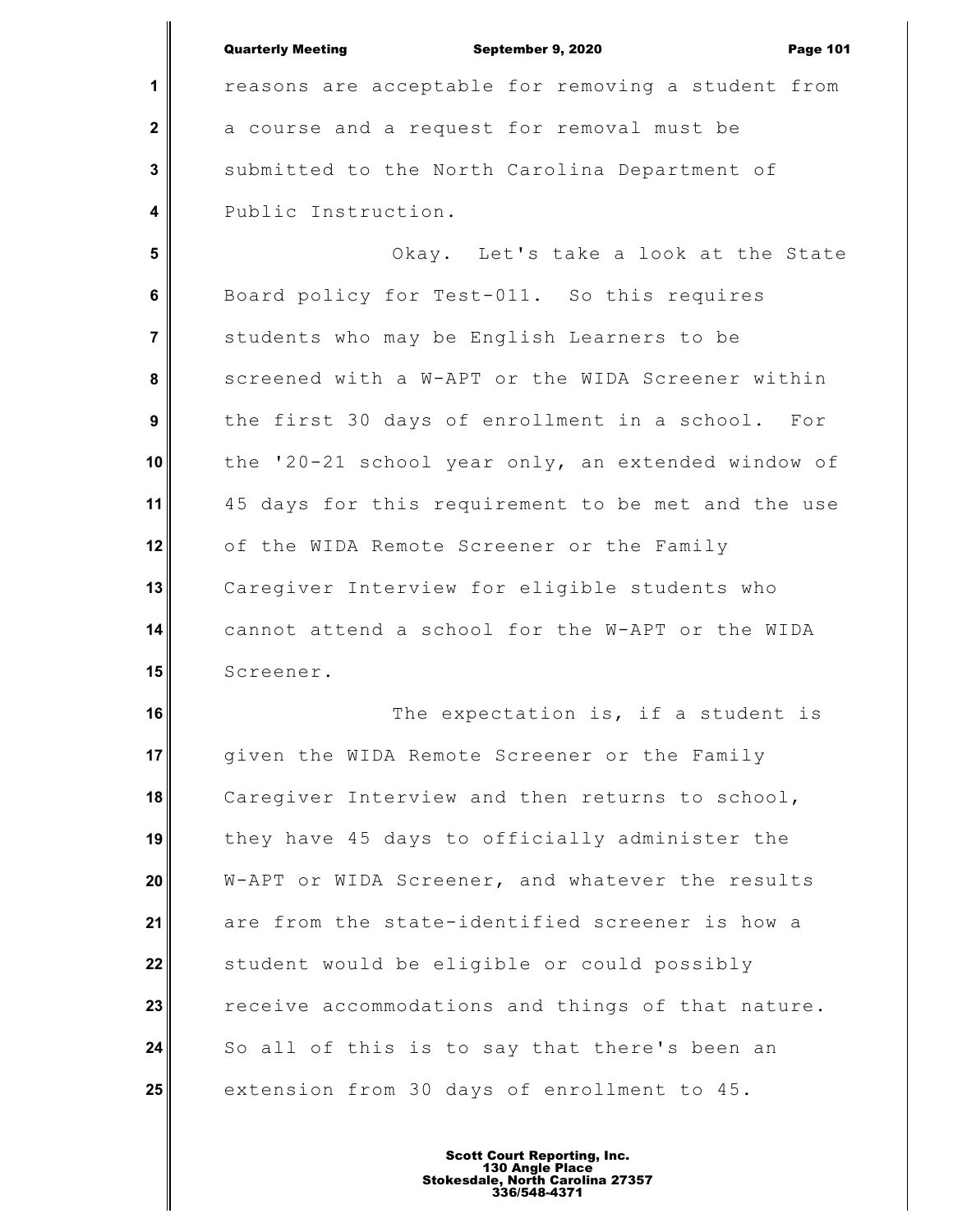**1 2 3 4 5 6 7 8 9 10 11 12 13 14 15 16 17 18** Quarterly Meeting **September 9, 2020 Page 102** Okay. And then just another note here. So students who do not take the W-APT or the WIDA Screener because they are receiving 100 percent remote instruction, they must be administered these assessments within 45 days of returning to face-to-face instruction. Okay. So let's dive into some optional resources and assessments that you may have heard of. So this is for the '20-21 school year. Again, this is on the main page on our web page on Accountability Services, and it's under the Back-to-School Resources. So here you'll see there's four difference resources. We have the Passport for Learning. And the way this is laid out, it's kind of got a who, what, where, when, and how to give you some more specifics about each resource. So you have the Passport for

**19 20 21 22 23 24 25** Learning, which is reading and mathematics questions covering standards from the previous grade, and it's about 30 to 40 questions. It can be administered in school or remotely. The testing window, we have on there July 15th through October 30th, and it can be available in paper-pencil format or online through the NC Test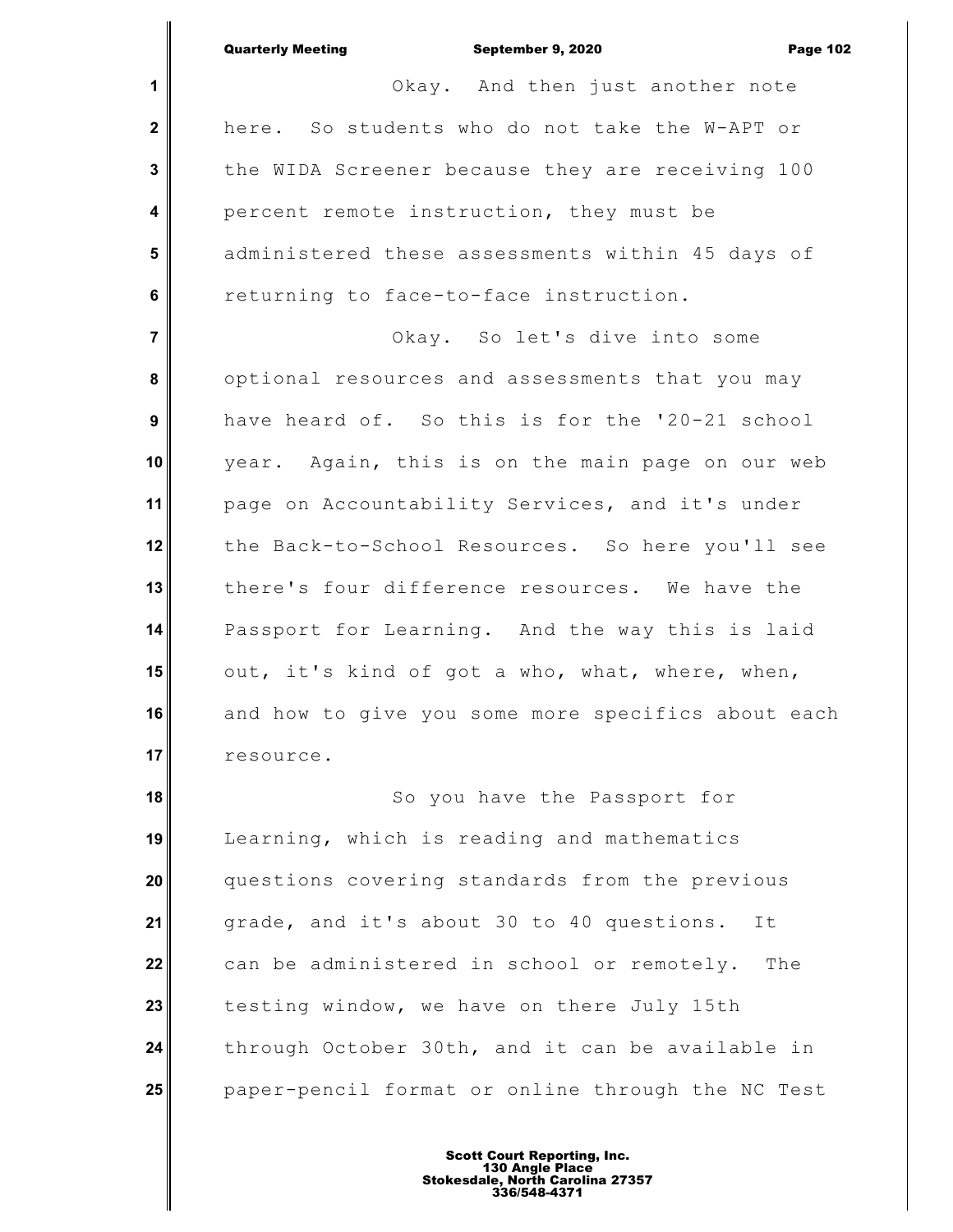**1**

 **2**

 **3**

 **4**

 **5**

 **6**

 **7**

 **8**

 **9**

**10**

application that we use, and then at the top, the grade levels.

Similarly, for the Math Sets in the green box. So these are question sets that will cover standards from the previous grade, and there are about ten to 15 questions per content standard domain, but again, this is only math. Passport for Learning, in the purple, is reading and mathematics. So it's kind of a subtle difference there.

**11 12 13 14 15 16 17 18** And then you have the Released Tests, which these are available on our website, grades 3 through 8, English II, biology, NC Math 1, and NC Math 3. So questions align to the standard course of study standards, and additional constructed response questions have been added to the released reading tests. And in school or remote learning. Available all year.

**19 20 21 22 23 24 25** And then if you jump over to the blue box, we have School Net. So School Net is grades 3 through 8 as well as the high school courses, and the questions are aligned to standards. So it looks like 7500 plus new items for reading, math, science, and social studies loaded into School Net. Again, it can be in school or remote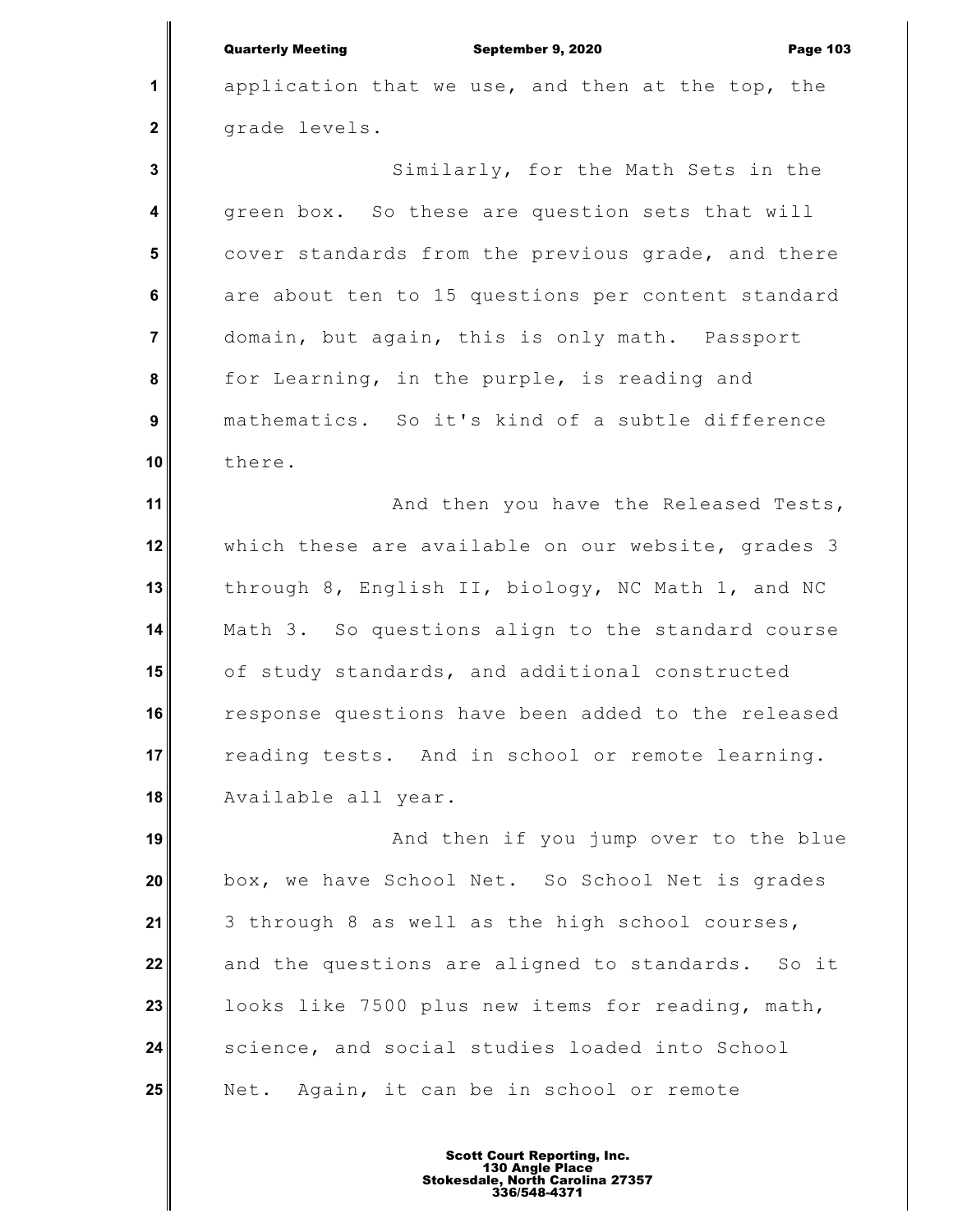|                  | <b>Quarterly Meeting</b><br>September 9, 2020<br><b>Page 104</b> |
|------------------|------------------------------------------------------------------|
| $\mathbf{1}$     | learning, and it's available all year.                           |
| $\mathbf{2}$     | So these back-to-school resources are                            |
| $\mathbf 3$      | voluntary. That is the key. These are not                        |
| 4                | state-mandated. In efforts to be as supportive as                |
| 5                | we can be, Accountability Services wanted to try                 |
| 6                | to develop some resources to help schools kind of                |
| $\overline{7}$   | assess and/or use these things to see                            |
| 8                | instructionally where they needed to go with                     |
| $\boldsymbol{9}$ | students, if they chose to use these resources.                  |
| 10               | So here are four resources right here that are                   |
| 11               | readily available, but again, it's a local                       |
| 12               | decision whether a school system or a charter                    |
| 13               | school would want to use one, two, three, four, or               |
| 14               | none of these.                                                   |
|                  |                                                                  |

 $\mathbf{I}$ 

**15 16 17 18 19 20 21 22 23 24 25** Okay. We also have an additional resource. This is called a Special Edition Test for Fall 2020. So this is to provide a -- provide a special edition test grades 4 through 8 for reading and mathematics, NC Math 1, and NC Math 2 for public school units to voluntarily administer at the beginning of the school year. So, again, this is a resource that is locally determined whether they will use it or not. It's to provide academic achievement level for each student to inform parents, teachers, and school leaders of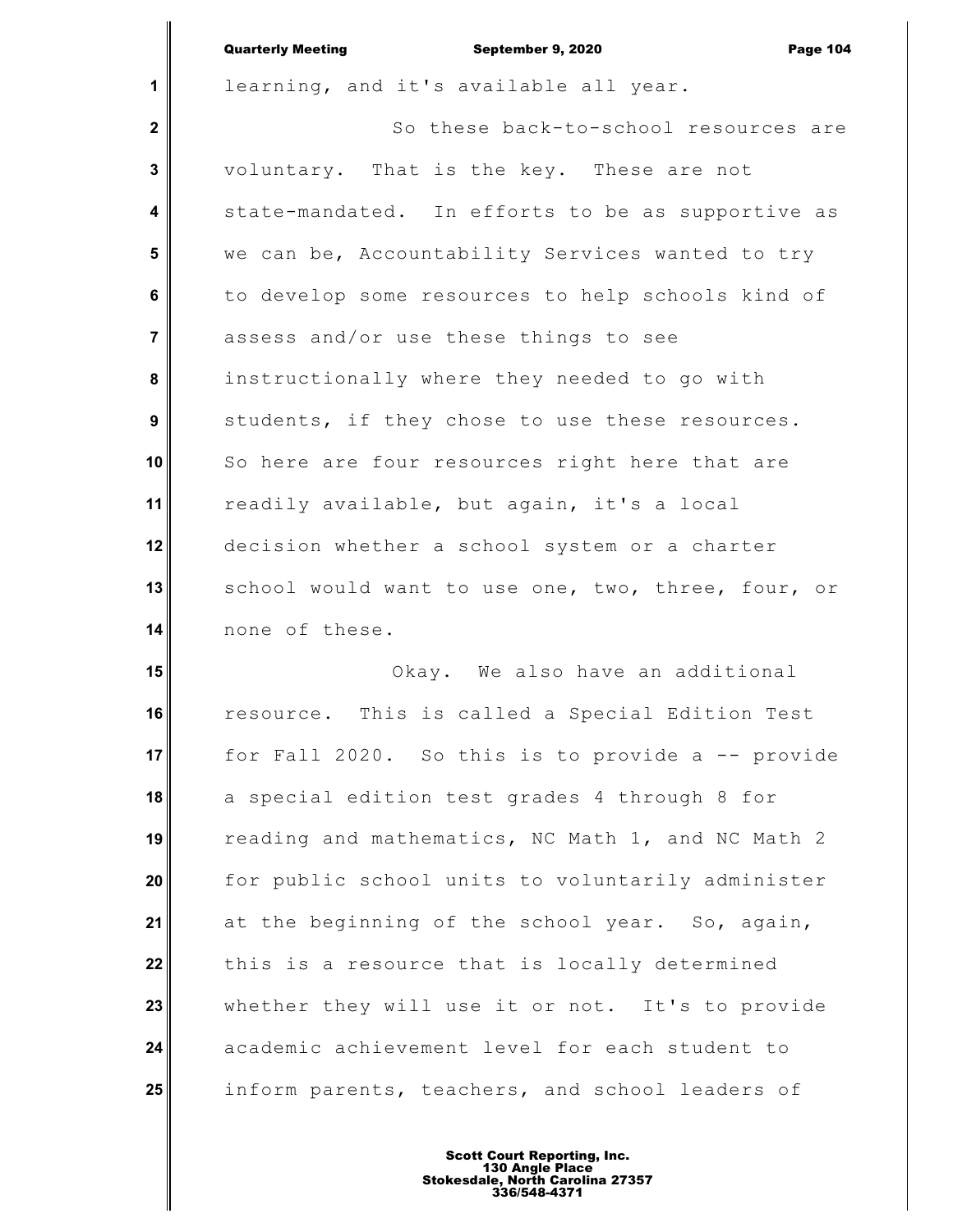**1**

 **2**

 **3**

 **4**

 **5**

 **6**

 **7**

 **8**

 **9**

student's achievement of the previous grade level content standards.

So with everything that happened in going home and remote and all of that, here what we were trying to accomplish is looking at -- to help figure out, at the beginning of this year, you know, where are students based on those standards that they would have had last year since we weren't able to test.

**10 11 12 13 14 15 16 17 18 19 20 21 22** So the back-to-school resources, that colorful graphic I showed you, along with the slide before this one with the special edition tests, they're available for administration at a school-sanctioned site and at home for remote learning. Administration or use of any of the back-to-school resources and the special edition tests, they are a locally-based decision. So, as I said, you may -- you may be in a district where they want to use one, they might want to use three, or they might choose to use none. It's a local decision as to how those are chosen or administered.

**23 24 25** The Passport for Learning, the NC Check-Ins--- The grade 3 reading is now available. It was not previously. ---the Special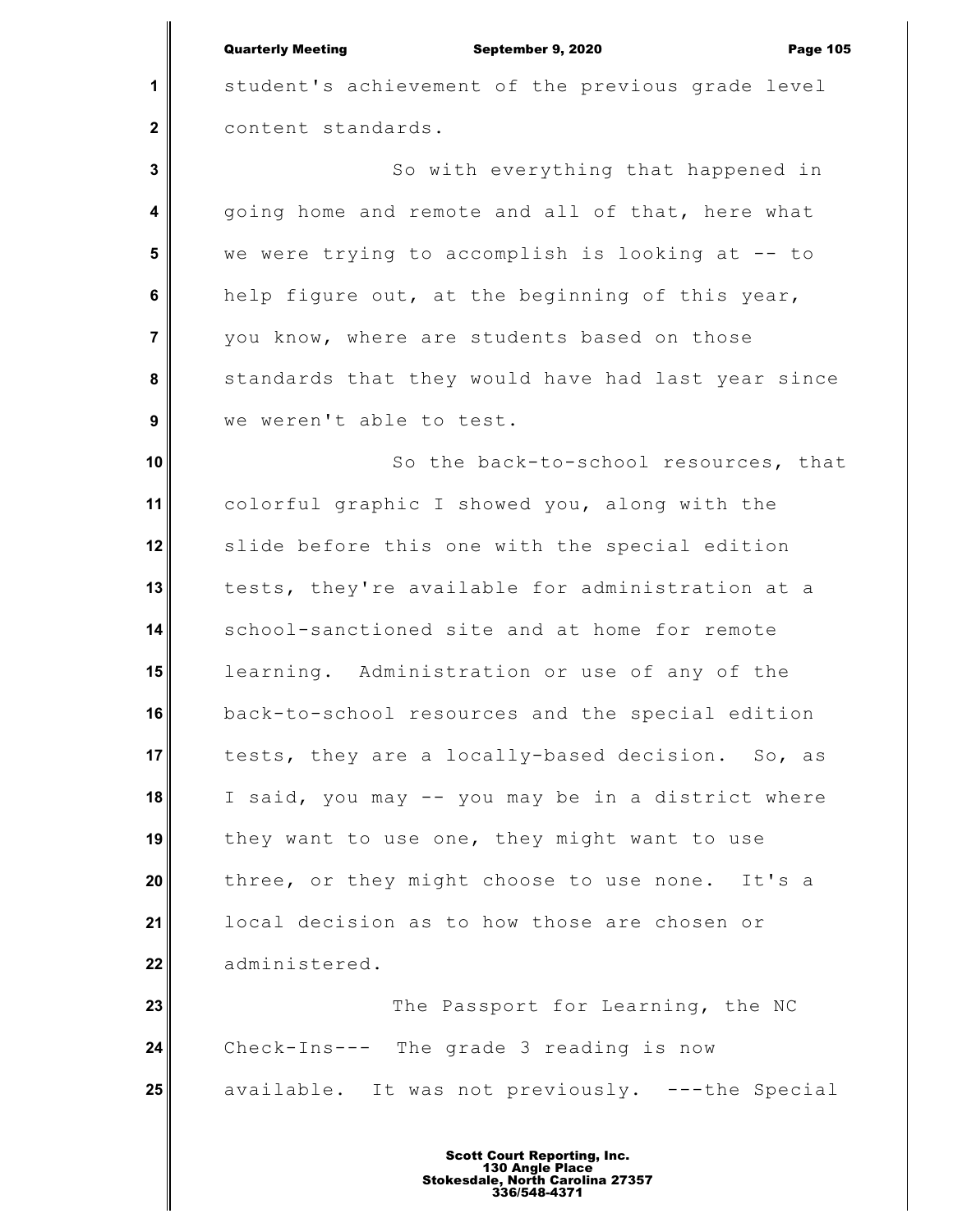|                         | <b>Quarterly Meeting</b><br>September 9, 2020<br><b>Page 106</b> |
|-------------------------|------------------------------------------------------------------|
| 1                       | Edition Reading and Mathematics, Special Edition                 |
| $\mathbf{2}$            | Math 1 and Special Edition Math 2 will be                        |
| 3                       | available for remote administrations, and                        |
| $\overline{\mathbf{4}}$ | paper-and-pencil format is available for these as                |
| 5                       | well. So outlined on this slide are the tests or                 |
| $6\phantom{a}$          | some of the resources that are available that can                |
| $\overline{7}$          | be delivered remotely.                                           |
| 8                       | Okay. That was a lot of information                              |
| $\boldsymbol{9}$        | in a probably pretty short period of time, so we                 |
| 10                      | do want to be sure that we can answer any                        |
| 11                      | questions. I will say there was one thing I did                  |
| 12                      | not cover, which was the -- I think in the email                 |
| 13                      | it was referenced the K-4 Literacy Assessment,                   |
| 14                      | also known as the K-4 Formative Assessment, those                |
| 15                      | questions would need to be directed to the K-3                   |
| 16                      | Literacy Department or Division. That is outside                 |
| 17                      | of our scope. That is fostered by K-3 Literacy.                  |
| 18                      | So anything around that should be directed to                    |
| 19                      | their division.                                                  |
| 20                      | MS. UTZ: Okay. And a side note, I                                |
| 21                      | accidentally muted everyone. So I don't know if                  |
| 22                      | they can turn themselves off of mute to ask a                    |
| 23                      | question.                                                        |
| 24                      | MS. BRITT: Okay. Is there a way for                              |
| 25                      | them -- is there a chat or---                                    |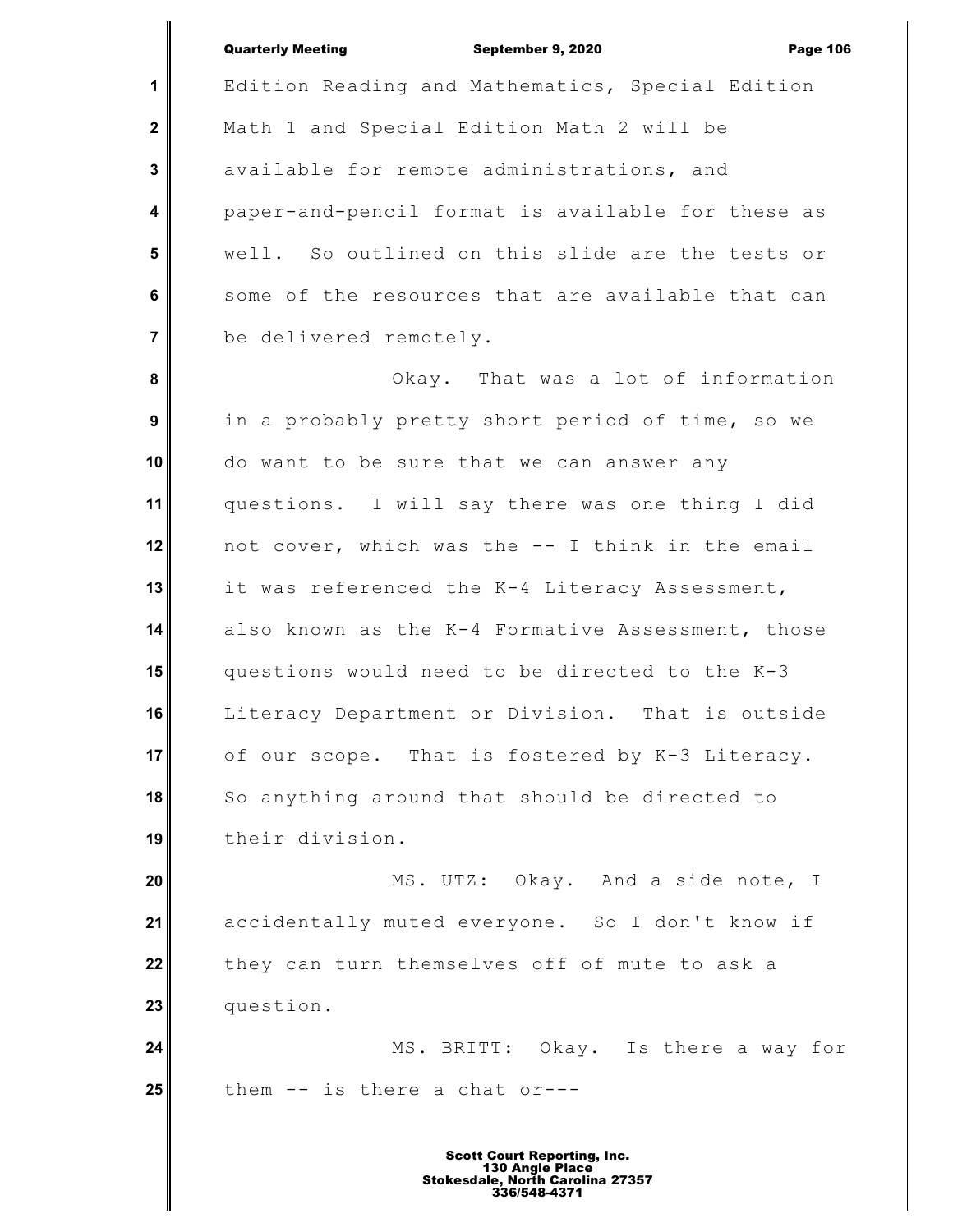**1 2 3 4 5 6 7 8 9 10 11 12 13 14 15 16 17 18 19 20 21 22 23 24 25** Quarterly Meeting **September 9, 2020 Page 107** MS. UTZ: Yes. MS. BRITT: I don't know. I'm trying to look to see--- MS. UTZ: The only question that popped up as you were presenting was if they could get a copy of the presentation. MS. BRITT: Most certainly. So, Alexis, if this is okay with you, I think what we'll do is, I will PDF this whole document, and then if I could send it to you, would that be sufficient and you'd be able to send it to the appropriate individuals? MS. UTZ: Yes, I can do that. MS. BRITT: Okay. That might be easiest. MS. UTZ: And I also shared a link in the chat box that took -- that will open a document that shares basically the information you shared. It lists all the assessments that a student might take and the other information. I'll show it really quick to you. MS. BRITT: Oh, I see. MS. UTZ: Just for those that were interested. It's a different format than what you shared, but it's pretty much similar information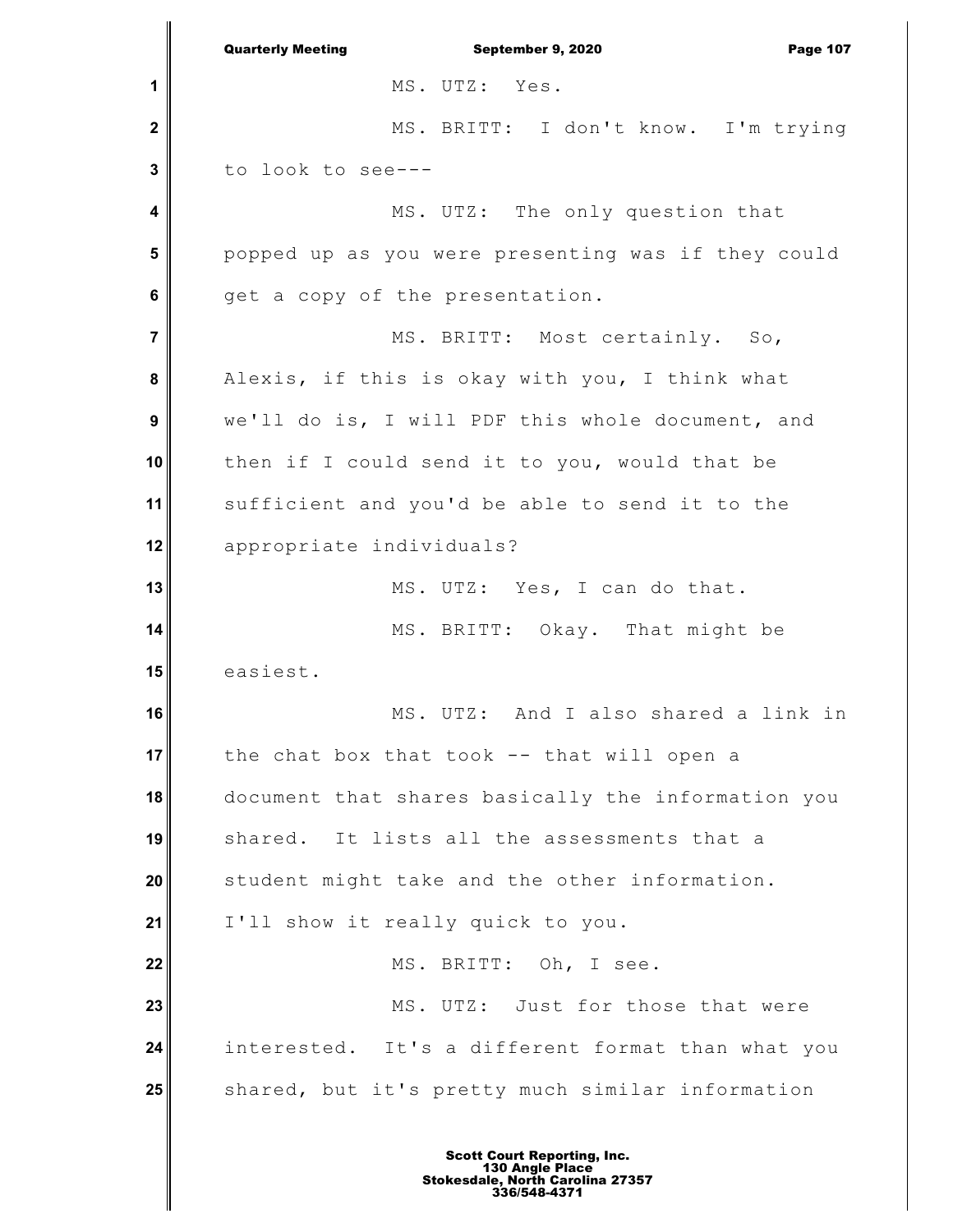|                         | <b>Quarterly Meeting</b><br>September 9, 2020<br><b>Page 108</b> |
|-------------------------|------------------------------------------------------------------|
| 1                       | of what you had shared.                                          |
| $\mathbf 2$             | MS. BRITT: Is it helpful if I put                                |
| $\mathbf 3$             | the links in the chat box? Is everyone able to                   |
| $\overline{\mathbf{4}}$ | see those? Because I could just give you the                     |
| 5                       | direct links to some of this information.                        |
| 6                       | MS. UTZ: It doesn't matter. Yes,                                 |
| $\overline{7}$          | everyone can see the information in there. Or you                |
| 8                       | can just send them to me, and when I send out the                |
| $\boldsymbol{9}$        | presentation, they can have it too.                              |
| 10                      | MS. BRITT: Okay. Yeah, that sounds                               |
| 11                      | great. I'll do that. Like I said, a lot of the                   |
| 12                      | information that we shared today, we try to be as                |
| 13                      | transparent as we can, again, knowing that things                |
| 14                      | are ever-changing, and so if new information comes               |
| 15                      | out, we definitely want to get that out as soon as               |
| 16                      | possible to the field and everybody that it would                |
| 17                      | affect.                                                          |
| 18                      | On our home page, which is the                                   |
| 19                      | Testing and School Accountability web page, if you               |
| 20                      | scroll down midway down the page, there is the                   |
| 21                      | North Carolina Operational Testing Calendar.                     |
| 22                      | There's one -- last year's is there and this                     |
| 23                      | year's is there, and then we also have the                       |
| 24                      | back-to-school resources, which is that kind of                  |
| 25                      | colored graphic I had on the screen. It's a                      |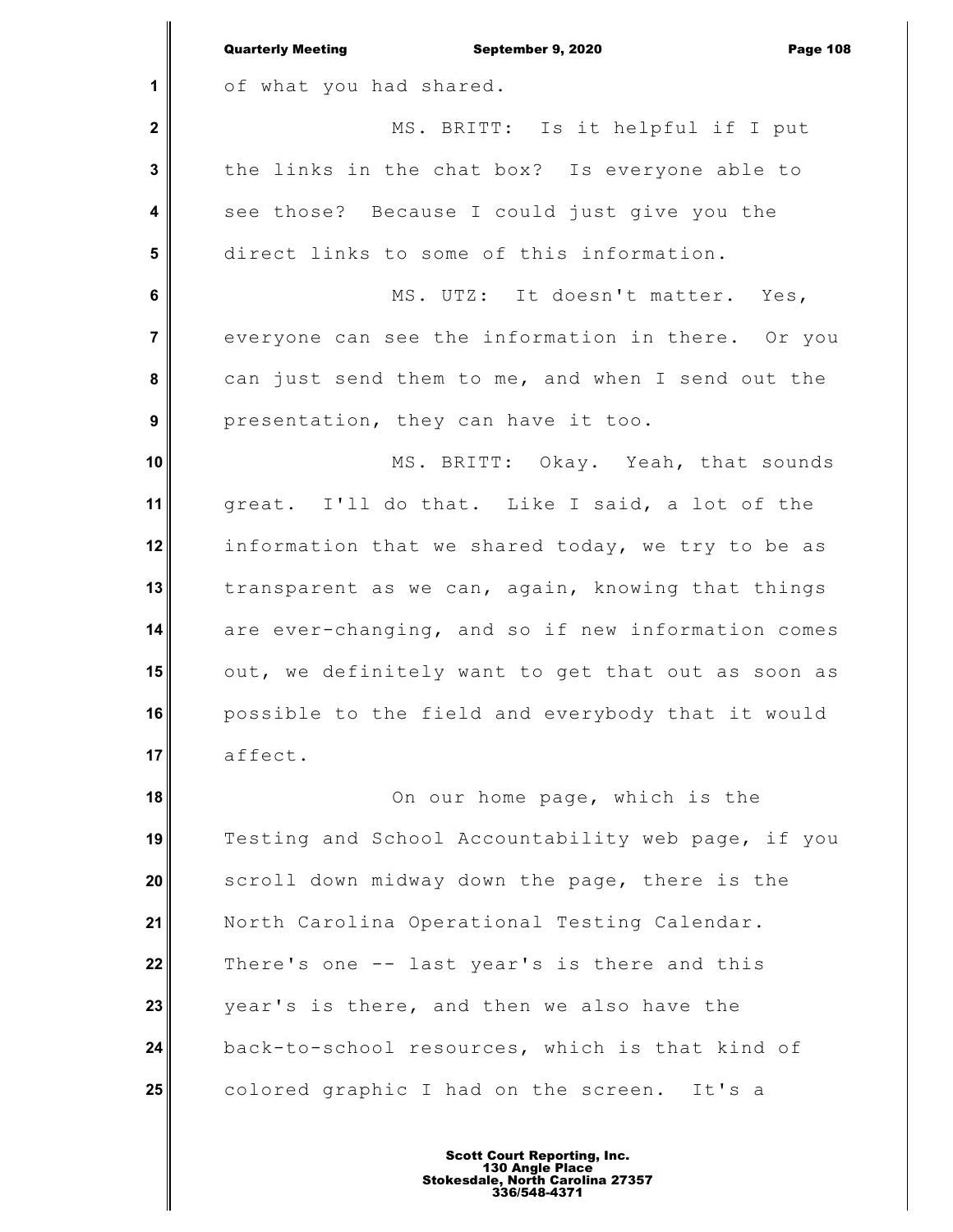**1 2 3 4 5 6 7 8 9 10 11 12 13 14 15 16 17 18 19 20 21 22 23 24 25** Quarterly Meeting September 9, 2020 Page 109 pretty flyer. So you could pull that up. And there's lots of other information on our website, but those -- sounding like, you know, why we were here today and what we were talking about, those seemed to be the things that might be most helpful to folks. MS. UTZ: I'm going to unmute everyone so that you can control yourself again. So if you'll just mute yourself if you don't have a question, but I did just unmute everyone. Sorry, guys. THE CHAIRPERSON: So are there any questions in the chat box, Alexis? MS. UTZ: No, there are not. MS. BRITT: And I will say, as far as, you know, the ACT, the College and Career Readiness Alternative Assessment, NCExtend1 at grade 11, the best resource to look at to really understand is to look at that operational testing calendar because it really breaks it down very nicely as to what -- what test, what grade level, and what's the window. It's pretty straightforward. So that would be super helpful. So I do know some of the slides -- you know, it gets a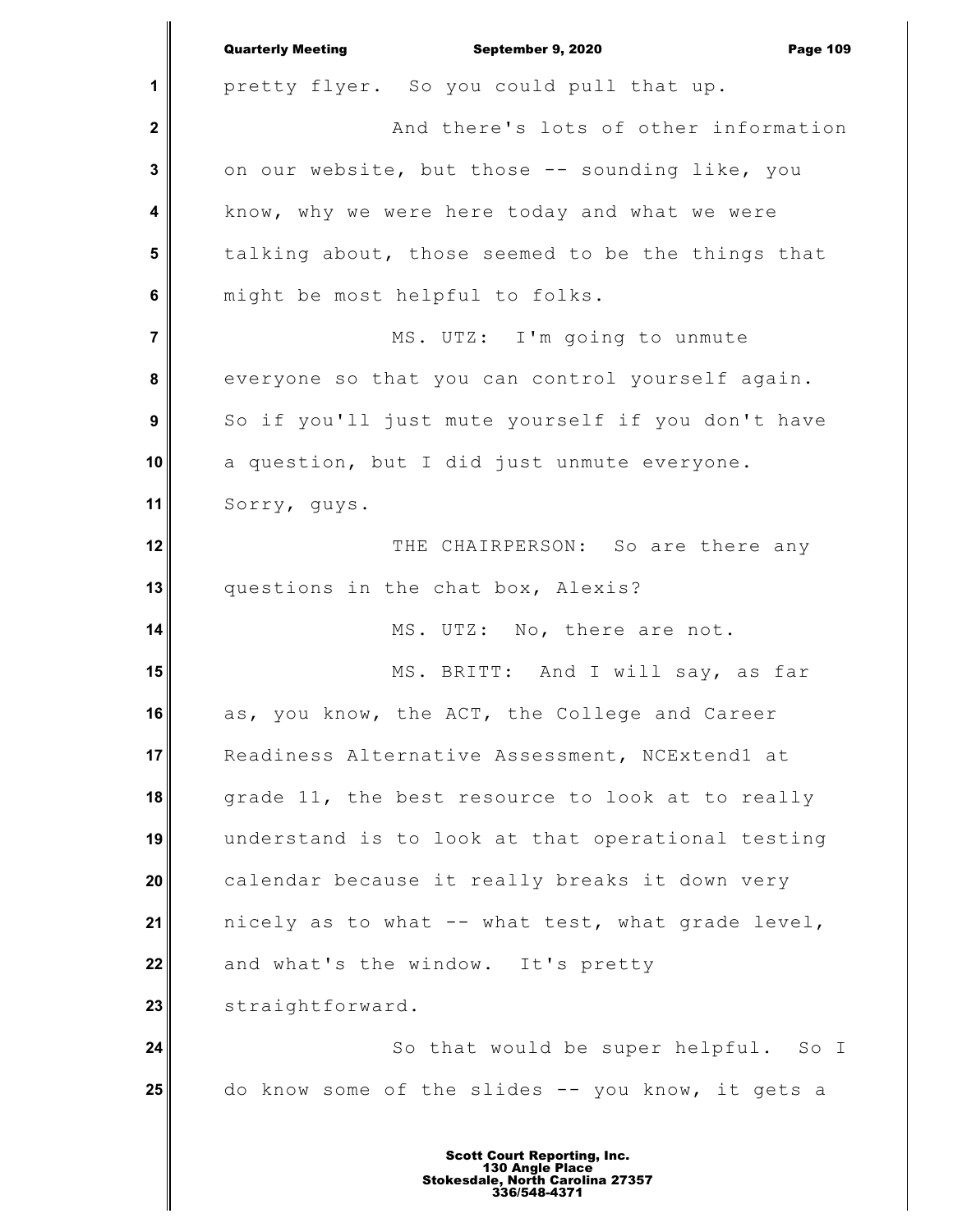|                | <b>Quarterly Meeting</b><br>September 9, 2020<br><b>Page 110</b> |
|----------------|------------------------------------------------------------------|
| 1              | little bit confusing. So---                                      |
| $\mathbf{2}$   | THE CHAIRPERSON: So hearing and                                  |
| 3              | seeing no questions, we want to thank you, Molly                 |
| 4              | and Shannon, for your presentation. Thank you so                 |
| 5              | much for sharing this information with the                       |
| 6              | Council.                                                         |
| $\overline{7}$ | MS. BRITT: Sure. We would like to                                |
| 8              | thank you all as well for including us and being                 |
| 9              | able to present this information to another group                |
| 10             | of people. So we appreciate the invitation. So                   |
| 11             | thank you very much.                                             |
| 12             | THE CHAIRPERSON: Thank you. So,                                  |
| 13             | Council, we are on lunch break from 12:30 to 1:00.               |
| 14             | And a reminder, to join the committee work -- the                |
| 15             | subcommittee work, you have to be on a computer,                 |
| 16             | not on your phone. Correct, Alexis?                              |
| 17             | MS. HUTCHINSON: Alexis, are we                                   |
| 18             | correct to assume that we come right back to                     |
| 19             | [inaudible] and then we're going to break out from               |
| 20             | there into our committees?                                       |
| 21             | MS. UTZ: Yes. It's the same link                                 |
| 22             | and everything else.                                             |
| 23             | MS. HUTCHINSON: And then you'll put                              |
| 24             | us in like breakout sessions?                                    |
| 25             | MS. UTZ:<br>Yep.                                                 |
|                |                                                                  |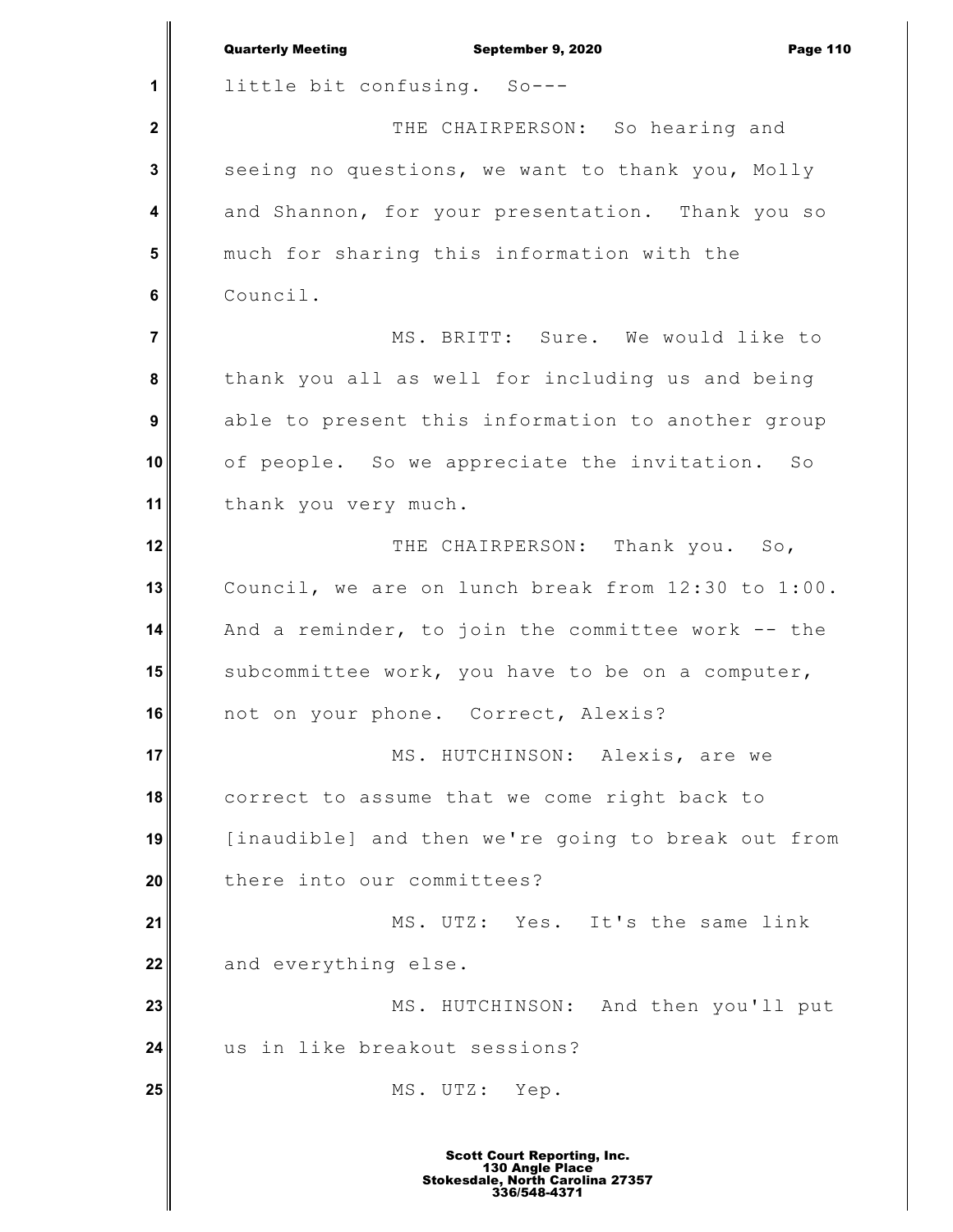|                  | <b>Quarterly Meeting</b><br>September 9, 2020<br><b>Page 111</b> |
|------------------|------------------------------------------------------------------|
| 1                | THE CHAIRPERSON: A question before                               |
| $\mathbf{2}$     | we go. Alexis, do we have any public comment?                    |
| 3                | MS. UTZ: I have not seen anyone come                             |
| 4                | into the meeting that is not part of the -- who's                |
| 5                | not a member. So as far as I know, no, we don't,                 |
| 6                | and actually, they have to sign in -- I think it                 |
| $\overline{7}$   | was by noon. I'm pulling up the comments. Yeah,                  |
| 8                | they have to sign in by 12:30. So I do not see                   |
| $\boldsymbol{9}$ | anyone signed in for public comment yet.                         |
| 10               | THE CHAIRPERSON: Okay.                                           |
| 11               | MS. UTZ: And Diane did not -- did                                |
| 12               | not receive any emails for public comments either.               |
| 13               | THE CHAIRPERSON: Thank you. Okay.                                |
| 14               | Back at 1:00.                                                    |
| 15               | MS. UTZ: All right. Thank you.                                   |
| 16               | (A luncheon recess was taken from                                |
| 17               | 12:27 p.m. to 12:59 p.m.)                                        |
| 18               | THE CHAIRPERSON: Okay. So we have                                |
| 19               | no public comments for today, but I suggest that                 |
| 20               | all council members review our procedure for                     |
| 21               | public comment just so that you're aware of it,                  |
| 22               | especially our newer members. And we're going to                 |
| 23               | break into -- if we have no other further                        |
| 24               | opinions, thoughts, or information to share with                 |
| 25               | the Council from any council members ---                         |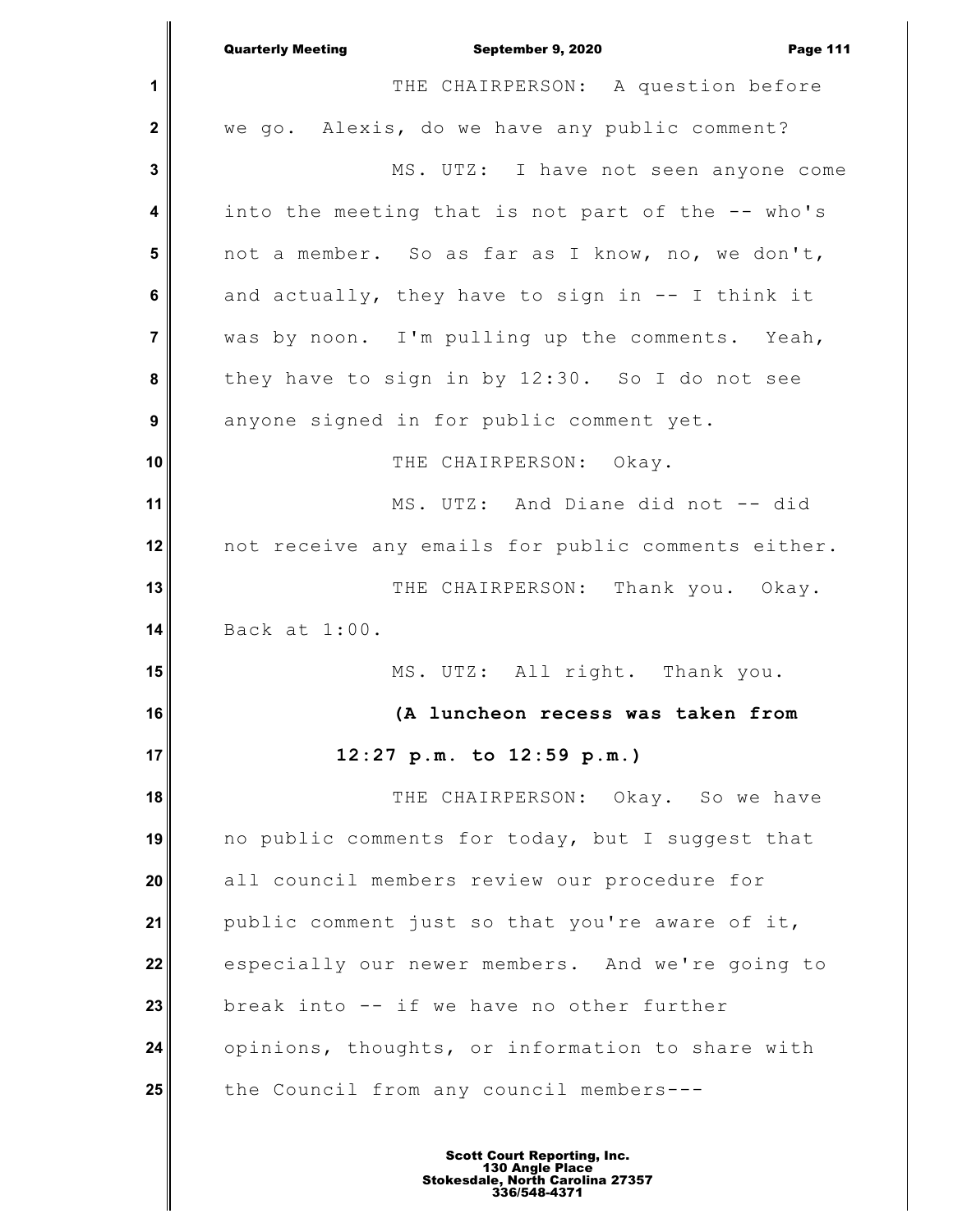|                | <b>Quarterly Meeting</b><br>September 9, 2020<br><b>Page 112</b> |
|----------------|------------------------------------------------------------------|
| 1              | (No audible response.)                                           |
| $\mathbf 2$    | THE CHAIRPERSON: Okay. So we're                                  |
| 3              | going to break into subcommittee groups. Alexa is                |
| 4              | going to do that for us. Alexis. Sorry.                          |
| 5              | MS. HUTCHINSON: Can we just quickly                              |
| 6              | go over the procedures? Once we finish with our                  |
| $\overline{7}$ | committees, are we going to leave from there and                 |
| 8              | not return back and provide you with an update,                  |
| 9              | Cynthia?                                                         |
| 10             | THE CHAIRPERSON: So in a few                                     |
| 11             | minutes, we're going to adjourn the meeting, go                  |
| 12             | into our committees, and after the committee work                |
| 13             | is done -- you determine that in the committee.                  |
| 14             | When your work is done, you will then adjourn                    |
| 15             | from -- leave from there, but we will adjourn the                |
| 16             | official meeting of this council in a few minutes,               |
| 17             | go into our committees, and then leave from our                  |
| 18             | committees. And the report -- Alexis, do they go                 |
| 19             | to you?                                                          |
| 20             | MS. UTZ: I don't know. I                                         |
| 21             | happened -- when I was looking through council                   |
| 22             | stuff, I happened to see that subcommittee                       |
| 23             | reporting form. So that's why I attached it. I                   |
| 24             | don't know if it's something you use.                            |
| 25             | THE CHAIRPERSON: So in previous --                               |
|                |                                                                  |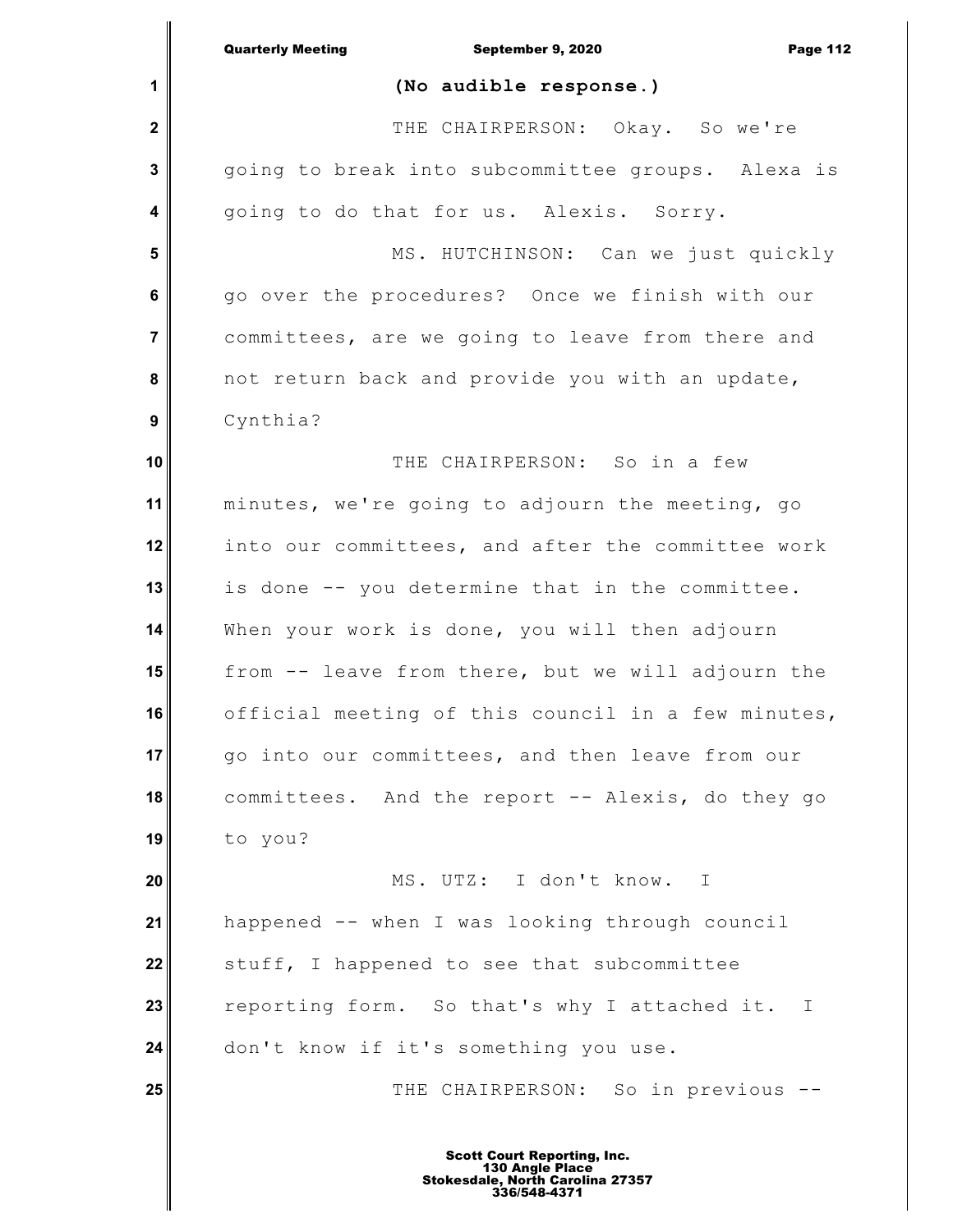**1 2 3 4 5 6 7 8 9 10 11 12 13 14 15 16 17 18 19 20 21 22 23 24 25** Quarterly Meeting **September 9, 2020 Page 113** this is what we did. We sent it to  $--$  or we provided it -- when we were in-person meeting, we provided it to the secretary, whoever that was, and the secretary then made the digital and sent them out to the chair and cochair. MS. UTZ: The blank forms or those that were completed? THE CHAIRPERSON: No, no, no. The actual completed forms. MS. UTZ: Oh, got you. Yeah, I mean that's fine. I mean they can be sent to me. I can house it. THE CHAIRPERSON: Okay. MS. UTZ: I just didn't know what has been done in the past. THE CHAIRPERSON: So that was what was done in the past, was that the secretary or you, Alexis, can indeed house the forms completed -- forms after the committees have done their work and they've completed those forms with information, but that's some of the information that I would use to develop the '20-21 report - annual report. MS. HUTCHINSON: Alexis, do you mind sending -- do you mind sending out that document?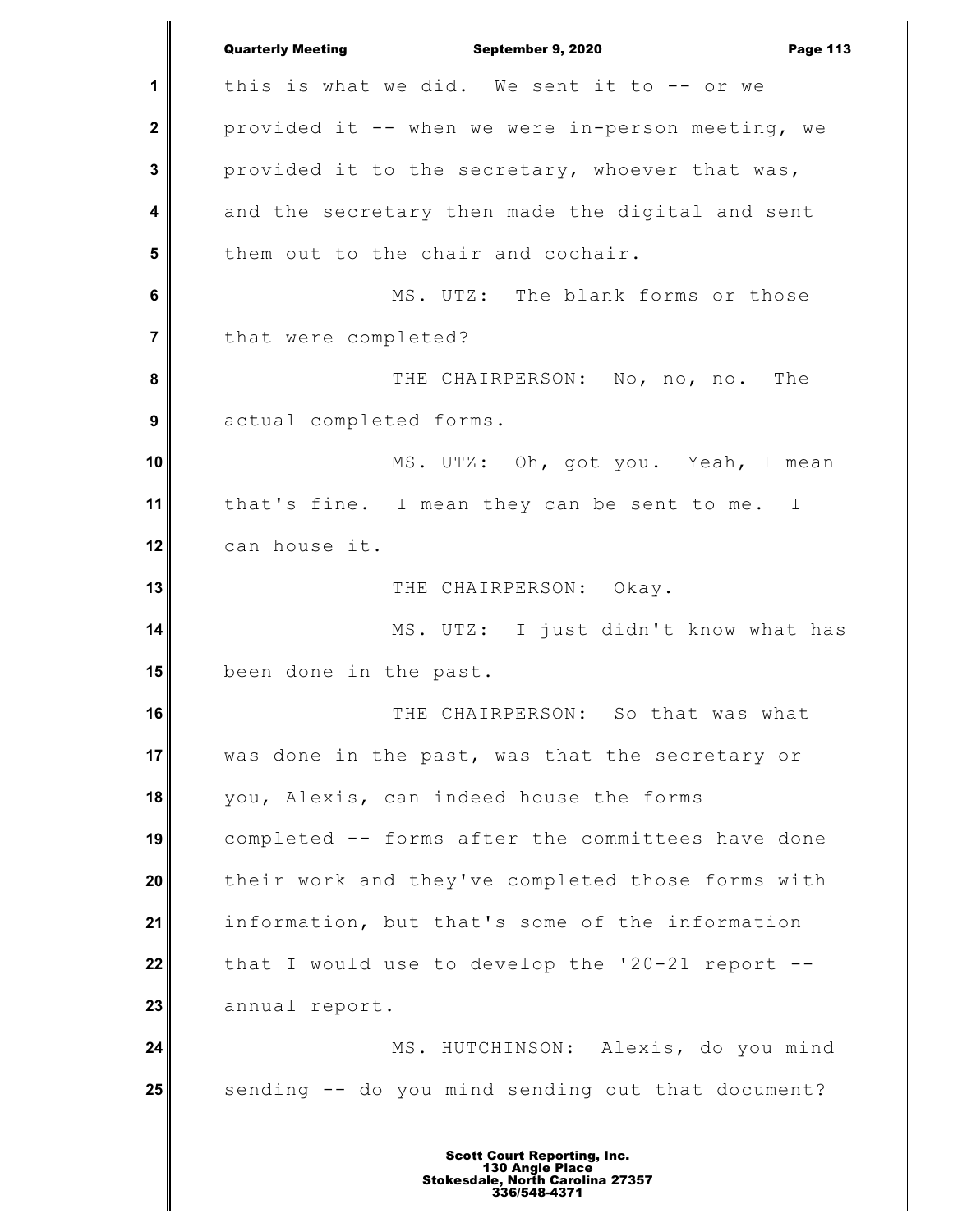**1 2 3 4 5 6 7 8 9 10 11 12 13 14 15 16 17 18 19 20 21 22 23 24 25** Quarterly Meeting **September 9, 2020 Page 114** Because if we haven't been a chair of a committee before, we probably don't have that form readily available. THE CHAIRPERSON: So it's available for a link right here on the agenda, subcommittee reporting form. MS. HUTCHINSON: Yeah. I don't think it's live. Do we have an actual--- MS. UTZ: All right. Well, then, I will send it out. MS. HUTCHINSON: Maybe just put the link -- maybe put the link in the chat. Would that work? MS. UTZ: Yeah. MS. HUTCHINSON: Okay. That's great. Thank you. MS. UTZ: Okay. THE CHAIRPERSON: So, Alexis, are you ready to break them into groups after we adjourn? MS. UTZ: I believe so. I just have to double-check. Some people signed off and signed back on, so I'll double-check to make sure. But it looks like -- I think I have to add Kristen. I think that's it. MS. GRANT: Alexis, have you added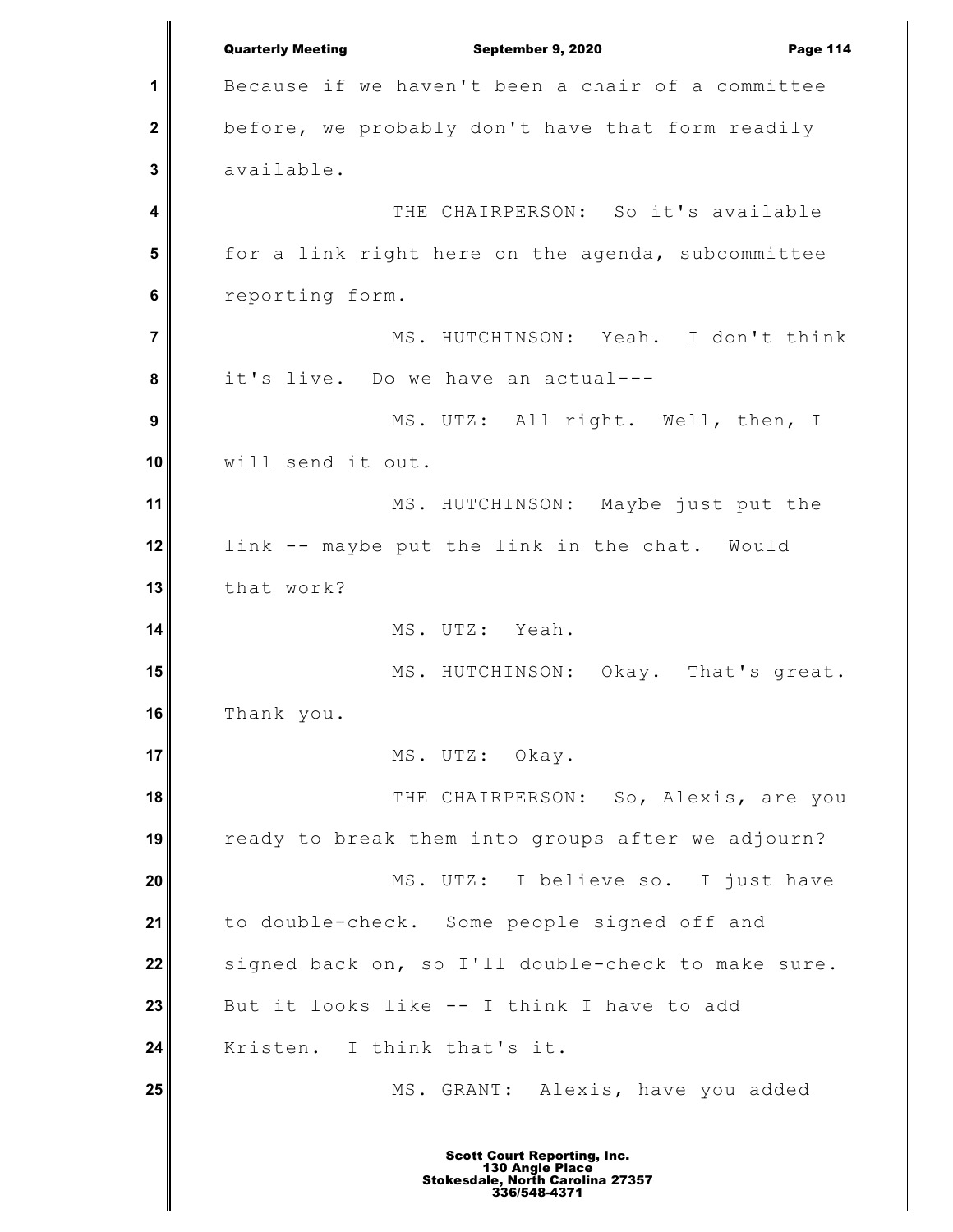**1 2 3 4 5 6 7 8 9 10 11 12 13 14 15 16 17 18 19 20 21 22 23 24 25** Quarterly Meeting **September 9, 2020 Page 115** the link to the chat yet? I just don't see it. I'm just making sure. MS. UTZ: Oh, I did, but I sent it privately to Diane. Let me send it to everyone. MS. GRANT: Thank you. MS. UTZ: Okay. There you go. Kristen, did you -- you joined--- Never mind. It's right in front of me. I need to stop sharing this screen a second. Okay. So everyone should be assigned now. Cory, I don't have you assigned as Mr. Blackwell wasn't part of a committee group. But I think we are good to adjourn the meeting, and then everything will be set for me to hit a button and you guys will disperse to your room. THE CHAIRPERSON: Okay. So can we as a committee get a motion to adjourn the meeting? Anyone willing to make a motion to adjourn the meeting? MS. UTZ: Let me pull the chat back up. Jennifer made a motion to adjourn. THE CHAIRPERSON: Okay. A second? MS. UTZ: Apparently, they can't unmute themselves. I must have muted everyone again or something. I don't know. But they're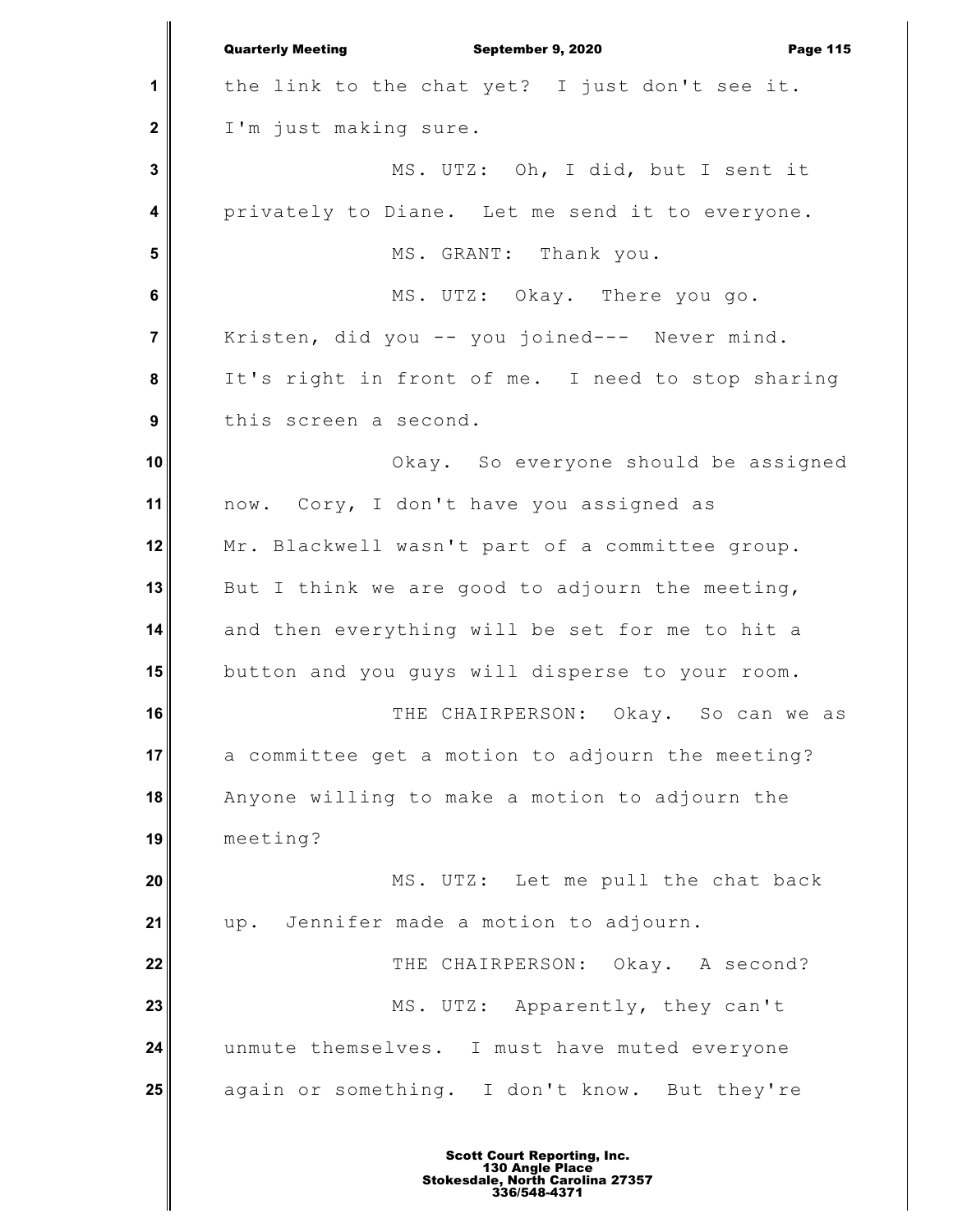**1 2 3 4 5 6 7 8 9 10 11 12 13 14 15 16 17 18 19 20 21 22 23 24 25** Quarterly Meeting **September 9, 2020 Page 116** doing it in the chat box. So--- THE CHAIRPERSON: Okay. So we got a second. Are they voting in the chat box? MS. UTZ: Marge has seconded. THE CHAIRPERSON: Okay. And my vote is, of course, to adjourn the meeting. MS. UTZ: All in favor of adjourning? Sorry. I don't know if you heard her. Everyone is commenting yes, good to go. THE CHAIRPERSON: Okay. So we have -- we have our votes in to adjourn the meeting. So this meeting of the advisory council is adjourned. Thank you all for participating. Thank you all for the work you do for the children and families of North Carolina with disabilities. **(At 1:05 p.m., the quarterly meeting adjourned.)** - - - - - - - -